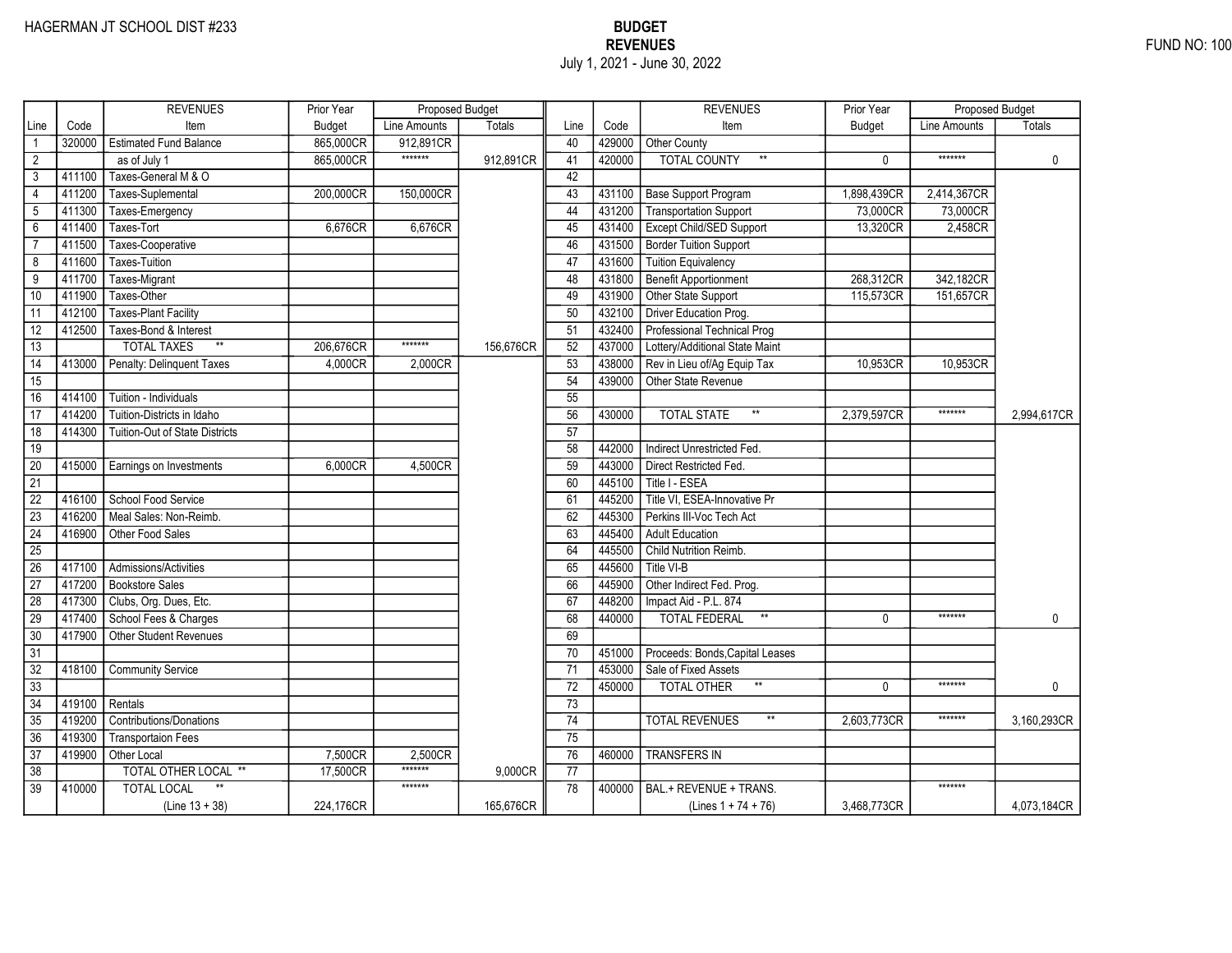## EXPENDITURES FUND NO: 100 July 1, 2021 - June 30, 2022

|                 |      | <b>EXPENDITURES</b>             | Prior Year | Proposed      | 100             | 200             | 300       | 400       | 500          | 600        | 700          | 800              |
|-----------------|------|---------------------------------|------------|---------------|-----------------|-----------------|-----------|-----------|--------------|------------|--------------|------------------|
|                 |      |                                 |            |               |                 |                 | Purchased | Supplies  | Capital      | Debt       | Insurance-   |                  |
| Line            | Code | Functions/Programs              | Budget     | <b>Budget</b> | <b>Salaries</b> | <b>Benefits</b> | Services  | Materials | Objects      | Retirement | Judgment     | <b>Transfers</b> |
|                 | 512  | Elemetary School Prog.          | 510,141    | 1,003,974     | 464,585         | 179,029         | 348,360   | 12,000    |              |            |              |                  |
| $\overline{2}$  | 515  | Secondary School Prog.          | 885,550    | 918,439       | 662,477         | 236,962         | 5,500     | 13,500    |              |            |              |                  |
| $\mathbf{3}$    | 517  | Alternative School Prog.        |            |               |                 |                 |           |           |              |            |              |                  |
| $\overline{4}$  | 519  | Vocational-Technical Prog.      |            |               |                 |                 |           |           |              |            |              |                  |
| $\overline{5}$  | 521  | Exceptional Child Prog.         | 156,743    | 165,347       | 91,517          | 37.830          | 34.500    | 1.500     |              |            |              |                  |
| 6               | 522  | Preschool Exceptional Prog.     |            |               |                 |                 |           |           |              |            |              |                  |
| $\overline{7}$  | 524  | Gifted & Talented Prog.         |            |               |                 |                 |           |           |              |            |              |                  |
| 8               | 531  | Interscholastic Prog.           | 45,125     | 46,006        | 38,100          | 4,706           | 2,700     | 500       |              |            |              |                  |
| $\overline{9}$  | 532  | School Activity Prog.           |            |               |                 |                 |           |           |              |            |              |                  |
| 10              | 541  | Summer School Prog.             |            |               |                 |                 |           |           |              |            |              |                  |
| 11              | 542  | Adult School Prog.              |            |               |                 |                 |           |           |              |            |              |                  |
| 12              | 546  | Detention Center Prog.          |            |               |                 |                 |           |           |              |            |              |                  |
| 13              |      |                                 |            |               |                 |                 |           |           |              |            |              |                  |
| $\overline{14}$ | 500  | <b>TOTAL INSTRUCTION **</b>     | 1,597,559  | 2,133,766     | 1,256,679       | 458,527         | 391,060   | 27,500    | $\mathbf{0}$ | 0          | $\mathbf{0}$ | $\mathbf{0}$     |
| 15              |      |                                 |            |               |                 |                 |           |           |              |            |              |                  |
| 16              | 611  | Attend-Guidance-Health Prog     | 79,018     | 80,540        | 55,471          | 19,419          | 450       | 5,200     |              |            |              |                  |
| 17              | 616  | Special Services Prog.          | 2,500      |               |                 |                 |           |           |              |            |              |                  |
| 18              |      |                                 |            |               |                 |                 |           |           |              |            |              |                  |
| 19              | 621  | Instruction Improvement Prog    | 18,362     | 39,190        | 17,924          | 4,404           | 15,362    | 1,500     |              |            |              |                  |
| $\overline{20}$ | 622  | Educational Media Prog.         | 27,494     | 23,652        | 13,359          | 6,893           |           | 3,400     |              |            |              |                  |
| $\overline{21}$ | 623  | Instruction-Related Tech Prog   | 52,417     | 82,711        | 44,870          | 17,341          | 500       | 20,000    |              |            |              |                  |
| $\overline{22}$ | 631  | Board of Education Prog.        | 8,280      | 8,780         |                 |                 | 8,600     | 180       |              |            |              |                  |
| $\overline{23}$ | 632  | District Admin Prog.            | 74,517     | 72,067        | 53,550          | 14,767          | 3,000     | 750       |              |            |              |                  |
| $\overline{24}$ |      |                                 |            |               |                 |                 |           |           |              |            |              |                  |
| 25              | 641  | School Administration Prog.     | 253,442    | 271,885       | 197,028         | 72,697          | 1,000     | 1,160     |              |            |              |                  |
| 26              |      |                                 |            |               |                 |                 |           |           |              |            |              |                  |
| $\overline{27}$ | 651  | <b>Business Operation Prog.</b> | 143,519    | 133,655       | 54,100          | 19,151          | 23,000    | 2,500     |              |            | 34,904       |                  |
| $\overline{28}$ | 655  | Central Service Prog.           |            |               |                 |                 |           |           |              |            |              |                  |
| 29              | 656  | Admin Tech Services Prog.       |            |               |                 |                 |           |           |              |            |              |                  |
| $\overline{30}$ | 661  | Bldg-Care Prog. (Custodial)     | 170,458    | 186,148       | 40,614          | 20,784          | 116,750   | 8,000     |              |            |              |                  |
| $\overline{31}$ | 663  | Maint-Non Student Occupied      | 500        |               |                 |                 |           |           |              |            |              |                  |
| 32              | 664  | Maint-Student Occupied Bldgs    | 91,932     | 81,673        | 51,910          | 19,763          | 5,000     | 5,000     |              |            |              |                  |
| 33              | 665  | Maintenance - Grounds           | 8,378      | 10,204        | 4,264           | 1,690           | 750       | 3,500     |              |            |              |                  |
| 34              | 667  | Security Program                | 1,000      |               |                 |                 |           |           |              |            |              |                  |
| 35              |      |                                 |            |               |                 |                 |           |           |              |            |              |                  |
| 36              | 681  | Pupil-To School Trans. Prog.    | 110,550    | 110,550       |                 |                 | 110,550   |           |              |            |              |                  |
| 37              | 682  | Pupil-Activity Trans. Prog.     | 24,600     | 15,284        |                 |                 | 15,000    | 284       |              |            |              |                  |
| 38              | 683  | General Transportation Prog.    | 1,000      | 1,000         |                 |                 | 500       | 500       |              |            |              |                  |
|                 |      |                                 |            |               |                 |                 |           |           |              |            |              |                  |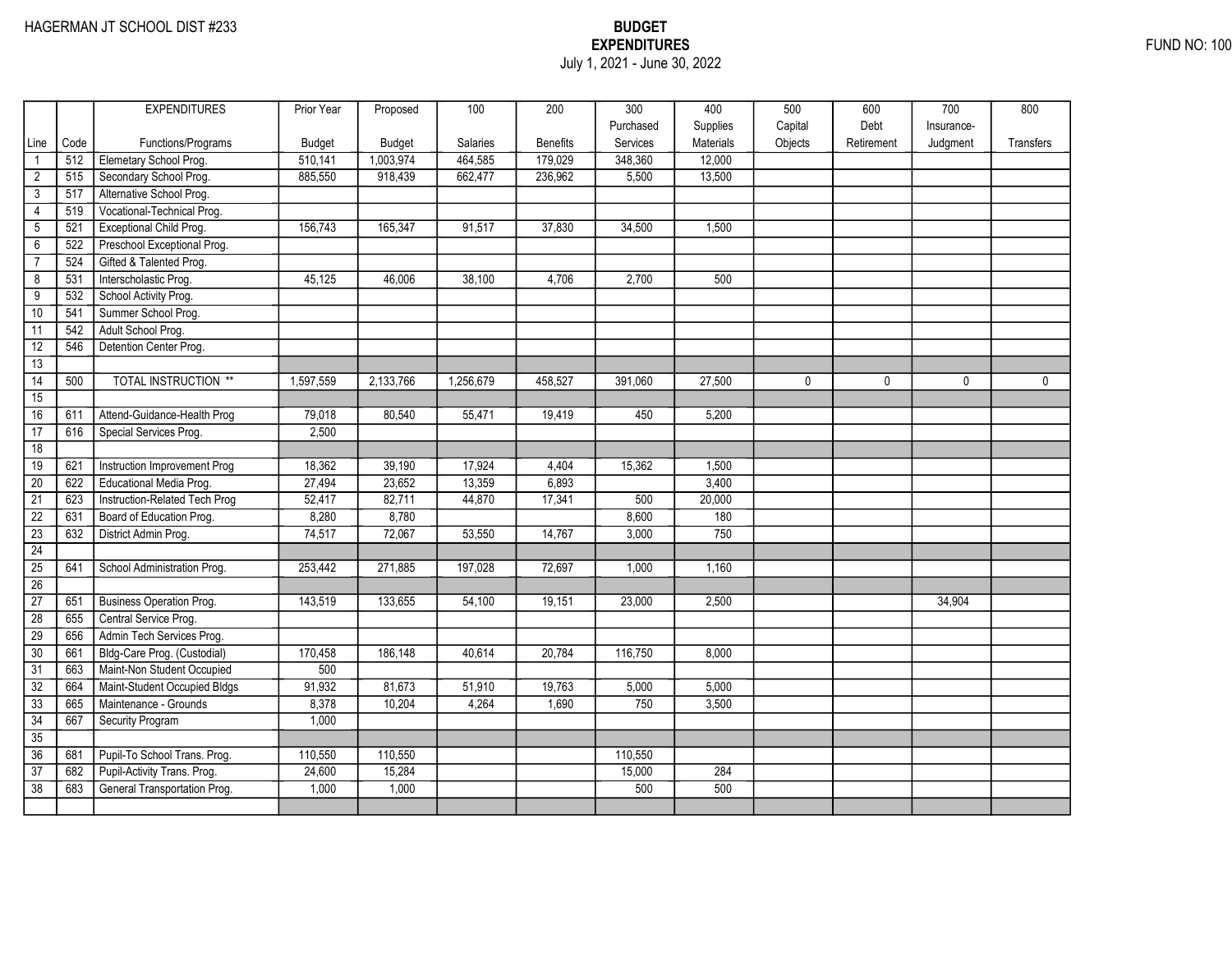## EXPENDITURES FUND NO: 100 July 1, 2021 - June 30, 2022

|                 |      | <b>EXPENDITURES</b>                          | Prior Year  | Proposed      | 100                   | 200                                                  | 300                   | 400                   | 500                | 600                | 700                    | 800          |
|-----------------|------|----------------------------------------------|-------------|---------------|-----------------------|------------------------------------------------------|-----------------------|-----------------------|--------------------|--------------------|------------------------|--------------|
| Line            | Code | Functions/Programs                           | Budget      | <b>Budget</b> | Salaries              | <b>Benefits</b>                                      | Purchased<br>Services | Supplies<br>Materials | Capital<br>Objects | Debt<br>Retirement | Insurance-<br>Judgment | Transfers    |
| 39              | 691  | Other Support Services Prog.                 |             |               |                       |                                                      |                       |                       |                    |                    |                        |              |
| 40              |      |                                              |             |               |                       |                                                      |                       |                       |                    |                    |                        |              |
| 41              | 600  | <b>TOTAL SUPPORT SERV.**</b>                 | 1,067,967   | 1,117,339     | 533,090               | 196,909                                              | 300,462               | 51,974                | $\mathbf 0$        | $\mathbf{0}$       | 34,904                 | $\mathbf{0}$ |
| 42              |      |                                              |             |               |                       |                                                      |                       |                       |                    |                    |                        |              |
| $\overline{43}$ | 710  | <b>Child Nutrition Program</b>               | 4,865       | 8,054         | 3,602                 | 4,352                                                |                       | 100                   |                    |                    |                        |              |
| 44              | 720  | <b>Community Services Program</b>            |             |               |                       |                                                      |                       |                       |                    |                    |                        |              |
| 45              | 730  | <b>Enterprise Operations</b>                 |             |               |                       |                                                      |                       |                       |                    |                    |                        |              |
| 46              | 700  | TOTAL NON-INSTRUCTION**                      | 4,865       | 8,054         | 3,602                 | 4,352                                                | $\mathbf 0$           | 100                   | 0                  | $\mathbf 0$        | 0                      | $\mathbf 0$  |
| 47              |      |                                              |             |               |                       |                                                      |                       |                       |                    |                    |                        |              |
| 48              | 810  | Capital Assets-Student Occ                   |             |               |                       |                                                      |                       |                       |                    |                    |                        |              |
| 49              | 811  | Capital Assets-Non Student Occ               |             |               |                       |                                                      |                       |                       |                    |                    |                        |              |
| 50              | 800  | <b>TOTAL CAPITAL ASSETS PROG**</b>           | $\mathbf 0$ | $\mathbf 0$   | $\mathbf 0$           | $\mathbf 0$                                          | $\mathbf{0}$          | $\mathbf 0$           | $\mathbf 0$        | $\mathbf 0$        | $\mathbf 0$            | $\mathbf{0}$ |
| 51              |      |                                              |             |               |                       |                                                      |                       |                       |                    |                    |                        |              |
| $\overline{52}$ | 911  | Debt Services Prog.-Princ.                   |             |               |                       |                                                      |                       |                       |                    |                    |                        |              |
| $\overline{53}$ | 912  | Debt Services Prog.-Int.                     |             |               |                       |                                                      |                       |                       |                    |                    |                        |              |
| 54              | 913  | Debt Serv Prog-Refnded Debt                  |             |               |                       |                                                      |                       |                       |                    |                    |                        |              |
| 55              | 920  | <b>Transfers Out</b>                         |             | 80,000        |                       |                                                      |                       |                       |                    |                    |                        | 80,000       |
| 56              |      |                                              |             |               |                       |                                                      |                       |                       |                    |                    |                        |              |
| $\overline{57}$ | 900  | <b>TOTAL OTHER SERVICES **</b>               | $\mathbf 0$ | 80,000        | 0                     | $\mathbf 0$                                          | $\mathbf 0$           | $\pmb{0}$             | $\mathbf 0$        | $\mathbf 0$        | $\mathbf 0$            | 80,000       |
| 58              |      |                                              |             |               |                       |                                                      |                       |                       |                    |                    |                        |              |
| 59              |      |                                              |             |               |                       |                                                      |                       |                       |                    |                    |                        |              |
| $\overline{60}$ |      | <b>TOTAL EXPENDITURES</b><br>$^{\star\star}$ |             |               |                       |                                                      |                       |                       |                    |                    |                        |              |
|                 |      | (Lines 14+41+47+49+57)**                     | 2,670,391   | 3,339,159     | 1,793,371             | 659,788                                              | 691,522               | 79,574                | 0                  | $\mathbf 0$        | 34,904                 | 80,000       |
| 61              |      |                                              |             |               |                       |                                                      |                       |                       |                    |                    |                        |              |
| 62              | 950  | <b>Contingency Reserve</b>                   | 134,724     | 165,000       |                       |                                                      |                       |                       |                    |                    |                        |              |
|                 |      | (5% of Line 60)                              |             |               |                       |                                                      |                       |                       |                    |                    |                        |              |
| 63              |      |                                              |             |               |                       |                                                      |                       |                       |                    |                    |                        |              |
| 64              |      | <b>TOTAL APPROPRIATION</b>                   |             |               |                       |                                                      |                       |                       |                    |                    |                        |              |
|                 |      | $(Line 60 + Line 62)$                        | 2,805,115   | 3,504,159     |                       |                                                      |                       |                       |                    |                    |                        |              |
| 65              |      |                                              |             |               |                       |                                                      |                       |                       |                    |                    |                        |              |
| 66              |      | <b>BUDGET SUMMARY</b>                        |             |               | <b>BUDGET SUMMARY</b> |                                                      |                       |                       |                    |                    |                        |              |
| 67              |      |                                              |             |               |                       |                                                      |                       |                       |                    |                    |                        |              |
| 68              |      | <b>Beginning Fund Balance</b>                | 865,000CR   | 912,891CR     |                       | The total on line 70 must equal the total on line 74 |                       |                       |                    |                    |                        |              |
| 69              |      | Revenues + Transfers In                      | 2,603,773CR | 3,160,293CR   |                       |                                                      |                       |                       |                    |                    |                        |              |
| 70              |      | TOTAL REVENUE (68 + 69)                      | 3,468,773CR | 4,073,184CR   |                       |                                                      |                       |                       |                    |                    |                        |              |
| 71              |      |                                              |             |               |                       |                                                      |                       |                       |                    |                    |                        |              |
| $\overline{72}$ |      | <b>Total Appropriation</b>                   | 2,805,115   | 3,504,159     |                       |                                                      |                       |                       |                    |                    |                        |              |
| $\overline{73}$ |      | <b>Unappropriated Balance</b>                | 663,658     | 569,025       |                       |                                                      |                       |                       |                    |                    |                        |              |
| 74              |      | TOTAL APPROPRIATION (72+73)                  | 3,468,773   | 4,073,184     |                       |                                                      |                       |                       |                    |                    |                        |              |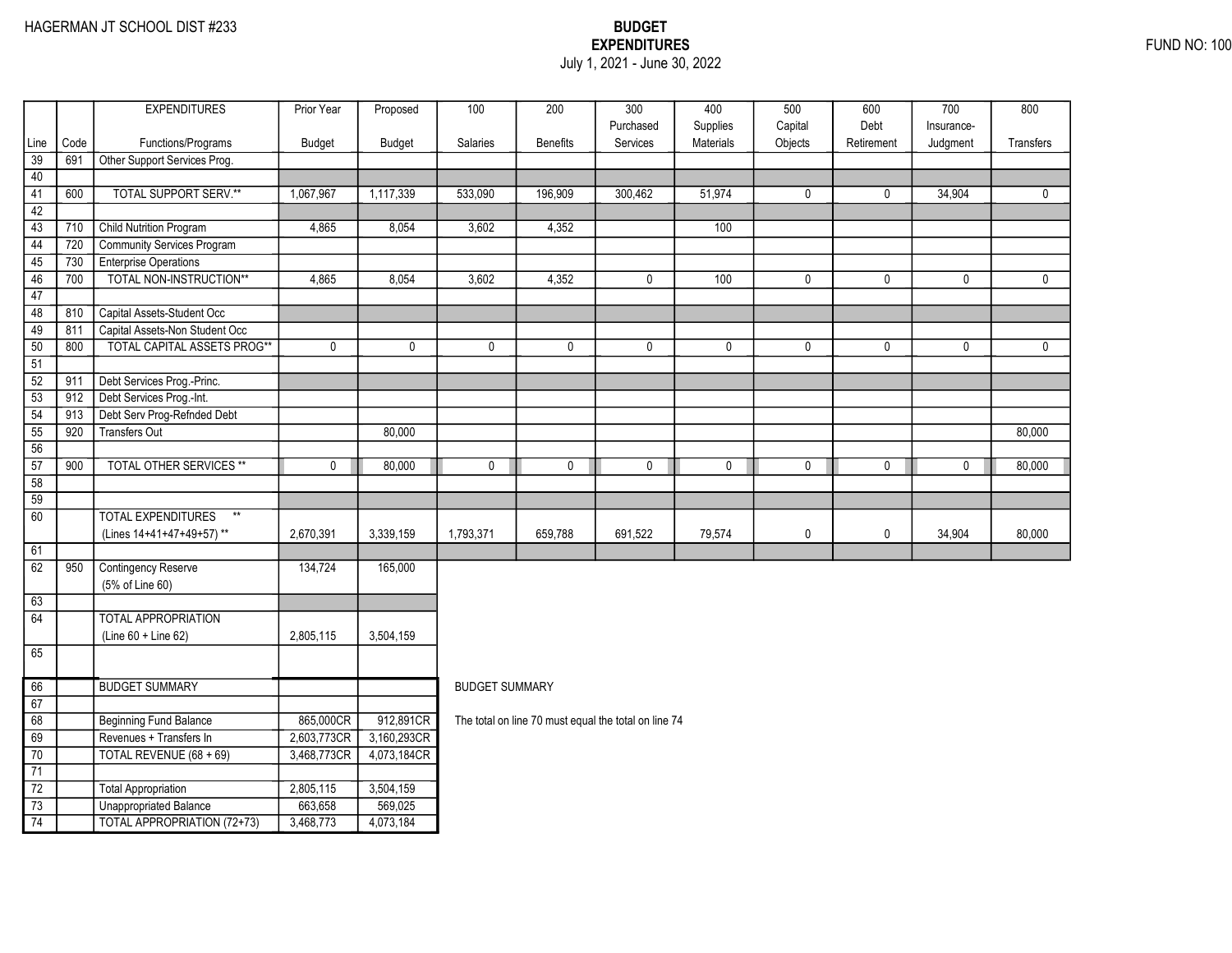|                 |        | <b>REVENUES</b>                       | Prior Year    | Proposed Budget |               |                 |        | <b>REVENUES</b>                         | Prior Year    | <b>Proposed Budget</b> |              |
|-----------------|--------|---------------------------------------|---------------|-----------------|---------------|-----------------|--------|-----------------------------------------|---------------|------------------------|--------------|
| Line            | Code   | Item                                  | <b>Budget</b> | Line Amounts    | <b>Totals</b> | Line            | Code   | Item                                    | <b>Budget</b> | Line Amounts           | Totals       |
| $\mathbf{1}$    | 320000 | <b>Estimated Fund Balance</b>         |               | *******         |               | 40              | 429000 | Other County                            |               |                        |              |
| $\overline{2}$  |        | as of July 1                          | 0             | *******         | 0             | 41              | 420000 | <b>TOTAL COUNTY</b><br>$^{\star\star}$  | 0             | *******                | $\mathbf 0$  |
| 3               | 411100 | Taxes-General M & O                   |               |                 |               | 42              |        |                                         |               |                        |              |
| $\overline{4}$  | 411200 | Taxes-Suplemental                     |               |                 |               | 43              | 431100 | <b>Base Support Program</b>             |               |                        |              |
| 5               | 411300 | Taxes-Emergency                       |               |                 |               | 44              | 431200 | <b>Transportation Support</b>           |               |                        |              |
| $6\overline{}$  | 411400 | Taxes-Tort                            |               |                 |               | 45              | 431400 | Except Child/SED Support                |               |                        |              |
| $\overline{7}$  | 411500 | Taxes-Cooperative                     |               |                 |               | 46              | 431500 | <b>Border Tuition Support</b>           |               |                        |              |
| 8               | 411600 | <b>Taxes-Tuition</b>                  |               |                 |               | 47              | 431600 | <b>Tuition Equivalency</b>              |               |                        |              |
| $\overline{9}$  | 411700 | Taxes-Migrant                         |               |                 |               | 48              | 431800 | <b>Benefit Apportionment</b>            |               |                        |              |
| 10              | 411900 | Taxes-Other                           |               |                 |               | 49              | 431900 | Other State Support                     |               |                        |              |
| 11              | 412100 | <b>Taxes-Plant Facility</b>           |               |                 |               | 50              | 432100 | Driver Education Prog.                  |               |                        |              |
| 12              | 412500 | Taxes-Bond & Interest                 |               |                 |               | 51              | 432400 | Professional Technical Prog             |               |                        |              |
| 13              |        | $\ast\ast$<br><b>TOTAL TAXES</b>      | 0             | *******         | 0             | 52              | 437000 | Lottery/Additional State Maint          |               |                        |              |
| $\overline{14}$ | 413000 | Penalty: Delinquent Taxes             |               |                 |               | 53              | 438000 | Rev in Lieu of/Ag Equip Tax             |               |                        |              |
| $\overline{15}$ |        |                                       |               |                 |               | 54              | 439000 | Other State Revenue                     |               |                        |              |
| 16              | 414100 | Tuition - Individuals                 |               |                 |               | 55              |        |                                         |               |                        |              |
| 17              | 414200 | Tuition-Districts in Idaho            |               |                 |               | 56              | 430000 | $^{\star\star}$<br><b>TOTAL STATE</b>   | $\Omega$      | *******                | $\mathbf{0}$ |
| $\overline{18}$ | 414300 | <b>Tuition-Out of State Districts</b> |               |                 |               | $\overline{57}$ |        |                                         |               |                        |              |
| 19              |        |                                       |               |                 |               | 58              | 442000 | Indirect Unrestricted Fed.              |               |                        |              |
| $\overline{20}$ | 415000 | Earnings on Investments               |               |                 |               | 59              | 443000 | Direct Restricted Fed.                  |               |                        |              |
| $\overline{21}$ |        |                                       |               |                 |               | 60              | 445100 | Title I - ESEA                          |               |                        |              |
| $\overline{22}$ | 416100 | School Food Service                   |               |                 |               | 61              | 445200 | Title VI, ESEA-Innovative Pr            |               |                        |              |
| $\overline{23}$ | 416200 | Meal Sales: Non-Reimb.                |               |                 |               | 62              | 445300 | Perkins III-Voc Tech Act                |               |                        |              |
| $\overline{24}$ | 416900 | Other Food Sales                      |               |                 |               | 63              | 445400 | <b>Adult Education</b>                  |               |                        |              |
| $\overline{25}$ |        |                                       |               |                 |               | 64              | 445500 | Child Nutrition Reimb.                  |               |                        |              |
| 26              | 417100 | Admissions/Activities                 |               |                 |               | 65              | 445600 | Title VI-B                              |               |                        |              |
| 27              | 417200 | <b>Bookstore Sales</b>                |               |                 |               | 66              | 445900 | Other Indirect Fed. Prog.               |               |                        |              |
| 28              | 417300 | Clubs, Org. Dues, Etc.                |               |                 |               | 67              | 448200 | Impact Aid - P.L. 874                   |               |                        |              |
| 29              | 417400 | School Fees & Charges                 |               |                 |               | 68              | 440000 | <b>TOTAL FEDERAL</b><br>$^{\star\star}$ | 0             | *******                | 0            |
| 30              | 417900 | Other Student Revenues                |               |                 |               | 69              |        |                                         |               |                        |              |
| $\overline{31}$ |        |                                       |               |                 |               | 70              | 451000 | Proceeds: Bonds, Capital Leases         |               |                        |              |
| $\overline{32}$ | 418100 | <b>Community Service</b>              |               |                 |               | 71              | 453000 | Sale of Fixed Assets                    |               |                        |              |
| $\overline{33}$ |        |                                       |               |                 |               | $\overline{72}$ | 450000 | <b>TOTAL OTHER</b>                      | $\Omega$      | *******                | 0            |
| 34              | 419100 | Rentals                               |               |                 |               | 73              |        |                                         |               |                        |              |
| 35              | 419200 | <b>Contributions/Donations</b>        |               |                 |               | 74              |        | <b>TOTAL REVENUES</b>                   | 75,000CR      | *******                | 0            |
| 36              | 419300 | <b>Transportaion Fees</b>             |               |                 |               | 75              |        |                                         |               |                        |              |
| $\overline{37}$ | 419900 | Other Local                           | 75,000CR      |                 |               | 76              | 460000 | <b>TRANSFERS IN</b>                     |               | 80,000CR               |              |
| 38              |        | TOTAL OTHER LOCAL **                  | 75.000CR      | *******         | 0             | 77              |        |                                         |               |                        |              |
| $\overline{39}$ | 410000 | <b>TOTAL LOCAL</b>                    |               | *******         |               | 78              | 400000 | BAL.+ REVENUE + TRANS.                  |               | *******                |              |
|                 |        | $(Line 13 + 38)$                      | 75,000CR      |                 | 0             |                 |        | (Lines $1 + 74 + 76$ )                  | 75,000CR      |                        | 80,000CR     |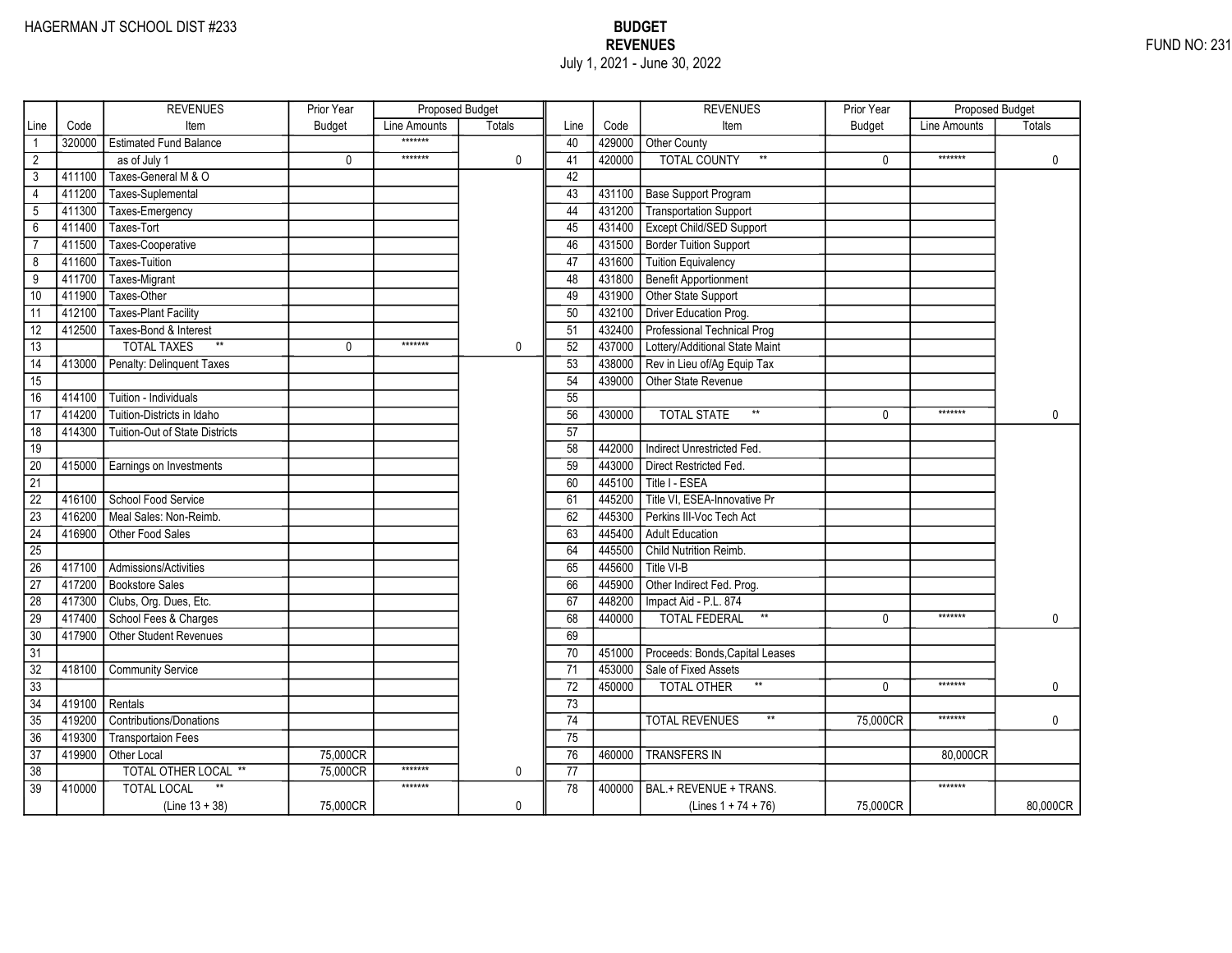## EXPENDITURES FUND NO: 231 July 1, 2021 - June 30, 2022

|                 |      | <b>EXPENDITURES</b>            | Prior Year | Proposed      | 100      | 200             | 300       | 400       | 500          | 600          | 700        | 800          |
|-----------------|------|--------------------------------|------------|---------------|----------|-----------------|-----------|-----------|--------------|--------------|------------|--------------|
|                 |      |                                |            |               |          |                 | Purchased | Supplies  | Capital      | Debt         | Insurance- |              |
| Line            | Code | Functions/Programs             | Budget     | <b>Budget</b> | Salaries | <b>Benefits</b> | Services  | Materials | Objects      | Retirement   | Judgment   | Transfers    |
| $\mathbf{1}$    | 512  | Elemetary School Prog.         |            |               |          |                 |           |           |              |              |            |              |
| $\overline{2}$  | 515  | Secondary School Prog.         | 75,000     | 80,000        | 50,435   | 9,880           | 2,000     | 17,685    |              |              |            |              |
| $\mathbf{3}$    | 517  | Alternative School Prog.       |            |               |          |                 |           |           |              |              |            |              |
| 4               | 519  | Vocational-Technical Prog.     |            |               |          |                 |           |           |              |              |            |              |
| $\overline{5}$  | 521  | <b>Exceptional Child Prog.</b> |            |               |          |                 |           |           |              |              |            |              |
| $\overline{6}$  | 522  | Preschool Exceptional Prog.    |            |               |          |                 |           |           |              |              |            |              |
| $\overline{7}$  | 524  | Gifted & Talented Prog.        |            |               |          |                 |           |           |              |              |            |              |
| 8               | 531  | Interscholastic Prog.          |            |               |          |                 |           |           |              |              |            |              |
| $\overline{9}$  | 532  | School Activity Prog.          |            |               |          |                 |           |           |              |              |            |              |
| 10              | 541  | Summer School Prog.            |            |               |          |                 |           |           |              |              |            |              |
| 11              | 542  | Adult School Prog.             |            |               |          |                 |           |           |              |              |            |              |
| 12              | 546  | Detention Center Prog.         |            |               |          |                 |           |           |              |              |            |              |
| 13              |      |                                |            |               |          |                 |           |           |              |              |            |              |
| $\overline{14}$ | 500  | <b>TOTAL INSTRUCTION **</b>    | 75,000     | 80,000        | 50,435   | 9,880           | 2,000     | 17,685    | $\mathbf{0}$ | $\mathbf{0}$ | 0          | $\mathbf{0}$ |
| 15              |      |                                |            |               |          |                 |           |           |              |              |            |              |
| 16              | 611  | Attend-Guidance-Health Prog    |            |               |          |                 |           |           |              |              |            |              |
| 17              | 616  | Special Services Prog.         |            |               |          |                 |           |           |              |              |            |              |
| 18              |      |                                |            |               |          |                 |           |           |              |              |            |              |
| 19              | 621  | Instruction Improvement Prog   |            |               |          |                 |           |           |              |              |            |              |
| $\overline{20}$ | 622  | Educational Media Prog.        |            |               |          |                 |           |           |              |              |            |              |
| $\overline{21}$ | 623  | Instruction-Related Tech Prog  |            |               |          |                 |           |           |              |              |            |              |
| $\overline{22}$ | 631  | Board of Education Prog.       |            |               |          |                 |           |           |              |              |            |              |
| 23              | 632  | District Admin Prog.           |            |               |          |                 |           |           |              |              |            |              |
| 24              |      |                                |            |               |          |                 |           |           |              |              |            |              |
| 25              | 641  | School Administration Prog.    |            |               |          |                 |           |           |              |              |            |              |
| 26              |      |                                |            |               |          |                 |           |           |              |              |            |              |
| $\overline{27}$ | 651  | Business Operation Prog.       |            |               |          |                 |           |           |              |              |            |              |
| $\overline{28}$ | 655  | Central Service Prog.          |            |               |          |                 |           |           |              |              |            |              |
| 29              | 656  | Admin Tech Services Prog.      |            |               |          |                 |           |           |              |              |            |              |
| 30              | 661  | Bldg-Care Prog. (Custodial)    |            |               |          |                 |           |           |              |              |            |              |
| $\overline{31}$ | 663  | Maint-Non Student Occupied     |            |               |          |                 |           |           |              |              |            |              |
| 32              | 664  | Maint-Student Occupied Bldgs   |            |               |          |                 |           |           |              |              |            |              |
| 33              | 665  | Maintenance - Grounds          |            |               |          |                 |           |           |              |              |            |              |
| 34              | 667  | Security Program               |            |               |          |                 |           |           |              |              |            |              |
| 35              |      |                                |            |               |          |                 |           |           |              |              |            |              |
| 36              | 681  | Pupil-To School Trans. Prog.   |            |               |          |                 |           |           |              |              |            |              |
| $\overline{37}$ | 682  | Pupil-Activity Trans. Prog.    |            |               |          |                 |           |           |              |              |            |              |
| 38              | 683  | General Transportation Prog.   |            |               |          |                 |           |           |              |              |            |              |
|                 |      |                                |            |               |          |                 |           |           |              |              |            |              |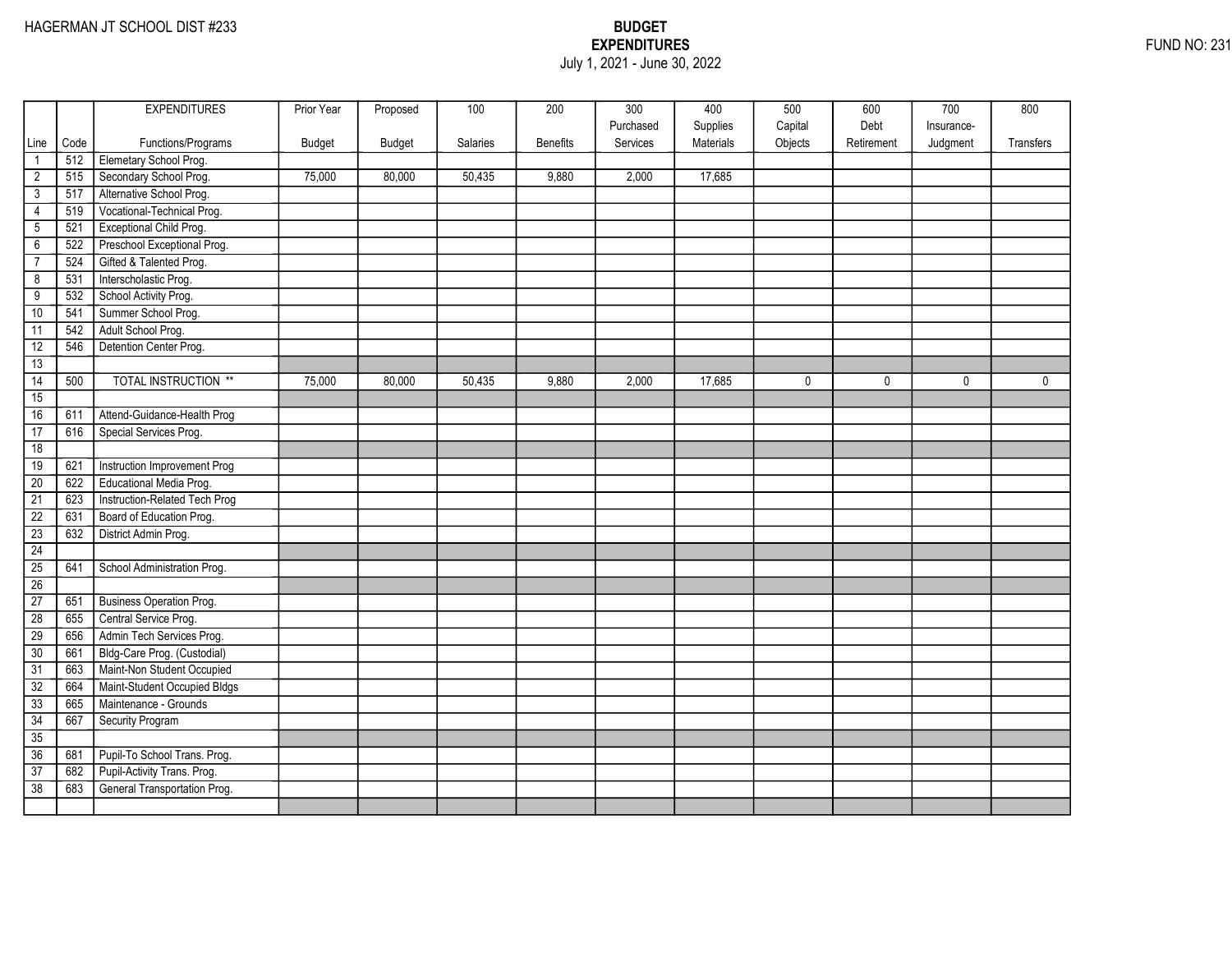### EXPENDITURES FUND NO: 231 July 1, 2021 - June 30, 2022

|                 |      | <b>EXPENDITURES</b>               | Prior Year  | Proposed    | $\overline{100}$      | 200                                                  | $\overline{300}$      | 400                   | 500                | 600                | $\overline{700}$       | 800          |
|-----------------|------|-----------------------------------|-------------|-------------|-----------------------|------------------------------------------------------|-----------------------|-----------------------|--------------------|--------------------|------------------------|--------------|
|                 | Code | Functions/Programs                | Budget      | Budget      | Salaries              | <b>Benefits</b>                                      | Purchased<br>Services | Supplies<br>Materials | Capital<br>Objects | Debt<br>Retirement | Insurance-<br>Judgment | Transfers    |
| Line<br>39      | 691  | Other Support Services Prog.      |             |             |                       |                                                      |                       |                       |                    |                    |                        |              |
| 40              |      |                                   |             |             |                       |                                                      |                       |                       |                    |                    |                        |              |
| 41              | 600  | <b>TOTAL SUPPORT SERV.**</b>      | 0           | 0           | 0                     | $\mathbf{0}$                                         | 0                     | $\mathbf{0}$          | 0                  | 0                  | 0                      | $\mathbf{0}$ |
| 42              |      |                                   |             |             |                       |                                                      |                       |                       |                    |                    |                        |              |
| 43              | 710  | <b>Child Nutrition Program</b>    |             |             |                       |                                                      |                       |                       |                    |                    |                        |              |
| 44              | 720  | <b>Community Services Program</b> |             |             |                       |                                                      |                       |                       |                    |                    |                        |              |
| 45              | 730  | <b>Enterprise Operations</b>      |             |             |                       |                                                      |                       |                       |                    |                    |                        |              |
| 46              | 700  | TOTAL NON-INSTRUCTION**           | 0           | 0           | 0                     | 0                                                    | $\mathbf 0$           | 0                     | 0                  | 0                  | 0                      | $\mathbf 0$  |
| 47              |      |                                   |             |             |                       |                                                      |                       |                       |                    |                    |                        |              |
| 48              | 810  | Capital Assets-Student Occ        |             |             |                       |                                                      |                       |                       |                    |                    |                        |              |
| 49              | 811  | Capital Assets-Non Student Occ    |             |             |                       |                                                      |                       |                       |                    |                    |                        |              |
| 50              | 800  | TOTAL CAPITAL ASSETS PROG**       | $\pmb{0}$   | 0           | $\mathbf 0$           | $\mathbf 0$                                          | $\mathbf 0$           | $\pmb{0}$             | $\pmb{0}$          | $\mathbf 0$        | $\mathbf 0$            | $\mathbf 0$  |
| 51              |      |                                   |             |             |                       |                                                      |                       |                       |                    |                    |                        |              |
| $\overline{52}$ | 911  | Debt Services Prog.-Princ.        |             |             |                       |                                                      |                       |                       |                    |                    |                        |              |
| 53              | 912  | Debt Services Prog.-Int.          |             |             |                       |                                                      |                       |                       |                    |                    |                        |              |
| 54              | 913  | Debt Serv Prog-Refnded Debt       |             |             |                       |                                                      |                       |                       |                    |                    |                        |              |
| 55              | 920  | Transfers Out                     |             |             |                       |                                                      |                       |                       |                    |                    |                        |              |
| 56              |      |                                   |             |             |                       |                                                      |                       |                       |                    |                    |                        |              |
| 57              | 900  | <b>TOTAL OTHER SERVICES **</b>    | $\mathbf 0$ | $\mathbf 0$ | $\mathbf 0$           | $\mathbf 0$                                          | $\mathbf 0$           | $\mathbf 0$           | $\mathbf 0$        | $\mathbf 0$        | $\mathbf 0$            | $\mathbf 0$  |
| 58              |      |                                   |             |             |                       |                                                      |                       |                       |                    |                    |                        |              |
| $\overline{59}$ |      |                                   |             |             |                       |                                                      |                       |                       |                    |                    |                        |              |
| 60              |      | <b>TOTAL EXPENDITURES</b><br>$**$ |             |             |                       |                                                      |                       |                       |                    |                    |                        |              |
|                 |      | (Lines 14+41+47+49+57)**          | 75,000      | 80,000      | 50,435                | 9,880                                                | 2,000                 | 17,685                | 0                  | $\mathbf 0$        | 0                      | $\mathbf 0$  |
| 61              |      |                                   |             |             |                       |                                                      |                       |                       |                    |                    |                        |              |
| 62              | 950  | <b>Contingency Reserve</b>        |             |             |                       |                                                      |                       |                       |                    |                    |                        |              |
|                 |      | (5% of Line 60)                   |             |             |                       |                                                      |                       |                       |                    |                    |                        |              |
| 63              |      |                                   |             |             |                       |                                                      |                       |                       |                    |                    |                        |              |
| 64              |      | <b>TOTAL APPROPRIATION</b>        |             |             |                       |                                                      |                       |                       |                    |                    |                        |              |
|                 |      | (Line 60 + Line 62)               | 75,000      | 80,000      |                       |                                                      |                       |                       |                    |                    |                        |              |
| 65              |      |                                   |             |             |                       |                                                      |                       |                       |                    |                    |                        |              |
| 66              |      | <b>BUDGET SUMMARY</b>             |             |             | <b>BUDGET SUMMARY</b> |                                                      |                       |                       |                    |                    |                        |              |
| 67              |      |                                   |             |             |                       |                                                      |                       |                       |                    |                    |                        |              |
| 68              |      | <b>Beginning Fund Balance</b>     |             |             |                       | The total on line 70 must equal the total on line 74 |                       |                       |                    |                    |                        |              |
| 69              |      | Revenues + Transfers In           | 75,000CR    | 80,000CR    |                       |                                                      |                       |                       |                    |                    |                        |              |
| 70              |      | TOTAL REVENUE (68 + 69)           | 75,000CR    | 80,000CR    |                       |                                                      |                       |                       |                    |                    |                        |              |
| $\overline{71}$ |      |                                   |             |             |                       |                                                      |                       |                       |                    |                    |                        |              |
| $\overline{72}$ |      | Total Appropriation               | 75,000      | 80,000      |                       |                                                      |                       |                       |                    |                    |                        |              |
| $\overline{73}$ |      | <b>Unappropriated Balance</b>     |             |             |                       |                                                      |                       |                       |                    |                    |                        |              |
| 74              |      | TOTAL APPROPRIATION (72+73)       | 75,000      | 80,000      |                       |                                                      |                       |                       |                    |                    |                        |              |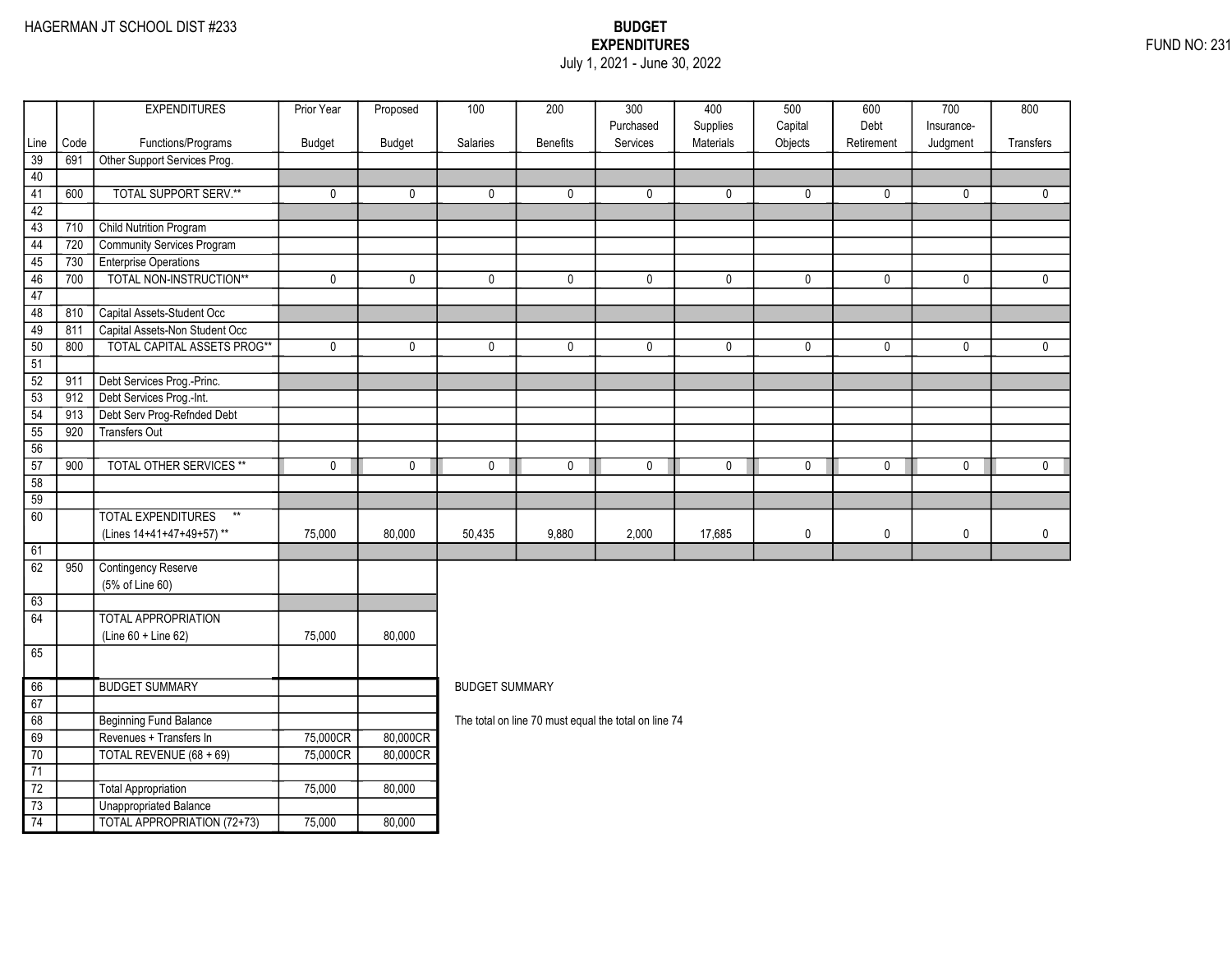|                 |        | <b>REVENUES</b>                       | Prior Year    | Proposed Budget |          |                 |        | <b>REVENUES</b>                          | Prior Year    | <b>Proposed Budget</b> |               |
|-----------------|--------|---------------------------------------|---------------|-----------------|----------|-----------------|--------|------------------------------------------|---------------|------------------------|---------------|
| Line            | Code   | Item                                  | <b>Budget</b> | Line Amounts    | Totals   | Line            | Code   | Item                                     | <b>Budget</b> | Line Amounts           | <b>Totals</b> |
| $\mathbf{1}$    | 320000 | <b>Estimated Fund Balance</b>         | 49,538CR      | 47,376CR        |          | 40              | 429000 | Other County                             |               |                        |               |
| $\overline{2}$  |        | as of July 1                          | 49,538CR      | *******         | 47,376CR | 41              | 420000 | <b>TOTAL COUNTY</b><br>$^{\star\star}$   | $\mathbf{0}$  | *******                | $\mathbf 0$   |
| 3               | 411100 | Taxes-General M & O                   |               |                 |          | 42              |        |                                          |               |                        |               |
| $\overline{4}$  | 411200 | Taxes-Suplemental                     |               |                 |          | 43              | 431100 | <b>Base Support Program</b>              |               |                        |               |
| $5\phantom{.0}$ | 411300 | Taxes-Emergency                       |               |                 |          | 44              | 431200 | Transportation Support                   |               |                        |               |
| $6\overline{}$  | 411400 | Taxes-Tort                            |               |                 |          | 45              | 431400 | Except Child/SED Support                 |               |                        |               |
| $\overline{7}$  | 411500 | Taxes-Cooperative                     |               |                 |          | 46              | 431500 | <b>Border Tuition Support</b>            |               |                        |               |
| 8               | 411600 | Taxes-Tuition                         |               |                 |          | 47              | 431600 | <b>Tuition Equivalency</b>               |               |                        |               |
| 9               | 411700 | Taxes-Migrant                         |               |                 |          | 48              | 431800 | <b>Benefit Apportionment</b>             |               |                        |               |
| 10              | 411900 | Taxes-Other                           |               |                 |          | 49              | 431900 | Other State Support                      |               |                        |               |
| 11              | 412100 | <b>Taxes-Plant Facility</b>           |               |                 |          | 50              | 432100 | Driver Education Prog.                   |               |                        |               |
| $\overline{12}$ | 412500 | Taxes-Bond & Interest                 |               |                 |          | 51              | 432400 | Professional Technical Prog              |               |                        |               |
| 13              |        | $\star\star$<br><b>TOTAL TAXES</b>    | $\Omega$      | *******         | 0        | 52              | 437000 | Lottery/Additional State Maint           |               |                        |               |
| 14              | 413000 | Penalty: Delinquent Taxes             |               |                 |          | 53              | 438000 | Rev in Lieu of/Ag Equip Tax              |               |                        |               |
| $\overline{15}$ |        |                                       |               |                 |          | 54              | 439000 | Other State Revenue                      |               |                        |               |
| 16              | 414100 | Tuition - Individuals                 |               |                 |          | 55              |        |                                          |               |                        |               |
| 17              | 414200 | Tuition-Districts in Idaho            |               |                 |          | 56              | 430000 | $^{\star\star}$<br><b>TOTAL STATE</b>    | $\Omega$      | *******                | 0             |
| 18              | 414300 | <b>Tuition-Out of State Districts</b> |               |                 |          | 57              |        |                                          |               |                        |               |
| 19              |        |                                       |               |                 |          | 58              | 442000 | Indirect Unrestricted Fed.               |               |                        |               |
| $\overline{20}$ | 415000 | Earnings on Investments               |               |                 |          | 59              | 443000 | Direct Restricted Fed.                   |               |                        |               |
| 21              |        |                                       |               |                 |          | 60              | 445100 | Title I - ESEA                           |               |                        |               |
| 22              | 416100 | School Food Service                   |               |                 |          | 61              | 445200 | Title VI, ESEA-Innovative Pr             |               |                        |               |
| $\overline{23}$ | 416200 | Meal Sales: Non-Reimb.                |               |                 |          | 62              | 445300 | Perkins III-Voc Tech Act                 |               |                        |               |
| $\overline{24}$ | 416900 | Other Food Sales                      |               |                 |          | 63              | 445400 | <b>Adult Education</b>                   |               |                        |               |
| $\overline{25}$ |        |                                       |               |                 |          | 64              | 445500 | Child Nutrition Reimb.                   |               |                        |               |
| 26              | 417100 | Admissions/Activities                 |               |                 |          | 65              | 445600 | Title VI-B                               |               |                        |               |
| $\overline{27}$ | 417200 | <b>Bookstore Sales</b>                |               |                 |          | 66              | 445900 | Other Indirect Fed. Prog.                |               |                        |               |
| 28              | 417300 | Clubs, Org. Dues, Etc.                |               |                 |          | 67              | 448200 | Impact Aid - P.L. 874                    |               |                        |               |
| 29              | 417400 | School Fees & Charges                 |               |                 |          | 68              | 440000 | $^{\star\star}$<br>TOTAL FEDERAL         | 0             | *******                | 0             |
| $\overline{30}$ | 417900 | Other Student Revenues                |               |                 |          | 69              |        |                                          |               |                        |               |
| 31              |        |                                       |               |                 |          | 70              | 451000 | Proceeds: Bonds, Capital Leases          |               |                        |               |
| $\overline{32}$ | 418100 | <b>Community Service</b>              |               |                 |          | 71              | 453000 | Sale of Fixed Assets                     |               |                        |               |
| 33              |        |                                       |               |                 |          | $\overline{72}$ | 450000 | <b>TOTAL OTHER</b>                       | $\Omega$      | *******                | 0             |
| $\overline{34}$ | 419100 | Rentals                               |               |                 |          | 73              |        |                                          |               |                        |               |
| 35              | 419200 | <b>Contributions/Donations</b>        |               |                 |          | 74              |        | <b>TOTAL REVENUES</b><br>$^{\star\star}$ | $\mathbf{0}$  | *******                | 0             |
| 36              | 419300 | <b>Transportaion Fees</b>             |               |                 |          | 75              |        |                                          |               |                        |               |
| 37              | 419900 | Other Local                           |               |                 |          | 76              | 460000 | <b>TRANSFERS IN</b>                      |               |                        |               |
| 38              |        | TOTAL OTHER LOCAL **                  | 0             | *******         | 0        | 77              |        |                                          |               |                        |               |
| 39              | 410000 | <b>TOTAL LOCAL</b>                    |               | *******         |          | 78              | 400000 | BAL.+ REVENUE + TRANS.                   |               | *******                |               |
|                 |        | $(Line 13 + 38)$                      | 0             |                 | 0        |                 |        | (Lines $1 + 74 + 76$ )                   | 49,538CR      |                        | 47,376CR      |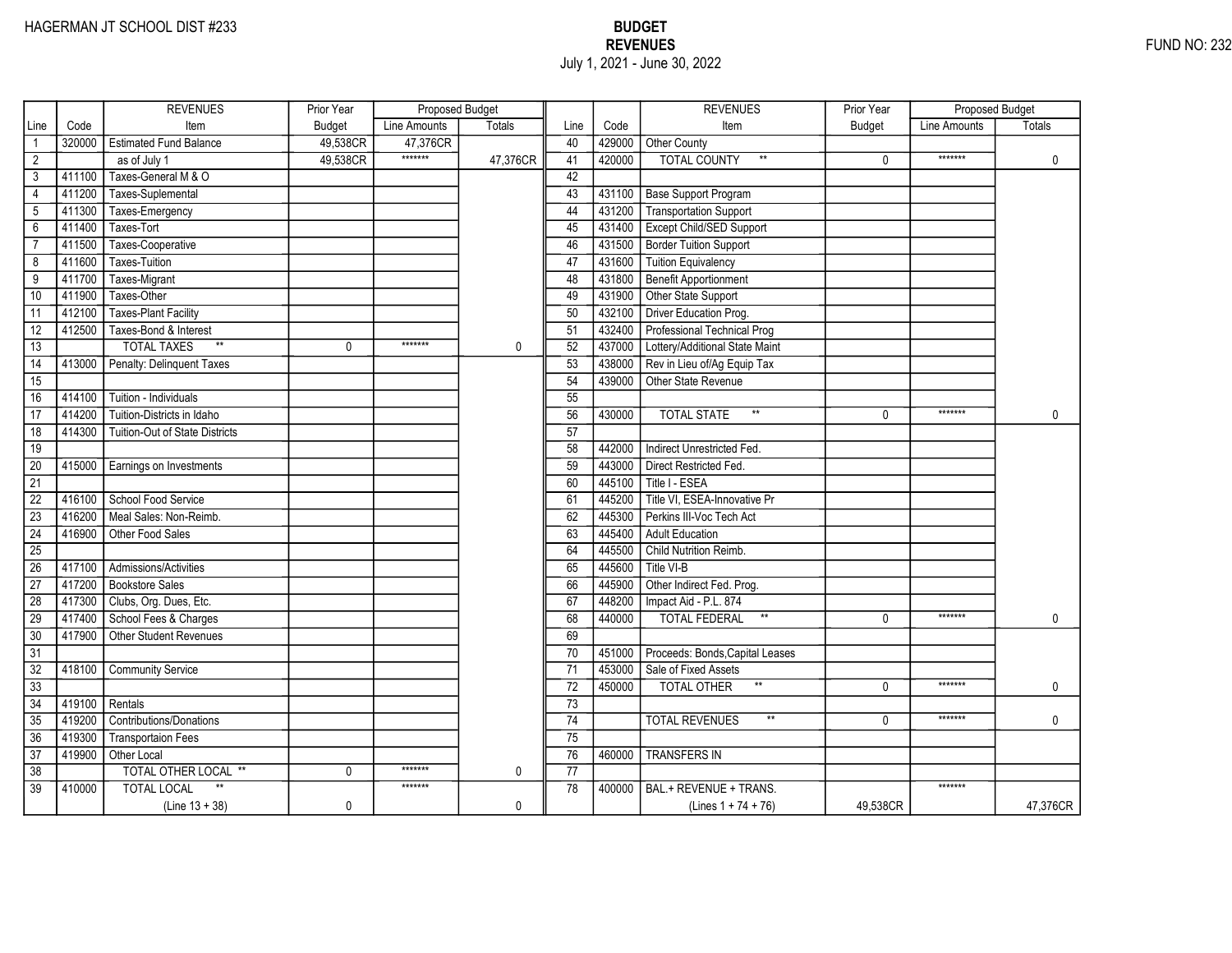## EXPENDITURES FUND NO: 232 July 1, 2021 - June 30, 2022

|                 |      | <b>EXPENDITURES</b>             | Prior Year | Proposed      | 100      | 200             | 300       | 400       | 500     | 600        | 700        | 800         |
|-----------------|------|---------------------------------|------------|---------------|----------|-----------------|-----------|-----------|---------|------------|------------|-------------|
|                 |      |                                 |            |               |          |                 | Purchased | Supplies  | Capital | Debt       | Insurance- |             |
| Line            | Code | Functions/Programs              | Budget     | <b>Budget</b> | Salaries | <b>Benefits</b> | Services  | Materials | Objects | Retirement | Judgment   | Transfers   |
| $\mathbf{1}$    | 512  | Elemetary School Prog.          |            |               |          |                 |           |           |         |            |            |             |
| $\overline{2}$  | 515  | Secondary School Prog.          |            |               |          |                 |           |           |         |            |            |             |
| $\overline{3}$  | 517  | Alternative School Prog.        |            |               |          |                 |           |           |         |            |            |             |
| 4               | 519  | Vocational-Technical Prog.      |            |               |          |                 |           |           |         |            |            |             |
| $\overline{5}$  | 521  | Exceptional Child Prog.         |            |               |          |                 |           |           |         |            |            |             |
| $\overline{6}$  | 522  | Preschool Exceptional Prog.     |            |               |          |                 |           |           |         |            |            |             |
| $\overline{7}$  | 524  | Gifted & Talented Prog.         |            |               |          |                 |           |           |         |            |            |             |
| $\overline{8}$  | 531  | Interscholastic Prog.           |            |               |          |                 |           |           |         |            |            |             |
| $\overline{9}$  | 532  | School Activity Prog.           |            |               |          |                 |           |           |         |            |            |             |
| 10              | 541  | Summer School Prog.             |            |               |          |                 |           |           |         |            |            |             |
| 11              | 542  | Adult School Prog.              |            |               |          |                 |           |           |         |            |            |             |
| 12              | 546  | Detention Center Prog.          |            |               |          |                 |           |           |         |            |            |             |
| 13              |      |                                 |            |               |          |                 |           |           |         |            |            |             |
| $\overline{14}$ | 500  | <b>TOTAL INSTRUCTION **</b>     | 0          | $\mathbf 0$   | 0        | 0               | 0         | 0         | 0       | 0          | 0          | $\mathbf 0$ |
| 15              |      |                                 |            |               |          |                 |           |           |         |            |            |             |
| 16              | 611  | Attend-Guidance-Health Prog     |            |               |          |                 |           |           |         |            |            |             |
| 17              | 616  | Special Services Prog.          |            |               |          |                 |           |           |         |            |            |             |
| 18              |      |                                 |            |               |          |                 |           |           |         |            |            |             |
| 19              | 621  | Instruction Improvement Prog    |            |               |          |                 |           |           |         |            |            |             |
| 20              | 622  | Educational Media Prog.         |            |               |          |                 |           |           |         |            |            |             |
| $\overline{21}$ | 623  | Instruction-Related Tech Prog   |            |               |          |                 |           |           |         |            |            |             |
| $\overline{22}$ | 631  | Board of Education Prog.        |            |               |          |                 |           |           |         |            |            |             |
| $\overline{23}$ | 632  | District Admin Prog.            |            |               |          |                 |           |           |         |            |            |             |
| 24              |      |                                 |            |               |          |                 |           |           |         |            |            |             |
| 25              | 641  | School Administration Prog.     |            |               |          |                 |           |           |         |            |            |             |
| 26              |      |                                 |            |               |          |                 |           |           |         |            |            |             |
| 27              | 651  | <b>Business Operation Prog.</b> |            |               |          |                 |           |           |         |            |            |             |
| $\overline{28}$ | 655  | Central Service Prog.           |            |               |          |                 |           |           |         |            |            |             |
| 29              | 656  | Admin Tech Services Prog.       |            |               |          |                 |           |           |         |            |            |             |
| 30              | 661  | Bldg-Care Prog. (Custodial)     |            |               |          |                 |           |           |         |            |            |             |
| $\overline{31}$ | 663  | Maint-Non Student Occupied      |            |               |          |                 |           |           |         |            |            |             |
| 32              | 664  | Maint-Student Occupied Bldgs    |            |               |          |                 |           |           |         |            |            |             |
| 33              | 665  | Maintenance - Grounds           |            |               |          |                 |           |           |         |            |            |             |
| 34              | 667  | Security Program                |            |               |          |                 |           |           |         |            |            |             |
| 35              |      |                                 |            |               |          |                 |           |           |         |            |            |             |
| 36              | 681  | Pupil-To School Trans. Prog.    |            |               |          |                 |           |           |         |            |            |             |
| $\overline{37}$ | 682  | Pupil-Activity Trans. Prog.     |            |               |          |                 |           |           |         |            |            |             |
| 38              | 683  | General Transportation Prog.    |            |               |          |                 |           |           |         |            |            |             |
|                 |      |                                 |            |               |          |                 |           |           |         |            |            |             |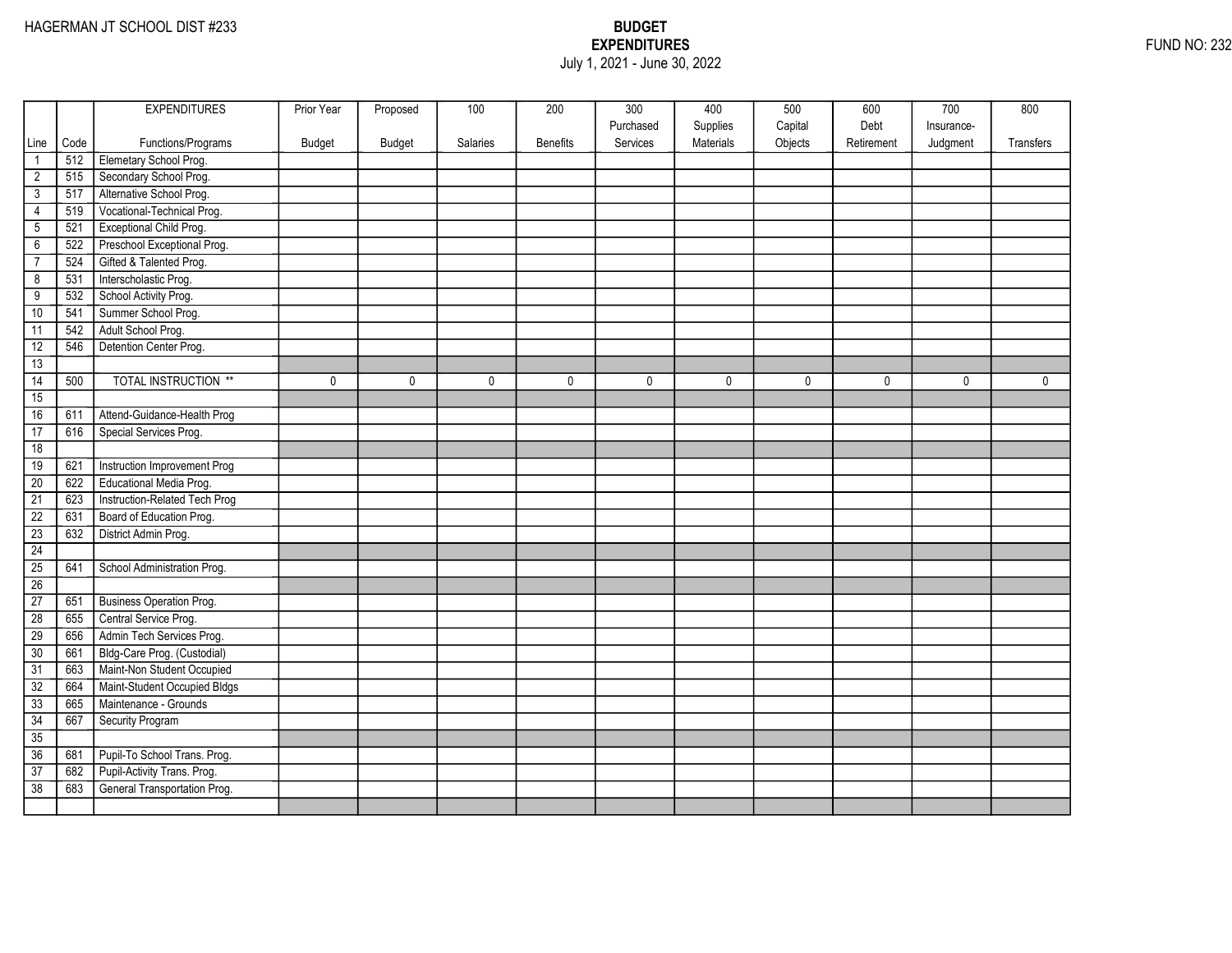### EXPENDITURES FUND NO: 232 July 1, 2021 - June 30, 2022

| Purchased<br>Supplies<br>Capital<br>Debt<br>Insurance-<br>Services<br>Materials<br>Objects<br>Code<br>Functions/Programs<br>Budget<br><b>Budget</b><br><b>Salaries</b><br><b>Benefits</b><br>Retirement<br><b>Transfers</b><br>Line<br>Judgment<br>39<br>691<br>Other Support Services Prog.<br>40<br><b>TOTAL SUPPORT SERV.**</b><br>600<br>41<br>0<br>0<br>0<br>0<br>0<br>0<br>$\mathbf 0$<br>0<br>0<br>0<br>42<br><b>Child Nutrition Program</b><br>43<br>710<br>Community Services Program<br>44<br>720<br><b>Enterprise Operations</b><br>45<br>730<br>TOTAL NON-INSTRUCTION**<br>46<br>700<br>$\mathbf 0$<br>0<br>0<br>0<br>$\mathbf 0$<br>0<br>$\mathbf 0$<br>$\mathbf 0$<br>0<br>$\mathbf 0$<br>47<br>Capital Assets-Student Occ<br>48<br>810<br>Capital Assets-Non Student Occ<br>49<br>811<br><b>TOTAL CAPITAL ASSETS PROG**</b><br>50<br>800<br>0<br>0<br>0<br>0<br>0<br>0<br>0<br>$\mathbf 0$<br>0<br>0<br>51<br>Debt Services Prog.-Princ.<br>$\overline{52}$<br>911<br>$\overline{53}$<br>Debt Services Prog.-Int.<br>912<br>Debt Serv Prog-Refnded Debt<br>54<br>913<br>55<br><b>Transfers Out</b><br>920<br>56<br><b>TOTAL OTHER SERVICES **</b><br>57<br>900<br>$\mathbf 0$<br>0<br>0<br>$\mathbf 0$<br>0<br>0<br>0<br>0<br>0<br>0<br>58<br>$\overline{59}$<br><b>TOTAL EXPENDITURES</b><br>60<br>$**$<br>$\pmb{0}$<br>(Lines 14+41+47+49+57)**<br>0<br>0<br>0<br>0<br>$\mathbf 0$<br>0<br>0<br>$\mathbf 0$<br>0<br>61<br>62<br>950<br><b>Contingency Reserve</b><br>(5% of Line 60)<br>63<br>64<br><b>TOTAL APPROPRIATION</b><br>(Line 60 + Line 62)<br>0<br>0<br>65<br><b>BUDGET SUMMARY</b><br>66<br><b>BUDGET SUMMARY</b><br>67<br>68<br><b>Beginning Fund Balance</b><br>49,538CR<br>47,376CR<br>The total on line 70 must equal the total on line 74<br>69<br>Revenues + Transfers In<br>TOTAL REVENUE (68 + 69)<br>70<br>49,538CR<br>47,376CR<br>71<br>$\overline{72}$<br>Total Appropriation<br>$\overline{73}$<br>Unappropriated Balance<br>47,376<br>49,538<br>74<br>49,538 |  | <b>EXPENDITURES</b>                | Prior Year | Proposed | $\overline{100}$ | 200 | $\overline{300}$ | 400 | 500 | 600 | $\overline{700}$ | 800 |
|--------------------------------------------------------------------------------------------------------------------------------------------------------------------------------------------------------------------------------------------------------------------------------------------------------------------------------------------------------------------------------------------------------------------------------------------------------------------------------------------------------------------------------------------------------------------------------------------------------------------------------------------------------------------------------------------------------------------------------------------------------------------------------------------------------------------------------------------------------------------------------------------------------------------------------------------------------------------------------------------------------------------------------------------------------------------------------------------------------------------------------------------------------------------------------------------------------------------------------------------------------------------------------------------------------------------------------------------------------------------------------------------------------------------------------------------------------------------------------------------------------------------------------------------------------------------------------------------------------------------------------------------------------------------------------------------------------------------------------------------------------------------------------------------------------------------------------------------------------------------------------------------------------------------------------------------------------------------------------------------------------|--|------------------------------------|------------|----------|------------------|-----|------------------|-----|-----|-----|------------------|-----|
|                                                                                                                                                                                                                                                                                                                                                                                                                                                                                                                                                                                                                                                                                                                                                                                                                                                                                                                                                                                                                                                                                                                                                                                                                                                                                                                                                                                                                                                                                                                                                                                                                                                                                                                                                                                                                                                                                                                                                                                                        |  |                                    |            |          |                  |     |                  |     |     |     |                  |     |
|                                                                                                                                                                                                                                                                                                                                                                                                                                                                                                                                                                                                                                                                                                                                                                                                                                                                                                                                                                                                                                                                                                                                                                                                                                                                                                                                                                                                                                                                                                                                                                                                                                                                                                                                                                                                                                                                                                                                                                                                        |  |                                    |            |          |                  |     |                  |     |     |     |                  |     |
|                                                                                                                                                                                                                                                                                                                                                                                                                                                                                                                                                                                                                                                                                                                                                                                                                                                                                                                                                                                                                                                                                                                                                                                                                                                                                                                                                                                                                                                                                                                                                                                                                                                                                                                                                                                                                                                                                                                                                                                                        |  |                                    |            |          |                  |     |                  |     |     |     |                  |     |
|                                                                                                                                                                                                                                                                                                                                                                                                                                                                                                                                                                                                                                                                                                                                                                                                                                                                                                                                                                                                                                                                                                                                                                                                                                                                                                                                                                                                                                                                                                                                                                                                                                                                                                                                                                                                                                                                                                                                                                                                        |  |                                    |            |          |                  |     |                  |     |     |     |                  |     |
|                                                                                                                                                                                                                                                                                                                                                                                                                                                                                                                                                                                                                                                                                                                                                                                                                                                                                                                                                                                                                                                                                                                                                                                                                                                                                                                                                                                                                                                                                                                                                                                                                                                                                                                                                                                                                                                                                                                                                                                                        |  |                                    |            |          |                  |     |                  |     |     |     |                  |     |
|                                                                                                                                                                                                                                                                                                                                                                                                                                                                                                                                                                                                                                                                                                                                                                                                                                                                                                                                                                                                                                                                                                                                                                                                                                                                                                                                                                                                                                                                                                                                                                                                                                                                                                                                                                                                                                                                                                                                                                                                        |  |                                    |            |          |                  |     |                  |     |     |     |                  |     |
|                                                                                                                                                                                                                                                                                                                                                                                                                                                                                                                                                                                                                                                                                                                                                                                                                                                                                                                                                                                                                                                                                                                                                                                                                                                                                                                                                                                                                                                                                                                                                                                                                                                                                                                                                                                                                                                                                                                                                                                                        |  |                                    |            |          |                  |     |                  |     |     |     |                  |     |
|                                                                                                                                                                                                                                                                                                                                                                                                                                                                                                                                                                                                                                                                                                                                                                                                                                                                                                                                                                                                                                                                                                                                                                                                                                                                                                                                                                                                                                                                                                                                                                                                                                                                                                                                                                                                                                                                                                                                                                                                        |  |                                    |            |          |                  |     |                  |     |     |     |                  |     |
|                                                                                                                                                                                                                                                                                                                                                                                                                                                                                                                                                                                                                                                                                                                                                                                                                                                                                                                                                                                                                                                                                                                                                                                                                                                                                                                                                                                                                                                                                                                                                                                                                                                                                                                                                                                                                                                                                                                                                                                                        |  |                                    |            |          |                  |     |                  |     |     |     |                  |     |
|                                                                                                                                                                                                                                                                                                                                                                                                                                                                                                                                                                                                                                                                                                                                                                                                                                                                                                                                                                                                                                                                                                                                                                                                                                                                                                                                                                                                                                                                                                                                                                                                                                                                                                                                                                                                                                                                                                                                                                                                        |  |                                    |            |          |                  |     |                  |     |     |     |                  |     |
|                                                                                                                                                                                                                                                                                                                                                                                                                                                                                                                                                                                                                                                                                                                                                                                                                                                                                                                                                                                                                                                                                                                                                                                                                                                                                                                                                                                                                                                                                                                                                                                                                                                                                                                                                                                                                                                                                                                                                                                                        |  |                                    |            |          |                  |     |                  |     |     |     |                  |     |
|                                                                                                                                                                                                                                                                                                                                                                                                                                                                                                                                                                                                                                                                                                                                                                                                                                                                                                                                                                                                                                                                                                                                                                                                                                                                                                                                                                                                                                                                                                                                                                                                                                                                                                                                                                                                                                                                                                                                                                                                        |  |                                    |            |          |                  |     |                  |     |     |     |                  |     |
|                                                                                                                                                                                                                                                                                                                                                                                                                                                                                                                                                                                                                                                                                                                                                                                                                                                                                                                                                                                                                                                                                                                                                                                                                                                                                                                                                                                                                                                                                                                                                                                                                                                                                                                                                                                                                                                                                                                                                                                                        |  |                                    |            |          |                  |     |                  |     |     |     |                  |     |
|                                                                                                                                                                                                                                                                                                                                                                                                                                                                                                                                                                                                                                                                                                                                                                                                                                                                                                                                                                                                                                                                                                                                                                                                                                                                                                                                                                                                                                                                                                                                                                                                                                                                                                                                                                                                                                                                                                                                                                                                        |  |                                    |            |          |                  |     |                  |     |     |     |                  |     |
|                                                                                                                                                                                                                                                                                                                                                                                                                                                                                                                                                                                                                                                                                                                                                                                                                                                                                                                                                                                                                                                                                                                                                                                                                                                                                                                                                                                                                                                                                                                                                                                                                                                                                                                                                                                                                                                                                                                                                                                                        |  |                                    |            |          |                  |     |                  |     |     |     |                  |     |
|                                                                                                                                                                                                                                                                                                                                                                                                                                                                                                                                                                                                                                                                                                                                                                                                                                                                                                                                                                                                                                                                                                                                                                                                                                                                                                                                                                                                                                                                                                                                                                                                                                                                                                                                                                                                                                                                                                                                                                                                        |  |                                    |            |          |                  |     |                  |     |     |     |                  |     |
|                                                                                                                                                                                                                                                                                                                                                                                                                                                                                                                                                                                                                                                                                                                                                                                                                                                                                                                                                                                                                                                                                                                                                                                                                                                                                                                                                                                                                                                                                                                                                                                                                                                                                                                                                                                                                                                                                                                                                                                                        |  |                                    |            |          |                  |     |                  |     |     |     |                  |     |
|                                                                                                                                                                                                                                                                                                                                                                                                                                                                                                                                                                                                                                                                                                                                                                                                                                                                                                                                                                                                                                                                                                                                                                                                                                                                                                                                                                                                                                                                                                                                                                                                                                                                                                                                                                                                                                                                                                                                                                                                        |  |                                    |            |          |                  |     |                  |     |     |     |                  |     |
|                                                                                                                                                                                                                                                                                                                                                                                                                                                                                                                                                                                                                                                                                                                                                                                                                                                                                                                                                                                                                                                                                                                                                                                                                                                                                                                                                                                                                                                                                                                                                                                                                                                                                                                                                                                                                                                                                                                                                                                                        |  |                                    |            |          |                  |     |                  |     |     |     |                  |     |
|                                                                                                                                                                                                                                                                                                                                                                                                                                                                                                                                                                                                                                                                                                                                                                                                                                                                                                                                                                                                                                                                                                                                                                                                                                                                                                                                                                                                                                                                                                                                                                                                                                                                                                                                                                                                                                                                                                                                                                                                        |  |                                    |            |          |                  |     |                  |     |     |     |                  |     |
|                                                                                                                                                                                                                                                                                                                                                                                                                                                                                                                                                                                                                                                                                                                                                                                                                                                                                                                                                                                                                                                                                                                                                                                                                                                                                                                                                                                                                                                                                                                                                                                                                                                                                                                                                                                                                                                                                                                                                                                                        |  |                                    |            |          |                  |     |                  |     |     |     |                  |     |
|                                                                                                                                                                                                                                                                                                                                                                                                                                                                                                                                                                                                                                                                                                                                                                                                                                                                                                                                                                                                                                                                                                                                                                                                                                                                                                                                                                                                                                                                                                                                                                                                                                                                                                                                                                                                                                                                                                                                                                                                        |  |                                    |            |          |                  |     |                  |     |     |     |                  |     |
|                                                                                                                                                                                                                                                                                                                                                                                                                                                                                                                                                                                                                                                                                                                                                                                                                                                                                                                                                                                                                                                                                                                                                                                                                                                                                                                                                                                                                                                                                                                                                                                                                                                                                                                                                                                                                                                                                                                                                                                                        |  |                                    |            |          |                  |     |                  |     |     |     |                  |     |
|                                                                                                                                                                                                                                                                                                                                                                                                                                                                                                                                                                                                                                                                                                                                                                                                                                                                                                                                                                                                                                                                                                                                                                                                                                                                                                                                                                                                                                                                                                                                                                                                                                                                                                                                                                                                                                                                                                                                                                                                        |  |                                    |            |          |                  |     |                  |     |     |     |                  |     |
|                                                                                                                                                                                                                                                                                                                                                                                                                                                                                                                                                                                                                                                                                                                                                                                                                                                                                                                                                                                                                                                                                                                                                                                                                                                                                                                                                                                                                                                                                                                                                                                                                                                                                                                                                                                                                                                                                                                                                                                                        |  |                                    |            |          |                  |     |                  |     |     |     |                  |     |
|                                                                                                                                                                                                                                                                                                                                                                                                                                                                                                                                                                                                                                                                                                                                                                                                                                                                                                                                                                                                                                                                                                                                                                                                                                                                                                                                                                                                                                                                                                                                                                                                                                                                                                                                                                                                                                                                                                                                                                                                        |  |                                    |            |          |                  |     |                  |     |     |     |                  |     |
|                                                                                                                                                                                                                                                                                                                                                                                                                                                                                                                                                                                                                                                                                                                                                                                                                                                                                                                                                                                                                                                                                                                                                                                                                                                                                                                                                                                                                                                                                                                                                                                                                                                                                                                                                                                                                                                                                                                                                                                                        |  |                                    |            |          |                  |     |                  |     |     |     |                  |     |
|                                                                                                                                                                                                                                                                                                                                                                                                                                                                                                                                                                                                                                                                                                                                                                                                                                                                                                                                                                                                                                                                                                                                                                                                                                                                                                                                                                                                                                                                                                                                                                                                                                                                                                                                                                                                                                                                                                                                                                                                        |  |                                    |            |          |                  |     |                  |     |     |     |                  |     |
|                                                                                                                                                                                                                                                                                                                                                                                                                                                                                                                                                                                                                                                                                                                                                                                                                                                                                                                                                                                                                                                                                                                                                                                                                                                                                                                                                                                                                                                                                                                                                                                                                                                                                                                                                                                                                                                                                                                                                                                                        |  |                                    |            |          |                  |     |                  |     |     |     |                  |     |
|                                                                                                                                                                                                                                                                                                                                                                                                                                                                                                                                                                                                                                                                                                                                                                                                                                                                                                                                                                                                                                                                                                                                                                                                                                                                                                                                                                                                                                                                                                                                                                                                                                                                                                                                                                                                                                                                                                                                                                                                        |  |                                    |            |          |                  |     |                  |     |     |     |                  |     |
|                                                                                                                                                                                                                                                                                                                                                                                                                                                                                                                                                                                                                                                                                                                                                                                                                                                                                                                                                                                                                                                                                                                                                                                                                                                                                                                                                                                                                                                                                                                                                                                                                                                                                                                                                                                                                                                                                                                                                                                                        |  |                                    |            |          |                  |     |                  |     |     |     |                  |     |
|                                                                                                                                                                                                                                                                                                                                                                                                                                                                                                                                                                                                                                                                                                                                                                                                                                                                                                                                                                                                                                                                                                                                                                                                                                                                                                                                                                                                                                                                                                                                                                                                                                                                                                                                                                                                                                                                                                                                                                                                        |  |                                    |            |          |                  |     |                  |     |     |     |                  |     |
|                                                                                                                                                                                                                                                                                                                                                                                                                                                                                                                                                                                                                                                                                                                                                                                                                                                                                                                                                                                                                                                                                                                                                                                                                                                                                                                                                                                                                                                                                                                                                                                                                                                                                                                                                                                                                                                                                                                                                                                                        |  |                                    |            |          |                  |     |                  |     |     |     |                  |     |
|                                                                                                                                                                                                                                                                                                                                                                                                                                                                                                                                                                                                                                                                                                                                                                                                                                                                                                                                                                                                                                                                                                                                                                                                                                                                                                                                                                                                                                                                                                                                                                                                                                                                                                                                                                                                                                                                                                                                                                                                        |  |                                    |            |          |                  |     |                  |     |     |     |                  |     |
|                                                                                                                                                                                                                                                                                                                                                                                                                                                                                                                                                                                                                                                                                                                                                                                                                                                                                                                                                                                                                                                                                                                                                                                                                                                                                                                                                                                                                                                                                                                                                                                                                                                                                                                                                                                                                                                                                                                                                                                                        |  |                                    |            |          |                  |     |                  |     |     |     |                  |     |
|                                                                                                                                                                                                                                                                                                                                                                                                                                                                                                                                                                                                                                                                                                                                                                                                                                                                                                                                                                                                                                                                                                                                                                                                                                                                                                                                                                                                                                                                                                                                                                                                                                                                                                                                                                                                                                                                                                                                                                                                        |  |                                    |            |          |                  |     |                  |     |     |     |                  |     |
|                                                                                                                                                                                                                                                                                                                                                                                                                                                                                                                                                                                                                                                                                                                                                                                                                                                                                                                                                                                                                                                                                                                                                                                                                                                                                                                                                                                                                                                                                                                                                                                                                                                                                                                                                                                                                                                                                                                                                                                                        |  |                                    |            |          |                  |     |                  |     |     |     |                  |     |
|                                                                                                                                                                                                                                                                                                                                                                                                                                                                                                                                                                                                                                                                                                                                                                                                                                                                                                                                                                                                                                                                                                                                                                                                                                                                                                                                                                                                                                                                                                                                                                                                                                                                                                                                                                                                                                                                                                                                                                                                        |  |                                    |            |          |                  |     |                  |     |     |     |                  |     |
|                                                                                                                                                                                                                                                                                                                                                                                                                                                                                                                                                                                                                                                                                                                                                                                                                                                                                                                                                                                                                                                                                                                                                                                                                                                                                                                                                                                                                                                                                                                                                                                                                                                                                                                                                                                                                                                                                                                                                                                                        |  |                                    |            |          |                  |     |                  |     |     |     |                  |     |
|                                                                                                                                                                                                                                                                                                                                                                                                                                                                                                                                                                                                                                                                                                                                                                                                                                                                                                                                                                                                                                                                                                                                                                                                                                                                                                                                                                                                                                                                                                                                                                                                                                                                                                                                                                                                                                                                                                                                                                                                        |  | <b>TOTAL APPROPRIATION (72+73)</b> |            | 47,376   |                  |     |                  |     |     |     |                  |     |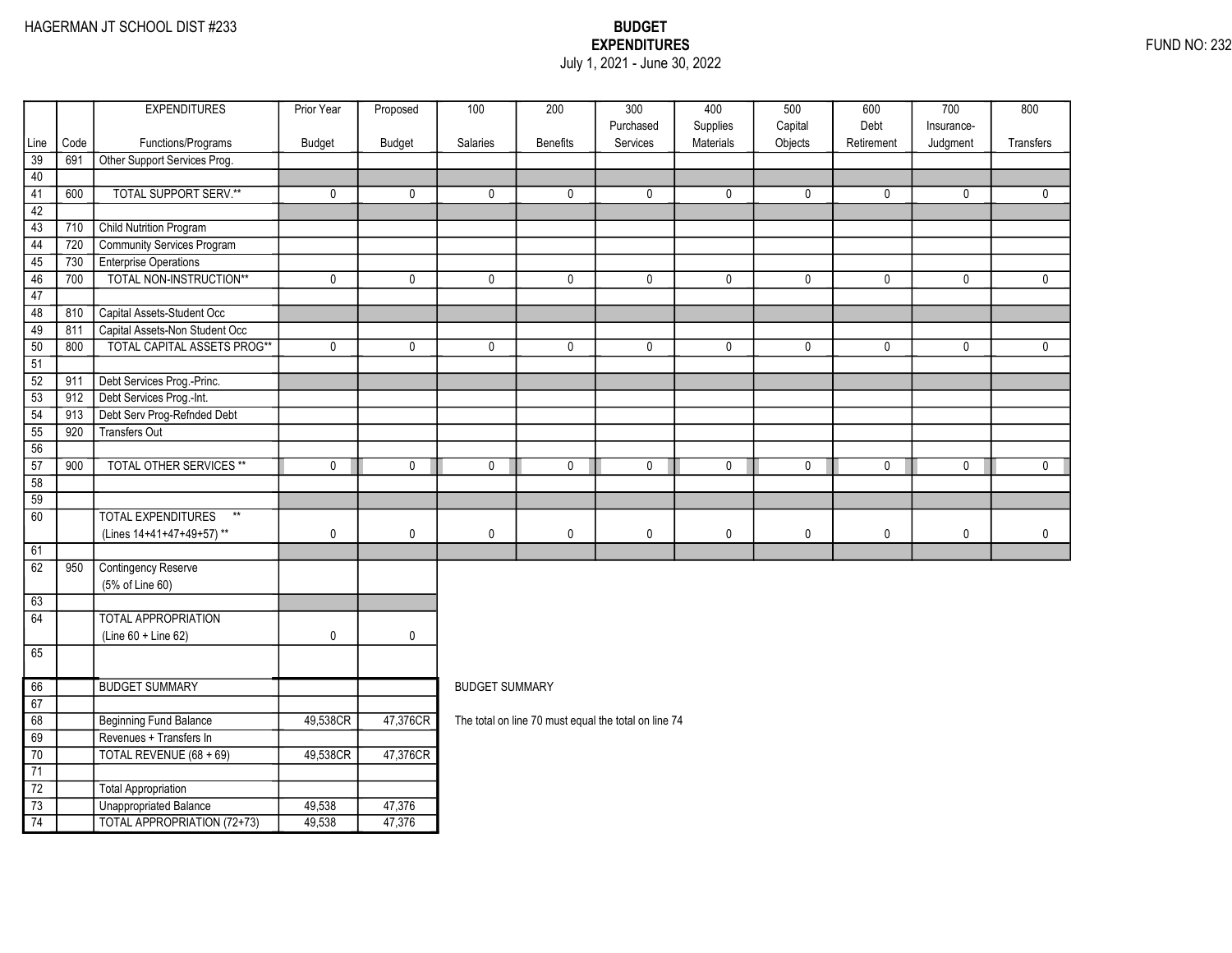|                 |        | <b>REVENUES</b>                       | Prior Year    | <b>Proposed Budget</b> |           |                 |        | <b>REVENUES</b>                          | Prior Year    | <b>Proposed Budget</b> |               |
|-----------------|--------|---------------------------------------|---------------|------------------------|-----------|-----------------|--------|------------------------------------------|---------------|------------------------|---------------|
| Line            | Code   | Item                                  | <b>Budget</b> | Line Amounts           | Totals    | Line            | Code   | Item                                     | <b>Budget</b> | Line Amounts           | <b>Totals</b> |
| $\mathbf{1}$    | 320000 | <b>Estimated Fund Balance</b>         | 28,102CR      | 130,865CR              |           | 40              | 429000 | Other County                             |               |                        |               |
| $\overline{2}$  |        | as of July 1                          | 28,102CR      | *******                | 130,865CR | 41              | 420000 | <b>TOTAL COUNTY</b><br>$^{\star\star}$   | $\mathbf{0}$  | *******                | $\mathbf 0$   |
| 3               | 411100 | Taxes-General M & O                   |               |                        |           | 42              |        |                                          |               |                        |               |
| $\overline{4}$  | 411200 | Taxes-Suplemental                     |               |                        |           | 43              | 431100 | <b>Base Support Program</b>              |               |                        |               |
| $5\phantom{.0}$ | 411300 | Taxes-Emergency                       |               |                        |           | 44              | 431200 | Transportation Support                   |               |                        |               |
| $6\overline{}$  | 411400 | Taxes-Tort                            |               |                        |           | 45              | 431400 | Except Child/SED Support                 |               |                        |               |
| $\overline{7}$  | 411500 | Taxes-Cooperative                     |               |                        |           | 46              | 431500 | <b>Border Tuition Support</b>            |               |                        |               |
| 8               | 411600 | Taxes-Tuition                         |               |                        |           | 47              | 431600 | <b>Tuition Equivalency</b>               |               |                        |               |
| 9               | 411700 | Taxes-Migrant                         |               |                        |           | 48              | 431800 | <b>Benefit Apportionment</b>             |               |                        |               |
| 10              | 411900 | Taxes-Other                           |               |                        |           | 49              | 431900 | Other State Support                      |               |                        |               |
| 11              | 412100 | <b>Taxes-Plant Facility</b>           |               |                        |           | 50              | 432100 | Driver Education Prog.                   |               |                        |               |
| $\overline{12}$ | 412500 | Taxes-Bond & Interest                 |               |                        |           | 51              | 432400 | Professional Technical Prog              |               |                        |               |
| 13              |        | $\star\star$<br><b>TOTAL TAXES</b>    | $\Omega$      | *******                | 0         | 52              | 437000 | Lottery/Additional State Maint           |               |                        |               |
| 14              | 413000 | Penalty: Delinquent Taxes             |               |                        |           | 53              | 438000 | Rev in Lieu of/Ag Equip Tax              |               |                        |               |
| $\overline{15}$ |        |                                       |               |                        |           | 54              | 439000 | Other State Revenue                      |               |                        |               |
| 16              | 414100 | Tuition - Individuals                 |               |                        |           | 55              |        |                                          |               |                        |               |
| 17              | 414200 | Tuition-Districts in Idaho            |               |                        |           | 56              | 430000 | $^{\star\star}$<br><b>TOTAL STATE</b>    | $\Omega$      | *******                | 0             |
| 18              | 414300 | <b>Tuition-Out of State Districts</b> |               |                        |           | 57              |        |                                          |               |                        |               |
| 19              |        |                                       |               |                        |           | 58              | 442000 | Indirect Unrestricted Fed.               |               |                        |               |
| $\overline{20}$ | 415000 | Earnings on Investments               |               |                        |           | 59              | 443000 | Direct Restricted Fed.                   |               |                        |               |
| 21              |        |                                       |               |                        |           | 60              | 445100 | Title I - ESEA                           |               |                        |               |
| 22              | 416100 | School Food Service                   |               |                        |           | 61              | 445200 | Title VI, ESEA-Innovative Pr             |               |                        |               |
| $\overline{23}$ | 416200 | Meal Sales: Non-Reimb.                |               |                        |           | 62              | 445300 | Perkins III-Voc Tech Act                 |               |                        |               |
| $\overline{24}$ | 416900 | Other Food Sales                      |               |                        |           | 63              | 445400 | <b>Adult Education</b>                   |               |                        |               |
| $\overline{25}$ |        |                                       |               |                        |           | 64              | 445500 | Child Nutrition Reimb.                   |               |                        |               |
| 26              | 417100 | Admissions/Activities                 |               |                        |           | 65              | 445600 | Title VI-B                               |               |                        |               |
| $\overline{27}$ | 417200 | <b>Bookstore Sales</b>                |               |                        |           | 66              | 445900 | Other Indirect Fed. Prog.                |               |                        |               |
| $\overline{28}$ | 417300 | Clubs, Org. Dues, Etc.                |               |                        |           | 67              | 448200 | Impact Aid - P.L. 874                    |               |                        |               |
| 29              | 417400 | School Fees & Charges                 |               |                        |           | 68              | 440000 | $^{\star\star}$<br>TOTAL FEDERAL         | 0             | *******                | 0             |
| $\overline{30}$ | 417900 | Other Student Revenues                |               |                        |           | 69              |        |                                          |               |                        |               |
| 31              |        |                                       |               |                        |           | 70              | 451000 | Proceeds: Bonds, Capital Leases          |               |                        |               |
| $\overline{32}$ | 418100 | <b>Community Service</b>              |               |                        |           | 71              | 453000 | Sale of Fixed Assets                     |               |                        |               |
| 33              |        |                                       |               |                        |           | $\overline{72}$ | 450000 | <b>TOTAL OTHER</b>                       | $\Omega$      | *******                | 0             |
| $\overline{34}$ | 419100 | Rentals                               |               |                        |           | 73              |        |                                          |               |                        |               |
| 35              | 419200 | Contributions/Donations               |               |                        |           | 74              |        | <b>TOTAL REVENUES</b><br>$^{\star\star}$ | $\mathbf{0}$  | *******                | 0             |
| 36              | 419300 | <b>Transportaion Fees</b>             |               |                        |           | 75              |        |                                          |               |                        |               |
| 37              | 419900 | Other Local                           |               |                        |           | 76              | 460000 | <b>TRANSFERS IN</b>                      |               |                        |               |
| 38              |        | TOTAL OTHER LOCAL **                  | 0             | *******                | 0         | 77              |        |                                          |               |                        |               |
| 39              | 410000 | <b>TOTAL LOCAL</b>                    |               | *******                |           | 78              | 400000 | BAL.+ REVENUE + TRANS.                   |               | *******                |               |
|                 |        | $(Line 13 + 38)$                      | 0             |                        | 0         |                 |        | (Lines $1 + 74 + 76$ )                   | 28,102CR      |                        | 130,865CR     |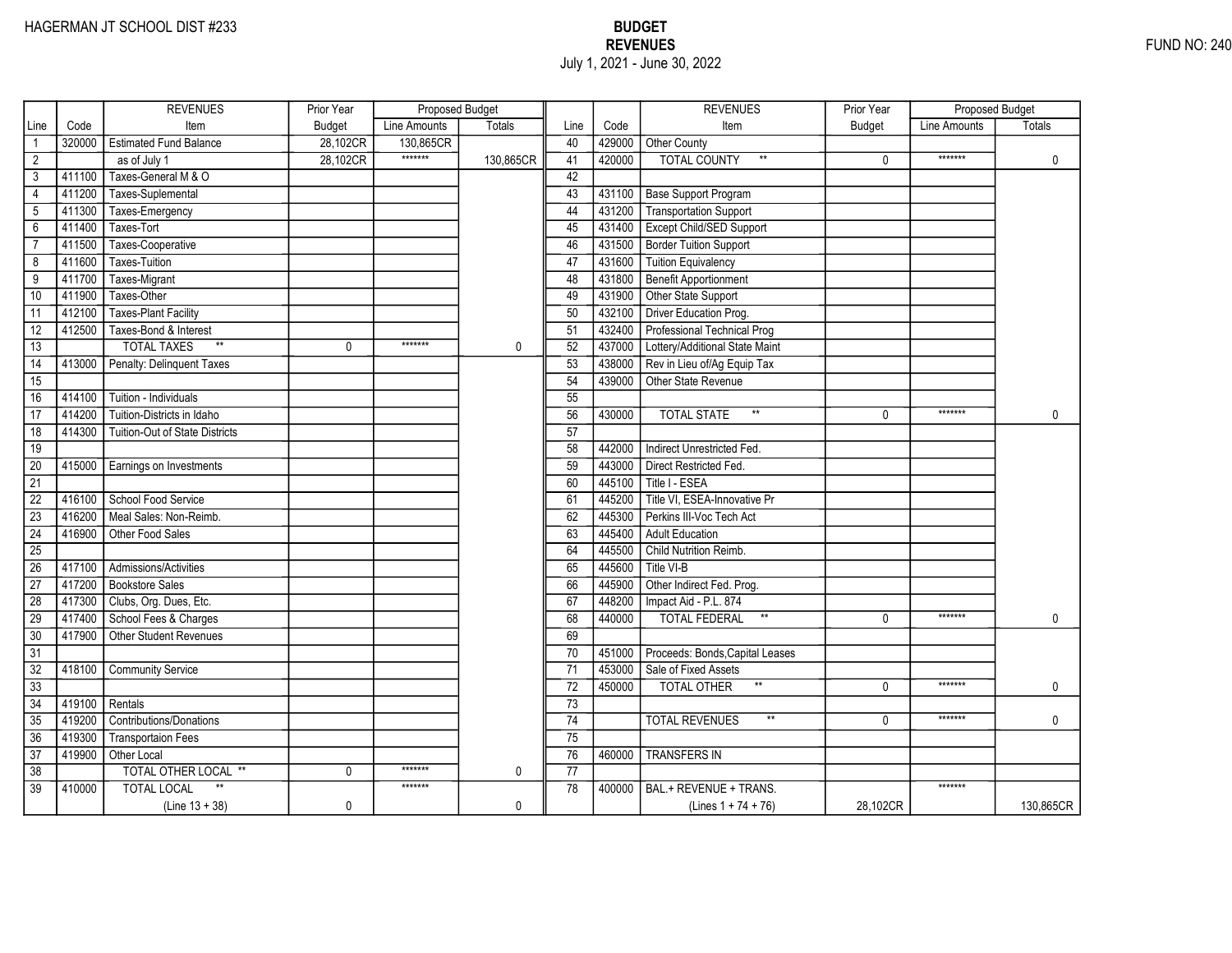## EXPENDITURES FUND NO: 240 July 1, 2021 - June 30, 2022

|                 |      | <b>EXPENDITURES</b>             | Prior Year | Proposed      | 100      | 200             | 300       | 400       | 500     | 600        | 700        | 800         |
|-----------------|------|---------------------------------|------------|---------------|----------|-----------------|-----------|-----------|---------|------------|------------|-------------|
|                 |      |                                 |            |               |          |                 | Purchased | Supplies  | Capital | Debt       | Insurance- |             |
| Line            | Code | Functions/Programs              | Budget     | <b>Budget</b> | Salaries | <b>Benefits</b> | Services  | Materials | Objects | Retirement | Judgment   | Transfers   |
| $\mathbf{1}$    | 512  | Elemetary School Prog.          |            |               |          |                 |           |           |         |            |            |             |
| $\overline{2}$  | 515  | Secondary School Prog.          |            |               |          |                 |           |           |         |            |            |             |
| $\overline{3}$  | 517  | Alternative School Prog.        |            |               |          |                 |           |           |         |            |            |             |
| 4               | 519  | Vocational-Technical Prog.      |            |               |          |                 |           |           |         |            |            |             |
| $\overline{5}$  | 521  | Exceptional Child Prog.         |            |               |          |                 |           |           |         |            |            |             |
| $\overline{6}$  | 522  | Preschool Exceptional Prog.     |            |               |          |                 |           |           |         |            |            |             |
| $\overline{7}$  | 524  | Gifted & Talented Prog.         |            |               |          |                 |           |           |         |            |            |             |
| $\overline{8}$  | 531  | Interscholastic Prog.           |            |               |          |                 |           |           |         |            |            |             |
| $\overline{9}$  | 532  | School Activity Prog.           |            |               |          |                 |           |           |         |            |            |             |
| 10              | 541  | Summer School Prog.             |            |               |          |                 |           |           |         |            |            |             |
| 11              | 542  | Adult School Prog.              |            |               |          |                 |           |           |         |            |            |             |
| 12              | 546  | Detention Center Prog.          |            |               |          |                 |           |           |         |            |            |             |
| 13              |      |                                 |            |               |          |                 |           |           |         |            |            |             |
| $\overline{14}$ | 500  | <b>TOTAL INSTRUCTION **</b>     | 0          | $\mathbf 0$   | 0        | 0               | 0         | 0         | 0       | 0          | 0          | $\mathbf 0$ |
| 15              |      |                                 |            |               |          |                 |           |           |         |            |            |             |
| 16              | 611  | Attend-Guidance-Health Prog     |            |               |          |                 |           |           |         |            |            |             |
| 17              | 616  | Special Services Prog.          |            |               |          |                 |           |           |         |            |            |             |
| 18              |      |                                 |            |               |          |                 |           |           |         |            |            |             |
| 19              | 621  | Instruction Improvement Prog    |            |               |          |                 |           |           |         |            |            |             |
| 20              | 622  | Educational Media Prog.         |            |               |          |                 |           |           |         |            |            |             |
| $\overline{21}$ | 623  | Instruction-Related Tech Prog   |            |               |          |                 |           |           |         |            |            |             |
| $\overline{22}$ | 631  | Board of Education Prog.        |            |               |          |                 |           |           |         |            |            |             |
| $\overline{23}$ | 632  | District Admin Prog.            |            |               |          |                 |           |           |         |            |            |             |
| 24              |      |                                 |            |               |          |                 |           |           |         |            |            |             |
| 25              | 641  | School Administration Prog.     |            |               |          |                 |           |           |         |            |            |             |
| 26              |      |                                 |            |               |          |                 |           |           |         |            |            |             |
| 27              | 651  | <b>Business Operation Prog.</b> |            |               |          |                 |           |           |         |            |            |             |
| $\overline{28}$ | 655  | Central Service Prog.           |            |               |          |                 |           |           |         |            |            |             |
| 29              | 656  | Admin Tech Services Prog.       |            |               |          |                 |           |           |         |            |            |             |
| 30              | 661  | Bldg-Care Prog. (Custodial)     |            |               |          |                 |           |           |         |            |            |             |
| $\overline{31}$ | 663  | Maint-Non Student Occupied      |            |               |          |                 |           |           |         |            |            |             |
| 32              | 664  | Maint-Student Occupied Bldgs    |            |               |          |                 |           |           |         |            |            |             |
| 33              | 665  | Maintenance - Grounds           |            |               |          |                 |           |           |         |            |            |             |
| 34              | 667  | Security Program                |            |               |          |                 |           |           |         |            |            |             |
| 35              |      |                                 |            |               |          |                 |           |           |         |            |            |             |
| 36              | 681  | Pupil-To School Trans. Prog.    |            |               |          |                 |           |           |         |            |            |             |
| $\overline{37}$ | 682  | Pupil-Activity Trans. Prog.     |            |               |          |                 |           |           |         |            |            |             |
| 38              | 683  | General Transportation Prog.    |            |               |          |                 |           |           |         |            |            |             |
|                 |      |                                 |            |               |          |                 |           |           |         |            |            |             |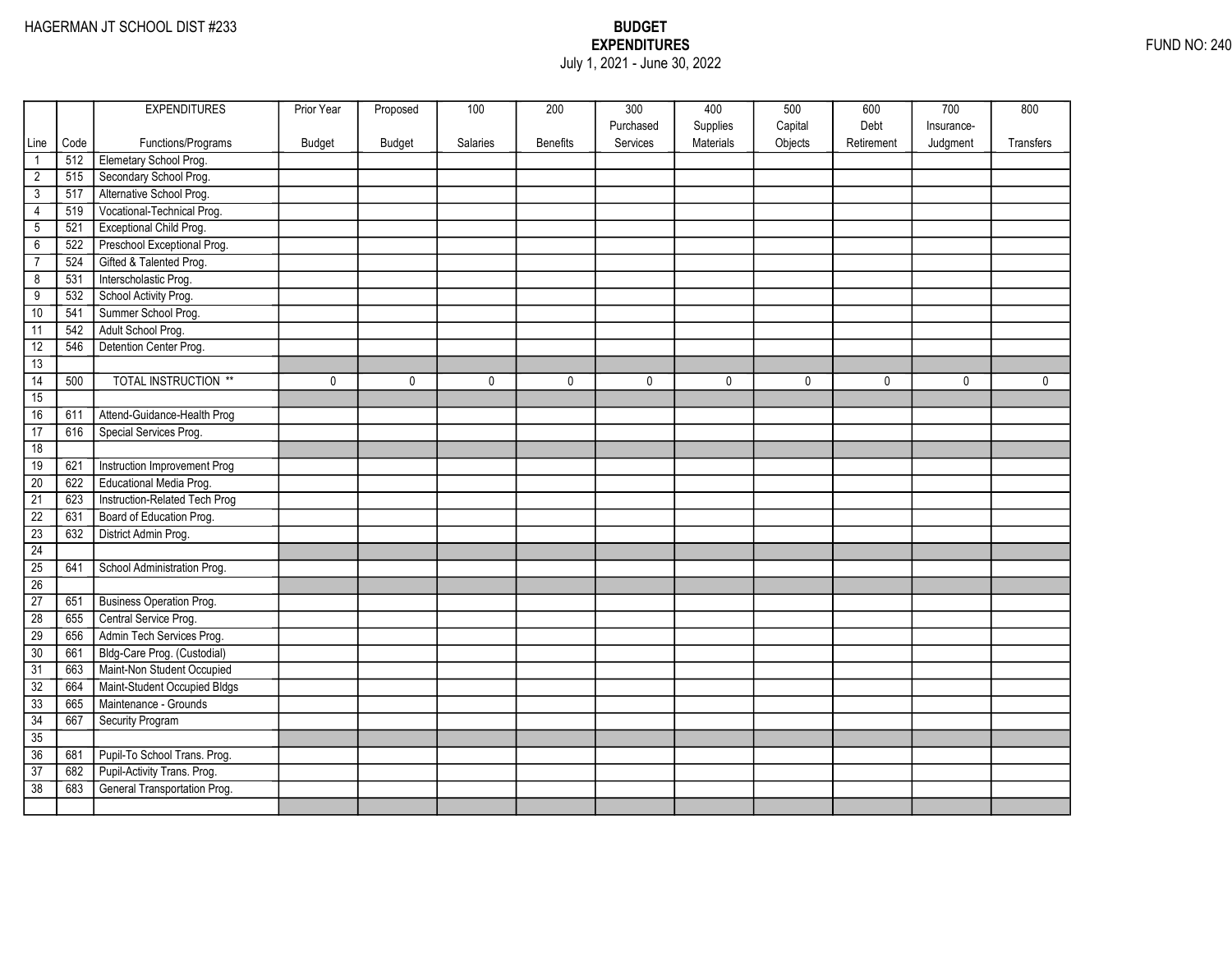### EXPENDITURES FUND NO: 240 July 1, 2021 - June 30, 2022

|                 |      | <b>EXPENDITURES</b>                | Prior Year  | Proposed      | 100                   | 200             | $\overline{300}$                                     | 400                   | 500                | 600                | $\overline{700}$       | 800              |
|-----------------|------|------------------------------------|-------------|---------------|-----------------------|-----------------|------------------------------------------------------|-----------------------|--------------------|--------------------|------------------------|------------------|
| Line            | Code | Functions/Programs                 | Budget      | <b>Budget</b> | Salaries              | <b>Benefits</b> | Purchased<br>Services                                | Supplies<br>Materials | Capital<br>Objects | Debt<br>Retirement | Insurance-<br>Judgment | <b>Transfers</b> |
| 39              | 691  | Other Support Services Prog.       |             |               |                       |                 |                                                      |                       |                    |                    |                        |                  |
| 40              |      |                                    |             |               |                       |                 |                                                      |                       |                    |                    |                        |                  |
| 41              | 600  | <b>TOTAL SUPPORT SERV.**</b>       | 0           | 0             | 0                     | 0               | $\mathbf 0$                                          | 0                     | 0                  | 0                  | 0                      | 0                |
| 42              |      |                                    |             |               |                       |                 |                                                      |                       |                    |                    |                        |                  |
| 43              | 710  | <b>Child Nutrition Program</b>     |             |               |                       |                 |                                                      |                       |                    |                    |                        |                  |
| 44              | 720  | Community Services Program         |             |               |                       |                 |                                                      |                       |                    |                    |                        |                  |
| 45              | 730  | <b>Enterprise Operations</b>       |             |               |                       |                 |                                                      |                       |                    |                    |                        |                  |
| 46              | 700  | TOTAL NON-INSTRUCTION**            | $\mathbf 0$ | 0             | $\mathbf 0$           | 0               | $\mathbf 0$                                          | 0                     | 0                  | 0                  | $\mathbf 0$            | 0                |
| 47              |      |                                    |             |               |                       |                 |                                                      |                       |                    |                    |                        |                  |
| 48              | 810  | Capital Assets-Student Occ         |             |               |                       |                 |                                                      |                       |                    |                    |                        |                  |
| 49              | 811  | Capital Assets-Non Student Occ     |             |               |                       |                 |                                                      |                       |                    |                    |                        |                  |
| 50              | 800  | <b>TOTAL CAPITAL ASSETS PROG**</b> | 0           | 0             | $\mathbf{0}$          | 0               | $\mathbf{0}$                                         | 0                     | $\mathbf 0$        | 0                  | $\mathbf{0}$           | $\mathbf{0}$     |
| 51              |      |                                    |             |               |                       |                 |                                                      |                       |                    |                    |                        |                  |
| $\overline{52}$ | 911  | Debt Services Prog.-Princ.         |             |               |                       |                 |                                                      |                       |                    |                    |                        |                  |
| 53              | 912  | Debt Services Prog.-Int.           |             |               |                       |                 |                                                      |                       |                    |                    |                        |                  |
| 54              | 913  | Debt Serv Prog-Refnded Debt        |             |               |                       |                 |                                                      |                       |                    |                    |                        |                  |
| 55              | 920  | <b>Transfers Out</b>               |             |               |                       |                 |                                                      |                       |                    |                    |                        |                  |
| 56              |      |                                    |             |               |                       |                 |                                                      |                       |                    |                    |                        |                  |
| 57              | 900  | <b>TOTAL OTHER SERVICES **</b>     | 0           | 0             | 0                     | 0               | $\mathbf 0$                                          | 0                     | 0                  | 0                  | $\mathbf 0$            | $\mathbf 0$      |
| 58              |      |                                    |             |               |                       |                 |                                                      |                       |                    |                    |                        |                  |
| $\overline{59}$ |      |                                    |             |               |                       |                 |                                                      |                       |                    |                    |                        |                  |
| 60              |      | <b>TOTAL EXPENDITURES</b><br>$**$  |             |               |                       |                 |                                                      |                       |                    |                    |                        |                  |
|                 |      | (Lines 14+41+47+49+57)**           | 0           | 0             | $\pmb{0}$             | 0               | $\mathbf 0$                                          | 0                     | 0                  | 0                  | 0                      | 0                |
| 61              |      |                                    |             |               |                       |                 |                                                      |                       |                    |                    |                        |                  |
| 62              | 950  | <b>Contingency Reserve</b>         |             |               |                       |                 |                                                      |                       |                    |                    |                        |                  |
|                 |      | (5% of Line 60)                    |             |               |                       |                 |                                                      |                       |                    |                    |                        |                  |
| 63              |      |                                    |             |               |                       |                 |                                                      |                       |                    |                    |                        |                  |
| 64              |      | <b>TOTAL APPROPRIATION</b>         |             |               |                       |                 |                                                      |                       |                    |                    |                        |                  |
|                 |      | (Line 60 + Line 62)                | 0           | 0             |                       |                 |                                                      |                       |                    |                    |                        |                  |
| 65              |      |                                    |             |               |                       |                 |                                                      |                       |                    |                    |                        |                  |
|                 |      |                                    |             |               |                       |                 |                                                      |                       |                    |                    |                        |                  |
| 66              |      | <b>BUDGET SUMMARY</b>              |             |               | <b>BUDGET SUMMARY</b> |                 |                                                      |                       |                    |                    |                        |                  |
| 67              |      |                                    |             |               |                       |                 |                                                      |                       |                    |                    |                        |                  |
| 68              |      | <b>Beginning Fund Balance</b>      | 28,102CR    | 130,865CR     |                       |                 | The total on line 70 must equal the total on line 74 |                       |                    |                    |                        |                  |
| 69              |      | Revenues + Transfers In            |             |               |                       |                 |                                                      |                       |                    |                    |                        |                  |
| 70              |      | TOTAL REVENUE (68 + 69)            | 28,102CR    | 130,865CR     |                       |                 |                                                      |                       |                    |                    |                        |                  |
| 71              |      |                                    |             |               |                       |                 |                                                      |                       |                    |                    |                        |                  |
| $\overline{72}$ |      | Total Appropriation                |             |               |                       |                 |                                                      |                       |                    |                    |                        |                  |
| 73              |      | <b>Unappropriated Balance</b>      | 28,102      | 130,865       |                       |                 |                                                      |                       |                    |                    |                        |                  |
| 74              |      | <b>TOTAL APPROPRIATION (72+73)</b> | 28,102      | 130,865       |                       |                 |                                                      |                       |                    |                    |                        |                  |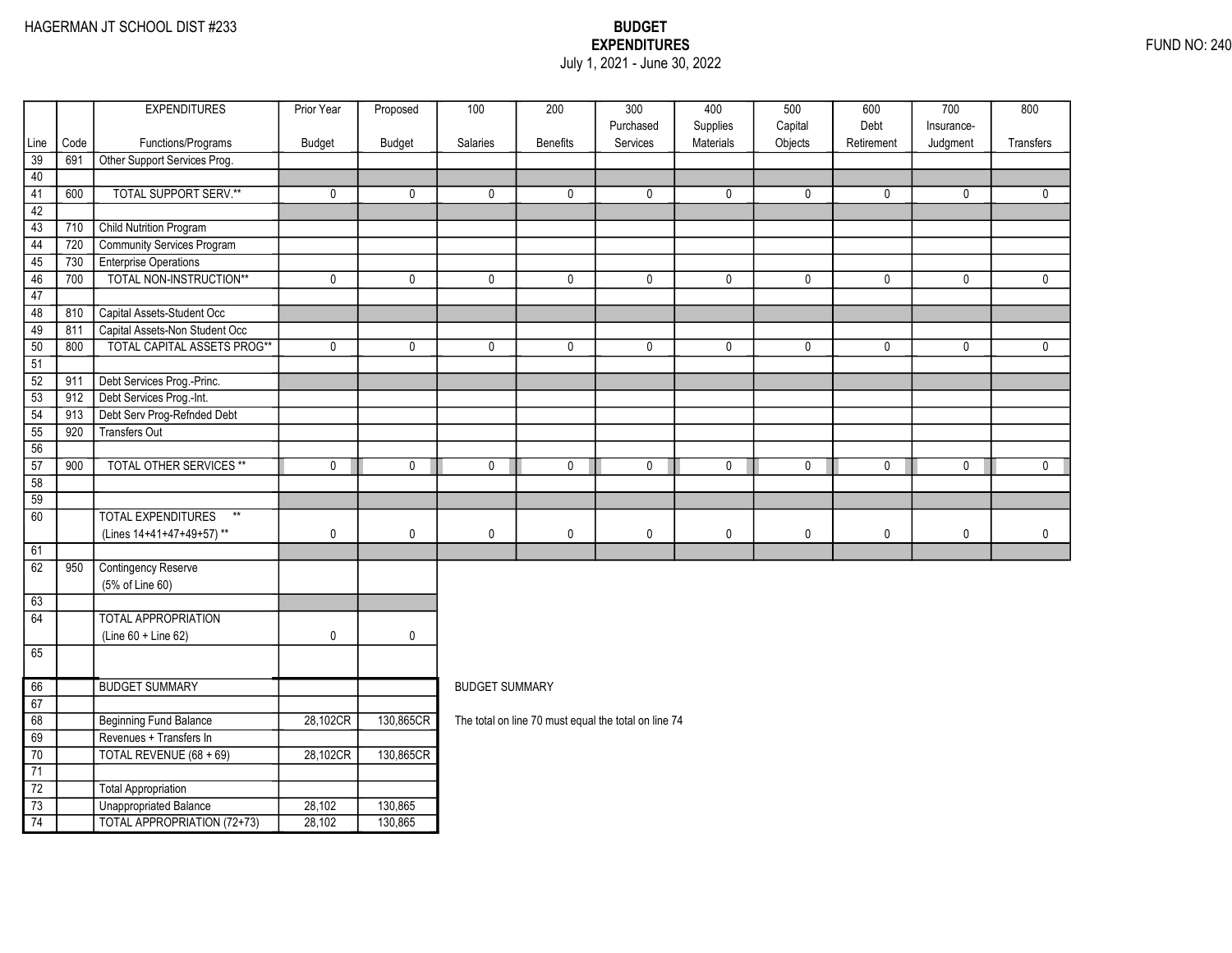|                 |        | <b>REVENUES</b>                       | Prior Year    | Proposed Budget |               |                 |        | <b>REVENUES</b>                       | Prior Year    | Proposed Budget |               |
|-----------------|--------|---------------------------------------|---------------|-----------------|---------------|-----------------|--------|---------------------------------------|---------------|-----------------|---------------|
| Line            | Code   | Item                                  | <b>Budget</b> | Line Amounts    | <b>Totals</b> | Line            | Code   | Item                                  | <b>Budget</b> | Line Amounts    | <b>Totals</b> |
|                 | 320000 | <b>Estimated Fund Balance</b>         |               | *******         |               | 40              |        | 429000 Other County                   |               |                 |               |
| $\overline{2}$  |        | as of July 1                          | 0             | *******         | $\mathbf 0$   | 41              | 420000 | <b>TOTAL COUNTY</b>                   | $\mathbf{0}$  | *******         | $\mathbf 0$   |
| 3               | 411100 | Taxes-General M & O                   |               |                 |               | 42              |        |                                       |               |                 |               |
| 4               | 411200 | Taxes-Suplemental                     |               |                 |               | 43              |        | 431100 Base Support Program           |               |                 |               |
| 5               | 411300 | Taxes-Emergency                       |               |                 |               | 44              |        | 431200 Transportation Support         |               |                 |               |
| 6               | 411400 | Taxes-Tort                            |               |                 |               | 45              | 431400 | <b>Except Child/SED Support</b>       |               |                 |               |
| $\overline{7}$  | 411500 | Taxes-Cooperative                     |               |                 |               | 46              | 431500 | Border Tuition Support                |               |                 |               |
| 8               | 411600 | <b>Taxes-Tuition</b>                  |               |                 |               | 47              | 431600 | Tuition Equivalency                   |               |                 |               |
| $\overline{9}$  | 411700 | Taxes-Migrant                         |               |                 |               | 48              | 431800 | Benefit Apportionment                 |               |                 |               |
| 10              | 411900 | Taxes-Other                           |               |                 |               | 49              | 431900 | Other State Support                   |               |                 |               |
| 11              | 412100 | <b>Taxes-Plant Facility</b>           |               |                 |               | 50              | 432100 | Driver Education Prog.                | 2,250CR       | 2,250CR         |               |
| $\overline{12}$ | 412500 | Taxes-Bond & Interest                 |               |                 |               | 51              | 432400 | Professional Technical Prog           |               |                 |               |
| 13              |        | $\ast\ast$<br><b>TOTAL TAXES</b>      | 0             | *******         | 0             | 52              | 437000 | Lottery/Additional State Maint        |               |                 |               |
| $\overline{14}$ | 413000 | Penalty: Delinquent Taxes             |               |                 |               | 53              | 438000 | Rev in Lieu of/Ag Equip Tax           |               |                 |               |
| $\overline{15}$ |        |                                       |               |                 |               | 54              | 439000 | <b>Other State Revenue</b>            |               |                 |               |
| 16              | 414100 | Tuition - Individuals                 |               |                 |               | 55              |        |                                       |               |                 |               |
| 17              | 414200 | Tuition-Districts in Idaho            |               |                 |               | 56              | 430000 | $**$<br><b>TOTAL STATE</b>            | 2.250CR       | *******         | 2.250CR       |
| $\overline{18}$ | 414300 | <b>Tuition-Out of State Districts</b> |               |                 |               | 57              |        |                                       |               |                 |               |
| 19              |        |                                       |               |                 |               | 58              | 442000 | Indirect Unrestricted Fed.            |               |                 |               |
| 20              | 415000 | Earnings on Investments               |               |                 |               | 59              | 443000 | Direct Restricted Fed.                |               |                 |               |
| $\overline{21}$ |        |                                       |               |                 |               | 60              | 445100 | Title I - ESEA                        |               |                 |               |
| $\overline{22}$ | 416100 | School Food Service                   |               |                 |               | 61              | 445200 | Title VI, ESEA-Innovative Pr          |               |                 |               |
| $\overline{23}$ | 416200 | Meal Sales: Non-Reimb.                |               |                 |               | 62              | 445300 | Perkins III-Voc Tech Act              |               |                 |               |
| $\overline{24}$ | 416900 | Other Food Sales                      |               |                 |               | 63              | 445400 | <b>Adult Education</b>                |               |                 |               |
| $\overline{25}$ |        |                                       |               |                 |               | 64              | 445500 | Child Nutrition Reimb.                |               |                 |               |
| 26              | 417100 | Admissions/Activities                 |               |                 |               | 65              | 445600 | Title VI-B                            |               |                 |               |
| $\overline{27}$ | 417200 | <b>Bookstore Sales</b>                |               |                 |               | 66              | 445900 | Other Indirect Fed. Prog.             |               |                 |               |
| 28              | 417300 | Clubs, Org. Dues, Etc.                |               |                 |               | 67              | 448200 | Impact Aid - P.L. 874                 |               |                 |               |
| 29              | 417400 | School Fees & Charges                 |               |                 |               | 68              | 440000 | $^{\star\star}$<br>TOTAL FEDERAL      | $\mathbf{0}$  | *******         | $\mathbf{0}$  |
| 30              | 417900 | <b>Other Student Revenues</b>         |               |                 |               | 69              |        |                                       |               |                 |               |
| $\overline{31}$ |        |                                       |               |                 |               | 70              | 451000 | Proceeds: Bonds, Capital Leases       |               |                 |               |
| $\overline{32}$ | 418100 | <b>Community Service</b>              |               |                 |               | $\overline{71}$ | 453000 | Sale of Fixed Assets                  |               |                 |               |
| 33              |        |                                       |               |                 |               | 72              | 450000 | $^{\star\star}$<br>TOTAL OTHER        | $\mathbf{0}$  | *******         | $\mathbf{0}$  |
| $\overline{34}$ | 419100 | Rentals                               |               |                 |               | 73              |        |                                       |               |                 |               |
| 35              | 419200 | <b>Contributions/Donations</b>        |               |                 |               | 74              |        | <b>TOTAL REVENUES</b><br>$\star\star$ | 5,850CR       | *******         | 5,850CR       |
| 36              | 419300 | <b>Transportaion Fees</b>             |               |                 |               | 75              |        |                                       |               |                 |               |
| $\overline{37}$ | 419900 | Other Local                           | 3,600CR       | 3,600CR         |               | 76              | 460000 | <b>TRANSFERS IN</b>                   |               |                 |               |
| 38              |        | TOTAL OTHER LOCAL **                  | 3.600CR       | *******         | 3,600CR       | 77              |        |                                       |               |                 |               |
| $\overline{39}$ | 410000 | <b>TOTAL LOCAL</b>                    |               | *******         |               | 78              | 400000 | BAL.+ REVENUE + TRANS.                |               | *******         |               |
|                 |        | $(Line 13 + 38)$                      | 3,600CR       |                 | 3,600CR       |                 |        | (Lines $1 + 74 + 76$ )                | 5,850CR       |                 | 5,850CR       |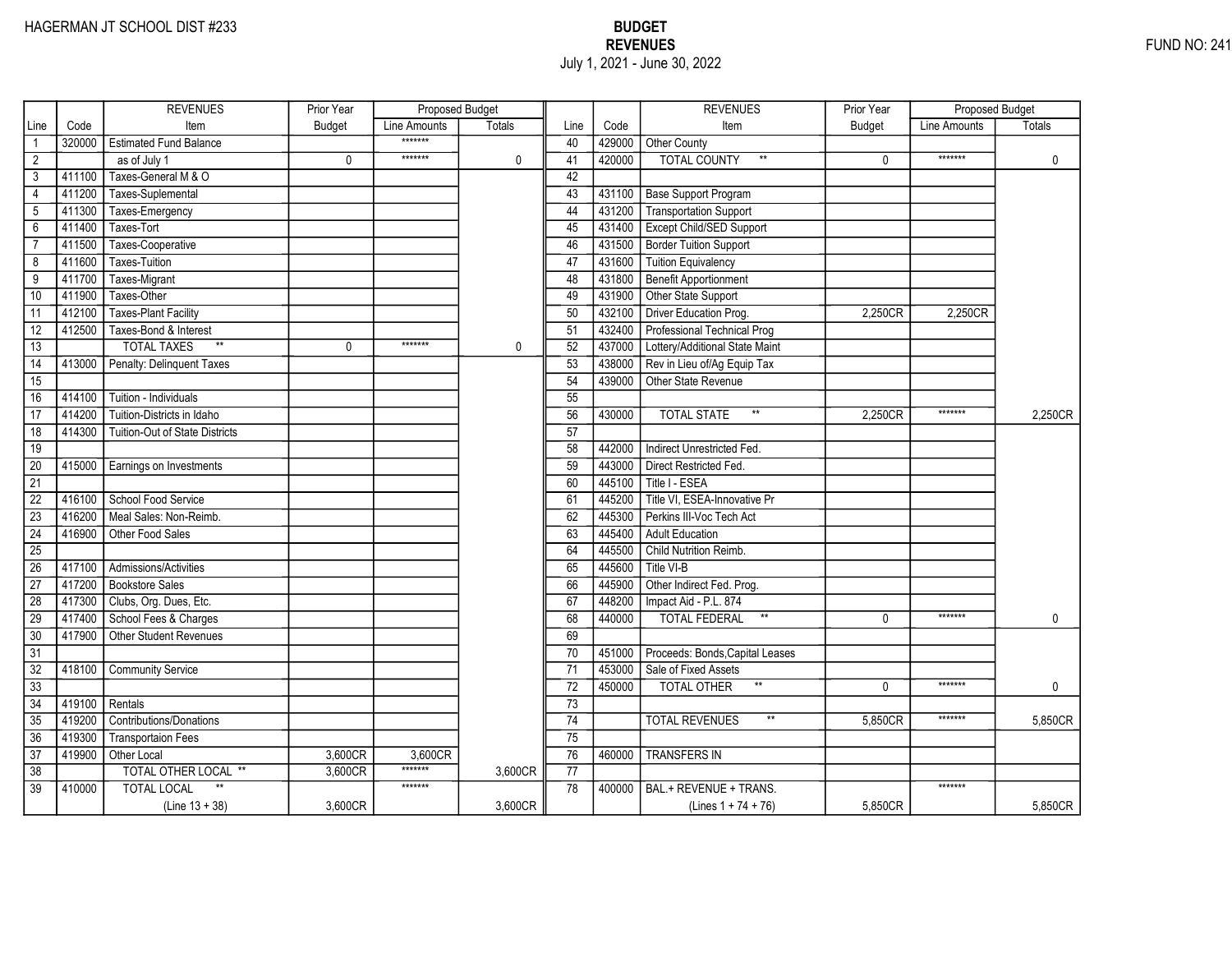### EXPENDITURES FUND NO: 241 July 1, 2021 - June 30, 2022

|                 |      | <b>EXPENDITURES</b>           | Prior Year    | Proposed      | 100      | 200             | 300       | 400       | 500         | 600        | 700              | 800       |
|-----------------|------|-------------------------------|---------------|---------------|----------|-----------------|-----------|-----------|-------------|------------|------------------|-----------|
|                 |      |                               |               |               |          |                 | Purchased | Supplies  | Capital     | Debt       | Insurance-       |           |
| Line            | Code | Functions/Programs            | <b>Budget</b> | <b>Budget</b> | Salaries | <b>Benefits</b> | Services  | Materials | Objects     | Retirement | Judgment         | Transfers |
| $\mathbf{1}$    | 512  | Elemetary School Prog.        |               |               |          |                 |           |           |             |            |                  |           |
| $\overline{2}$  | 515  | Secondary School Prog.        | 5,850         | 5,850         | 2,980    | 600             | 1,250     | 770       |             |            | 250              |           |
| 3               | 517  | Alternative School Prog.      |               |               |          |                 |           |           |             |            |                  |           |
| $\overline{4}$  | 519  | Vocational-Technical Prog.    |               |               |          |                 |           |           |             |            |                  |           |
| 5               | 521  | Exceptional Child Prog.       |               |               |          |                 |           |           |             |            |                  |           |
| $\overline{6}$  | 522  | Preschool Exceptional Prog.   |               |               |          |                 |           |           |             |            |                  |           |
| $\overline{7}$  | 524  | Gifted & Talented Prog.       |               |               |          |                 |           |           |             |            |                  |           |
| $\overline{8}$  | 531  | Interscholastic Prog.         |               |               |          |                 |           |           |             |            |                  |           |
| $\overline{9}$  | 532  | School Activity Prog.         |               |               |          |                 |           |           |             |            |                  |           |
| 10              | 541  | Summer School Prog.           |               |               |          |                 |           |           |             |            |                  |           |
| 11              | 542  | Adult School Prog.            |               |               |          |                 |           |           |             |            |                  |           |
| 12              | 546  | Detention Center Prog.        |               |               |          |                 |           |           |             |            |                  |           |
| 13              |      |                               |               |               |          |                 |           |           |             |            |                  |           |
| $\overline{14}$ | 500  | <b>TOTAL INSTRUCTION **</b>   | 5,850         | 5,850         | 2,980    | 600             | 1,250     | 770       | $\mathbf 0$ | 0          | $\overline{250}$ | 0         |
| $\overline{15}$ |      |                               |               |               |          |                 |           |           |             |            |                  |           |
| 16              | 611  | Attend-Guidance-Health Prog   |               |               |          |                 |           |           |             |            |                  |           |
| 17              | 616  | Special Services Prog.        |               |               |          |                 |           |           |             |            |                  |           |
| 18              |      |                               |               |               |          |                 |           |           |             |            |                  |           |
| 19              | 621  | Instruction Improvement Prog  |               |               |          |                 |           |           |             |            |                  |           |
| $\overline{20}$ | 622  | Educational Media Prog.       |               |               |          |                 |           |           |             |            |                  |           |
| $\overline{21}$ | 623  | Instruction-Related Tech Prog |               |               |          |                 |           |           |             |            |                  |           |
| $\overline{22}$ | 631  | Board of Education Prog.      |               |               |          |                 |           |           |             |            |                  |           |
| $\overline{23}$ | 632  | District Admin Prog.          |               |               |          |                 |           |           |             |            |                  |           |
| 24              |      |                               |               |               |          |                 |           |           |             |            |                  |           |
| 25              | 641  | School Administration Prog.   |               |               |          |                 |           |           |             |            |                  |           |
| 26              |      |                               |               |               |          |                 |           |           |             |            |                  |           |
| 27              | 651  | Business Operation Prog.      |               |               |          |                 |           |           |             |            |                  |           |
| $\overline{28}$ | 655  | Central Service Prog.         |               |               |          |                 |           |           |             |            |                  |           |
| 29              | 656  | Admin Tech Services Prog.     |               |               |          |                 |           |           |             |            |                  |           |
| 30              | 661  | Bldg-Care Prog. (Custodial)   |               |               |          |                 |           |           |             |            |                  |           |
| $\overline{31}$ | 663  | Maint-Non Student Occupied    |               |               |          |                 |           |           |             |            |                  |           |
| 32              | 664  | Maint-Student Occupied Bldgs  |               |               |          |                 |           |           |             |            |                  |           |
| 33              | 665  | Maintenance - Grounds         |               |               |          |                 |           |           |             |            |                  |           |
| 34              | 667  | <b>Security Program</b>       |               |               |          |                 |           |           |             |            |                  |           |
| 35              |      |                               |               |               |          |                 |           |           |             |            |                  |           |
| 36              | 681  | Pupil-To School Trans. Prog.  |               |               |          |                 |           |           |             |            |                  |           |
| $\overline{37}$ | 682  | Pupil-Activity Trans. Prog.   |               |               |          |                 |           |           |             |            |                  |           |
| $\overline{38}$ | 683  | General Transportation Prog.  |               |               |          |                 |           |           |             |            |                  |           |
|                 |      |                               |               |               |          |                 |           |           |             |            |                  |           |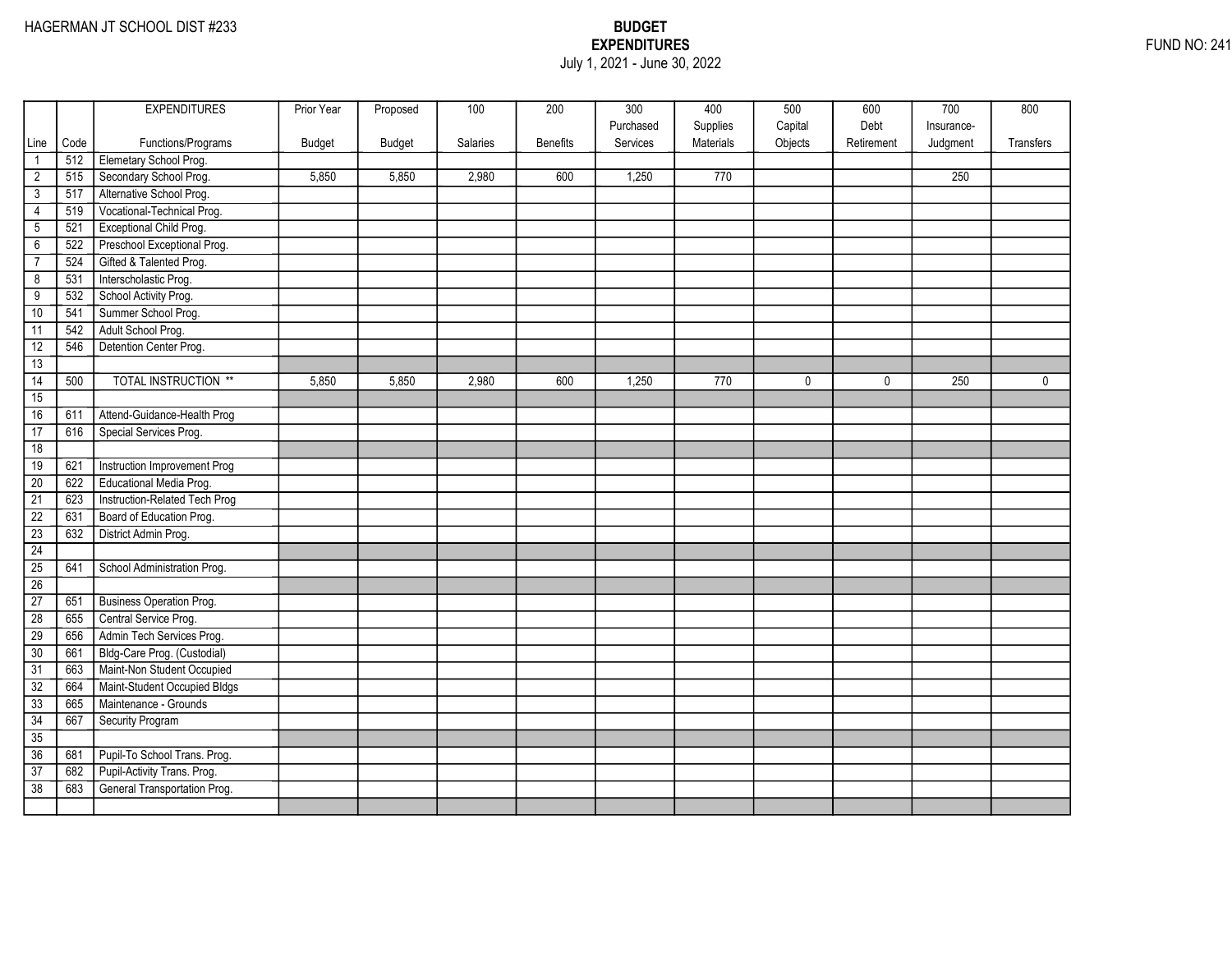### EXPENDITURES FUND NO: 241 July 1, 2021 - June 30, 2022

| Supplies<br>Capital<br>Debt<br>Purchased<br>Insurance-<br>Materials<br>Objects<br>Code<br>Functions/Programs<br>Budget<br>Budget<br>Salaries<br><b>Benefits</b><br>Services<br>Retirement<br>Judgment<br>Line<br>Other Support Services Prog.<br>39<br>691<br>40<br><b>TOTAL SUPPORT SERV.**</b><br>600<br>41<br>$\mathbf 0$<br>$\mathbf 0$<br>0<br>$\mathbf 0$<br>0<br>0<br>0<br>$\mathbf 0$<br>0<br>42<br><b>Child Nutrition Program</b><br>43<br>710<br>Community Services Program<br>720<br>44<br>45<br>730<br><b>Enterprise Operations</b><br>TOTAL NON-INSTRUCTION**<br>46<br>700<br>$\mathbf 0$<br>$\mathbf 0$<br>$\mathbf 0$<br>$\mathbf 0$<br>$\mathbf 0$<br>0<br>$\mathbf 0$<br>$\mathbf 0$<br>$\mathbf 0$<br>47<br>Capital Assets-Student Occ<br>48<br>810<br>Capital Assets-Non Student Occ<br>49<br>811<br><b>TOTAL CAPITAL ASSETS PROG**</b><br>50<br>800<br>$\mathbf 0$<br>$\mathbf 0$<br>$\mathbf 0$<br>$\mathbf 0$<br>$\mathbf 0$<br>0<br>0<br>$\mathbf 0$<br>$\mathbf 0$<br>51<br>Debt Services Prog.-Princ.<br>$\overline{52}$<br>911<br>Debt Services Prog.-Int.<br>53<br>912<br>Debt Serv Prog-Refnded Debt<br>54<br>913<br>55<br>920<br><b>Transfers Out</b><br>56<br><b>TOTAL OTHER SERVICES **</b><br>$\mathbf 0$<br>57<br>900<br>$\mathbf 0$<br>0<br>$\mathbf 0$<br>$\mathbf 0$<br>$\mathbf 0$<br>$\mathbf 0$<br>$\mathbf 0$<br>$\mathbf 0$<br>58<br>$\overline{59}$<br>$\overline{60}$<br><b>TOTAL EXPENDITURES</b><br>$***$<br>(Lines 14+41+47+49+57)**<br>1,250<br>0<br>$\mathbf 0$<br>5,850<br>5,850<br>2,980<br>600<br>770<br>250 | Transfers<br>$\mathbf{0}$<br>$\mathbf 0$<br>$\mathbf 0$ |  |  |  |  |  |  |  |
|-----------------------------------------------------------------------------------------------------------------------------------------------------------------------------------------------------------------------------------------------------------------------------------------------------------------------------------------------------------------------------------------------------------------------------------------------------------------------------------------------------------------------------------------------------------------------------------------------------------------------------------------------------------------------------------------------------------------------------------------------------------------------------------------------------------------------------------------------------------------------------------------------------------------------------------------------------------------------------------------------------------------------------------------------------------------------------------------------------------------------------------------------------------------------------------------------------------------------------------------------------------------------------------------------------------------------------------------------------------------------------------------------------------------------------------------------------------------------------------------------------------------------------------------------------------------|---------------------------------------------------------|--|--|--|--|--|--|--|
|                                                                                                                                                                                                                                                                                                                                                                                                                                                                                                                                                                                                                                                                                                                                                                                                                                                                                                                                                                                                                                                                                                                                                                                                                                                                                                                                                                                                                                                                                                                                                                 |                                                         |  |  |  |  |  |  |  |
|                                                                                                                                                                                                                                                                                                                                                                                                                                                                                                                                                                                                                                                                                                                                                                                                                                                                                                                                                                                                                                                                                                                                                                                                                                                                                                                                                                                                                                                                                                                                                                 |                                                         |  |  |  |  |  |  |  |
|                                                                                                                                                                                                                                                                                                                                                                                                                                                                                                                                                                                                                                                                                                                                                                                                                                                                                                                                                                                                                                                                                                                                                                                                                                                                                                                                                                                                                                                                                                                                                                 |                                                         |  |  |  |  |  |  |  |
|                                                                                                                                                                                                                                                                                                                                                                                                                                                                                                                                                                                                                                                                                                                                                                                                                                                                                                                                                                                                                                                                                                                                                                                                                                                                                                                                                                                                                                                                                                                                                                 |                                                         |  |  |  |  |  |  |  |
|                                                                                                                                                                                                                                                                                                                                                                                                                                                                                                                                                                                                                                                                                                                                                                                                                                                                                                                                                                                                                                                                                                                                                                                                                                                                                                                                                                                                                                                                                                                                                                 |                                                         |  |  |  |  |  |  |  |
|                                                                                                                                                                                                                                                                                                                                                                                                                                                                                                                                                                                                                                                                                                                                                                                                                                                                                                                                                                                                                                                                                                                                                                                                                                                                                                                                                                                                                                                                                                                                                                 |                                                         |  |  |  |  |  |  |  |
|                                                                                                                                                                                                                                                                                                                                                                                                                                                                                                                                                                                                                                                                                                                                                                                                                                                                                                                                                                                                                                                                                                                                                                                                                                                                                                                                                                                                                                                                                                                                                                 |                                                         |  |  |  |  |  |  |  |
|                                                                                                                                                                                                                                                                                                                                                                                                                                                                                                                                                                                                                                                                                                                                                                                                                                                                                                                                                                                                                                                                                                                                                                                                                                                                                                                                                                                                                                                                                                                                                                 |                                                         |  |  |  |  |  |  |  |
|                                                                                                                                                                                                                                                                                                                                                                                                                                                                                                                                                                                                                                                                                                                                                                                                                                                                                                                                                                                                                                                                                                                                                                                                                                                                                                                                                                                                                                                                                                                                                                 |                                                         |  |  |  |  |  |  |  |
|                                                                                                                                                                                                                                                                                                                                                                                                                                                                                                                                                                                                                                                                                                                                                                                                                                                                                                                                                                                                                                                                                                                                                                                                                                                                                                                                                                                                                                                                                                                                                                 |                                                         |  |  |  |  |  |  |  |
|                                                                                                                                                                                                                                                                                                                                                                                                                                                                                                                                                                                                                                                                                                                                                                                                                                                                                                                                                                                                                                                                                                                                                                                                                                                                                                                                                                                                                                                                                                                                                                 |                                                         |  |  |  |  |  |  |  |
|                                                                                                                                                                                                                                                                                                                                                                                                                                                                                                                                                                                                                                                                                                                                                                                                                                                                                                                                                                                                                                                                                                                                                                                                                                                                                                                                                                                                                                                                                                                                                                 |                                                         |  |  |  |  |  |  |  |
|                                                                                                                                                                                                                                                                                                                                                                                                                                                                                                                                                                                                                                                                                                                                                                                                                                                                                                                                                                                                                                                                                                                                                                                                                                                                                                                                                                                                                                                                                                                                                                 |                                                         |  |  |  |  |  |  |  |
|                                                                                                                                                                                                                                                                                                                                                                                                                                                                                                                                                                                                                                                                                                                                                                                                                                                                                                                                                                                                                                                                                                                                                                                                                                                                                                                                                                                                                                                                                                                                                                 |                                                         |  |  |  |  |  |  |  |
|                                                                                                                                                                                                                                                                                                                                                                                                                                                                                                                                                                                                                                                                                                                                                                                                                                                                                                                                                                                                                                                                                                                                                                                                                                                                                                                                                                                                                                                                                                                                                                 |                                                         |  |  |  |  |  |  |  |
|                                                                                                                                                                                                                                                                                                                                                                                                                                                                                                                                                                                                                                                                                                                                                                                                                                                                                                                                                                                                                                                                                                                                                                                                                                                                                                                                                                                                                                                                                                                                                                 |                                                         |  |  |  |  |  |  |  |
|                                                                                                                                                                                                                                                                                                                                                                                                                                                                                                                                                                                                                                                                                                                                                                                                                                                                                                                                                                                                                                                                                                                                                                                                                                                                                                                                                                                                                                                                                                                                                                 |                                                         |  |  |  |  |  |  |  |
|                                                                                                                                                                                                                                                                                                                                                                                                                                                                                                                                                                                                                                                                                                                                                                                                                                                                                                                                                                                                                                                                                                                                                                                                                                                                                                                                                                                                                                                                                                                                                                 |                                                         |  |  |  |  |  |  |  |
|                                                                                                                                                                                                                                                                                                                                                                                                                                                                                                                                                                                                                                                                                                                                                                                                                                                                                                                                                                                                                                                                                                                                                                                                                                                                                                                                                                                                                                                                                                                                                                 |                                                         |  |  |  |  |  |  |  |
|                                                                                                                                                                                                                                                                                                                                                                                                                                                                                                                                                                                                                                                                                                                                                                                                                                                                                                                                                                                                                                                                                                                                                                                                                                                                                                                                                                                                                                                                                                                                                                 | $\mathbf 0$                                             |  |  |  |  |  |  |  |
|                                                                                                                                                                                                                                                                                                                                                                                                                                                                                                                                                                                                                                                                                                                                                                                                                                                                                                                                                                                                                                                                                                                                                                                                                                                                                                                                                                                                                                                                                                                                                                 |                                                         |  |  |  |  |  |  |  |
|                                                                                                                                                                                                                                                                                                                                                                                                                                                                                                                                                                                                                                                                                                                                                                                                                                                                                                                                                                                                                                                                                                                                                                                                                                                                                                                                                                                                                                                                                                                                                                 |                                                         |  |  |  |  |  |  |  |
|                                                                                                                                                                                                                                                                                                                                                                                                                                                                                                                                                                                                                                                                                                                                                                                                                                                                                                                                                                                                                                                                                                                                                                                                                                                                                                                                                                                                                                                                                                                                                                 |                                                         |  |  |  |  |  |  |  |
|                                                                                                                                                                                                                                                                                                                                                                                                                                                                                                                                                                                                                                                                                                                                                                                                                                                                                                                                                                                                                                                                                                                                                                                                                                                                                                                                                                                                                                                                                                                                                                 | $\mathbf 0$                                             |  |  |  |  |  |  |  |
| 61                                                                                                                                                                                                                                                                                                                                                                                                                                                                                                                                                                                                                                                                                                                                                                                                                                                                                                                                                                                                                                                                                                                                                                                                                                                                                                                                                                                                                                                                                                                                                              |                                                         |  |  |  |  |  |  |  |
| 62<br><b>Contingency Reserve</b><br>950                                                                                                                                                                                                                                                                                                                                                                                                                                                                                                                                                                                                                                                                                                                                                                                                                                                                                                                                                                                                                                                                                                                                                                                                                                                                                                                                                                                                                                                                                                                         |                                                         |  |  |  |  |  |  |  |
| (5% of Line 60)                                                                                                                                                                                                                                                                                                                                                                                                                                                                                                                                                                                                                                                                                                                                                                                                                                                                                                                                                                                                                                                                                                                                                                                                                                                                                                                                                                                                                                                                                                                                                 |                                                         |  |  |  |  |  |  |  |
| 63                                                                                                                                                                                                                                                                                                                                                                                                                                                                                                                                                                                                                                                                                                                                                                                                                                                                                                                                                                                                                                                                                                                                                                                                                                                                                                                                                                                                                                                                                                                                                              |                                                         |  |  |  |  |  |  |  |
| <b>TOTAL APPROPRIATION</b><br>64                                                                                                                                                                                                                                                                                                                                                                                                                                                                                                                                                                                                                                                                                                                                                                                                                                                                                                                                                                                                                                                                                                                                                                                                                                                                                                                                                                                                                                                                                                                                |                                                         |  |  |  |  |  |  |  |
| (Line 60 + Line 62)<br>5,850<br>5,850                                                                                                                                                                                                                                                                                                                                                                                                                                                                                                                                                                                                                                                                                                                                                                                                                                                                                                                                                                                                                                                                                                                                                                                                                                                                                                                                                                                                                                                                                                                           |                                                         |  |  |  |  |  |  |  |
| 65                                                                                                                                                                                                                                                                                                                                                                                                                                                                                                                                                                                                                                                                                                                                                                                                                                                                                                                                                                                                                                                                                                                                                                                                                                                                                                                                                                                                                                                                                                                                                              |                                                         |  |  |  |  |  |  |  |
| <b>BUDGET SUMMARY</b><br>66<br><b>BUDGET SUMMARY</b>                                                                                                                                                                                                                                                                                                                                                                                                                                                                                                                                                                                                                                                                                                                                                                                                                                                                                                                                                                                                                                                                                                                                                                                                                                                                                                                                                                                                                                                                                                            |                                                         |  |  |  |  |  |  |  |
| 67                                                                                                                                                                                                                                                                                                                                                                                                                                                                                                                                                                                                                                                                                                                                                                                                                                                                                                                                                                                                                                                                                                                                                                                                                                                                                                                                                                                                                                                                                                                                                              |                                                         |  |  |  |  |  |  |  |
| 68<br><b>Beginning Fund Balance</b><br>The total on line 70 must equal the total on line 74                                                                                                                                                                                                                                                                                                                                                                                                                                                                                                                                                                                                                                                                                                                                                                                                                                                                                                                                                                                                                                                                                                                                                                                                                                                                                                                                                                                                                                                                     |                                                         |  |  |  |  |  |  |  |
| 69<br>Revenues + Transfers In<br>5,850CR<br>5,850CR                                                                                                                                                                                                                                                                                                                                                                                                                                                                                                                                                                                                                                                                                                                                                                                                                                                                                                                                                                                                                                                                                                                                                                                                                                                                                                                                                                                                                                                                                                             |                                                         |  |  |  |  |  |  |  |
| 70<br>5,850CR<br>5,850CR<br>TOTAL REVENUE (68 + 69)                                                                                                                                                                                                                                                                                                                                                                                                                                                                                                                                                                                                                                                                                                                                                                                                                                                                                                                                                                                                                                                                                                                                                                                                                                                                                                                                                                                                                                                                                                             |                                                         |  |  |  |  |  |  |  |
| $\overline{71}$                                                                                                                                                                                                                                                                                                                                                                                                                                                                                                                                                                                                                                                                                                                                                                                                                                                                                                                                                                                                                                                                                                                                                                                                                                                                                                                                                                                                                                                                                                                                                 |                                                         |  |  |  |  |  |  |  |
| $\overline{72}$<br>Total Appropriation<br>5,850<br>5,850                                                                                                                                                                                                                                                                                                                                                                                                                                                                                                                                                                                                                                                                                                                                                                                                                                                                                                                                                                                                                                                                                                                                                                                                                                                                                                                                                                                                                                                                                                        |                                                         |  |  |  |  |  |  |  |
| <b>Unappropriated Balance</b><br>$\overline{73}$                                                                                                                                                                                                                                                                                                                                                                                                                                                                                                                                                                                                                                                                                                                                                                                                                                                                                                                                                                                                                                                                                                                                                                                                                                                                                                                                                                                                                                                                                                                |                                                         |  |  |  |  |  |  |  |
| TOTAL APPROPRIATION (72+73)<br>74<br>5,850<br>5,850                                                                                                                                                                                                                                                                                                                                                                                                                                                                                                                                                                                                                                                                                                                                                                                                                                                                                                                                                                                                                                                                                                                                                                                                                                                                                                                                                                                                                                                                                                             |                                                         |  |  |  |  |  |  |  |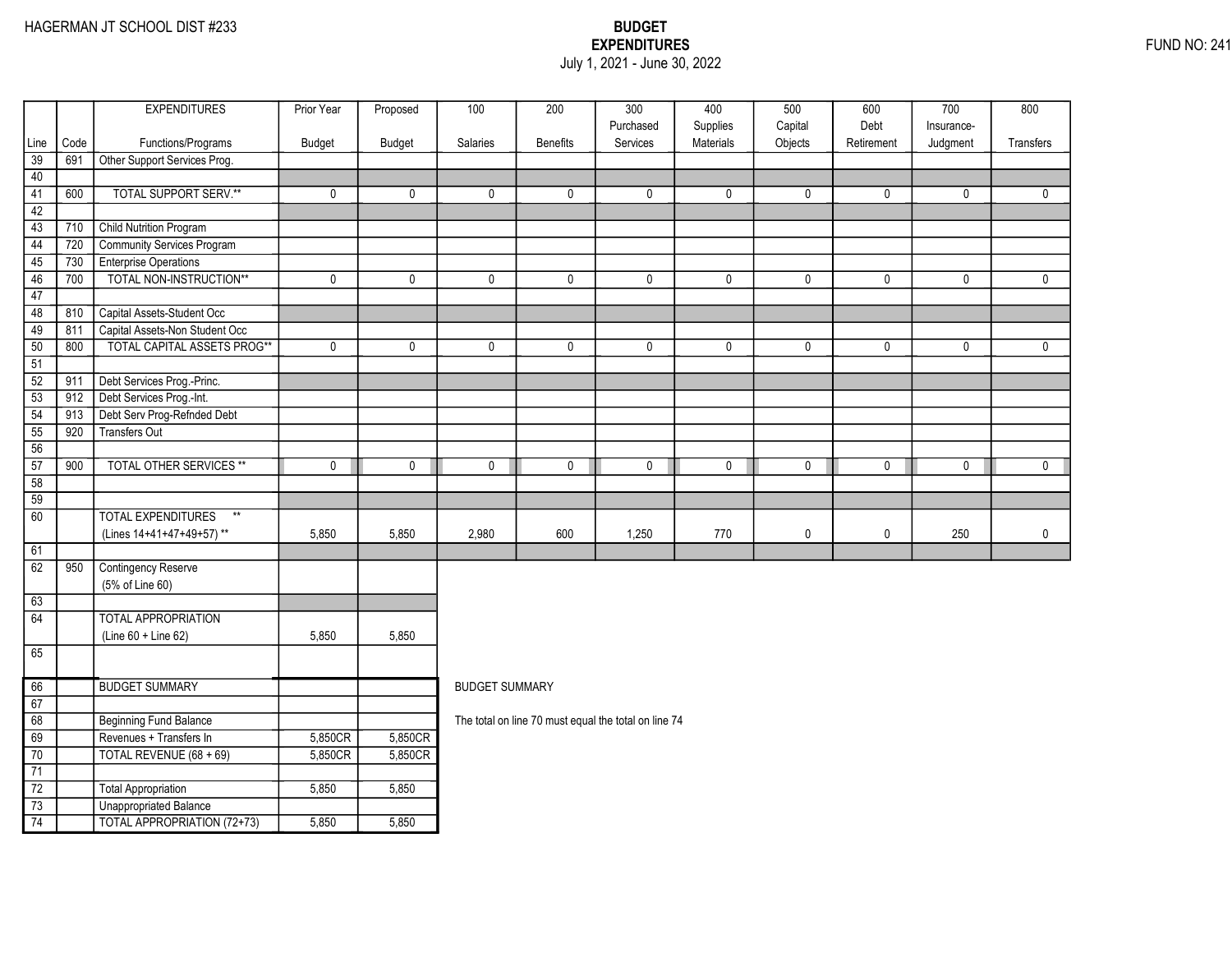|                 |        | <b>REVENUES</b>                       | Prior Year    | Proposed Budget |               |                 |        | <b>REVENUES</b>                          | Prior Year    | Proposed Budget |               |
|-----------------|--------|---------------------------------------|---------------|-----------------|---------------|-----------------|--------|------------------------------------------|---------------|-----------------|---------------|
| Line            | Code   | Item                                  | <b>Budget</b> | Line Amounts    | <b>Totals</b> | Line            | Code   | Item                                     | <b>Budget</b> | Line Amounts    | <b>Totals</b> |
|                 | 320000 | <b>Estimated Fund Balance</b>         |               | *******         |               | 40              |        | 429000 Other County                      |               |                 |               |
| $\overline{2}$  |        | as of July 1                          | 0             | *******         | $\mathbf 0$   | 41              | 420000 | <b>TOTAL COUNTY</b><br>$^{\star\star}$   | $\mathbf{0}$  | *******         | $\mathbf 0$   |
| 3               | 411100 | Taxes-General M & O                   |               |                 |               | 42              |        |                                          |               |                 |               |
| 4               | 411200 | Taxes-Suplemental                     |               |                 |               | 43              |        | 431100 Base Support Program              |               |                 |               |
| 5               | 411300 | Taxes-Emergency                       |               |                 |               | 44              |        | 431200 Transportation Support            |               |                 |               |
| $6\overline{}$  | 411400 | Taxes-Tort                            |               |                 |               | 45              | 431400 | <b>Except Child/SED Support</b>          |               |                 |               |
| $\overline{7}$  | 411500 | Taxes-Cooperative                     |               |                 |               | 46              | 431500 | Border Tuition Support                   |               |                 |               |
| 8               | 411600 | <b>Taxes-Tuition</b>                  |               |                 |               | 47              | 431600 | <b>Tuition Equivalency</b>               |               |                 |               |
| $\overline{9}$  | 411700 | Taxes-Migrant                         |               |                 |               | 48              | 431800 | Benefit Apportionment                    |               |                 |               |
| 10              | 411900 | Taxes-Other                           |               |                 |               | 49              | 431900 | Other State Support                      |               |                 |               |
| 11              | 412100 | <b>Taxes-Plant Facility</b>           |               |                 |               | 50              | 432100 | Driver Education Prog.                   |               |                 |               |
| $\overline{12}$ | 412500 | Taxes-Bond & Interest                 |               |                 |               | 51              | 432400 | Professional Technical Prog              | 34,800CR      | 34,752CR        |               |
| 13              |        | $\ast\ast$<br><b>TOTAL TAXES</b>      | $\Omega$      | *******         | 0             | 52              | 437000 | Lottery/Additional State Maint           |               |                 |               |
| $\overline{14}$ | 413000 | Penalty: Delinquent Taxes             |               |                 |               | $\overline{53}$ | 438000 | Rev in Lieu of/Ag Equip Tax              |               |                 |               |
| $\overline{15}$ |        |                                       |               |                 |               | 54              | 439000 | <b>Other State Revenue</b>               |               |                 |               |
| 16              | 414100 | Tuition - Individuals                 |               |                 |               | 55              |        |                                          |               |                 |               |
| 17              | 414200 | Tuition-Districts in Idaho            |               |                 |               | 56              | 430000 | $**$<br><b>TOTAL STATE</b>               | 34.800CR      | *******         | 34,752CR      |
| $\overline{18}$ | 414300 | <b>Tuition-Out of State Districts</b> |               |                 |               | 57              |        |                                          |               |                 |               |
| 19              |        |                                       |               |                 |               | 58              | 442000 | Indirect Unrestricted Fed.               |               |                 |               |
| 20              | 415000 | Earnings on Investments               |               |                 |               | 59              | 443000 | Direct Restricted Fed.                   |               |                 |               |
| $\overline{21}$ |        |                                       |               |                 |               | 60              | 445100 | Title I - ESEA                           |               |                 |               |
| $\overline{22}$ | 416100 | School Food Service                   |               |                 |               | 61              | 445200 | Title VI, ESEA-Innovative Pr             |               |                 |               |
| $\overline{23}$ | 416200 | Meal Sales: Non-Reimb.                |               |                 |               | $\overline{62}$ | 445300 | Perkins III-Voc Tech Act                 |               |                 |               |
| $\overline{24}$ | 416900 | Other Food Sales                      |               |                 |               | 63              | 445400 | <b>Adult Education</b>                   |               |                 |               |
| $\overline{25}$ |        |                                       |               |                 |               | 64              | 445500 | Child Nutrition Reimb.                   |               |                 |               |
| 26              | 417100 | Admissions/Activities                 |               |                 |               | 65              | 445600 | Title VI-B                               |               |                 |               |
| $\overline{27}$ | 417200 | <b>Bookstore Sales</b>                |               |                 |               | 66              | 445900 | Other Indirect Fed. Prog.                |               |                 |               |
| 28              | 417300 | Clubs, Org. Dues, Etc.                |               |                 |               | 67              | 448200 | Impact Aid - P.L. 874                    |               |                 |               |
| 29              | 417400 | School Fees & Charges                 |               |                 |               | 68              | 440000 | $^{\star\star}$<br>TOTAL FEDERAL         | $\mathbf{0}$  | *******         | $\mathbf{0}$  |
| 30              | 417900 | <b>Other Student Revenues</b>         |               |                 |               | 69              |        |                                          |               |                 |               |
| $\overline{31}$ |        |                                       |               |                 |               | 70              | 451000 | Proceeds: Bonds, Capital Leases          |               |                 |               |
| $\overline{32}$ | 418100 | <b>Community Service</b>              |               |                 |               | $\overline{71}$ | 453000 | Sale of Fixed Assets                     |               |                 |               |
| 33              |        |                                       |               |                 |               | 72              | 450000 | $^{\star\star}$<br>TOTAL OTHER           | $\mathbf{0}$  | *******         | $\mathbf{0}$  |
| $\overline{34}$ | 419100 | Rentals                               |               |                 |               | 73              |        |                                          |               |                 |               |
| 35              | 419200 | <b>Contributions/Donations</b>        |               |                 |               | 74              |        | <b>TOTAL REVENUES</b><br>$^{\star\star}$ | 34,800CR      | *******         | 34,752CR      |
| 36              | 419300 | <b>Transportaion Fees</b>             |               |                 |               | 75              |        |                                          |               |                 |               |
| $\overline{37}$ | 419900 | Other Local                           |               |                 |               | 76              | 460000 | <b>TRANSFERS IN</b>                      |               |                 |               |
| 38              |        | TOTAL OTHER LOCAL **                  | 0             | *******         | 0             | $\overline{77}$ |        |                                          |               |                 |               |
| $\overline{39}$ | 410000 | <b>TOTAL LOCAL</b>                    |               | *******         |               | 78              | 400000 | BAL.+ REVENUE + TRANS.                   |               | *******         |               |
|                 |        | $(Line 13 + 38)$                      | 0             |                 | $\mathbf 0$   |                 |        | (Lines $1 + 74 + 76$ )                   | 34,800CR      |                 | 34,752CR      |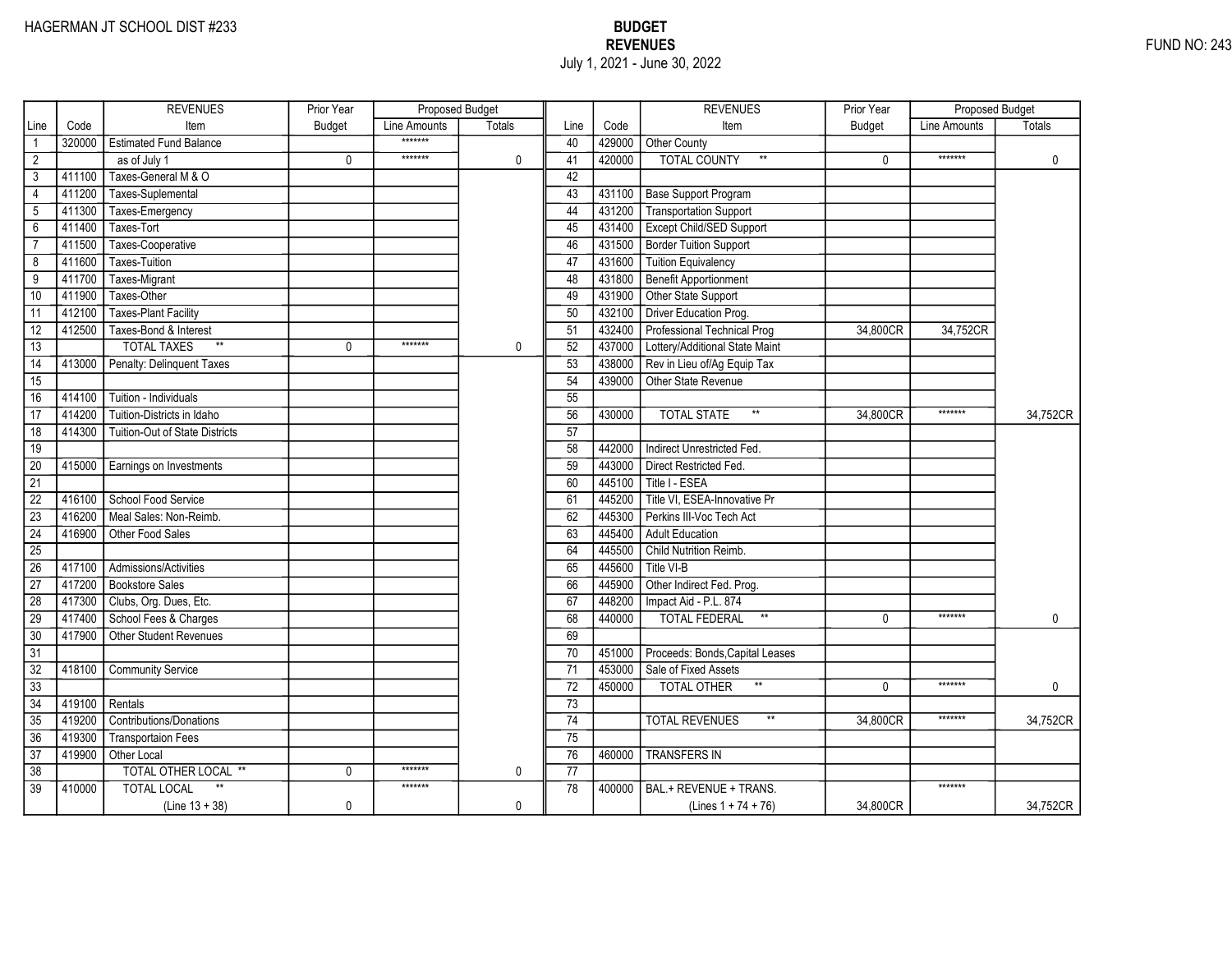### EXPENDITURES FUND NO: 243 July 1, 2021 - June 30, 2022

|                 |      | <b>EXPENDITURES</b>             | Prior Year | Proposed      | 100      | 200             | 300                   | 400                   | 500                | 600                | 700                    | 800       |
|-----------------|------|---------------------------------|------------|---------------|----------|-----------------|-----------------------|-----------------------|--------------------|--------------------|------------------------|-----------|
| Line            | Code | Functions/Programs              | Budget     | <b>Budget</b> | Salaries | <b>Benefits</b> | Purchased<br>Services | Supplies<br>Materials | Capital<br>Objects | Debt<br>Retirement | Insurance-<br>Judgment | Transfers |
| $\mathbf{1}$    | 512  | Elemetary School Prog.          |            |               |          |                 |                       |                       |                    |                    |                        |           |
| $\overline{2}$  | 515  | Secondary School Prog.          |            |               |          |                 |                       |                       |                    |                    |                        |           |
| $\mathfrak{Z}$  | 517  | Alternative School Prog.        |            |               |          |                 |                       |                       |                    |                    |                        |           |
| $\overline{4}$  | 519  | Vocational-Technical Prog.      | 34,800     | 34,752        | 12,260   | 2,402           | 3,090                 | 17,000                |                    |                    |                        |           |
| $\overline{5}$  | 521  | Exceptional Child Prog.         |            |               |          |                 |                       |                       |                    |                    |                        |           |
| $\overline{6}$  | 522  | Preschool Exceptional Prog.     |            |               |          |                 |                       |                       |                    |                    |                        |           |
| $\overline{7}$  | 524  | Gifted & Talented Prog.         |            |               |          |                 |                       |                       |                    |                    |                        |           |
|                 | 531  | Interscholastic Prog.           |            |               |          |                 |                       |                       |                    |                    |                        |           |
| 8               |      | School Activity Prog.           |            |               |          |                 |                       |                       |                    |                    |                        |           |
| 9               | 532  |                                 |            |               |          |                 |                       |                       |                    |                    |                        |           |
| 10              | 541  | Summer School Prog.             |            |               |          |                 |                       |                       |                    |                    |                        |           |
| 11              | 542  | Adult School Prog.              |            |               |          |                 |                       |                       |                    |                    |                        |           |
| 12              | 546  | Detention Center Prog.          |            |               |          |                 |                       |                       |                    |                    |                        |           |
| 13              |      |                                 |            |               |          |                 |                       |                       |                    |                    |                        |           |
| $\overline{14}$ | 500  | <b>TOTAL INSTRUCTION **</b>     | 34,800     | 34,752        | 12,260   | 2,402           | 3,090                 | 17,000                | $\mathbf 0$        | 0                  | $\mathbf 0$            | 0         |
| 15              |      |                                 |            |               |          |                 |                       |                       |                    |                    |                        |           |
| 16              | 611  | Attend-Guidance-Health Prog     |            |               |          |                 |                       |                       |                    |                    |                        |           |
| 17              | 616  | Special Services Prog.          |            |               |          |                 |                       |                       |                    |                    |                        |           |
| 18              |      |                                 |            |               |          |                 |                       |                       |                    |                    |                        |           |
| 19              | 621  | Instruction Improvement Prog    |            |               |          |                 |                       |                       |                    |                    |                        |           |
| $\overline{20}$ | 622  | Educational Media Prog.         |            |               |          |                 |                       |                       |                    |                    |                        |           |
| $\overline{21}$ | 623  | Instruction-Related Tech Prog   |            |               |          |                 |                       |                       |                    |                    |                        |           |
| $\overline{22}$ | 631  | Board of Education Prog.        |            |               |          |                 |                       |                       |                    |                    |                        |           |
| $\overline{23}$ | 632  | District Admin Prog.            |            |               |          |                 |                       |                       |                    |                    |                        |           |
| 24              |      |                                 |            |               |          |                 |                       |                       |                    |                    |                        |           |
| 25              | 641  | School Administration Prog.     |            |               |          |                 |                       |                       |                    |                    |                        |           |
| 26              |      |                                 |            |               |          |                 |                       |                       |                    |                    |                        |           |
| 27              | 651  | <b>Business Operation Prog.</b> |            |               |          |                 |                       |                       |                    |                    |                        |           |
| $\overline{28}$ | 655  | Central Service Prog.           |            |               |          |                 |                       |                       |                    |                    |                        |           |
| 29              | 656  | Admin Tech Services Prog.       |            |               |          |                 |                       |                       |                    |                    |                        |           |
| $\overline{30}$ | 661  | Bldg-Care Prog. (Custodial)     |            |               |          |                 |                       |                       |                    |                    |                        |           |
| $\overline{31}$ | 663  | Maint-Non Student Occupied      |            |               |          |                 |                       |                       |                    |                    |                        |           |
| 32              | 664  | Maint-Student Occupied Bldgs    |            |               |          |                 |                       |                       |                    |                    |                        |           |
| 33              | 665  | Maintenance - Grounds           |            |               |          |                 |                       |                       |                    |                    |                        |           |
| 34              | 667  | Security Program                |            |               |          |                 |                       |                       |                    |                    |                        |           |
| 35              |      |                                 |            |               |          |                 |                       |                       |                    |                    |                        |           |
| 36              | 681  | Pupil-To School Trans. Prog.    |            |               |          |                 |                       |                       |                    |                    |                        |           |
| 37              | 682  | Pupil-Activity Trans. Prog.     |            |               |          |                 |                       |                       |                    |                    |                        |           |
| 38              | 683  | General Transportation Prog.    |            |               |          |                 |                       |                       |                    |                    |                        |           |
|                 |      |                                 |            |               |          |                 |                       |                       |                    |                    |                        |           |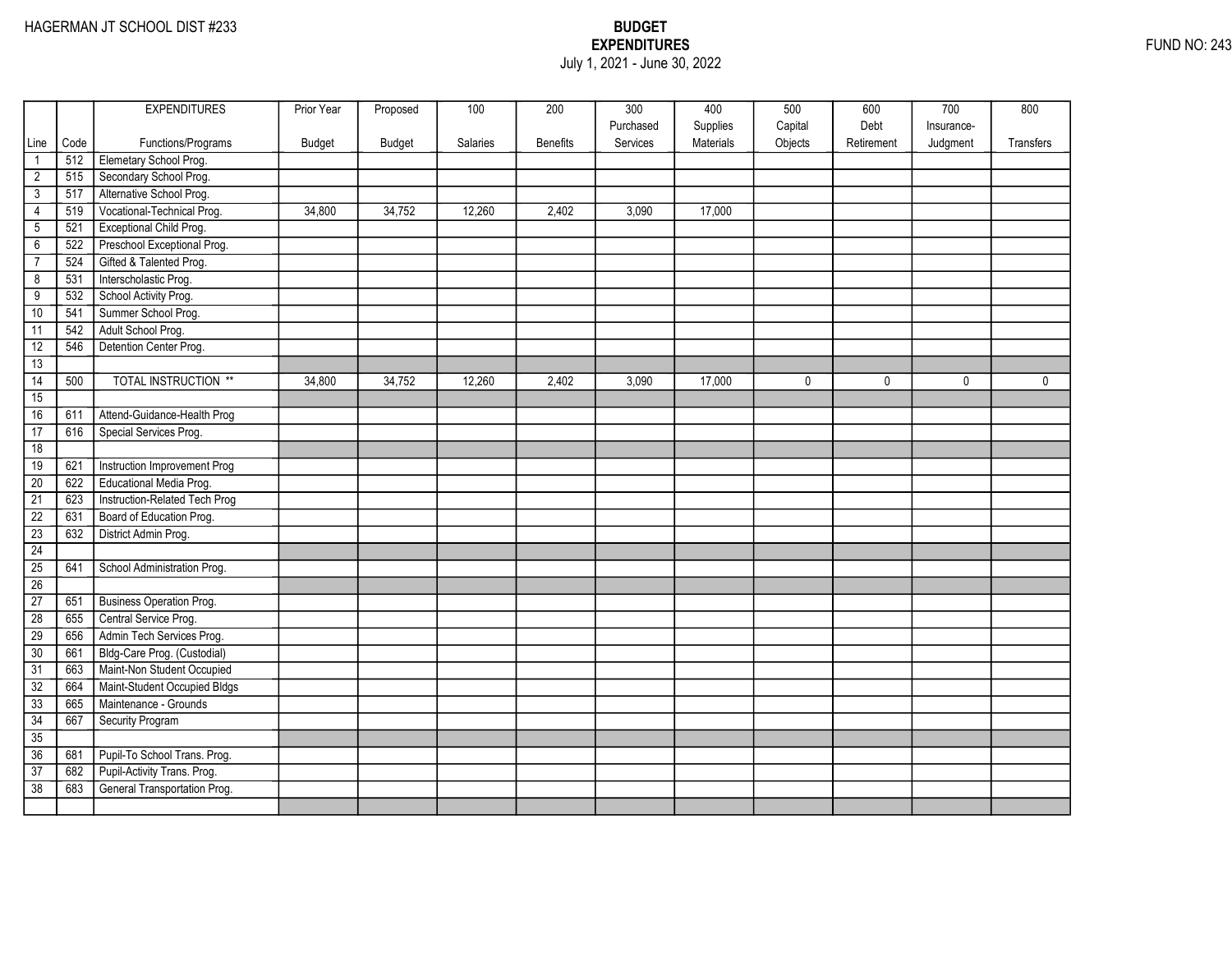### EXPENDITURES FUND NO: 243 July 1, 2021 - June 30, 2022

|                                    |      | <b>EXPENDITURES</b>                | Prior Year  | Proposed    | 100                   | 200             | 300                                                  | 400                   | 500                | 600                | 700                    | 800          |
|------------------------------------|------|------------------------------------|-------------|-------------|-----------------------|-----------------|------------------------------------------------------|-----------------------|--------------------|--------------------|------------------------|--------------|
| Line                               | Code | Functions/Programs                 | Budget      | Budget      | Salaries              | <b>Benefits</b> | Purchased<br>Services                                | Supplies<br>Materials | Capital<br>Objects | Debt<br>Retirement | Insurance-<br>Judgment | Transfers    |
| 39                                 | 691  | Other Support Services Prog.       |             |             |                       |                 |                                                      |                       |                    |                    |                        |              |
| 40                                 |      |                                    |             |             |                       |                 |                                                      |                       |                    |                    |                        |              |
| 41                                 | 600  | <b>TOTAL SUPPORT SERV.**</b>       | 0           | 0           | 0                     | 0               | 0                                                    | $\mathbf 0$           | 0                  | $\mathbf 0$        | 0                      | $\mathbf{0}$ |
| 42                                 |      |                                    |             |             |                       |                 |                                                      |                       |                    |                    |                        |              |
| 43                                 | 710  | <b>Child Nutrition Program</b>     |             |             |                       |                 |                                                      |                       |                    |                    |                        |              |
| 44                                 | 720  | <b>Community Services Program</b>  |             |             |                       |                 |                                                      |                       |                    |                    |                        |              |
| 45                                 | 730  | <b>Enterprise Operations</b>       |             |             |                       |                 |                                                      |                       |                    |                    |                        |              |
| 46                                 | 700  | TOTAL NON-INSTRUCTION**            | $\pmb{0}$   | $\mathbf 0$ | 0                     | 0               | 0                                                    | $\mathbf 0$           | 0                  | $\mathbf 0$        | 0                      | $\mathbf{0}$ |
| 47                                 |      |                                    |             |             |                       |                 |                                                      |                       |                    |                    |                        |              |
| 48                                 | 810  | Capital Assets-Student Occ         |             |             |                       |                 |                                                      |                       |                    |                    |                        |              |
| 49                                 | 811  | Capital Assets-Non Student Occ     |             |             |                       |                 |                                                      |                       |                    |                    |                        |              |
| 50                                 | 800  | <b>TOTAL CAPITAL ASSETS PROG**</b> | $\mathbf 0$ | $\mathbf 0$ | 0                     | $\mathbf 0$     | $\mathbf{0}$                                         | $\mathbf 0$           | $\mathbf 0$        | $\mathbf{0}$       | $\mathbf{0}$           | $\mathbf{0}$ |
| 51                                 |      |                                    |             |             |                       |                 |                                                      |                       |                    |                    |                        |              |
| $\overline{52}$                    | 911  | Debt Services Prog.-Princ.         |             |             |                       |                 |                                                      |                       |                    |                    |                        |              |
| 53                                 | 912  | Debt Services Prog.-Int.           |             |             |                       |                 |                                                      |                       |                    |                    |                        |              |
| 54                                 | 913  | Debt Serv Prog-Refnded Debt        |             |             |                       |                 |                                                      |                       |                    |                    |                        |              |
| 55                                 | 920  | <b>Transfers Out</b>               |             |             |                       |                 |                                                      |                       |                    |                    |                        |              |
| 56                                 |      |                                    |             |             |                       |                 |                                                      |                       |                    |                    |                        |              |
| 57                                 | 900  | <b>TOTAL OTHER SERVICES **</b>     | $\mathbf 0$ | $\pmb{0}$   | 0                     | $\overline{0}$  | $\mathbf 0$                                          | $\pmb{0}$             | $\pmb{0}$          | $\pmb{0}$          | 0                      | $\mathbf 0$  |
| 58                                 |      |                                    |             |             |                       |                 |                                                      |                       |                    |                    |                        |              |
| $\overline{59}$<br>$\overline{60}$ |      | <b>TOTAL EXPENDITURES</b><br>$**$  |             |             |                       |                 |                                                      |                       |                    |                    |                        |              |
|                                    |      |                                    |             |             | 12,260                |                 |                                                      |                       |                    |                    |                        |              |
| 61                                 |      | (Lines 14+41+47+49+57)**           | 34,800      | 34,752      |                       | 2,402           | 3,090                                                | 17,000                | 0                  | 0                  | 0                      | $\pmb{0}$    |
| 62                                 | 950  | Contingency Reserve                |             |             |                       |                 |                                                      |                       |                    |                    |                        |              |
|                                    |      | (5% of Line 60)                    |             |             |                       |                 |                                                      |                       |                    |                    |                        |              |
| 63                                 |      |                                    |             |             |                       |                 |                                                      |                       |                    |                    |                        |              |
| 64                                 |      | <b>TOTAL APPROPRIATION</b>         |             |             |                       |                 |                                                      |                       |                    |                    |                        |              |
|                                    |      | (Line 60 + Line 62)                | 34,800      | 34,752      |                       |                 |                                                      |                       |                    |                    |                        |              |
| 65                                 |      |                                    |             |             |                       |                 |                                                      |                       |                    |                    |                        |              |
|                                    |      |                                    |             |             |                       |                 |                                                      |                       |                    |                    |                        |              |
| 66                                 |      | <b>BUDGET SUMMARY</b>              |             |             | <b>BUDGET SUMMARY</b> |                 |                                                      |                       |                    |                    |                        |              |
| 67                                 |      |                                    |             |             |                       |                 |                                                      |                       |                    |                    |                        |              |
| 68                                 |      | <b>Beginning Fund Balance</b>      |             |             |                       |                 | The total on line 70 must equal the total on line 74 |                       |                    |                    |                        |              |
| 69                                 |      | Revenues + Transfers In            | 34,800CR    | 34,752CR    |                       |                 |                                                      |                       |                    |                    |                        |              |
| 70                                 |      | TOTAL REVENUE (68 + 69)            | 34,800CR    | 34,752CR    |                       |                 |                                                      |                       |                    |                    |                        |              |
| 71                                 |      |                                    |             |             |                       |                 |                                                      |                       |                    |                    |                        |              |
| $\overline{72}$                    |      | Total Appropriation                | 34,800      | 34,752      |                       |                 |                                                      |                       |                    |                    |                        |              |
| 73                                 |      | Unappropriated Balance             |             |             |                       |                 |                                                      |                       |                    |                    |                        |              |
| 74                                 |      | <b>TOTAL APPROPRIATION (72+73)</b> | 34,800      | 34,752      |                       |                 |                                                      |                       |                    |                    |                        |              |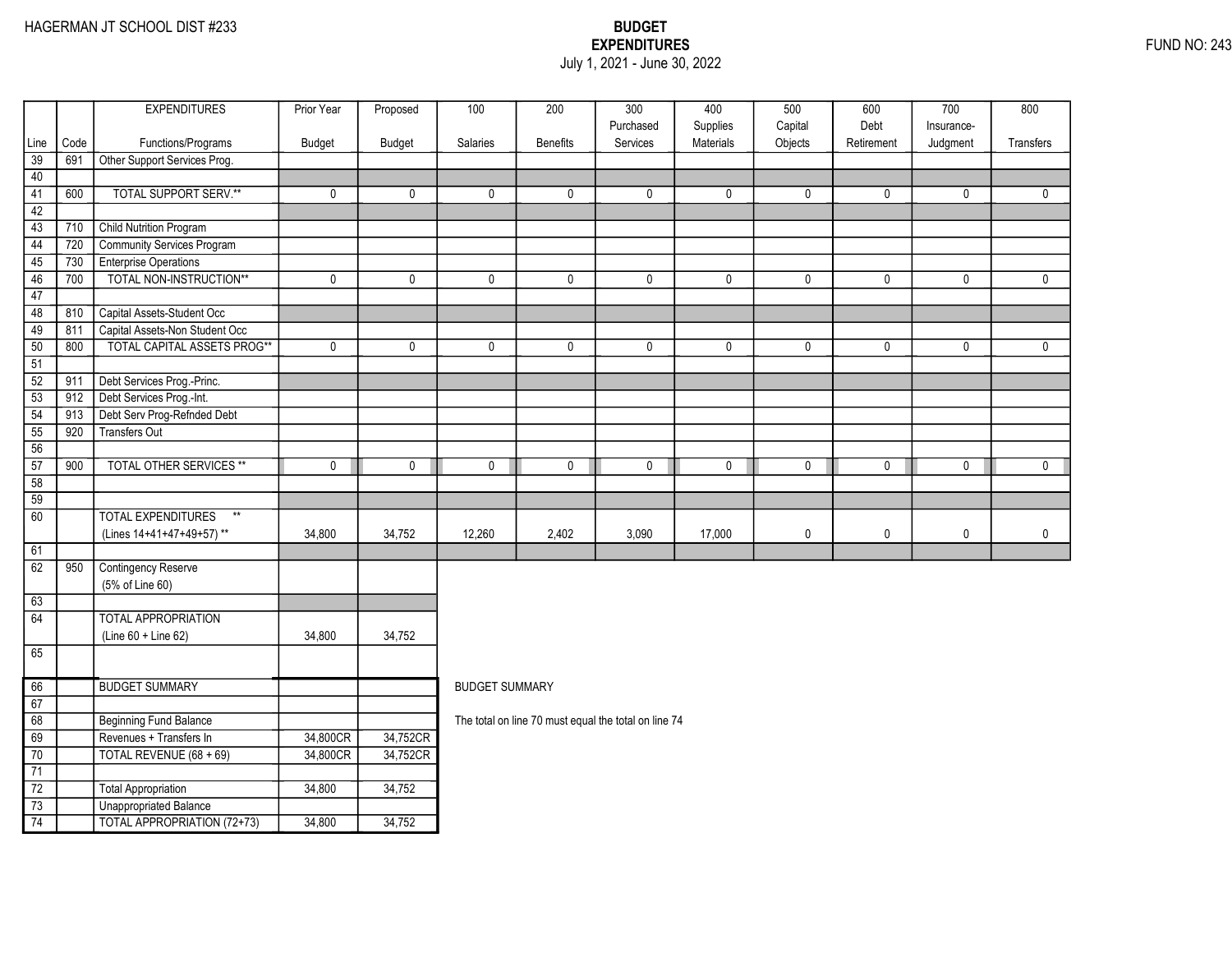|                 |        | <b>REVENUES</b>                       | Prior Year    | Proposed Budget |               |                 |        | <b>REVENUES</b>                       | Prior Year    | Proposed Budget |               |
|-----------------|--------|---------------------------------------|---------------|-----------------|---------------|-----------------|--------|---------------------------------------|---------------|-----------------|---------------|
| Line            | Code   | Item                                  | <b>Budget</b> | Line Amounts    | <b>Totals</b> | Line            | Code   | Item                                  | <b>Budget</b> | Line Amounts    | <b>Totals</b> |
|                 | 320000 | <b>Estimated Fund Balance</b>         | 10,000CR      | 55,000CR        |               | 40              |        | 429000 Other County                   |               |                 |               |
| $\overline{2}$  |        | as of July 1                          | 10,000CR      | *******         | 55,000CR      | 41              | 420000 | <b>TOTAL COUNTY</b>                   | $\mathbf{0}$  | *******         | $\mathbf 0$   |
| 3               | 411100 | Taxes-General M & O                   |               |                 |               | 42              |        |                                       |               |                 |               |
| 4               | 411200 | Taxes-Suplemental                     |               |                 |               | 43              |        | 431100 Base Support Program           |               |                 |               |
| 5               | 411300 | Taxes-Emergency                       |               |                 |               | 44              |        | 431200 Transportation Support         |               |                 |               |
| 6               | 411400 | Taxes-Tort                            |               |                 |               | 45              | 431400 | <b>Except Child/SED Support</b>       |               |                 |               |
| $\overline{7}$  | 411500 | Taxes-Cooperative                     |               |                 |               | 46              | 431500 | Border Tuition Support                |               |                 |               |
| 8               | 411600 | <b>Taxes-Tuition</b>                  |               |                 |               | 47              | 431600 | Tuition Equivalency                   |               |                 |               |
| $\overline{9}$  | 411700 | Taxes-Migrant                         |               |                 |               | 48              | 431800 | Benefit Apportionment                 |               |                 |               |
| 10              | 411900 | Taxes-Other                           |               |                 |               | 49              | 431900 | Other State Support                   | 55,089CR      | 57,719CR        |               |
| 11              | 412100 | <b>Taxes-Plant Facility</b>           |               |                 |               | 50              | 432100 | Driver Education Prog.                |               |                 |               |
| $\overline{12}$ | 412500 | Taxes-Bond & Interest                 |               |                 |               | 51              | 432400 | Professional Technical Prog           |               |                 |               |
| 13              |        | $\ast\ast$<br><b>TOTAL TAXES</b>      | 0             | *******         | 0             | 52              | 437000 | Lottery/Additional State Maint        |               |                 |               |
| $\overline{14}$ | 413000 | Penalty: Delinquent Taxes             |               |                 |               | $\overline{53}$ | 438000 | Rev in Lieu of/Ag Equip Tax           |               |                 |               |
| $\overline{15}$ |        |                                       |               |                 |               | 54              | 439000 | <b>Other State Revenue</b>            |               |                 |               |
| 16              | 414100 | Tuition - Individuals                 |               |                 |               | 55              |        |                                       |               |                 |               |
| 17              | 414200 | Tuition-Districts in Idaho            |               |                 |               | 56              | 430000 | $**$<br><b>TOTAL STATE</b>            | 55.089CR      | *******         | 57,719CR      |
| $\overline{18}$ | 414300 | <b>Tuition-Out of State Districts</b> |               |                 |               | 57              |        |                                       |               |                 |               |
| 19              |        |                                       |               |                 |               | 58              | 442000 | Indirect Unrestricted Fed.            |               |                 |               |
| 20              | 415000 | Earnings on Investments               |               |                 |               | 59              | 443000 | Direct Restricted Fed.                |               |                 |               |
| $\overline{21}$ |        |                                       |               |                 |               | 60              | 445100 | Title I - ESEA                        |               |                 |               |
| $\overline{22}$ | 416100 | School Food Service                   |               |                 |               | 61              | 445200 | Title VI, ESEA-Innovative Pr          |               |                 |               |
| $\overline{23}$ | 416200 | Meal Sales: Non-Reimb.                |               |                 |               | 62              | 445300 | Perkins III-Voc Tech Act              |               |                 |               |
| $\overline{24}$ | 416900 | Other Food Sales                      |               |                 |               | 63              | 445400 | <b>Adult Education</b>                |               |                 |               |
| $\overline{25}$ |        |                                       |               |                 |               | 64              | 445500 | Child Nutrition Reimb.                |               |                 |               |
| 26              | 417100 | Admissions/Activities                 |               |                 |               | 65              | 445600 | Title VI-B                            |               |                 |               |
| $\overline{27}$ | 417200 | <b>Bookstore Sales</b>                |               |                 |               | 66              | 445900 | Other Indirect Fed. Prog.             |               |                 |               |
| 28              | 417300 | Clubs, Org. Dues, Etc.                |               |                 |               | 67              | 448200 | Impact Aid - P.L. 874                 |               |                 |               |
| 29              | 417400 | School Fees & Charges                 |               |                 |               | 68              | 440000 | $^{\star\star}$<br>TOTAL FEDERAL      | $\mathbf{0}$  | *******         | $\mathbf{0}$  |
| 30              | 417900 | <b>Other Student Revenues</b>         |               |                 |               | 69              |        |                                       |               |                 |               |
| $\overline{31}$ |        |                                       |               |                 |               | 70              | 451000 | Proceeds: Bonds, Capital Leases       |               |                 |               |
| $\overline{32}$ | 418100 | <b>Community Service</b>              |               |                 |               | $\overline{71}$ | 453000 | Sale of Fixed Assets                  |               |                 |               |
| 33              |        |                                       |               |                 |               | 72              | 450000 | $^{\star\star}$<br><b>TOTAL OTHER</b> | $\mathbf{0}$  | *******         | $\mathbf{0}$  |
| $\overline{34}$ | 419100 | Rentals                               |               |                 |               | 73              |        |                                       |               |                 |               |
| 35              | 419200 | <b>Contributions/Donations</b>        |               |                 |               | 74              |        | <b>TOTAL REVENUES</b><br>$\star\star$ | 64.689CR      | *******         | 65,219CR      |
| 36              | 419300 | <b>Transportaion Fees</b>             |               |                 |               | 75              |        |                                       |               |                 |               |
| $\overline{37}$ | 419900 | Other Local                           | 9,600CR       | 7,500CR         |               | 76              | 460000 | <b>TRANSFERS IN</b>                   |               |                 |               |
| 38              |        | TOTAL OTHER LOCAL **                  | 9.600CR       | *******         | 7,500CR       | 77              |        |                                       |               |                 |               |
| $\overline{39}$ | 410000 | <b>TOTAL LOCAL</b>                    |               | *******         |               | 78              | 400000 | BAL.+ REVENUE + TRANS.                |               | *******         |               |
|                 |        | $(Line 13 + 38)$                      | 9.600CR       |                 | 7,500CR       |                 |        | (Lines $1 + 74 + 76$ )                | 74,689CR      |                 | 120,219CR     |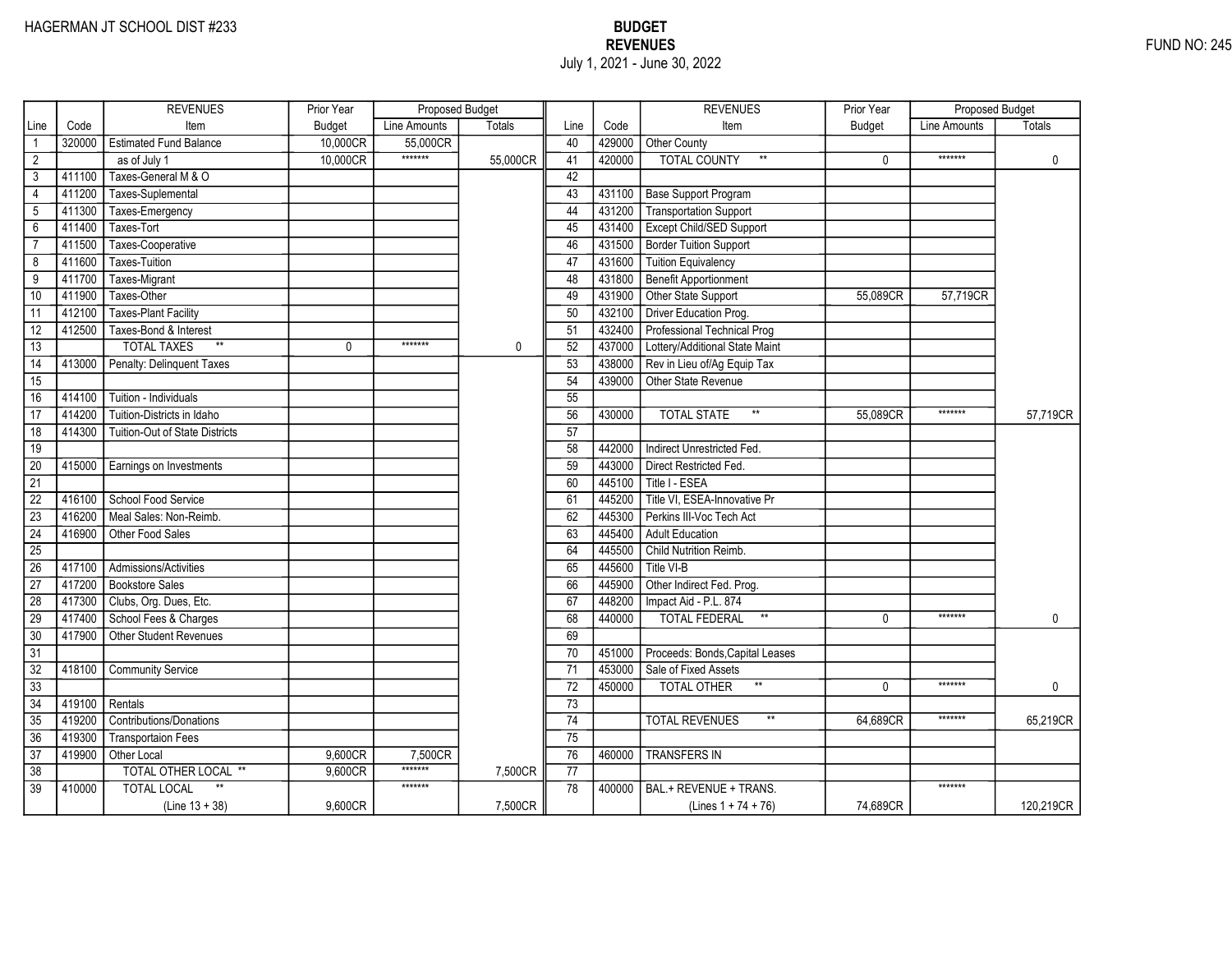## EXPENDITURES FUND NO: 245 July 1, 2021 - June 30, 2022

|                                    |            | <b>EXPENDITURES</b>            | Prior Year    | Proposed      | 100      | 200             | 300<br>Purchased | 400<br>Supplies | 500<br>Capital | 600<br>Debt  | 700<br>Insurance- | 800          |
|------------------------------------|------------|--------------------------------|---------------|---------------|----------|-----------------|------------------|-----------------|----------------|--------------|-------------------|--------------|
| Line                               | Code       | Functions/Programs             | <b>Budget</b> | <b>Budget</b> | Salaries | <b>Benefits</b> | Services         | Materials       | Objects        | Retirement   | Judgment          | Transfers    |
| $\mathbf{1}$                       | 512        | Elemetary School Prog.         |               |               |          |                 |                  |                 |                |              |                   |              |
| $\overline{2}$                     | 515        | Secondary School Prog.         |               |               |          |                 |                  |                 |                |              |                   |              |
| $\overline{3}$                     | 517        | Alternative School Prog.       |               |               |          |                 |                  |                 |                |              |                   |              |
| 4                                  | 519        | Vocational-Technical Prog.     |               |               |          |                 |                  |                 |                |              |                   |              |
| $\overline{5}$                     | 521        | <b>Exceptional Child Prog.</b> |               |               |          |                 |                  |                 |                |              |                   |              |
| $6\overline{}$                     | 522        | Preschool Exceptional Prog.    |               |               |          |                 |                  |                 |                |              |                   |              |
| $\overline{7}$                     | 524        | Gifted & Talented Prog.        |               |               |          |                 |                  |                 |                |              |                   |              |
| $\overline{8}$                     | 531        | Interscholastic Prog.          |               |               |          |                 |                  |                 |                |              |                   |              |
| $\overline{9}$                     | 532        | School Activity Prog.          |               |               |          |                 |                  |                 |                |              |                   |              |
| 10                                 | 541        | Summer School Prog.            |               |               |          |                 |                  |                 |                |              |                   |              |
| 11                                 | 542        | Adult School Prog.             |               |               |          |                 |                  |                 |                |              |                   |              |
| 12                                 | 546        | Detention Center Prog.         |               |               |          |                 |                  |                 |                |              |                   |              |
| 13                                 |            |                                |               |               |          |                 |                  |                 |                |              |                   |              |
| $\overline{14}$                    | 500        | <b>TOTAL INSTRUCTION **</b>    | 0             | $\mathbf{0}$  | 0        | $\mathbf{0}$    | $\mathbf 0$      | 0               | $\mathbf{0}$   | $\mathbf{0}$ | $\mathbf 0$       | $\mathbf{0}$ |
| 15                                 |            |                                |               |               |          |                 |                  |                 |                |              |                   |              |
| 16                                 | 611        | Attend-Guidance-Health Prog    |               |               |          |                 |                  |                 |                |              |                   |              |
| 17                                 | 616        | Special Services Prog.         |               |               |          |                 |                  |                 |                |              |                   |              |
| 18                                 |            |                                |               |               |          |                 |                  |                 |                |              |                   |              |
| 19                                 | 621        | Instruction Improvement Prog   |               |               |          |                 |                  |                 |                |              |                   |              |
| 20                                 | 622        | Educational Media Prog.        |               |               |          |                 |                  |                 |                |              |                   |              |
| $\overline{21}$                    | 623        | Instruction-Related Tech Prog  | 51,470        | 23,970        | 7,500    | 1,470           | 15,000           |                 |                |              |                   |              |
| $\overline{22}$                    | 631        | Board of Education Prog.       |               |               |          |                 |                  |                 |                |              |                   |              |
| 23                                 | 632        | District Admin Prog.           |               |               |          |                 |                  |                 |                |              |                   |              |
| 24                                 |            |                                |               |               |          |                 |                  |                 |                |              |                   |              |
| 25                                 | 641        | School Administration Prog.    |               |               |          |                 |                  |                 |                |              |                   |              |
| 26                                 |            |                                |               |               |          |                 |                  |                 |                |              |                   |              |
| $\overline{27}$                    | 651        | Business Operation Prog.       |               |               |          |                 |                  |                 |                |              |                   |              |
| $\overline{28}$                    | 655        | Central Service Prog.          |               |               |          |                 |                  |                 |                |              |                   |              |
| 29                                 | 656        | Admin Tech Services Prog.      |               |               |          |                 |                  |                 |                |              |                   |              |
| $\overline{30}$                    | 661        | Bldg-Care Prog. (Custodial)    |               |               |          |                 |                  |                 |                |              |                   |              |
| $\overline{31}$                    | 663        | Maint-Non Student Occupied     |               |               |          |                 |                  |                 |                |              |                   |              |
| 32                                 | 664        | Maint-Student Occupied Bldgs   |               |               |          |                 |                  |                 |                |              |                   |              |
| 33                                 | 665        | Maintenance - Grounds          |               |               |          |                 |                  |                 |                |              |                   |              |
| 34                                 | 667        | <b>Security Program</b>        |               |               |          |                 |                  |                 |                |              |                   |              |
| 35<br>36                           |            | Pupil-To School Trans. Prog.   |               |               |          |                 |                  |                 |                |              |                   |              |
|                                    | 681<br>682 | Pupil-Activity Trans. Prog.    |               |               |          |                 |                  |                 |                |              |                   |              |
| $\overline{37}$<br>$\overline{38}$ | 683        | General Transportation Prog.   |               |               |          |                 |                  |                 |                |              |                   |              |
|                                    |            |                                |               |               |          |                 |                  |                 |                |              |                   |              |
|                                    |            |                                |               |               |          |                 |                  |                 |                |              |                   |              |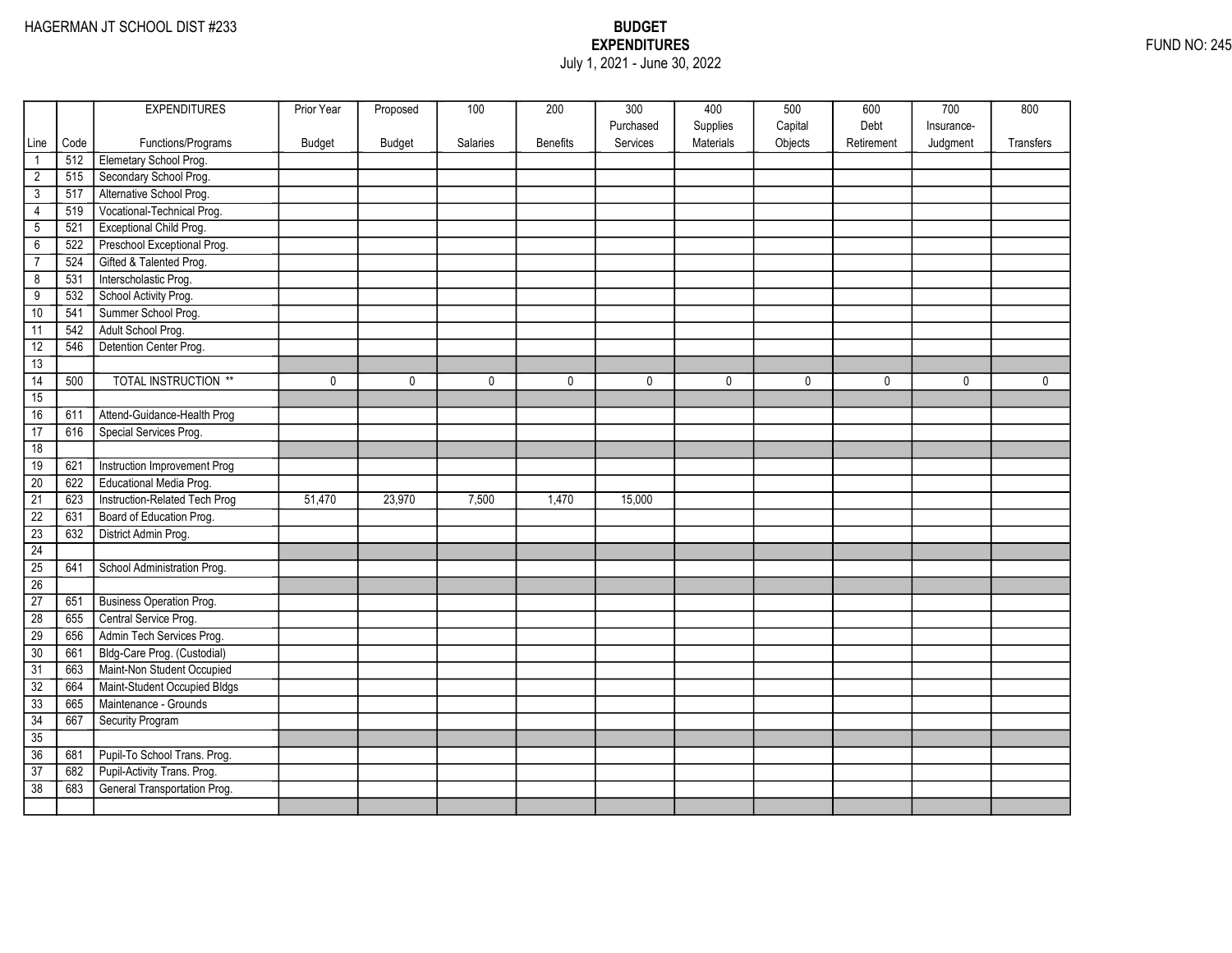### EXPENDITURES FUND NO: 245 July 1, 2021 - June 30, 2022

| Purchased<br>Supplies<br>Capital<br>Debt<br>Insurance-<br>Services<br>Materials<br>Objects<br>Code<br>Functions/Programs<br>Budget<br><b>Budget</b><br><b>Salaries</b><br><b>Benefits</b><br>Retirement<br>Transfers<br>Line<br>Judgment<br>39<br>691<br>Other Support Services Prog.<br>40<br><b>TOTAL SUPPORT SERV.**</b><br>41<br>600<br>23,970<br>7,500<br>15,000<br>51,470<br>1,470<br>$\mathbf 0$<br>0<br>$\mathbf 0$<br>0<br>$\mathbf{0}$<br>42<br>43<br>Child Nutrition Program<br>710<br>$\overline{44}$<br>720<br><b>Community Services Program</b><br>45<br><b>Enterprise Operations</b><br>730<br>TOTAL NON-INSTRUCTION**<br>46<br>700<br>$\pmb{0}$<br>$\pmb{0}$<br>0<br>$\pmb{0}$<br>$\mathbf 0$<br>$\pmb{0}$<br>$\pmb{0}$<br>$\pmb{0}$<br>0<br>$\mathbf 0$<br>47<br>Capital Assets-Student Occ<br>48<br>810<br>49<br>Capital Assets-Non Student Occ<br>811<br><b>TOTAL CAPITAL ASSETS PROG**</b><br>50<br>$\mathbf 0$<br>$\mathbf 0$<br>$\mathbf 0$<br>800<br>$\mathbf 0$<br>0<br>$\mathbf 0$<br>$\mathbf{0}$<br>0<br>$\mathbf 0$<br>0<br>51<br>52<br>Debt Services Prog.-Princ.<br>911<br>$\overline{53}$<br>Debt Services Prog.-Int.<br>912<br>54<br>Debt Serv Prog-Refnded Debt<br>913<br>55<br>920<br><b>Transfers Out</b><br>56<br>$\overline{57}$<br><b>TOTAL OTHER SERVICES **</b><br>$\mathbf 0$<br>$\mathbf 0$<br>$\mathbf 0$<br>$\mathbf 0$<br>$\mathbf 0$<br>$\mathbf 0$<br>900<br>0<br>$\mathbf{0}$<br>$\mathbf 0$<br>$\mathbf 0$<br>58<br>59<br>$\overline{60}$<br><b>TOTAL EXPENDITURES</b><br>$***$<br>51,470<br>$\mathbf 0$<br>0<br>$\mathbf 0$<br>0<br>$\mathbf 0$<br>(Lines 14+41+47+49+57)**<br>23,970<br>7,500<br>1,470<br>15,000<br>61<br>62<br><b>Contingency Reserve</b><br>950<br>(5% of Line 60)<br>63<br>64<br><b>TOTAL APPROPRIATION</b><br>(Line 60 + Line 62)<br>51,470<br>23,970<br>65<br><b>BUDGET SUMMARY</b><br>66<br><b>BUDGET SUMMARY</b><br>67<br>68<br>55,000CR<br><b>Beginning Fund Balance</b><br>10,000CR<br>The total on line 70 must equal the total on line 74<br>69<br>64,689CR<br>Revenues + Transfers In<br>65,219CR<br>74,689CR<br>120,219CR<br>70<br>TOTAL REVENUE (68 + 69)<br>$\overline{71}$<br>$\overline{72}$<br><b>Total Appropriation</b><br>51,470<br>23,970<br>23,219<br>$\overline{73}$<br><b>Unappropriated Balance</b><br>96,249 |    | <b>EXPENDITURES</b>                | Prior Year | Proposed | 100 | 200 | $\overline{300}$ | 400 | 500 | 600 | 700 | 800 |
|------------------------------------------------------------------------------------------------------------------------------------------------------------------------------------------------------------------------------------------------------------------------------------------------------------------------------------------------------------------------------------------------------------------------------------------------------------------------------------------------------------------------------------------------------------------------------------------------------------------------------------------------------------------------------------------------------------------------------------------------------------------------------------------------------------------------------------------------------------------------------------------------------------------------------------------------------------------------------------------------------------------------------------------------------------------------------------------------------------------------------------------------------------------------------------------------------------------------------------------------------------------------------------------------------------------------------------------------------------------------------------------------------------------------------------------------------------------------------------------------------------------------------------------------------------------------------------------------------------------------------------------------------------------------------------------------------------------------------------------------------------------------------------------------------------------------------------------------------------------------------------------------------------------------------------------------------------------------------------------------------------------------------------------------------------------------------------------------------------------------------------------------------------------------------------------------------------------------------------------------------------------------------------------------------------|----|------------------------------------|------------|----------|-----|-----|------------------|-----|-----|-----|-----|-----|
|                                                                                                                                                                                                                                                                                                                                                                                                                                                                                                                                                                                                                                                                                                                                                                                                                                                                                                                                                                                                                                                                                                                                                                                                                                                                                                                                                                                                                                                                                                                                                                                                                                                                                                                                                                                                                                                                                                                                                                                                                                                                                                                                                                                                                                                                                                            |    |                                    |            |          |     |     |                  |     |     |     |     |     |
|                                                                                                                                                                                                                                                                                                                                                                                                                                                                                                                                                                                                                                                                                                                                                                                                                                                                                                                                                                                                                                                                                                                                                                                                                                                                                                                                                                                                                                                                                                                                                                                                                                                                                                                                                                                                                                                                                                                                                                                                                                                                                                                                                                                                                                                                                                            |    |                                    |            |          |     |     |                  |     |     |     |     |     |
|                                                                                                                                                                                                                                                                                                                                                                                                                                                                                                                                                                                                                                                                                                                                                                                                                                                                                                                                                                                                                                                                                                                                                                                                                                                                                                                                                                                                                                                                                                                                                                                                                                                                                                                                                                                                                                                                                                                                                                                                                                                                                                                                                                                                                                                                                                            |    |                                    |            |          |     |     |                  |     |     |     |     |     |
|                                                                                                                                                                                                                                                                                                                                                                                                                                                                                                                                                                                                                                                                                                                                                                                                                                                                                                                                                                                                                                                                                                                                                                                                                                                                                                                                                                                                                                                                                                                                                                                                                                                                                                                                                                                                                                                                                                                                                                                                                                                                                                                                                                                                                                                                                                            |    |                                    |            |          |     |     |                  |     |     |     |     |     |
|                                                                                                                                                                                                                                                                                                                                                                                                                                                                                                                                                                                                                                                                                                                                                                                                                                                                                                                                                                                                                                                                                                                                                                                                                                                                                                                                                                                                                                                                                                                                                                                                                                                                                                                                                                                                                                                                                                                                                                                                                                                                                                                                                                                                                                                                                                            |    |                                    |            |          |     |     |                  |     |     |     |     |     |
|                                                                                                                                                                                                                                                                                                                                                                                                                                                                                                                                                                                                                                                                                                                                                                                                                                                                                                                                                                                                                                                                                                                                                                                                                                                                                                                                                                                                                                                                                                                                                                                                                                                                                                                                                                                                                                                                                                                                                                                                                                                                                                                                                                                                                                                                                                            |    |                                    |            |          |     |     |                  |     |     |     |     |     |
|                                                                                                                                                                                                                                                                                                                                                                                                                                                                                                                                                                                                                                                                                                                                                                                                                                                                                                                                                                                                                                                                                                                                                                                                                                                                                                                                                                                                                                                                                                                                                                                                                                                                                                                                                                                                                                                                                                                                                                                                                                                                                                                                                                                                                                                                                                            |    |                                    |            |          |     |     |                  |     |     |     |     |     |
|                                                                                                                                                                                                                                                                                                                                                                                                                                                                                                                                                                                                                                                                                                                                                                                                                                                                                                                                                                                                                                                                                                                                                                                                                                                                                                                                                                                                                                                                                                                                                                                                                                                                                                                                                                                                                                                                                                                                                                                                                                                                                                                                                                                                                                                                                                            |    |                                    |            |          |     |     |                  |     |     |     |     |     |
|                                                                                                                                                                                                                                                                                                                                                                                                                                                                                                                                                                                                                                                                                                                                                                                                                                                                                                                                                                                                                                                                                                                                                                                                                                                                                                                                                                                                                                                                                                                                                                                                                                                                                                                                                                                                                                                                                                                                                                                                                                                                                                                                                                                                                                                                                                            |    |                                    |            |          |     |     |                  |     |     |     |     |     |
|                                                                                                                                                                                                                                                                                                                                                                                                                                                                                                                                                                                                                                                                                                                                                                                                                                                                                                                                                                                                                                                                                                                                                                                                                                                                                                                                                                                                                                                                                                                                                                                                                                                                                                                                                                                                                                                                                                                                                                                                                                                                                                                                                                                                                                                                                                            |    |                                    |            |          |     |     |                  |     |     |     |     |     |
|                                                                                                                                                                                                                                                                                                                                                                                                                                                                                                                                                                                                                                                                                                                                                                                                                                                                                                                                                                                                                                                                                                                                                                                                                                                                                                                                                                                                                                                                                                                                                                                                                                                                                                                                                                                                                                                                                                                                                                                                                                                                                                                                                                                                                                                                                                            |    |                                    |            |          |     |     |                  |     |     |     |     |     |
|                                                                                                                                                                                                                                                                                                                                                                                                                                                                                                                                                                                                                                                                                                                                                                                                                                                                                                                                                                                                                                                                                                                                                                                                                                                                                                                                                                                                                                                                                                                                                                                                                                                                                                                                                                                                                                                                                                                                                                                                                                                                                                                                                                                                                                                                                                            |    |                                    |            |          |     |     |                  |     |     |     |     |     |
|                                                                                                                                                                                                                                                                                                                                                                                                                                                                                                                                                                                                                                                                                                                                                                                                                                                                                                                                                                                                                                                                                                                                                                                                                                                                                                                                                                                                                                                                                                                                                                                                                                                                                                                                                                                                                                                                                                                                                                                                                                                                                                                                                                                                                                                                                                            |    |                                    |            |          |     |     |                  |     |     |     |     |     |
|                                                                                                                                                                                                                                                                                                                                                                                                                                                                                                                                                                                                                                                                                                                                                                                                                                                                                                                                                                                                                                                                                                                                                                                                                                                                                                                                                                                                                                                                                                                                                                                                                                                                                                                                                                                                                                                                                                                                                                                                                                                                                                                                                                                                                                                                                                            |    |                                    |            |          |     |     |                  |     |     |     |     |     |
|                                                                                                                                                                                                                                                                                                                                                                                                                                                                                                                                                                                                                                                                                                                                                                                                                                                                                                                                                                                                                                                                                                                                                                                                                                                                                                                                                                                                                                                                                                                                                                                                                                                                                                                                                                                                                                                                                                                                                                                                                                                                                                                                                                                                                                                                                                            |    |                                    |            |          |     |     |                  |     |     |     |     |     |
|                                                                                                                                                                                                                                                                                                                                                                                                                                                                                                                                                                                                                                                                                                                                                                                                                                                                                                                                                                                                                                                                                                                                                                                                                                                                                                                                                                                                                                                                                                                                                                                                                                                                                                                                                                                                                                                                                                                                                                                                                                                                                                                                                                                                                                                                                                            |    |                                    |            |          |     |     |                  |     |     |     |     |     |
|                                                                                                                                                                                                                                                                                                                                                                                                                                                                                                                                                                                                                                                                                                                                                                                                                                                                                                                                                                                                                                                                                                                                                                                                                                                                                                                                                                                                                                                                                                                                                                                                                                                                                                                                                                                                                                                                                                                                                                                                                                                                                                                                                                                                                                                                                                            |    |                                    |            |          |     |     |                  |     |     |     |     |     |
|                                                                                                                                                                                                                                                                                                                                                                                                                                                                                                                                                                                                                                                                                                                                                                                                                                                                                                                                                                                                                                                                                                                                                                                                                                                                                                                                                                                                                                                                                                                                                                                                                                                                                                                                                                                                                                                                                                                                                                                                                                                                                                                                                                                                                                                                                                            |    |                                    |            |          |     |     |                  |     |     |     |     |     |
|                                                                                                                                                                                                                                                                                                                                                                                                                                                                                                                                                                                                                                                                                                                                                                                                                                                                                                                                                                                                                                                                                                                                                                                                                                                                                                                                                                                                                                                                                                                                                                                                                                                                                                                                                                                                                                                                                                                                                                                                                                                                                                                                                                                                                                                                                                            |    |                                    |            |          |     |     |                  |     |     |     |     |     |
|                                                                                                                                                                                                                                                                                                                                                                                                                                                                                                                                                                                                                                                                                                                                                                                                                                                                                                                                                                                                                                                                                                                                                                                                                                                                                                                                                                                                                                                                                                                                                                                                                                                                                                                                                                                                                                                                                                                                                                                                                                                                                                                                                                                                                                                                                                            |    |                                    |            |          |     |     |                  |     |     |     |     |     |
|                                                                                                                                                                                                                                                                                                                                                                                                                                                                                                                                                                                                                                                                                                                                                                                                                                                                                                                                                                                                                                                                                                                                                                                                                                                                                                                                                                                                                                                                                                                                                                                                                                                                                                                                                                                                                                                                                                                                                                                                                                                                                                                                                                                                                                                                                                            |    |                                    |            |          |     |     |                  |     |     |     |     |     |
|                                                                                                                                                                                                                                                                                                                                                                                                                                                                                                                                                                                                                                                                                                                                                                                                                                                                                                                                                                                                                                                                                                                                                                                                                                                                                                                                                                                                                                                                                                                                                                                                                                                                                                                                                                                                                                                                                                                                                                                                                                                                                                                                                                                                                                                                                                            |    |                                    |            |          |     |     |                  |     |     |     |     |     |
|                                                                                                                                                                                                                                                                                                                                                                                                                                                                                                                                                                                                                                                                                                                                                                                                                                                                                                                                                                                                                                                                                                                                                                                                                                                                                                                                                                                                                                                                                                                                                                                                                                                                                                                                                                                                                                                                                                                                                                                                                                                                                                                                                                                                                                                                                                            |    |                                    |            |          |     |     |                  |     |     |     |     |     |
|                                                                                                                                                                                                                                                                                                                                                                                                                                                                                                                                                                                                                                                                                                                                                                                                                                                                                                                                                                                                                                                                                                                                                                                                                                                                                                                                                                                                                                                                                                                                                                                                                                                                                                                                                                                                                                                                                                                                                                                                                                                                                                                                                                                                                                                                                                            |    |                                    |            |          |     |     |                  |     |     |     |     |     |
|                                                                                                                                                                                                                                                                                                                                                                                                                                                                                                                                                                                                                                                                                                                                                                                                                                                                                                                                                                                                                                                                                                                                                                                                                                                                                                                                                                                                                                                                                                                                                                                                                                                                                                                                                                                                                                                                                                                                                                                                                                                                                                                                                                                                                                                                                                            |    |                                    |            |          |     |     |                  |     |     |     |     |     |
|                                                                                                                                                                                                                                                                                                                                                                                                                                                                                                                                                                                                                                                                                                                                                                                                                                                                                                                                                                                                                                                                                                                                                                                                                                                                                                                                                                                                                                                                                                                                                                                                                                                                                                                                                                                                                                                                                                                                                                                                                                                                                                                                                                                                                                                                                                            |    |                                    |            |          |     |     |                  |     |     |     |     |     |
|                                                                                                                                                                                                                                                                                                                                                                                                                                                                                                                                                                                                                                                                                                                                                                                                                                                                                                                                                                                                                                                                                                                                                                                                                                                                                                                                                                                                                                                                                                                                                                                                                                                                                                                                                                                                                                                                                                                                                                                                                                                                                                                                                                                                                                                                                                            |    |                                    |            |          |     |     |                  |     |     |     |     |     |
|                                                                                                                                                                                                                                                                                                                                                                                                                                                                                                                                                                                                                                                                                                                                                                                                                                                                                                                                                                                                                                                                                                                                                                                                                                                                                                                                                                                                                                                                                                                                                                                                                                                                                                                                                                                                                                                                                                                                                                                                                                                                                                                                                                                                                                                                                                            |    |                                    |            |          |     |     |                  |     |     |     |     |     |
|                                                                                                                                                                                                                                                                                                                                                                                                                                                                                                                                                                                                                                                                                                                                                                                                                                                                                                                                                                                                                                                                                                                                                                                                                                                                                                                                                                                                                                                                                                                                                                                                                                                                                                                                                                                                                                                                                                                                                                                                                                                                                                                                                                                                                                                                                                            |    |                                    |            |          |     |     |                  |     |     |     |     |     |
|                                                                                                                                                                                                                                                                                                                                                                                                                                                                                                                                                                                                                                                                                                                                                                                                                                                                                                                                                                                                                                                                                                                                                                                                                                                                                                                                                                                                                                                                                                                                                                                                                                                                                                                                                                                                                                                                                                                                                                                                                                                                                                                                                                                                                                                                                                            |    |                                    |            |          |     |     |                  |     |     |     |     |     |
|                                                                                                                                                                                                                                                                                                                                                                                                                                                                                                                                                                                                                                                                                                                                                                                                                                                                                                                                                                                                                                                                                                                                                                                                                                                                                                                                                                                                                                                                                                                                                                                                                                                                                                                                                                                                                                                                                                                                                                                                                                                                                                                                                                                                                                                                                                            |    |                                    |            |          |     |     |                  |     |     |     |     |     |
|                                                                                                                                                                                                                                                                                                                                                                                                                                                                                                                                                                                                                                                                                                                                                                                                                                                                                                                                                                                                                                                                                                                                                                                                                                                                                                                                                                                                                                                                                                                                                                                                                                                                                                                                                                                                                                                                                                                                                                                                                                                                                                                                                                                                                                                                                                            |    |                                    |            |          |     |     |                  |     |     |     |     |     |
|                                                                                                                                                                                                                                                                                                                                                                                                                                                                                                                                                                                                                                                                                                                                                                                                                                                                                                                                                                                                                                                                                                                                                                                                                                                                                                                                                                                                                                                                                                                                                                                                                                                                                                                                                                                                                                                                                                                                                                                                                                                                                                                                                                                                                                                                                                            |    |                                    |            |          |     |     |                  |     |     |     |     |     |
|                                                                                                                                                                                                                                                                                                                                                                                                                                                                                                                                                                                                                                                                                                                                                                                                                                                                                                                                                                                                                                                                                                                                                                                                                                                                                                                                                                                                                                                                                                                                                                                                                                                                                                                                                                                                                                                                                                                                                                                                                                                                                                                                                                                                                                                                                                            |    |                                    |            |          |     |     |                  |     |     |     |     |     |
|                                                                                                                                                                                                                                                                                                                                                                                                                                                                                                                                                                                                                                                                                                                                                                                                                                                                                                                                                                                                                                                                                                                                                                                                                                                                                                                                                                                                                                                                                                                                                                                                                                                                                                                                                                                                                                                                                                                                                                                                                                                                                                                                                                                                                                                                                                            |    |                                    |            |          |     |     |                  |     |     |     |     |     |
|                                                                                                                                                                                                                                                                                                                                                                                                                                                                                                                                                                                                                                                                                                                                                                                                                                                                                                                                                                                                                                                                                                                                                                                                                                                                                                                                                                                                                                                                                                                                                                                                                                                                                                                                                                                                                                                                                                                                                                                                                                                                                                                                                                                                                                                                                                            |    |                                    |            |          |     |     |                  |     |     |     |     |     |
|                                                                                                                                                                                                                                                                                                                                                                                                                                                                                                                                                                                                                                                                                                                                                                                                                                                                                                                                                                                                                                                                                                                                                                                                                                                                                                                                                                                                                                                                                                                                                                                                                                                                                                                                                                                                                                                                                                                                                                                                                                                                                                                                                                                                                                                                                                            |    |                                    |            |          |     |     |                  |     |     |     |     |     |
|                                                                                                                                                                                                                                                                                                                                                                                                                                                                                                                                                                                                                                                                                                                                                                                                                                                                                                                                                                                                                                                                                                                                                                                                                                                                                                                                                                                                                                                                                                                                                                                                                                                                                                                                                                                                                                                                                                                                                                                                                                                                                                                                                                                                                                                                                                            |    |                                    |            |          |     |     |                  |     |     |     |     |     |
|                                                                                                                                                                                                                                                                                                                                                                                                                                                                                                                                                                                                                                                                                                                                                                                                                                                                                                                                                                                                                                                                                                                                                                                                                                                                                                                                                                                                                                                                                                                                                                                                                                                                                                                                                                                                                                                                                                                                                                                                                                                                                                                                                                                                                                                                                                            |    |                                    |            |          |     |     |                  |     |     |     |     |     |
|                                                                                                                                                                                                                                                                                                                                                                                                                                                                                                                                                                                                                                                                                                                                                                                                                                                                                                                                                                                                                                                                                                                                                                                                                                                                                                                                                                                                                                                                                                                                                                                                                                                                                                                                                                                                                                                                                                                                                                                                                                                                                                                                                                                                                                                                                                            | 74 | <b>TOTAL APPROPRIATION (72+73)</b> | 74,689     | 120,219  |     |     |                  |     |     |     |     |     |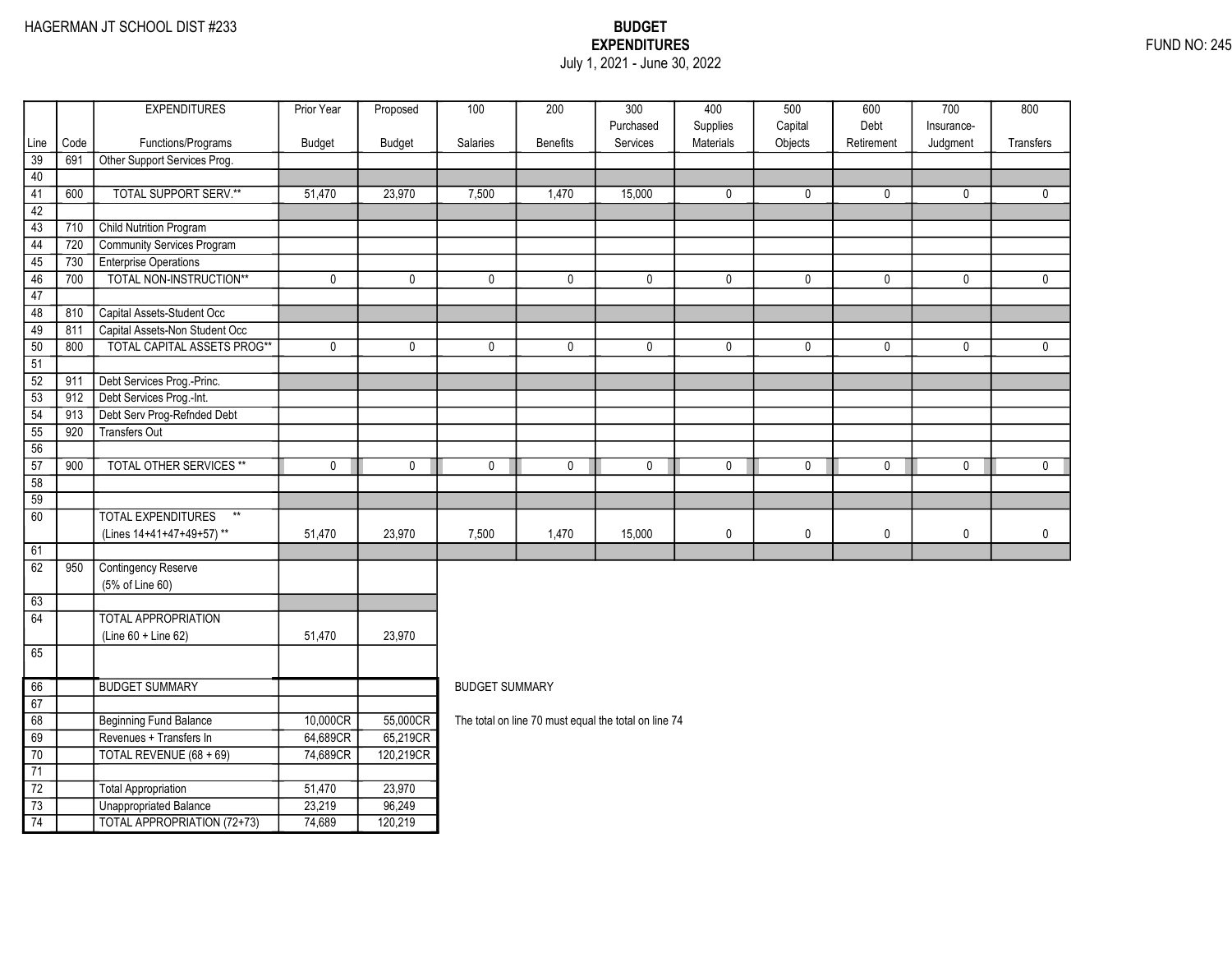|                 |        | <b>REVENUES</b>                       | Prior Year    | Proposed Budget |               |                 |        | <b>REVENUES</b>                       | Prior Year    | Proposed Budget |               |
|-----------------|--------|---------------------------------------|---------------|-----------------|---------------|-----------------|--------|---------------------------------------|---------------|-----------------|---------------|
| Line            | Code   | Item                                  | <b>Budget</b> | Line Amounts    | <b>Totals</b> | Line            | Code   | Item                                  | <b>Budget</b> | Line Amounts    | <b>Totals</b> |
|                 | 320000 | <b>Estimated Fund Balance</b>         |               | *******         |               | 40              |        | 429000 Other County                   |               |                 |               |
| $\overline{2}$  |        | as of July 1                          | 0             | *******         | $\mathbf 0$   | 41              | 420000 | <b>TOTAL COUNTY</b>                   | $\mathbf{0}$  | *******         | $\mathbf 0$   |
| 3               | 411100 | Taxes-General M & O                   |               |                 |               | 42              |        |                                       |               |                 |               |
| 4               | 411200 | Taxes-Suplemental                     |               |                 |               | 43              |        | 431100 Base Support Program           |               |                 |               |
| 5               | 411300 | Taxes-Emergency                       |               |                 |               | 44              |        | 431200 Transportation Support         |               |                 |               |
| $6\overline{}$  | 411400 | Taxes-Tort                            |               |                 |               | 45              | 431400 | <b>Except Child/SED Support</b>       |               |                 |               |
| $\overline{7}$  | 411500 | Taxes-Cooperative                     |               |                 |               | 46              | 431500 | Border Tuition Support                |               |                 |               |
| 8               | 411600 | <b>Taxes-Tuition</b>                  |               |                 |               | 47              | 431600 | <b>Tuition Equivalency</b>            |               |                 |               |
| $\overline{9}$  | 411700 | Taxes-Migrant                         |               |                 |               | 48              | 431800 | Benefit Apportionment                 |               |                 |               |
| 10              | 411900 | Taxes-Other                           |               |                 |               | 49              | 431900 | Other State Support                   | 3,465CR       | 6,375CR         |               |
| 11              | 412100 | <b>Taxes-Plant Facility</b>           |               |                 |               | 50              | 432100 | Driver Education Prog.                |               |                 |               |
| $\overline{12}$ | 412500 | Taxes-Bond & Interest                 |               |                 |               | 51              | 432400 | Professional Technical Prog           |               |                 |               |
| 13              |        | $\ast\ast$<br><b>TOTAL TAXES</b>      | 0             | *******         | 0             | 52              | 437000 | Lottery/Additional State Maint        |               |                 |               |
| $\overline{14}$ | 413000 | Penalty: Delinquent Taxes             |               |                 |               | 53              | 438000 | Rev in Lieu of/Ag Equip Tax           |               |                 |               |
| $\overline{15}$ |        |                                       |               |                 |               | 54              | 439000 | Other State Revenue                   |               |                 |               |
| 16              | 414100 | Tuition - Individuals                 |               |                 |               | 55              |        |                                       |               |                 |               |
| 17              | 414200 | Tuition-Districts in Idaho            |               |                 |               | 56              | 430000 | $**$<br><b>TOTAL STATE</b>            | 3.465CR       | *******         | 6.375CR       |
| $\overline{18}$ | 414300 | <b>Tuition-Out of State Districts</b> |               |                 |               | 57              |        |                                       |               |                 |               |
| 19              |        |                                       |               |                 |               | 58              | 442000 | Indirect Unrestricted Fed.            |               |                 |               |
| 20              | 415000 | Earnings on Investments               |               |                 |               | 59              | 443000 | Direct Restricted Fed.                |               |                 |               |
| $\overline{21}$ |        |                                       |               |                 |               | 60              | 445100 | Title I - ESEA                        |               |                 |               |
| $\overline{22}$ | 416100 | School Food Service                   |               |                 |               | 61              | 445200 | Title VI, ESEA-Innovative Pr          |               |                 |               |
| $\overline{23}$ | 416200 | Meal Sales: Non-Reimb.                |               |                 |               | 62              | 445300 | Perkins III-Voc Tech Act              |               |                 |               |
| $\overline{24}$ | 416900 | Other Food Sales                      |               |                 |               | 63              | 445400 | <b>Adult Education</b>                |               |                 |               |
| $\overline{25}$ |        |                                       |               |                 |               | 64              | 445500 | Child Nutrition Reimb.                |               |                 |               |
| 26              | 417100 | Admissions/Activities                 |               |                 |               | 65              | 445600 | Title VI-B                            |               |                 |               |
| $\overline{27}$ | 417200 | <b>Bookstore Sales</b>                |               |                 |               | 66              | 445900 | Other Indirect Fed. Prog.             |               |                 |               |
| 28              | 417300 | Clubs, Org. Dues, Etc.                |               |                 |               | 67              | 448200 | Impact Aid - P.L. 874                 |               |                 |               |
| 29              | 417400 | School Fees & Charges                 |               |                 |               | 68              | 440000 | $^{\star\star}$<br>TOTAL FEDERAL      | $\mathbf{0}$  | *******         | $\mathbf{0}$  |
| 30              | 417900 | <b>Other Student Revenues</b>         |               |                 |               | 69              |        |                                       |               |                 |               |
| $\overline{31}$ |        |                                       |               |                 |               | 70              | 451000 | Proceeds: Bonds, Capital Leases       |               |                 |               |
| $\overline{32}$ | 418100 | <b>Community Service</b>              |               |                 |               | $\overline{71}$ | 453000 | Sale of Fixed Assets                  |               |                 |               |
| 33              |        |                                       |               |                 |               | 72              | 450000 | $^{\star\star}$<br>TOTAL OTHER        | $\mathbf{0}$  | *******         | $\mathbf{0}$  |
| $\overline{34}$ | 419100 | Rentals                               |               |                 |               | 73              |        |                                       |               |                 |               |
| 35              | 419200 | <b>Contributions/Donations</b>        |               |                 |               | 74              |        | <b>TOTAL REVENUES</b><br>$\star\star$ | 3.465CR       | *******         | 6,375CR       |
| 36              | 419300 | <b>Transportaion Fees</b>             |               |                 |               | 75              |        |                                       |               |                 |               |
| $\overline{37}$ | 419900 | Other Local                           |               |                 |               | 76              | 460000 | <b>TRANSFERS IN</b>                   |               |                 |               |
| 38              |        | TOTAL OTHER LOCAL **                  | 0             | *******         | 0             | $\overline{77}$ |        |                                       |               |                 |               |
| $\overline{39}$ | 410000 | <b>TOTAL LOCAL</b>                    |               | *******         |               | 78              | 400000 | BAL.+ REVENUE + TRANS.                |               | *******         |               |
|                 |        | $(Line 13 + 38)$                      | 0             |                 | $\mathbf 0$   |                 |        | (Lines $1 + 74 + 76$ )                | 3,465CR       |                 | 6,375CR       |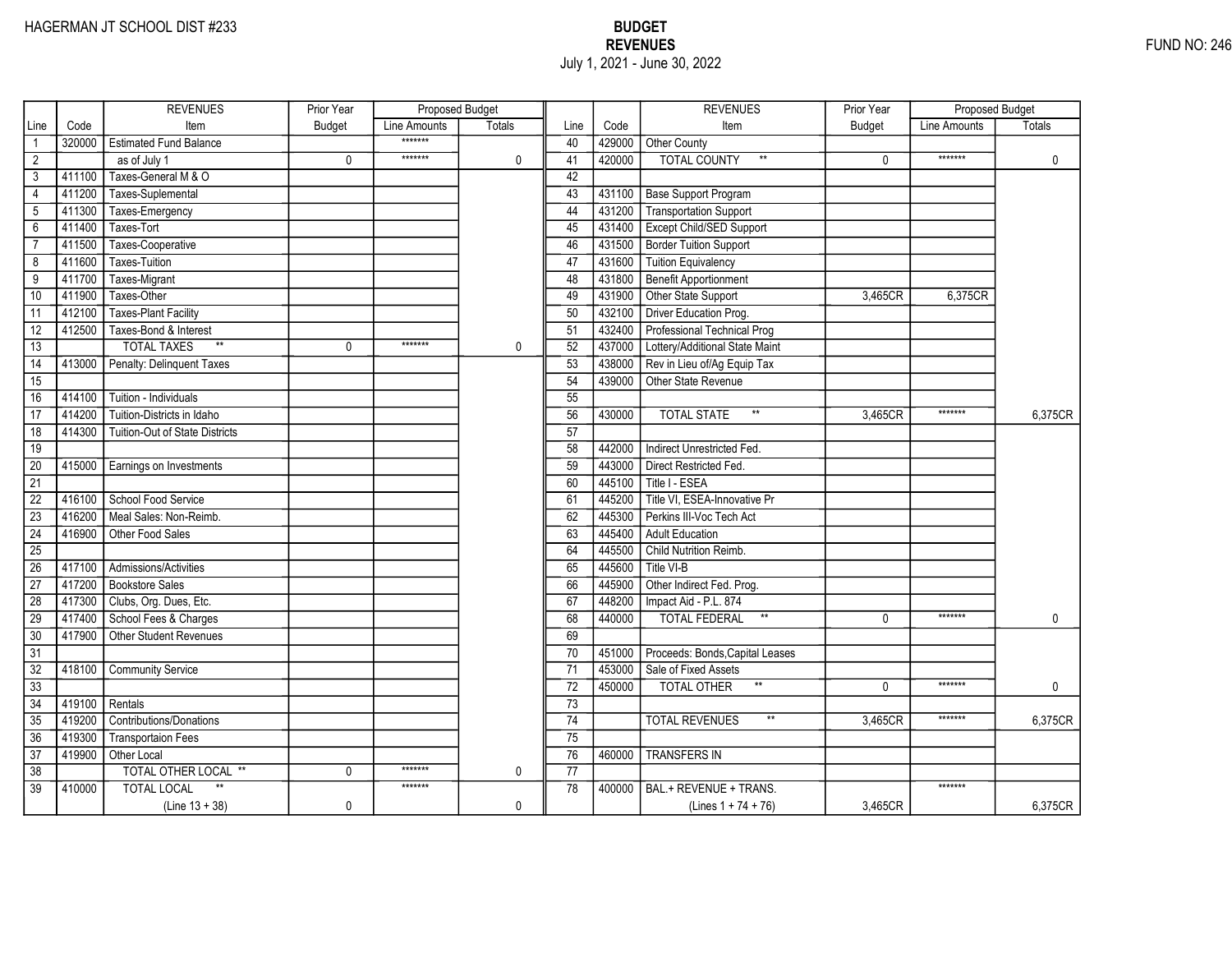## EXPENDITURES FUND NO: 246 July 1, 2021 - June 30, 2022

|                 |      | <b>EXPENDITURES</b>             | Prior Year | Proposed      | 100      | 200             | 300       | 400       | 500     | 600        | 700        | 800         |
|-----------------|------|---------------------------------|------------|---------------|----------|-----------------|-----------|-----------|---------|------------|------------|-------------|
|                 |      |                                 |            |               |          |                 | Purchased | Supplies  | Capital | Debt       | Insurance- |             |
| Line            | Code | Functions/Programs              | Budget     | <b>Budget</b> | Salaries | <b>Benefits</b> | Services  | Materials | Objects | Retirement | Judgment   | Transfers   |
| $\mathbf{1}$    | 512  | Elemetary School Prog.          |            |               |          |                 |           |           |         |            |            |             |
| $\overline{2}$  | 515  | Secondary School Prog.          |            |               |          |                 |           |           |         |            |            |             |
| $\overline{3}$  | 517  | Alternative School Prog.        |            |               |          |                 |           |           |         |            |            |             |
| 4               | 519  | Vocational-Technical Prog.      |            |               |          |                 |           |           |         |            |            |             |
| $\overline{5}$  | 521  | Exceptional Child Prog.         |            |               |          |                 |           |           |         |            |            |             |
| $\overline{6}$  | 522  | Preschool Exceptional Prog.     |            |               |          |                 |           |           |         |            |            |             |
| $\overline{7}$  | 524  | Gifted & Talented Prog.         |            |               |          |                 |           |           |         |            |            |             |
| $\overline{8}$  | 531  | Interscholastic Prog.           |            |               |          |                 |           |           |         |            |            |             |
| $\overline{9}$  | 532  | School Activity Prog.           |            |               |          |                 |           |           |         |            |            |             |
| 10              | 541  | Summer School Prog.             |            |               |          |                 |           |           |         |            |            |             |
| 11              | 542  | Adult School Prog.              |            |               |          |                 |           |           |         |            |            |             |
| 12              | 546  | Detention Center Prog.          |            |               |          |                 |           |           |         |            |            |             |
| 13              |      |                                 |            |               |          |                 |           |           |         |            |            |             |
| $\overline{14}$ | 500  | <b>TOTAL INSTRUCTION **</b>     | 0          | $\mathbf 0$   | 0        | 0               | 0         | 0         | 0       | 0          | 0          | $\mathbf 0$ |
| 15              |      |                                 |            |               |          |                 |           |           |         |            |            |             |
| 16              | 611  | Attend-Guidance-Health Prog     |            |               |          |                 |           |           |         |            |            |             |
| 17              | 616  | Special Services Prog.          |            |               |          |                 |           |           |         |            |            |             |
| 18              |      |                                 |            |               |          |                 |           |           |         |            |            |             |
| 19              | 621  | Instruction Improvement Prog    | 3,465      | 6,375         |          |                 |           | 6,375     |         |            |            |             |
| 20              | 622  | Educational Media Prog.         |            |               |          |                 |           |           |         |            |            |             |
| $\overline{21}$ | 623  | Instruction-Related Tech Prog   |            |               |          |                 |           |           |         |            |            |             |
| $\overline{22}$ | 631  | Board of Education Prog.        |            |               |          |                 |           |           |         |            |            |             |
| $\overline{23}$ | 632  | District Admin Prog.            |            |               |          |                 |           |           |         |            |            |             |
| 24              |      |                                 |            |               |          |                 |           |           |         |            |            |             |
| 25              | 641  | School Administration Prog.     |            |               |          |                 |           |           |         |            |            |             |
| 26              |      |                                 |            |               |          |                 |           |           |         |            |            |             |
| 27              | 651  | <b>Business Operation Prog.</b> |            |               |          |                 |           |           |         |            |            |             |
| $\overline{28}$ | 655  | Central Service Prog.           |            |               |          |                 |           |           |         |            |            |             |
| 29              | 656  | Admin Tech Services Prog.       |            |               |          |                 |           |           |         |            |            |             |
| 30              | 661  | Bldg-Care Prog. (Custodial)     |            |               |          |                 |           |           |         |            |            |             |
| $\overline{31}$ | 663  | Maint-Non Student Occupied      |            |               |          |                 |           |           |         |            |            |             |
| 32              | 664  | Maint-Student Occupied Bldgs    |            |               |          |                 |           |           |         |            |            |             |
| 33              | 665  | Maintenance - Grounds           |            |               |          |                 |           |           |         |            |            |             |
| 34              | 667  | Security Program                |            |               |          |                 |           |           |         |            |            |             |
| 35              |      |                                 |            |               |          |                 |           |           |         |            |            |             |
| 36              | 681  | Pupil-To School Trans. Prog.    |            |               |          |                 |           |           |         |            |            |             |
| $\overline{37}$ | 682  | Pupil-Activity Trans. Prog.     |            |               |          |                 |           |           |         |            |            |             |
| 38              | 683  | General Transportation Prog.    |            |               |          |                 |           |           |         |            |            |             |
|                 |      |                                 |            |               |          |                 |           |           |         |            |            |             |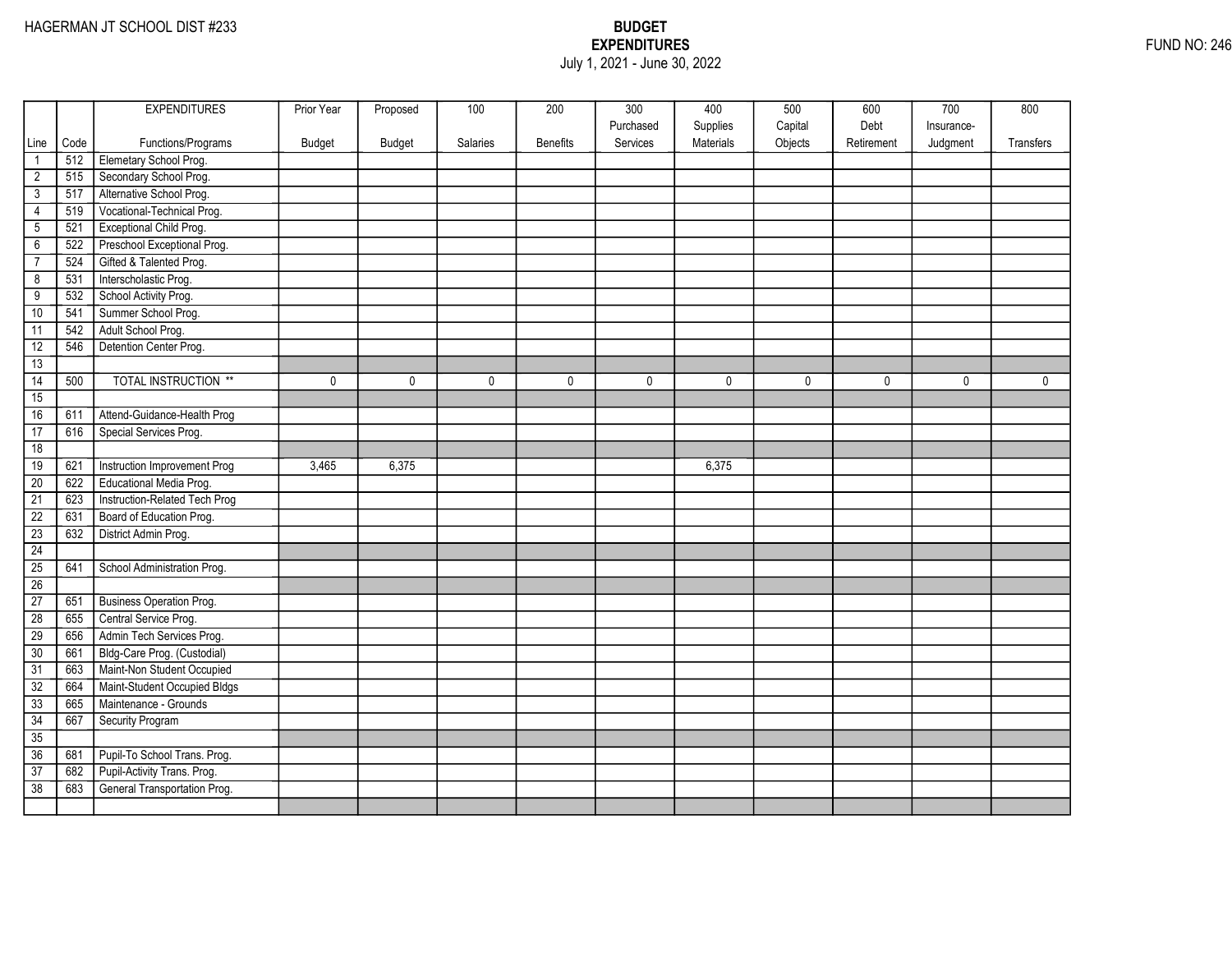### EXPENDITURES FUND NO: 246 July 1, 2021 - June 30, 2022

|                 |      | <b>EXPENDITURES</b>                | Prior Year  | Proposed | 100                   | 200                                                  | $\overline{300}$      | 400                   | 500                | 600                | 700                    | 800          |
|-----------------|------|------------------------------------|-------------|----------|-----------------------|------------------------------------------------------|-----------------------|-----------------------|--------------------|--------------------|------------------------|--------------|
| Line            | Code | Functions/Programs                 | Budget      | Budget   | Salaries              | <b>Benefits</b>                                      | Purchased<br>Services | Supplies<br>Materials | Capital<br>Objects | Debt<br>Retirement | Insurance-<br>Judgment | Transfers    |
| 39              | 691  | Other Support Services Prog.       |             |          |                       |                                                      |                       |                       |                    |                    |                        |              |
| 40              |      |                                    |             |          |                       |                                                      |                       |                       |                    |                    |                        |              |
| 41              | 600  | <b>TOTAL SUPPORT SERV.**</b>       | 3,465       | 6,375    | 0                     | 0                                                    | 0                     | 6,375                 | 0                  | $\mathbf 0$        | $\mathbf 0$            | $\mathbf{0}$ |
| 42              |      |                                    |             |          |                       |                                                      |                       |                       |                    |                    |                        |              |
| $\overline{43}$ | 710  | <b>Child Nutrition Program</b>     |             |          |                       |                                                      |                       |                       |                    |                    |                        |              |
| $\overline{44}$ | 720  | Community Services Program         |             |          |                       |                                                      |                       |                       |                    |                    |                        |              |
| 45              | 730  | <b>Enterprise Operations</b>       |             |          |                       |                                                      |                       |                       |                    |                    |                        |              |
| 46              | 700  | TOTAL NON-INSTRUCTION**            | $\mathbf 0$ | 0        | $\mathbf 0$           | $\mathbf 0$                                          | $\mathbf 0$           | $\mathbf 0$           | $\pmb{0}$          | $\mathbf 0$        | $\mathbf 0$            | $\mathbf 0$  |
| 47              |      |                                    |             |          |                       |                                                      |                       |                       |                    |                    |                        |              |
| 48              | 810  | Capital Assets-Student Occ         |             |          |                       |                                                      |                       |                       |                    |                    |                        |              |
| 49              | 811  | Capital Assets-Non Student Occ     |             |          |                       |                                                      |                       |                       |                    |                    |                        |              |
| 50              | 800  | <b>TOTAL CAPITAL ASSETS PROG**</b> | $\mathbf 0$ | 0        | 0                     | 0                                                    | 0                     | $\mathbf 0$           | 0                  | $\mathbf 0$        | $\mathbf 0$            | $\mathbf 0$  |
| 51              |      |                                    |             |          |                       |                                                      |                       |                       |                    |                    |                        |              |
| $\overline{52}$ | 911  | Debt Services Prog.-Princ.         |             |          |                       |                                                      |                       |                       |                    |                    |                        |              |
| $\overline{53}$ | 912  | Debt Services Prog.-Int.           |             |          |                       |                                                      |                       |                       |                    |                    |                        |              |
| 54              | 913  | Debt Serv Prog-Refnded Debt        |             |          |                       |                                                      |                       |                       |                    |                    |                        |              |
| 55              | 920  | <b>Transfers Out</b>               |             |          |                       |                                                      |                       |                       |                    |                    |                        |              |
| 56              |      |                                    |             |          |                       |                                                      |                       |                       |                    |                    |                        |              |
| $\overline{57}$ | 900  | <b>TOTAL OTHER SERVICES **</b>     | $\mathbf 0$ | 0        | $\pmb{0}$             | $\mathbf 0$                                          | $\mathsf{O}$          | $\mathbf 0$           | $\mathbf 0$        | 0                  | $\mathsf{O}$           | $\mathbf 0$  |
| 58              |      |                                    |             |          |                       |                                                      |                       |                       |                    |                    |                        |              |
| 59              |      |                                    |             |          |                       |                                                      |                       |                       |                    |                    |                        |              |
| 60              |      | <b>TOTAL EXPENDITURES</b><br>$**$  |             |          |                       |                                                      |                       |                       |                    |                    |                        |              |
|                 |      | (Lines 14+41+47+49+57)**           | 3,465       | 6.375    | 0                     | $\mathbf 0$                                          | 0                     | 6,375                 | 0                  | $\mathbf 0$        | 0                      | $\mathbf 0$  |
| 61              |      |                                    |             |          |                       |                                                      |                       |                       |                    |                    |                        |              |
| 62              | 950  | <b>Contingency Reserve</b>         |             |          |                       |                                                      |                       |                       |                    |                    |                        |              |
|                 |      | (5% of Line 60)                    |             |          |                       |                                                      |                       |                       |                    |                    |                        |              |
| 63              |      |                                    |             |          |                       |                                                      |                       |                       |                    |                    |                        |              |
| 64              |      | <b>TOTAL APPROPRIATION</b>         |             |          |                       |                                                      |                       |                       |                    |                    |                        |              |
|                 |      | (Line 60 + Line 62)                | 3,465       | 6,375    |                       |                                                      |                       |                       |                    |                    |                        |              |
| 65              |      |                                    |             |          |                       |                                                      |                       |                       |                    |                    |                        |              |
| 66              |      | <b>BUDGET SUMMARY</b>              |             |          | <b>BUDGET SUMMARY</b> |                                                      |                       |                       |                    |                    |                        |              |
| 67              |      |                                    |             |          |                       |                                                      |                       |                       |                    |                    |                        |              |
| 68              |      | <b>Beginning Fund Balance</b>      |             |          |                       | The total on line 70 must equal the total on line 74 |                       |                       |                    |                    |                        |              |
| 69              |      | Revenues + Transfers In            | 3,465CR     | 6,375CR  |                       |                                                      |                       |                       |                    |                    |                        |              |
| 70              |      | TOTAL REVENUE (68 + 69)            | 3,465CR     | 6,375CR  |                       |                                                      |                       |                       |                    |                    |                        |              |
| 71              |      |                                    |             |          |                       |                                                      |                       |                       |                    |                    |                        |              |
| $\overline{72}$ |      | Total Appropriation                | 3,465       | 6,375    |                       |                                                      |                       |                       |                    |                    |                        |              |
| $\overline{73}$ |      | <b>Unappropriated Balance</b>      |             |          |                       |                                                      |                       |                       |                    |                    |                        |              |
| 74              |      | TOTAL APPROPRIATION (72+73)        | 3,465       | 6,375    |                       |                                                      |                       |                       |                    |                    |                        |              |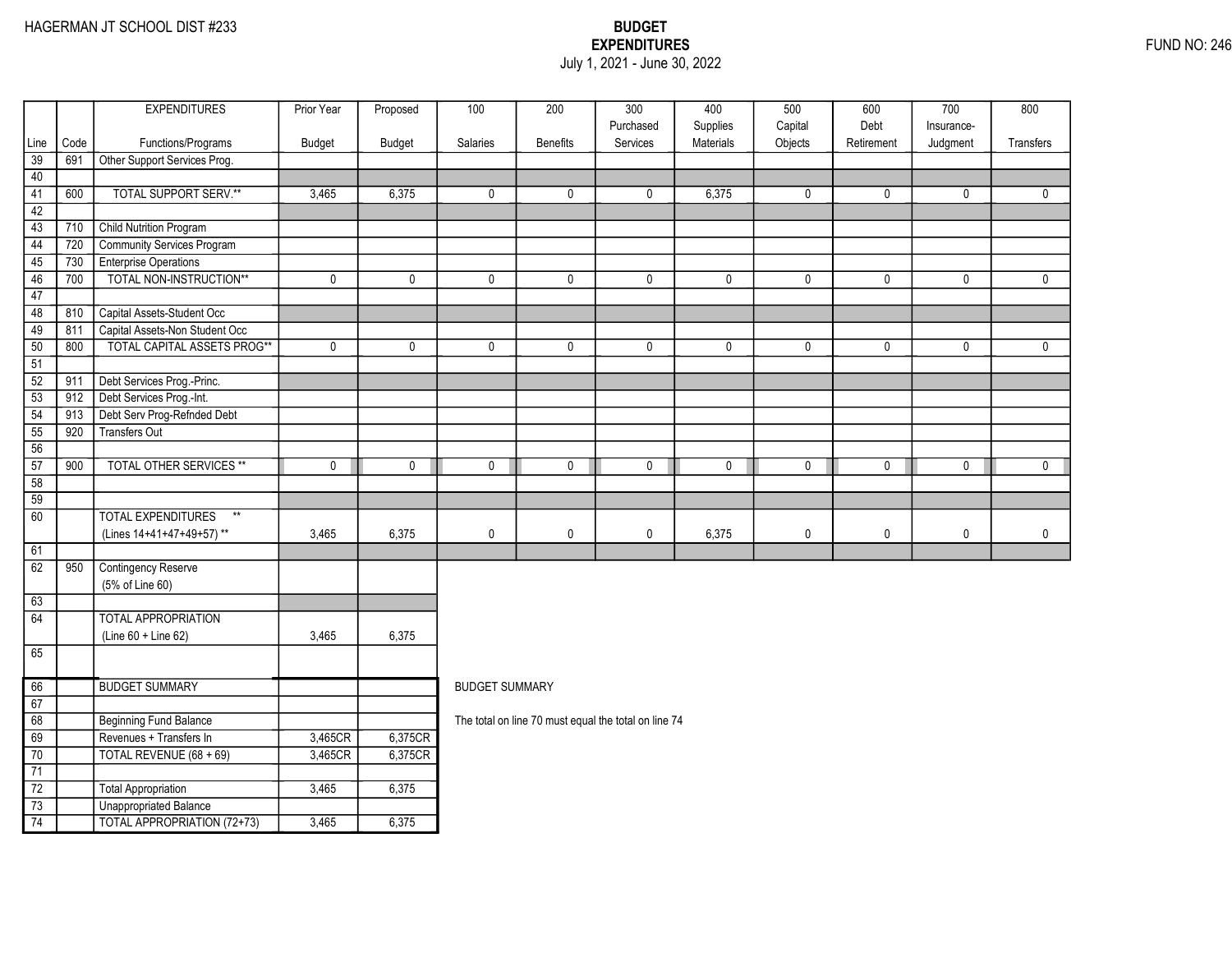|                 |        | <b>REVENUES</b>                       | Prior Year    | Proposed Budget |          |                 |        | <b>REVENUES</b>                        | Prior Year    | Proposed Budget |             |
|-----------------|--------|---------------------------------------|---------------|-----------------|----------|-----------------|--------|----------------------------------------|---------------|-----------------|-------------|
| Line            | Code   | Item                                  | <b>Budget</b> | Line Amounts    | Totals   | Line            | Code   | Item                                   | <b>Budget</b> | Line Amounts    | Totals      |
|                 | 320000 | <b>Estimated Fund Balance</b>         | 7,890CR       | 12,636CR        |          | 40              | 429000 | Other County                           |               |                 |             |
| $\overline{2}$  |        | as of July 1                          | 7,890CR       | *******         | 12,636CR | 41              | 420000 | <b>TOTAL COUNTY</b><br>$^{\star\star}$ | 0             | *******         | $\mathbf 0$ |
| 3               | 411100 | Taxes-General M & O                   |               |                 |          | 42              |        |                                        |               |                 |             |
| 4               | 411200 | Taxes-Suplemental                     |               |                 |          | 43              | 431100 | <b>Base Support Program</b>            |               |                 |             |
| 5               | 411300 | Taxes-Emergency                       |               |                 |          | 44              | 431200 | <b>Transportation Support</b>          |               |                 |             |
| $6\overline{}$  | 411400 | Taxes-Tort                            |               |                 |          | 45              | 431400 | Except Child/SED Support               |               |                 |             |
| $\overline{7}$  | 411500 | Taxes-Cooperative                     |               |                 |          | 46              | 431500 | <b>Border Tuition Support</b>          |               |                 |             |
| 8               | 411600 | <b>Taxes-Tuition</b>                  |               |                 |          | 47              | 431600 | <b>Tuition Equivalency</b>             |               |                 |             |
| $\overline{9}$  | 411700 | Taxes-Migrant                         |               |                 |          | 48              | 431800 | <b>Benefit Apportionment</b>           |               |                 |             |
| 10              | 411900 | Taxes-Other                           |               |                 |          | 49              | 431900 | Other State Support                    |               |                 |             |
| 11              | 412100 | <b>Taxes-Plant Facility</b>           |               |                 |          | 50              | 432100 | Driver Education Prog.                 |               |                 |             |
| 12              | 412500 | Taxes-Bond & Interest                 |               |                 |          | 51              | 432400 | Professional Technical Prog            |               |                 |             |
| 13              |        | $\ast\ast$<br><b>TOTAL TAXES</b>      | 0             | *******         | 0        | 52              | 437000 | Lottery/Additional State Maint         |               |                 |             |
| $\overline{14}$ | 413000 | Penalty: Delinquent Taxes             |               |                 |          | 53              | 438000 | Rev in Lieu of/Ag Equip Tax            |               |                 |             |
| $\overline{15}$ |        |                                       |               |                 |          | 54              | 439000 | Other State Revenue                    |               |                 |             |
| 16              | 414100 | Tuition - Individuals                 |               |                 |          | 55              |        |                                        |               |                 |             |
| 17              | 414200 | Tuition-Districts in Idaho            |               |                 |          | 56              | 430000 | $^{\star\star}$<br><b>TOTAL STATE</b>  | $\Omega$      | *******         | 0           |
| $\overline{18}$ | 414300 | <b>Tuition-Out of State Districts</b> |               |                 |          | $\overline{57}$ |        |                                        |               |                 |             |
| 19              |        |                                       |               |                 |          | 58              | 442000 | Indirect Unrestricted Fed.             |               |                 |             |
| $\overline{20}$ | 415000 | Earnings on Investments               |               |                 |          | 59              | 443000 | Direct Restricted Fed.                 |               |                 |             |
| $\overline{21}$ |        |                                       |               |                 |          | 60              | 445100 | Title I - ESEA                         | 85,476CR      | 83.388CR        |             |
| $\overline{22}$ | 416100 | School Food Service                   |               |                 |          | 61              | 445200 | Title VI, ESEA-Innovative Pr           |               |                 |             |
| $\overline{23}$ | 416200 | Meal Sales: Non-Reimb.                |               |                 |          | 62              | 445300 | Perkins III-Voc Tech Act               |               |                 |             |
| $\overline{24}$ | 416900 | Other Food Sales                      |               |                 |          | 63              | 445400 | <b>Adult Education</b>                 |               |                 |             |
| $\overline{25}$ |        |                                       |               |                 |          | 64              | 445500 | Child Nutrition Reimb.                 |               |                 |             |
| 26              | 417100 | Admissions/Activities                 |               |                 |          | 65              | 445600 | Title VI-B                             |               |                 |             |
| 27              | 417200 | <b>Bookstore Sales</b>                |               |                 |          | 66              | 445900 | Other Indirect Fed. Prog.              |               |                 |             |
| 28              | 417300 | Clubs, Org. Dues, Etc.                |               |                 |          | 67              | 448200 | Impact Aid - P.L. 874                  |               |                 |             |
| 29              | 417400 | School Fees & Charges                 |               |                 |          | 68              | 440000 | $^{\star\star}$<br>TOTAL FEDERAL       | 85,476CR      | *******         | 83,388CR    |
| 30              | 417900 | Other Student Revenues                |               |                 |          | 69              |        |                                        |               |                 |             |
| $\overline{31}$ |        |                                       |               |                 |          | 70              | 451000 | Proceeds: Bonds, Capital Leases        |               |                 |             |
| $\overline{32}$ | 418100 | <b>Community Service</b>              |               |                 |          | 71              | 453000 | Sale of Fixed Assets                   |               |                 |             |
| $\overline{33}$ |        |                                       |               |                 |          | $\overline{72}$ | 450000 | <b>TOTAL OTHER</b>                     | $\Omega$      | *******         | 0           |
| 34              | 419100 | Rentals                               |               |                 |          | 73              |        |                                        |               |                 |             |
| 35              | 419200 | <b>Contributions/Donations</b>        |               |                 |          | 74              |        | <b>TOTAL REVENUES</b>                  | 85,476CR      | *******         | 83,388CR    |
| 36              | 419300 | <b>Transportaion Fees</b>             |               |                 |          | 75              |        |                                        |               |                 |             |
| $\overline{37}$ | 419900 | Other Local                           |               |                 |          | 76              | 460000 | <b>TRANSFERS IN</b>                    |               |                 |             |
| 38              |        | TOTAL OTHER LOCAL **                  | 0             | *******         | 0        | 77              |        |                                        |               |                 |             |
| $\overline{39}$ | 410000 | <b>TOTAL LOCAL</b>                    |               | *******         |          | 78              | 400000 | BAL.+ REVENUE + TRANS.                 |               | *******         |             |
|                 |        | $(Line 13 + 38)$                      | 0             |                 | 0        |                 |        | (Lines $1 + 74 + 76$ )                 | 93,366CR      |                 | 96,024CR    |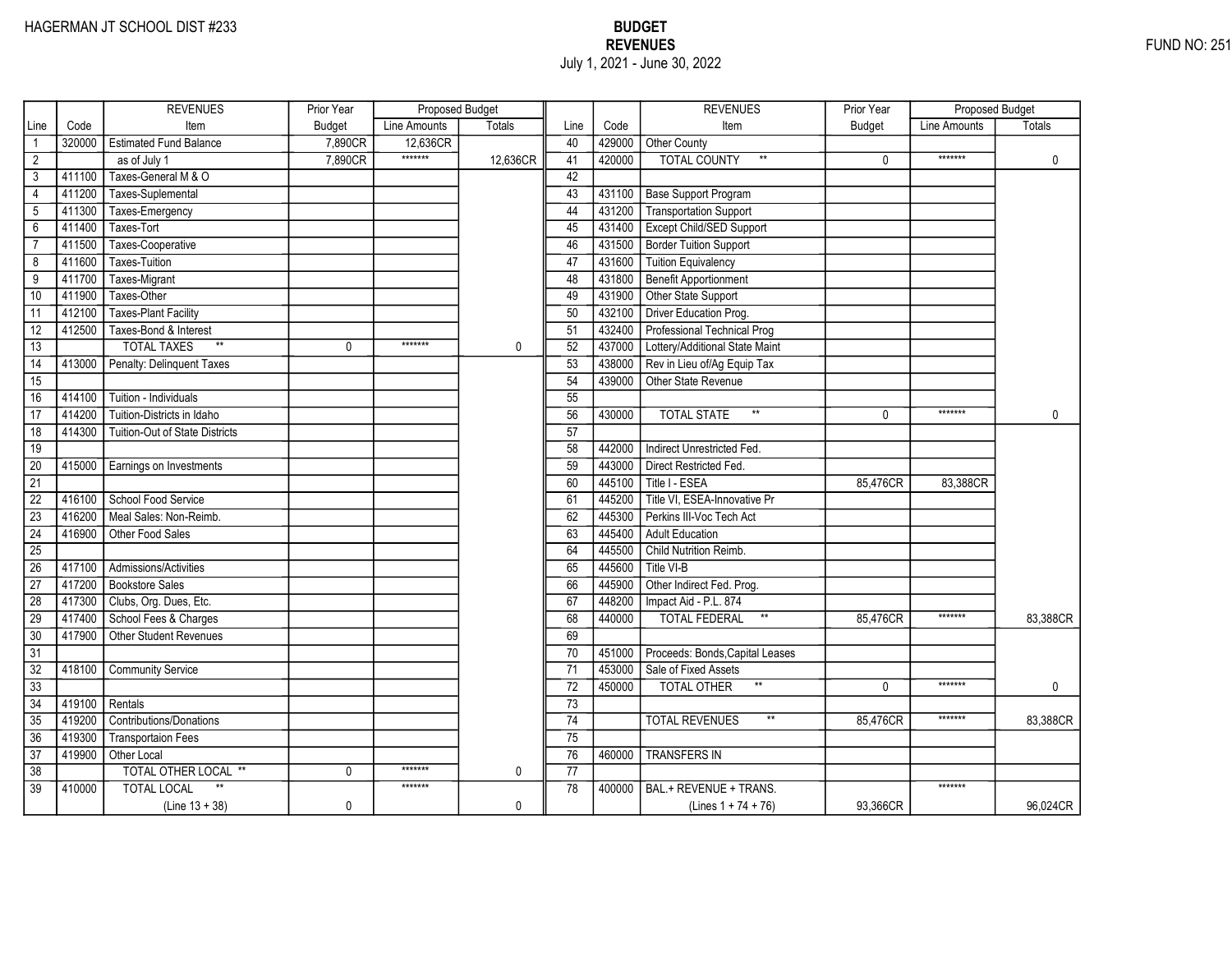### EXPENDITURES FUND NO: 251 July 1, 2021 - June 30, 2022

|                 |      | <b>EXPENDITURES</b>             | Prior Year    | Proposed | 100             | 200             | 300       | 400       | 500     | 600        | 700        | 800       |
|-----------------|------|---------------------------------|---------------|----------|-----------------|-----------------|-----------|-----------|---------|------------|------------|-----------|
|                 |      |                                 |               |          |                 |                 | Purchased | Supplies  | Capital | Debt       | Insurance- |           |
| Line            | Code | Functions/Programs              | <b>Budget</b> | Budget   | <b>Salaries</b> | <b>Benefits</b> | Services  | Materials | Objects | Retirement | Judgment   | Transfers |
| $\mathbf{1}$    | 512  | Elemetary School Prog.          | 93,366        | 96,024   | 66,981          | 21.699          | 3,000     | 4,344     |         |            |            |           |
| $\overline{2}$  | 515  | Secondary School Prog.          |               |          |                 |                 |           |           |         |            |            |           |
| $\mathbf{3}$    | 517  | Alternative School Prog.        |               |          |                 |                 |           |           |         |            |            |           |
| 4               | 519  | Vocational-Technical Prog.      |               |          |                 |                 |           |           |         |            |            |           |
| $\overline{5}$  | 521  | Exceptional Child Prog.         |               |          |                 |                 |           |           |         |            |            |           |
| $\overline{6}$  | 522  | Preschool Exceptional Prog.     |               |          |                 |                 |           |           |         |            |            |           |
| $\overline{7}$  | 524  | Gifted & Talented Prog.         |               |          |                 |                 |           |           |         |            |            |           |
| $\overline{8}$  | 531  | Interscholastic Prog.           |               |          |                 |                 |           |           |         |            |            |           |
| $\overline{9}$  | 532  | School Activity Prog.           |               |          |                 |                 |           |           |         |            |            |           |
| 10              | 541  | Summer School Prog.             |               |          |                 |                 |           |           |         |            |            |           |
| 11              | 542  | Adult School Prog.              |               |          |                 |                 |           |           |         |            |            |           |
| 12              | 546  | Detention Center Prog.          |               |          |                 |                 |           |           |         |            |            |           |
| 13              |      |                                 |               |          |                 |                 |           |           |         |            |            |           |
| $\overline{14}$ | 500  | <b>TOTAL INSTRUCTION **</b>     | 93,366        | 96,024   | 66,981          | 21,699          | 3,000     | 4,344     | 0       | 0          | $\Omega$   | 0         |
| 15              |      |                                 |               |          |                 |                 |           |           |         |            |            |           |
| 16              | 611  | Attend-Guidance-Health Prog     |               |          |                 |                 |           |           |         |            |            |           |
| 17              | 616  | Special Services Prog.          |               |          |                 |                 |           |           |         |            |            |           |
| 18              |      |                                 |               |          |                 |                 |           |           |         |            |            |           |
| 19              | 621  | Instruction Improvement Prog    |               |          |                 |                 |           |           |         |            |            |           |
| $\overline{20}$ | 622  | Educational Media Prog.         |               |          |                 |                 |           |           |         |            |            |           |
| $\overline{21}$ | 623  | Instruction-Related Tech Prog   |               |          |                 |                 |           |           |         |            |            |           |
| $\overline{22}$ | 631  | Board of Education Prog.        |               |          |                 |                 |           |           |         |            |            |           |
| $\overline{23}$ | 632  | District Admin Prog.            |               |          |                 |                 |           |           |         |            |            |           |
| 24              |      |                                 |               |          |                 |                 |           |           |         |            |            |           |
| 25              | 641  | School Administration Prog.     |               |          |                 |                 |           |           |         |            |            |           |
| 26              |      |                                 |               |          |                 |                 |           |           |         |            |            |           |
| $\overline{27}$ | 651  | <b>Business Operation Prog.</b> |               |          |                 |                 |           |           |         |            |            |           |
| $\overline{28}$ | 655  | Central Service Prog.           |               |          |                 |                 |           |           |         |            |            |           |
| $\overline{29}$ | 656  | Admin Tech Services Prog.       |               |          |                 |                 |           |           |         |            |            |           |
| 30              | 661  | Bldg-Care Prog. (Custodial)     |               |          |                 |                 |           |           |         |            |            |           |
| $\overline{31}$ | 663  | Maint-Non Student Occupied      |               |          |                 |                 |           |           |         |            |            |           |
| 32              | 664  | Maint-Student Occupied Bldgs    |               |          |                 |                 |           |           |         |            |            |           |
| 33              | 665  | Maintenance - Grounds           |               |          |                 |                 |           |           |         |            |            |           |
| 34              | 667  | <b>Security Program</b>         |               |          |                 |                 |           |           |         |            |            |           |
| 35              |      |                                 |               |          |                 |                 |           |           |         |            |            |           |
| 36              | 681  | Pupil-To School Trans. Prog.    |               |          |                 |                 |           |           |         |            |            |           |
| 37              | 682  | Pupil-Activity Trans. Prog.     |               |          |                 |                 |           |           |         |            |            |           |
| $\overline{38}$ | 683  | General Transportation Prog.    |               |          |                 |                 |           |           |         |            |            |           |
|                 |      |                                 |               |          |                 |                 |           |           |         |            |            |           |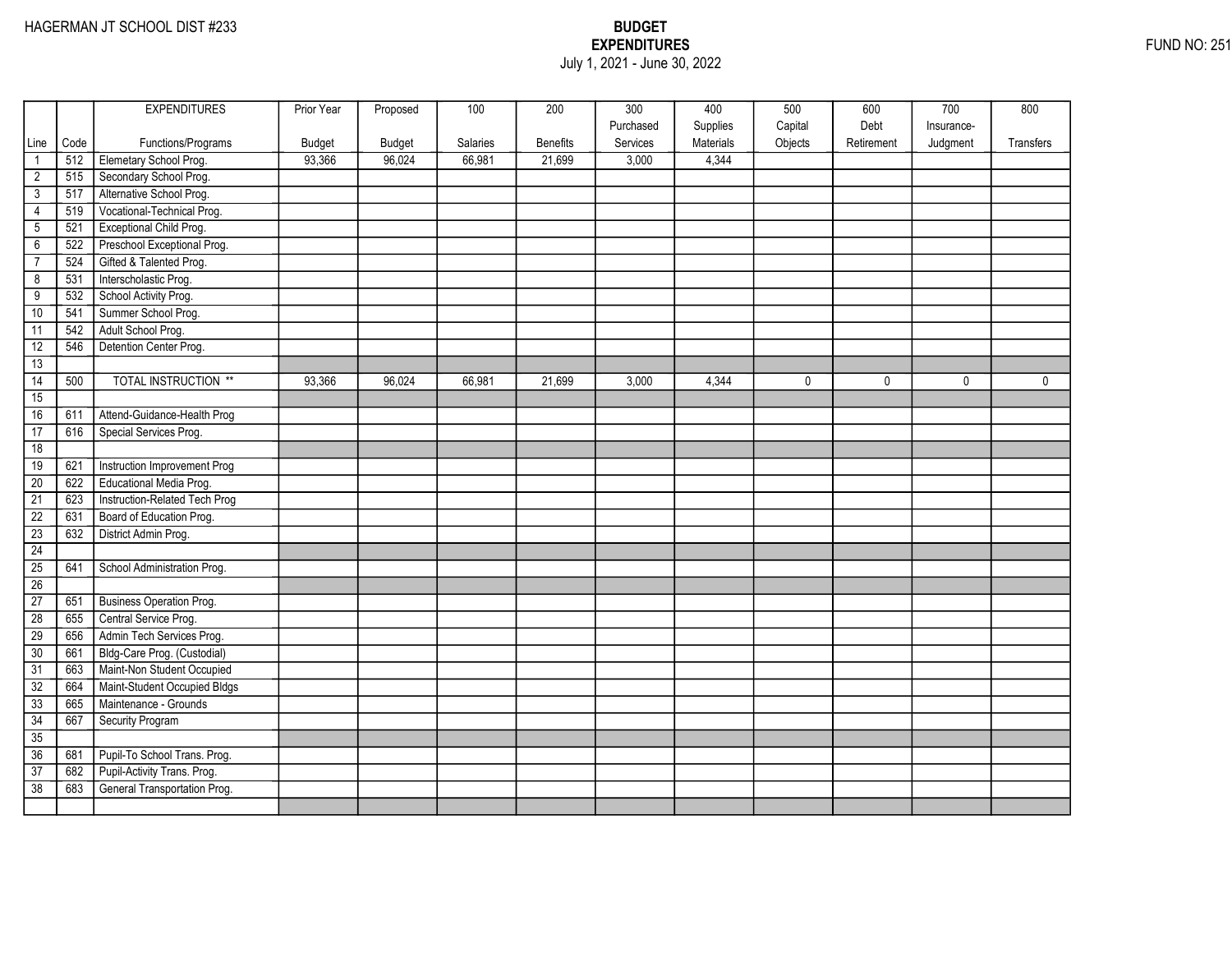### EXPENDITURES FUND NO: 251 July 1, 2021 - June 30, 2022

|                 |      | <b>EXPENDITURES</b>                                | Prior Year  | Proposed    | 100                   | 200                                                  | $\overline{300}$      | 400                   | 500                | 600                | $\overline{700}$ | 800          |
|-----------------|------|----------------------------------------------------|-------------|-------------|-----------------------|------------------------------------------------------|-----------------------|-----------------------|--------------------|--------------------|------------------|--------------|
|                 | Code |                                                    |             |             | Salaries              | <b>Benefits</b>                                      | Purchased<br>Services | Supplies<br>Materials | Capital<br>Objects | Debt<br>Retirement | Insurance-       | Transfers    |
| Line<br>39      | 691  | Functions/Programs<br>Other Support Services Prog. | Budget      | Budget      |                       |                                                      |                       |                       |                    |                    | Judgment         |              |
| 40              |      |                                                    |             |             |                       |                                                      |                       |                       |                    |                    |                  |              |
| 41              | 600  | <b>TOTAL SUPPORT SERV.**</b>                       | 0           | 0           | 0                     | $\mathbf{0}$                                         | 0                     | $\mathbf{0}$          | 0                  | 0                  | 0                | $\mathbf{0}$ |
| 42              |      |                                                    |             |             |                       |                                                      |                       |                       |                    |                    |                  |              |
| 43              | 710  | Child Nutrition Program                            |             |             |                       |                                                      |                       |                       |                    |                    |                  |              |
| 44              | 720  | <b>Community Services Program</b>                  |             |             |                       |                                                      |                       |                       |                    |                    |                  |              |
| 45              | 730  | <b>Enterprise Operations</b>                       |             |             |                       |                                                      |                       |                       |                    |                    |                  |              |
| 46              | 700  | TOTAL NON-INSTRUCTION**                            | 0           | 0           | 0                     | 0                                                    | $\mathbf 0$           | 0                     | 0                  | 0                  | 0                | $\mathbf 0$  |
| 47              |      |                                                    |             |             |                       |                                                      |                       |                       |                    |                    |                  |              |
| 48              | 810  | Capital Assets-Student Occ                         |             |             |                       |                                                      |                       |                       |                    |                    |                  |              |
| 49              | 811  | Capital Assets-Non Student Occ                     |             |             |                       |                                                      |                       |                       |                    |                    |                  |              |
| 50              | 800  | <b>TOTAL CAPITAL ASSETS PROG**</b>                 | $\pmb{0}$   | 0           | $\mathbf 0$           | $\mathbf 0$                                          | $\mathbf 0$           | $\pmb{0}$             | $\pmb{0}$          | $\mathbf 0$        | $\mathbf 0$      | $\mathbf 0$  |
| 51              |      |                                                    |             |             |                       |                                                      |                       |                       |                    |                    |                  |              |
| $\overline{52}$ | 911  | Debt Services Prog.-Princ.                         |             |             |                       |                                                      |                       |                       |                    |                    |                  |              |
| 53              | 912  | Debt Services Prog.-Int.                           |             |             |                       |                                                      |                       |                       |                    |                    |                  |              |
| 54              | 913  | Debt Serv Prog-Refnded Debt                        |             |             |                       |                                                      |                       |                       |                    |                    |                  |              |
| 55              | 920  | Transfers Out                                      |             |             |                       |                                                      |                       |                       |                    |                    |                  |              |
| 56              |      |                                                    |             |             |                       |                                                      |                       |                       |                    |                    |                  |              |
| 57              | 900  | <b>TOTAL OTHER SERVICES **</b>                     | $\mathbf 0$ | $\mathbf 0$ | $\mathbf 0$           | $\mathbf 0$                                          | $\mathbf 0$           | $\mathbf 0$           | $\mathbf 0$        | $\mathbf 0$        | $\mathbf 0$      | $\mathbf 0$  |
| 58              |      |                                                    |             |             |                       |                                                      |                       |                       |                    |                    |                  |              |
| $\overline{59}$ |      |                                                    |             |             |                       |                                                      |                       |                       |                    |                    |                  |              |
| 60              |      | <b>TOTAL EXPENDITURES</b><br>$**$                  |             |             |                       |                                                      |                       |                       |                    |                    |                  |              |
|                 |      | (Lines 14+41+47+49+57)**                           | 93,366      | 96,024      | 66,981                | 21,699                                               | 3,000                 | 4,344                 | 0                  | $\mathbf 0$        | 0                | $\mathbf 0$  |
| 61              |      |                                                    |             |             |                       |                                                      |                       |                       |                    |                    |                  |              |
| 62              | 950  | <b>Contingency Reserve</b>                         |             |             |                       |                                                      |                       |                       |                    |                    |                  |              |
|                 |      | (5% of Line 60)                                    |             |             |                       |                                                      |                       |                       |                    |                    |                  |              |
| 63              |      |                                                    |             |             |                       |                                                      |                       |                       |                    |                    |                  |              |
| 64              |      | <b>TOTAL APPROPRIATION</b>                         |             |             |                       |                                                      |                       |                       |                    |                    |                  |              |
|                 |      | (Line 60 + Line 62)                                | 93.366      | 96.024      |                       |                                                      |                       |                       |                    |                    |                  |              |
| 65              |      |                                                    |             |             |                       |                                                      |                       |                       |                    |                    |                  |              |
| 66              |      | <b>BUDGET SUMMARY</b>                              |             |             | <b>BUDGET SUMMARY</b> |                                                      |                       |                       |                    |                    |                  |              |
| 67              |      |                                                    |             |             |                       |                                                      |                       |                       |                    |                    |                  |              |
| 68              |      | Beginning Fund Balance                             | 7,890CR     | 12,636CR    |                       | The total on line 70 must equal the total on line 74 |                       |                       |                    |                    |                  |              |
| 69              |      | Revenues + Transfers In                            | 85,476CR    | 83,388CR    |                       |                                                      |                       |                       |                    |                    |                  |              |
| 70              |      | TOTAL REVENUE (68 + 69)                            | 93,366CR    | 96,024CR    |                       |                                                      |                       |                       |                    |                    |                  |              |
| $\overline{71}$ |      |                                                    |             |             |                       |                                                      |                       |                       |                    |                    |                  |              |
| $\overline{72}$ |      | Total Appropriation                                | 93,366      | 96,024      |                       |                                                      |                       |                       |                    |                    |                  |              |
| $\overline{73}$ |      | <b>Unappropriated Balance</b>                      |             |             |                       |                                                      |                       |                       |                    |                    |                  |              |
| 74              |      | TOTAL APPROPRIATION (72+73)                        | 93,366      | 96,024      |                       |                                                      |                       |                       |                    |                    |                  |              |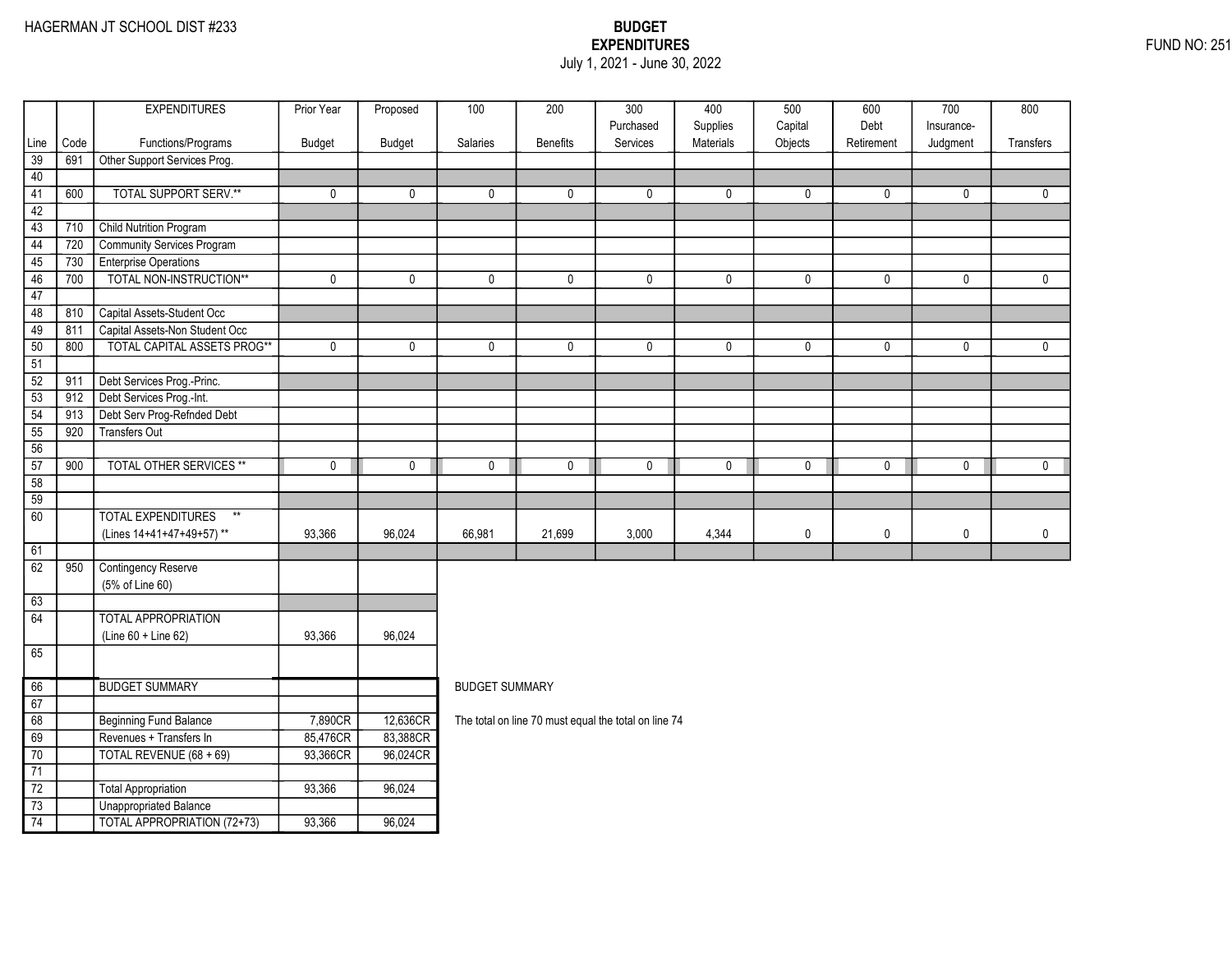|                 |        | <b>REVENUES</b>                       | Prior Year    | Proposed Budget |        |                 |        | <b>REVENUES</b>                         | Prior Year    | Proposed Budget |               |
|-----------------|--------|---------------------------------------|---------------|-----------------|--------|-----------------|--------|-----------------------------------------|---------------|-----------------|---------------|
| Line            | Code   | Item                                  | <b>Budget</b> | Line Amounts    | Totals | Line            | Code   | Item                                    | <b>Budget</b> | Line Amounts    | <b>Totals</b> |
| $\mathbf{1}$    | 320000 | <b>Estimated Fund Balance</b>         |               | *******         |        | 40              | 429000 | Other County                            |               |                 |               |
| $\overline{2}$  |        | as of July 1                          | 0             | *******         | 0      | 41              | 420000 | <b>TOTAL COUNTY</b><br>$^{\star\star}$  | 0             | *******         | $\mathbf 0$   |
| 3               | 411100 | Taxes-General M & O                   |               |                 |        | 42              |        |                                         |               |                 |               |
| $\overline{4}$  | 411200 | Taxes-Suplemental                     |               |                 |        | 43              |        | 431100 Base Support Program             |               |                 |               |
| $\sqrt{5}$      | 411300 | Taxes-Emergency                       |               |                 |        | 44              |        | 431200 Transportation Support           |               |                 |               |
| $6\overline{}$  | 411400 | Taxes-Tort                            |               |                 |        | 45              | 431400 | <b>Except Child/SED Support</b>         |               |                 |               |
| $\overline{7}$  | 411500 | Taxes-Cooperative                     |               |                 |        | 46              | 431500 | Border Tuition Support                  |               |                 |               |
| 8               | 411600 | Taxes-Tuition                         |               |                 |        | 47              | 431600 | <b>Tuition Equivalency</b>              |               |                 |               |
| 9               | 411700 | Taxes-Migrant                         |               |                 |        | 48              | 431800 | Benefit Apportionment                   |               |                 |               |
| 10              | 411900 | Taxes-Other                           |               |                 |        | 49              | 431900 | Other State Support                     |               |                 |               |
| 11              | 412100 | <b>Taxes-Plant Facility</b>           |               |                 |        | 50              | 432100 | Driver Education Prog.                  |               |                 |               |
| $\overline{12}$ | 412500 | Taxes-Bond & Interest                 |               |                 |        | 51              | 432400 | Professional Technical Prog             |               |                 |               |
| 13              |        | $\ast\ast$<br><b>TOTAL TAXES</b>      | $\Omega$      | *******         | 0      | 52              | 437000 | Lottery/Additional State Maint          |               |                 |               |
| 14              | 413000 | Penalty: Delinquent Taxes             |               |                 |        | 53              | 438000 | Rev in Lieu of/Ag Equip Tax             |               |                 |               |
| $\overline{15}$ |        |                                       |               |                 |        | 54              | 439000 | Other State Revenue                     |               |                 |               |
| 16              | 414100 | Tuition - Individuals                 |               |                 |        | $\overline{55}$ |        |                                         |               |                 |               |
| 17              | 414200 | Tuition-Districts in Idaho            |               |                 |        | 56              | 430000 | $^{\star\star}$<br><b>TOTAL STATE</b>   | $\Omega$      | *******         | 0             |
| 18              | 414300 | <b>Tuition-Out of State Districts</b> |               |                 |        | $\overline{57}$ |        |                                         |               |                 |               |
| 19              |        |                                       |               |                 |        | 58              | 442000 | Indirect Unrestricted Fed.              |               |                 |               |
| $\overline{20}$ | 415000 | Earnings on Investments               |               |                 |        | 59              | 443000 | Direct Restricted Fed.                  |               |                 |               |
| 21              |        |                                       |               |                 |        | 60              | 445100 | Title I - ESEA                          |               |                 |               |
| $\overline{22}$ | 416100 | School Food Service                   |               |                 |        | 61              | 445200 | Title VI, ESEA-Innovative Pr            |               |                 |               |
| $\overline{23}$ | 416200 | Meal Sales: Non-Reimb.                |               |                 |        | 62              | 445300 | Perkins III-Voc Tech Act                |               |                 |               |
| $\overline{24}$ | 416900 | Other Food Sales                      |               |                 |        | 63              | 445400 | <b>Adult Education</b>                  |               |                 |               |
| $\overline{25}$ |        |                                       |               |                 |        | 64              | 445500 | Child Nutrition Reimb.                  |               |                 |               |
| 26              | 417100 | Admissions/Activities                 |               |                 |        | 65              | 445600 | Title VI-B                              |               |                 |               |
| 27              | 417200 | <b>Bookstore Sales</b>                |               |                 |        | 66              | 445900 | Other Indirect Fed. Prog.               | 61,106CR      |                 |               |
| 28              | 417300 | Clubs, Org. Dues, Etc.                |               |                 |        | 67              | 448200 | Impact Aid - P.L. 874                   |               |                 |               |
| 29              | 417400 | School Fees & Charges                 |               |                 |        | 68              | 440000 | <b>TOTAL FEDERAL</b><br>$^{\star\star}$ | 61,106CR      | *******         | 0             |
| $\overline{30}$ | 417900 | Other Student Revenues                |               |                 |        | 69              |        |                                         |               |                 |               |
| $\overline{31}$ |        |                                       |               |                 |        | 70              | 451000 | Proceeds: Bonds, Capital Leases         |               |                 |               |
| $\overline{32}$ | 418100 | <b>Community Service</b>              |               |                 |        | 71              | 453000 | Sale of Fixed Assets                    |               |                 |               |
| 33              |        |                                       |               |                 |        | 72              | 450000 | <b>TOTAL OTHER</b><br>$^{\star\star}$   | $\Omega$      | *******         | 0             |
| $\overline{34}$ | 419100 | Rentals                               |               |                 |        | 73              |        |                                         |               |                 |               |
| 35              | 419200 | <b>Contributions/Donations</b>        |               |                 |        | $\overline{74}$ |        | <b>TOTAL REVENUES</b><br>$\star\star$   | 61,106CR      | *******         | 0             |
| 36              | 419300 | <b>Transportaion Fees</b>             |               |                 |        | 75              |        |                                         |               |                 |               |
| 37              | 419900 | Other Local                           |               |                 |        | 76              | 460000 | <b>TRANSFERS IN</b>                     |               |                 |               |
| 38              |        | TOTAL OTHER LOCAL **                  | $\mathbf{0}$  | *******         | 0      | 77              |        |                                         |               |                 |               |
| 39              | 410000 | <b>TOTAL LOCAL</b>                    |               | *******         |        | 78              | 400000 | BAL.+ REVENUE + TRANS.                  |               | *******         |               |
|                 |        | $(Line 13 + 38)$                      | 0             |                 | 0      |                 |        | (Lines $1 + 74 + 76$ )                  | 61,106CR      |                 | 0             |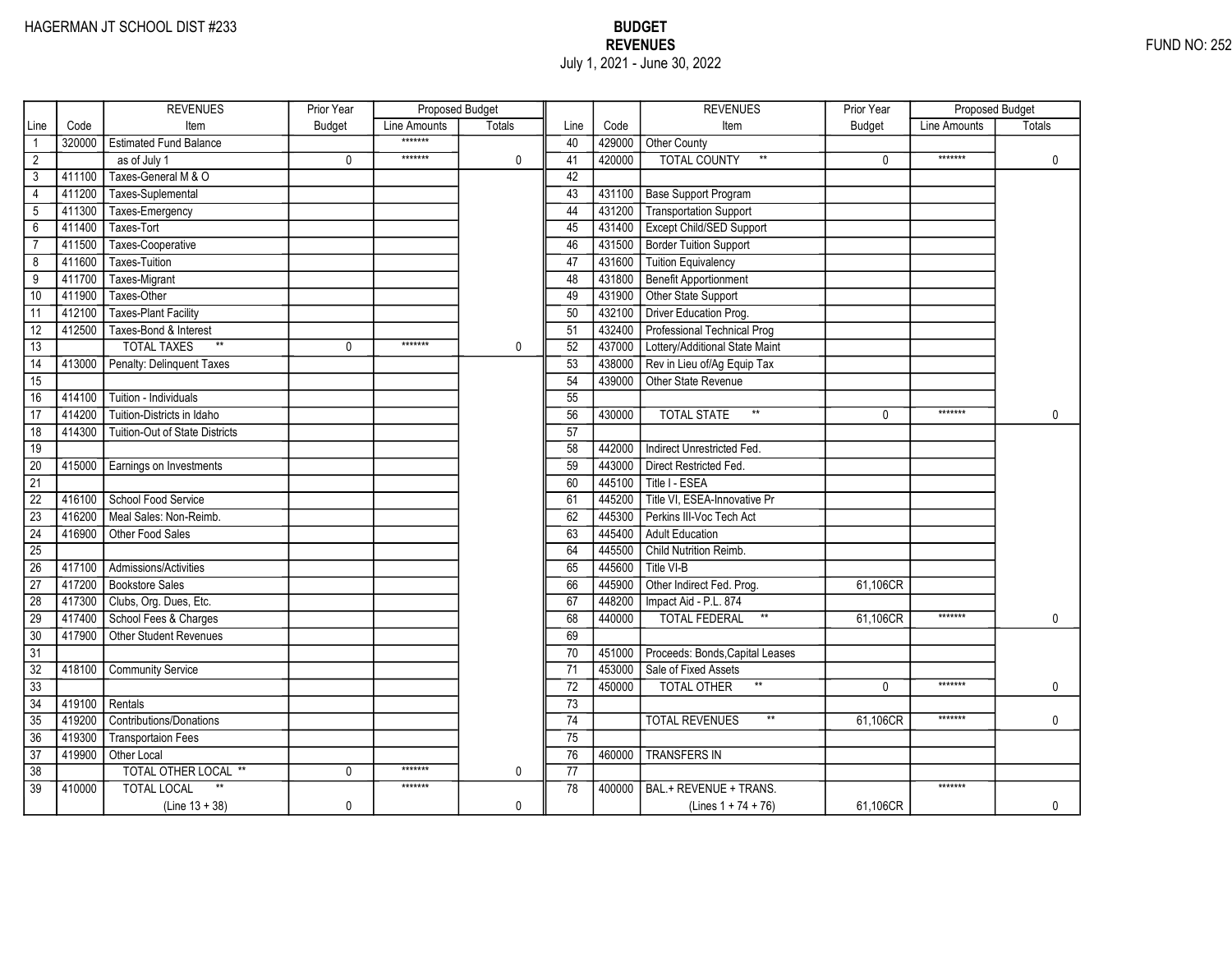## EXPENDITURES FUND NO: 252 July 1, 2021 - June 30, 2022

|                 |      | <b>EXPENDITURES</b>             | Prior Year | Proposed      | 100      | 200             | 300       | 400       | 500     | 600        | 700        | 800         |
|-----------------|------|---------------------------------|------------|---------------|----------|-----------------|-----------|-----------|---------|------------|------------|-------------|
|                 |      |                                 |            |               |          |                 | Purchased | Supplies  | Capital | Debt       | Insurance- |             |
| Line            | Code | Functions/Programs              | Budget     | <b>Budget</b> | Salaries | <b>Benefits</b> | Services  | Materials | Objects | Retirement | Judgment   | Transfers   |
| $\mathbf{1}$    | 512  | Elemetary School Prog.          |            |               |          |                 |           |           |         |            |            |             |
| $\overline{2}$  | 515  | Secondary School Prog.          |            |               |          |                 |           |           |         |            |            |             |
| $\overline{3}$  | 517  | Alternative School Prog.        |            |               |          |                 |           |           |         |            |            |             |
| 4               | 519  | Vocational-Technical Prog.      |            |               |          |                 |           |           |         |            |            |             |
| $\overline{5}$  | 521  | Exceptional Child Prog.         |            |               |          |                 |           |           |         |            |            |             |
| $\overline{6}$  | 522  | Preschool Exceptional Prog.     |            |               |          |                 |           |           |         |            |            |             |
| $\overline{7}$  | 524  | Gifted & Talented Prog.         |            |               |          |                 |           |           |         |            |            |             |
| $\overline{8}$  | 531  | Interscholastic Prog.           |            |               |          |                 |           |           |         |            |            |             |
| $\overline{9}$  | 532  | School Activity Prog.           |            |               |          |                 |           |           |         |            |            |             |
| 10              | 541  | Summer School Prog.             |            |               |          |                 |           |           |         |            |            |             |
| 11              | 542  | Adult School Prog.              |            |               |          |                 |           |           |         |            |            |             |
| 12              | 546  | Detention Center Prog.          |            |               |          |                 |           |           |         |            |            |             |
| 13              |      |                                 |            |               |          |                 |           |           |         |            |            |             |
| $\overline{14}$ | 500  | <b>TOTAL INSTRUCTION **</b>     | 0          | $\mathbf 0$   | 0        | 0               | 0         | 0         | 0       | 0          | 0          | $\mathbf 0$ |
| 15              |      |                                 |            |               |          |                 |           |           |         |            |            |             |
| 16              | 611  | Attend-Guidance-Health Prog     |            |               |          |                 |           |           |         |            |            |             |
| 17              | 616  | Special Services Prog.          |            |               |          |                 |           |           |         |            |            |             |
| 18              |      |                                 |            |               |          |                 |           |           |         |            |            |             |
| 19              | 621  | Instruction Improvement Prog    |            |               |          |                 |           |           |         |            |            |             |
| 20              | 622  | Educational Media Prog.         |            |               |          |                 |           |           |         |            |            |             |
| $\overline{21}$ | 623  | Instruction-Related Tech Prog   |            |               |          |                 |           |           |         |            |            |             |
| $\overline{22}$ | 631  | Board of Education Prog.        |            |               |          |                 |           |           |         |            |            |             |
| $\overline{23}$ | 632  | District Admin Prog.            |            |               |          |                 |           |           |         |            |            |             |
| 24              |      |                                 |            |               |          |                 |           |           |         |            |            |             |
| 25              | 641  | School Administration Prog.     |            |               |          |                 |           |           |         |            |            |             |
| 26              |      |                                 |            |               |          |                 |           |           |         |            |            |             |
| 27              | 651  | <b>Business Operation Prog.</b> |            |               |          |                 |           |           |         |            |            |             |
| $\overline{28}$ | 655  | Central Service Prog.           |            |               |          |                 |           |           |         |            |            |             |
| 29              | 656  | Admin Tech Services Prog.       |            |               |          |                 |           |           |         |            |            |             |
| 30              | 661  | Bldg-Care Prog. (Custodial)     |            |               |          |                 |           |           |         |            |            |             |
| $\overline{31}$ | 663  | Maint-Non Student Occupied      |            |               |          |                 |           |           |         |            |            |             |
| 32              | 664  | Maint-Student Occupied Bldgs    |            |               |          |                 |           |           |         |            |            |             |
| 33              | 665  | Maintenance - Grounds           |            |               |          |                 |           |           |         |            |            |             |
| 34              | 667  | Security Program                |            |               |          |                 |           |           |         |            |            |             |
| 35              |      |                                 |            |               |          |                 |           |           |         |            |            |             |
| 36              | 681  | Pupil-To School Trans. Prog.    |            |               |          |                 |           |           |         |            |            |             |
| $\overline{37}$ | 682  | Pupil-Activity Trans. Prog.     |            |               |          |                 |           |           |         |            |            |             |
| 38              | 683  | General Transportation Prog.    |            |               |          |                 |           |           |         |            |            |             |
|                 |      |                                 |            |               |          |                 |           |           |         |            |            |             |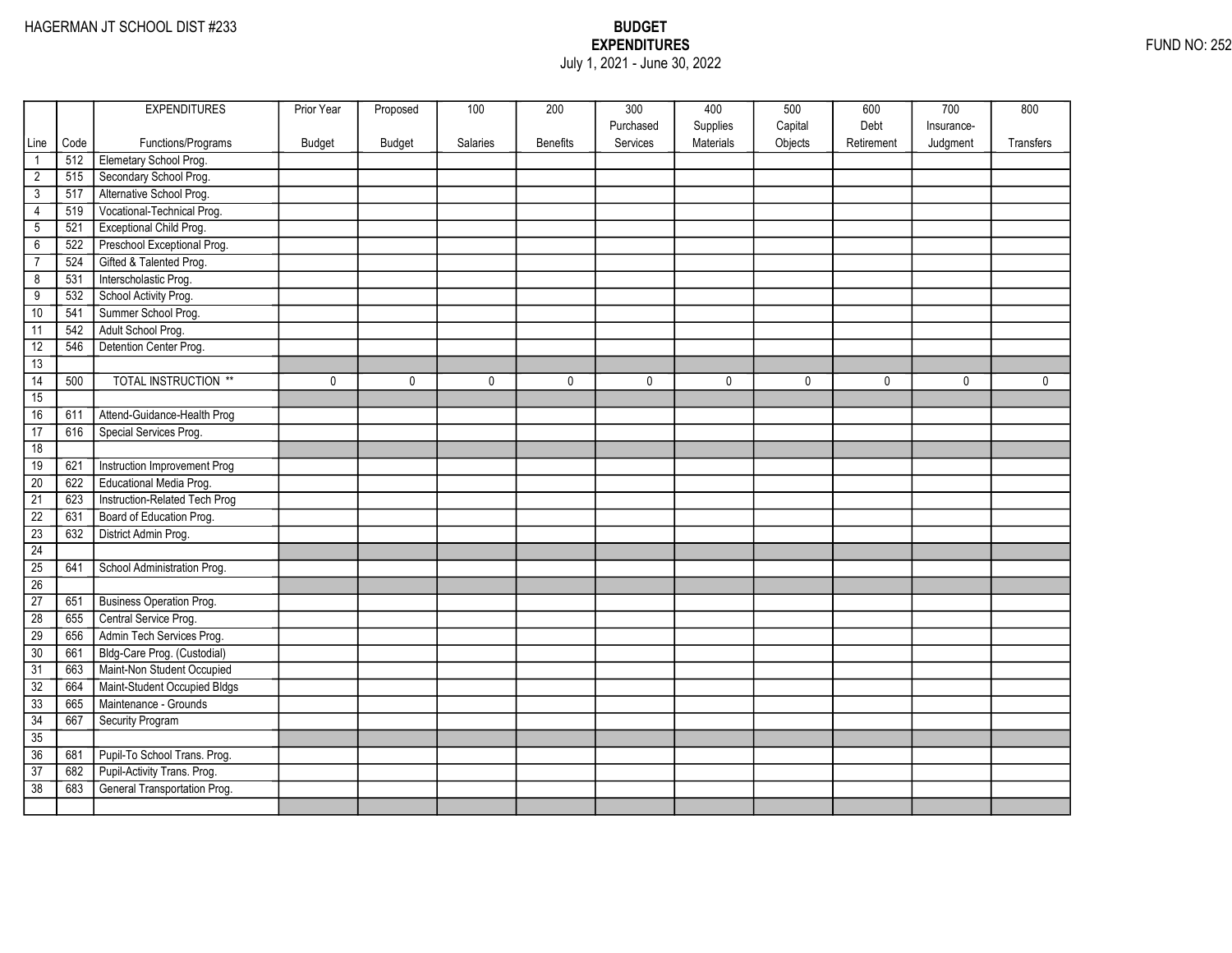### EXPENDITURES FUND NO: 252 July 1, 2021 - June 30, 2022

|                 |      | <b>EXPENDITURES</b>                | Prior Year  | Proposed      | 100                   | 200             | 300                                                  | 400                   | 500                | 600                | 700                    | 800         |
|-----------------|------|------------------------------------|-------------|---------------|-----------------------|-----------------|------------------------------------------------------|-----------------------|--------------------|--------------------|------------------------|-------------|
| Line            | Code | Functions/Programs                 | Budget      | <b>Budget</b> | Salaries              | <b>Benefits</b> | Purchased<br>Services                                | Supplies<br>Materials | Capital<br>Objects | Debt<br>Retirement | Insurance-<br>Judgment | Transfers   |
| 39              | 691  | Other Support Services Prog.       |             |               |                       |                 |                                                      |                       |                    |                    |                        |             |
| 40              |      |                                    |             |               |                       |                 |                                                      |                       |                    |                    |                        |             |
| 41              | 600  | <b>TOTAL SUPPORT SERV.**</b>       | $\mathbf 0$ | 0             | 0                     | $\mathbf 0$     | 0                                                    | $\mathbf 0$           | 0                  | 0                  | 0                      | 0           |
| 42              |      |                                    |             |               |                       |                 |                                                      |                       |                    |                    |                        |             |
| 43              | 710  | <b>Child Nutrition Program</b>     |             |               |                       |                 |                                                      |                       |                    |                    |                        |             |
| 44              | 720  | Community Services Program         |             |               |                       |                 |                                                      |                       |                    |                    |                        |             |
| 45              | 730  | <b>Enterprise Operations</b>       |             |               |                       |                 |                                                      |                       |                    |                    |                        |             |
| 46              | 700  | TOTAL NON-INSTRUCTION**            | $\pmb{0}$   | 0             | 0                     | $\mathbf 0$     | 0                                                    | 0                     | 0                  | $\mathbf 0$        | 0                      | $\mathbf 0$ |
| 47              |      |                                    |             |               |                       |                 |                                                      |                       |                    |                    |                        |             |
| 48              | 810  | Capital Assets-Student Occ         |             |               |                       |                 |                                                      |                       |                    |                    |                        |             |
| 49              | 811  | Capital Assets-Non Student Occ     |             |               |                       |                 |                                                      |                       |                    |                    |                        |             |
| 50              | 800  | <b>TOTAL CAPITAL ASSETS PROG**</b> | $\mathbf 0$ | 0             | 0                     | $\mathbf 0$     | $\mathbf{0}$                                         | $\mathbf 0$           | 0                  | 0                  | 0                      | $\mathbf 0$ |
| 51              |      |                                    |             |               |                       |                 |                                                      |                       |                    |                    |                        |             |
| $\overline{52}$ | 911  | Debt Services Prog.-Princ.         |             |               |                       |                 |                                                      |                       |                    |                    |                        |             |
| 53              | 912  | Debt Services Prog.-Int.           |             |               |                       |                 |                                                      |                       |                    |                    |                        |             |
| 54              | 913  | Debt Serv Prog-Refnded Debt        |             |               |                       |                 |                                                      |                       |                    |                    |                        |             |
| 55              | 920  | <b>Transfers Out</b>               |             |               |                       |                 |                                                      |                       |                    |                    |                        |             |
| 56              |      |                                    |             |               |                       |                 |                                                      |                       |                    |                    |                        |             |
| 57              | 900  | <b>TOTAL OTHER SERVICES **</b>     | $\mathbf 0$ | 0             | 0                     | $\mathbf 0$     | $\mathbf{0}$                                         | $\mathbf 0$           | $\mathbf 0$        | 0                  | $\mathbf 0$            | $\mathbf 0$ |
| 58              |      |                                    |             |               |                       |                 |                                                      |                       |                    |                    |                        |             |
| $\overline{59}$ |      |                                    |             |               |                       |                 |                                                      |                       |                    |                    |                        |             |
| 60              |      | <b>TOTAL EXPENDITURES</b><br>$**$  |             |               |                       |                 |                                                      |                       |                    |                    |                        |             |
|                 |      | (Lines 14+41+47+49+57)**           | $\pmb{0}$   | 0             | 0                     | $\mathbf 0$     | 0                                                    | 0                     | 0                  | $\pmb{0}$          | $\mathbf 0$            | $\mathbf 0$ |
| 61              |      |                                    |             |               |                       |                 |                                                      |                       |                    |                    |                        |             |
| 62              | 950  | <b>Contingency Reserve</b>         |             |               |                       |                 |                                                      |                       |                    |                    |                        |             |
|                 |      | (5% of Line 60)                    |             |               |                       |                 |                                                      |                       |                    |                    |                        |             |
| 63              |      |                                    |             |               |                       |                 |                                                      |                       |                    |                    |                        |             |
| 64              |      | <b>TOTAL APPROPRIATION</b>         |             |               |                       |                 |                                                      |                       |                    |                    |                        |             |
|                 |      | (Line 60 + Line 62)                | $\mathbf 0$ | 0             |                       |                 |                                                      |                       |                    |                    |                        |             |
| 65              |      |                                    |             |               |                       |                 |                                                      |                       |                    |                    |                        |             |
| 66              |      | <b>BUDGET SUMMARY</b>              |             |               | <b>BUDGET SUMMARY</b> |                 |                                                      |                       |                    |                    |                        |             |
| 67              |      |                                    |             |               |                       |                 |                                                      |                       |                    |                    |                        |             |
| 68              |      | <b>Beginning Fund Balance</b>      |             |               |                       |                 | The total on line 70 must equal the total on line 74 |                       |                    |                    |                        |             |
| 69              |      | Revenues + Transfers In            | 61,106CR    |               |                       |                 |                                                      |                       |                    |                    |                        |             |
| 70              |      | TOTAL REVENUE (68 + 69)            | 61,106CR    | $\mathbf 0$   |                       |                 |                                                      |                       |                    |                    |                        |             |
| $\overline{71}$ |      |                                    |             |               |                       |                 |                                                      |                       |                    |                    |                        |             |
| $\overline{72}$ |      | Total Appropriation                |             |               |                       |                 |                                                      |                       |                    |                    |                        |             |
| $\overline{73}$ |      | Unappropriated Balance             | 61,106      |               |                       |                 |                                                      |                       |                    |                    |                        |             |
| 74              |      | <b>TOTAL APPROPRIATION (72+73)</b> | 61,106      | 0             |                       |                 |                                                      |                       |                    |                    |                        |             |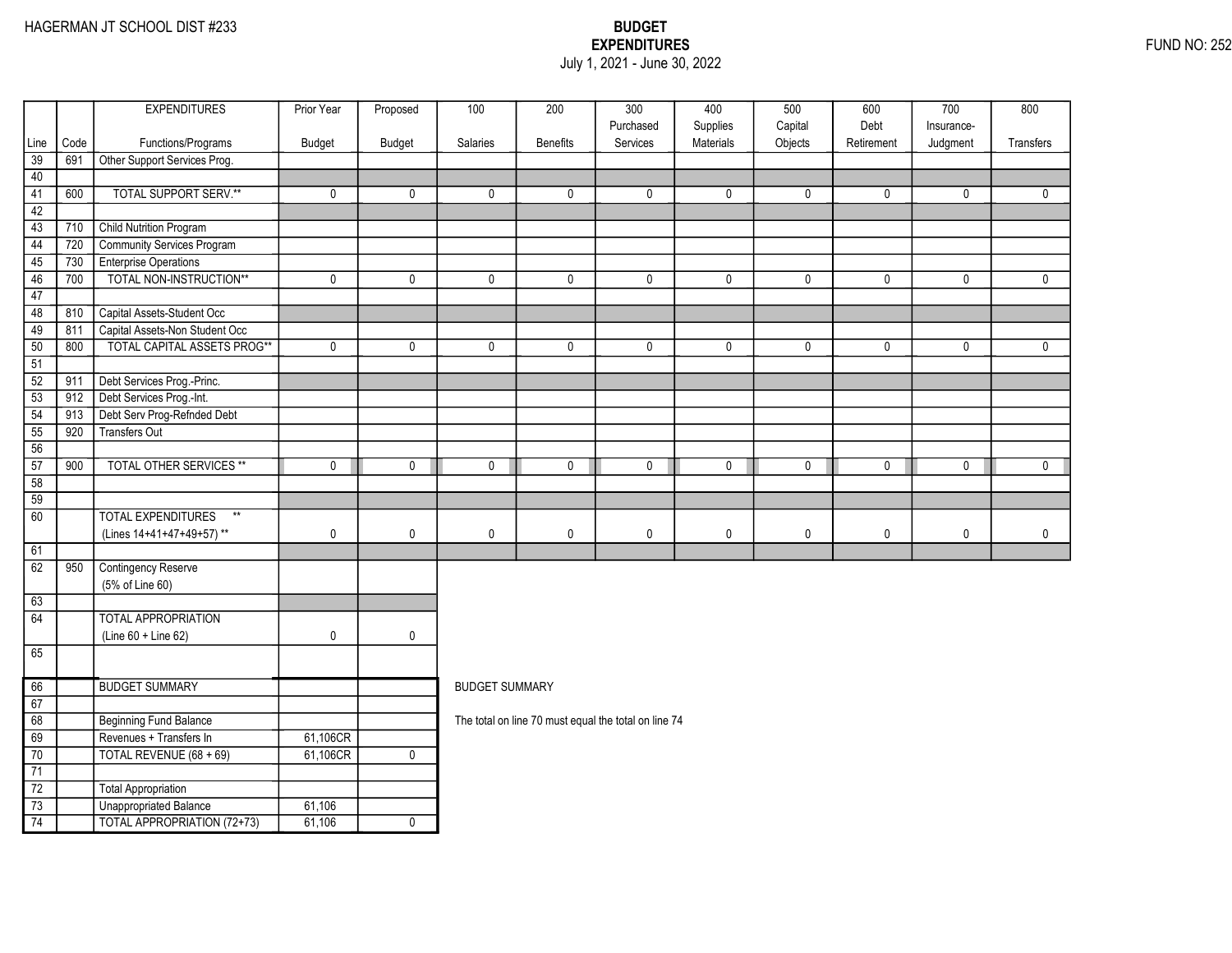|                 |        | <b>REVENUES</b>                       | Prior Year    | Proposed Budget |         |                 |        | <b>REVENUES</b>                        | Prior Year    | <b>Proposed Budget</b> |              |
|-----------------|--------|---------------------------------------|---------------|-----------------|---------|-----------------|--------|----------------------------------------|---------------|------------------------|--------------|
| Line            | Code   | Item                                  | <b>Budget</b> | Line Amounts    | Totals  | Line            | Code   | Item                                   | <b>Budget</b> | Line Amounts           | Totals       |
|                 | 320000 | <b>Estimated Fund Balance</b>         |               | 8,836CR         |         | 40              | 429000 | Other County                           |               |                        |              |
| $\overline{2}$  |        | as of July 1                          | 0             | *******         | 8,836CR | 41              | 420000 | <b>TOTAL COUNTY</b><br>$^{\star\star}$ | 0             | *******                | $\mathbf 0$  |
| 3               | 411100 | Taxes-General M & O                   |               |                 |         | 42              |        |                                        |               |                        |              |
| $\overline{4}$  | 411200 | Taxes-Suplemental                     |               |                 |         | 43              | 431100 | <b>Base Support Program</b>            |               |                        |              |
| 5               | 411300 | Taxes-Emergency                       |               |                 |         | 44              | 431200 | <b>Transportation Support</b>          |               |                        |              |
| $6\overline{}$  | 411400 | Taxes-Tort                            |               |                 |         | 45              | 431400 | Except Child/SED Support               |               |                        |              |
| $\overline{7}$  | 411500 | Taxes-Cooperative                     |               |                 |         | 46              | 431500 | <b>Border Tuition Support</b>          |               |                        |              |
| 8               | 411600 | Taxes-Tuition                         |               |                 |         | 47              | 431600 | <b>Tuition Equivalency</b>             |               |                        |              |
| $\overline{9}$  | 411700 | Taxes-Migrant                         |               |                 |         | 48              | 431800 | <b>Benefit Apportionment</b>           |               |                        |              |
| 10              | 411900 | Taxes-Other                           |               |                 |         | 49              | 431900 | Other State Support                    |               |                        |              |
| 11              | 412100 | <b>Taxes-Plant Facility</b>           |               |                 |         | 50              | 432100 | Driver Education Prog.                 |               |                        |              |
| 12              | 412500 | Taxes-Bond & Interest                 |               |                 |         | 51              | 432400 | Professional Technical Prog            |               |                        |              |
| 13              |        | $\ast\ast$<br><b>TOTAL TAXES</b>      | 0             | *******         | 0       | 52              | 437000 | Lottery/Additional State Maint         |               |                        |              |
| $\overline{14}$ | 413000 | Penalty: Delinquent Taxes             |               |                 |         | 53              | 438000 | Rev in Lieu of/Ag Equip Tax            |               |                        |              |
| $\overline{15}$ |        |                                       |               |                 |         | 54              | 439000 | Other State Revenue                    |               |                        |              |
| 16              | 414100 | Tuition - Individuals                 |               |                 |         | 55              |        |                                        |               |                        |              |
| 17              | 414200 | Tuition-Districts in Idaho            |               |                 |         | 56              | 430000 | $^{\star\star}$<br><b>TOTAL STATE</b>  | $\Omega$      | *******                | $\mathbf{0}$ |
| $\overline{18}$ | 414300 | <b>Tuition-Out of State Districts</b> |               |                 |         | $\overline{57}$ |        |                                        |               |                        |              |
| 19              |        |                                       |               |                 |         | 58              | 442000 | Indirect Unrestricted Fed.             |               |                        |              |
| $\overline{20}$ | 415000 | Earnings on Investments               |               |                 |         | 59              | 443000 | Direct Restricted Fed.                 |               |                        |              |
| $\overline{21}$ |        |                                       |               |                 |         | 60              | 445100 | Title I - ESEA                         |               |                        |              |
| $\overline{22}$ | 416100 | School Food Service                   |               |                 |         | 61              | 445200 | Title VI, ESEA-Innovative Pr           |               |                        |              |
| $\overline{23}$ | 416200 | Meal Sales: Non-Reimb.                |               |                 |         | 62              | 445300 | Perkins III-Voc Tech Act               |               |                        |              |
| $\overline{24}$ | 416900 | Other Food Sales                      |               |                 |         | 63              | 445400 | <b>Adult Education</b>                 |               |                        |              |
| $\overline{25}$ |        |                                       |               |                 |         | 64              | 445500 | Child Nutrition Reimb.                 |               |                        |              |
| 26              | 417100 | Admissions/Activities                 |               |                 |         | 65              | 445600 | Title VI-B                             | 66,370CR      | 66,471CR               |              |
| 27              | 417200 | <b>Bookstore Sales</b>                |               |                 |         | 66              | 445900 | Other Indirect Fed. Prog.              |               |                        |              |
| 28              | 417300 | Clubs, Org. Dues, Etc.                |               |                 |         | 67              | 448200 | Impact Aid - P.L. 874                  |               |                        |              |
| 29              | 417400 | School Fees & Charges                 |               |                 |         | 68              | 440000 | $^{\star\star}$<br>TOTAL FEDERAL       | 66,370CR      | *******                | 66,471CR     |
| 30              | 417900 | Other Student Revenues                |               |                 |         | 69              |        |                                        |               |                        |              |
| $\overline{31}$ |        |                                       |               |                 |         | 70              | 451000 | Proceeds: Bonds, Capital Leases        |               |                        |              |
| $\overline{32}$ | 418100 | <b>Community Service</b>              |               |                 |         | 71              | 453000 | Sale of Fixed Assets                   |               |                        |              |
| $\overline{33}$ |        |                                       |               |                 |         | $\overline{72}$ | 450000 | <b>TOTAL OTHER</b>                     | $\Omega$      | *******                | 0            |
| 34              | 419100 | Rentals                               |               |                 |         | 73              |        |                                        |               |                        |              |
| 35              | 419200 | <b>Contributions/Donations</b>        |               |                 |         | 74              |        | <b>TOTAL REVENUES</b>                  | 66,370CR      | *******                | 66,471CR     |
| 36              | 419300 | <b>Transportaion Fees</b>             |               |                 |         | 75              |        |                                        |               |                        |              |
| $\overline{37}$ | 419900 | Other Local                           |               |                 |         | 76              | 460000 | <b>TRANSFERS IN</b>                    |               |                        |              |
| 38              |        | TOTAL OTHER LOCAL **                  | 0             | *******         | 0       | 77              |        |                                        |               |                        |              |
| $\overline{39}$ | 410000 | <b>TOTAL LOCAL</b>                    |               | *******         |         | 78              | 400000 | BAL.+ REVENUE + TRANS.                 |               | *******                |              |
|                 |        | $(Line 13 + 38)$                      | 0             |                 | 0       |                 |        | (Lines $1 + 74 + 76$ )                 | 66,370CR      |                        | 75,307CR     |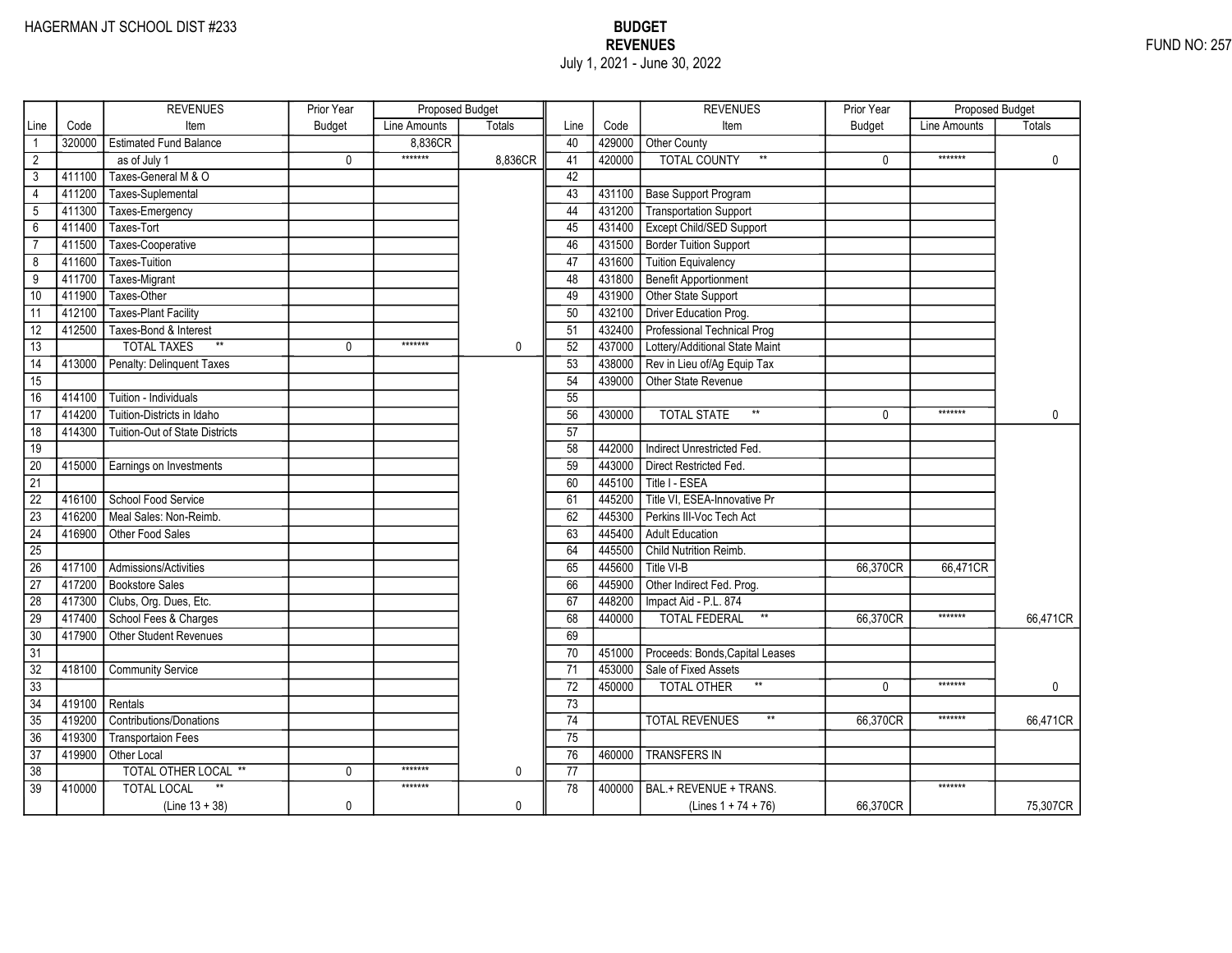### EXPENDITURES FUND NO: 257 July 1, 2021 - June 30, 2022

|                       |            | <b>EXPENDITURES</b>                                      | Prior Year    | Proposed      | 100      | 200      | 300<br>Purchased | 400<br>Supplies | 500<br>Capital | 600<br>Debt | 700<br>Insurance- | 800          |
|-----------------------|------------|----------------------------------------------------------|---------------|---------------|----------|----------|------------------|-----------------|----------------|-------------|-------------------|--------------|
| Line                  | Code       | Functions/Programs                                       | <b>Budget</b> | <b>Budget</b> | Salaries | Benefits | Services         | Materials       | Objects        | Retirement  | Judgment          | Transfers    |
| $\mathbf{1}$          | 512        | Elemetary School Prog.                                   |               |               |          |          |                  |                 |                |             |                   |              |
| $\overline{2}$        | 515        | Secondary School Prog.                                   |               |               |          |          |                  |                 |                |             |                   |              |
| 3                     | 517        | Alternative School Prog.                                 |               |               |          |          |                  |                 |                |             |                   |              |
| $\overline{4}$        | 519        | Vocational-Technical Prog.                               |               |               |          |          |                  |                 |                |             |                   |              |
| $\overline{5}$        | 521        | <b>Exceptional Child Prog.</b>                           | 66,370        | 75,307        | 59,395   | 15,912   |                  |                 |                |             |                   |              |
| $\overline{6}$        | 522        | Preschool Exceptional Prog.                              |               |               |          |          |                  |                 |                |             |                   |              |
| $\overline{7}$        | 524        | Gifted & Talented Prog.                                  |               |               |          |          |                  |                 |                |             |                   |              |
| $\overline{8}$        | 531        | Interscholastic Prog.                                    |               |               |          |          |                  |                 |                |             |                   |              |
| $\overline{9}$        | 532        | School Activity Prog.                                    |               |               |          |          |                  |                 |                |             |                   |              |
| 10                    | 541        | Summer School Prog.                                      |               |               |          |          |                  |                 |                |             |                   |              |
| 11                    | 542        | Adult School Prog.                                       |               |               |          |          |                  |                 |                |             |                   |              |
| 12                    | 546        | Detention Center Prog.                                   |               |               |          |          |                  |                 |                |             |                   |              |
| 13                    |            |                                                          |               |               |          |          |                  |                 |                |             |                   |              |
| $\overline{14}$       | 500        | <b>TOTAL INSTRUCTION **</b>                              | 66,370        | 75,307        | 59,395   | 15,912   | 0                | 0               | 0              | 0           | $\mathbf{0}$      | $\mathbf{0}$ |
| 15                    |            |                                                          |               |               |          |          |                  |                 |                |             |                   |              |
| 16                    | 611        | Attend-Guidance-Health Prog                              |               |               |          |          |                  |                 |                |             |                   |              |
| 17                    | 616        | Special Services Prog.                                   |               |               |          |          |                  |                 |                |             |                   |              |
| 18                    |            |                                                          |               |               |          |          |                  |                 |                |             |                   |              |
| 19                    | 621        | Instruction Improvement Prog                             |               |               |          |          |                  |                 |                |             |                   |              |
| $\overline{20}$       | 622        | Educational Media Prog.                                  |               |               |          |          |                  |                 |                |             |                   |              |
| $\overline{21}$       | 623        | Instruction-Related Tech Prog                            |               |               |          |          |                  |                 |                |             |                   |              |
| $\overline{22}$       | 631        | Board of Education Prog.                                 |               |               |          |          |                  |                 |                |             |                   |              |
| $\overline{23}$       | 632        | District Admin Prog.                                     |               |               |          |          |                  |                 |                |             |                   |              |
| 24                    |            |                                                          |               |               |          |          |                  |                 |                |             |                   |              |
| 25                    | 641        | School Administration Prog.                              |               |               |          |          |                  |                 |                |             |                   |              |
| 26                    |            |                                                          |               |               |          |          |                  |                 |                |             |                   |              |
| 27                    | 651        | <b>Business Operation Prog.</b><br>Central Service Prog. |               |               |          |          |                  |                 |                |             |                   |              |
| $\overline{28}$<br>29 | 655<br>656 | Admin Tech Services Prog.                                |               |               |          |          |                  |                 |                |             |                   |              |
| $\overline{30}$       | 661        | Bldg-Care Prog. (Custodial)                              |               |               |          |          |                  |                 |                |             |                   |              |
|                       |            | Maint-Non Student Occupied                               |               |               |          |          |                  |                 |                |             |                   |              |
| $\overline{31}$<br>32 | 663<br>664 | Maint-Student Occupied Bldgs                             |               |               |          |          |                  |                 |                |             |                   |              |
| 33                    | 665        | Maintenance - Grounds                                    |               |               |          |          |                  |                 |                |             |                   |              |
| 34                    | 667        | <b>Security Program</b>                                  |               |               |          |          |                  |                 |                |             |                   |              |
| 35                    |            |                                                          |               |               |          |          |                  |                 |                |             |                   |              |
| 36                    | 681        | Pupil-To School Trans. Prog.                             |               |               |          |          |                  |                 |                |             |                   |              |
| $\overline{37}$       | 682        | Pupil-Activity Trans. Prog.                              |               |               |          |          |                  |                 |                |             |                   |              |
| 38                    | 683        | General Transportation Prog.                             |               |               |          |          |                  |                 |                |             |                   |              |
|                       |            |                                                          |               |               |          |          |                  |                 |                |             |                   |              |
|                       |            |                                                          |               |               |          |          |                  |                 |                |             |                   |              |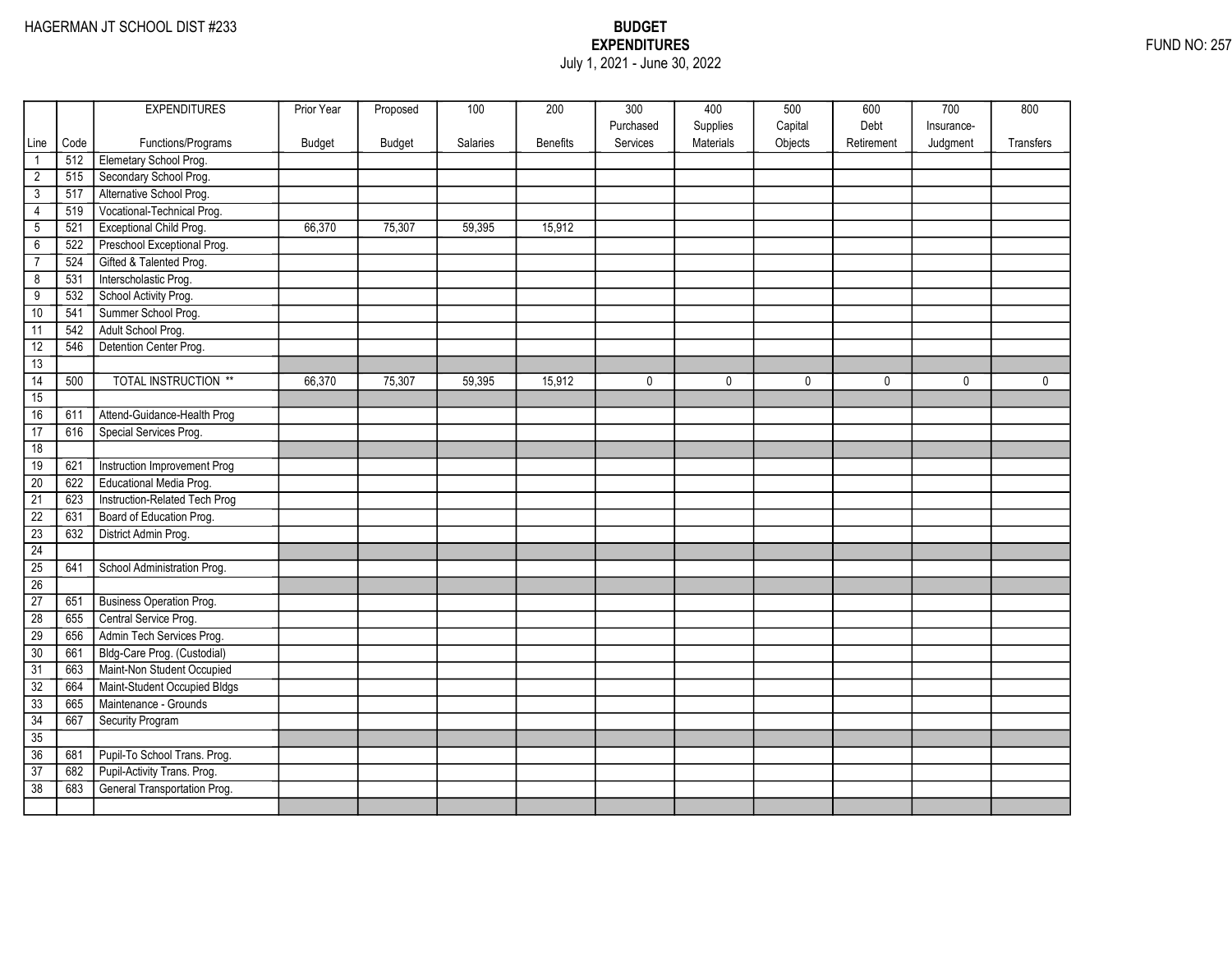### EXPENDITURES FUND NO: 257 July 1, 2021 - June 30, 2022

|                 |      | <b>EXPENDITURES</b>                                | Prior Year  | Proposed    | 100                   | 200                                                  | $\overline{300}$      | 400                   | 500                | 600                | $\overline{700}$ | 800          |
|-----------------|------|----------------------------------------------------|-------------|-------------|-----------------------|------------------------------------------------------|-----------------------|-----------------------|--------------------|--------------------|------------------|--------------|
|                 | Code |                                                    |             |             | Salaries              | <b>Benefits</b>                                      | Purchased<br>Services | Supplies<br>Materials | Capital<br>Objects | Debt<br>Retirement | Insurance-       | Transfers    |
| Line<br>39      | 691  | Functions/Programs<br>Other Support Services Prog. | Budget      | Budget      |                       |                                                      |                       |                       |                    |                    | Judgment         |              |
| 40              |      |                                                    |             |             |                       |                                                      |                       |                       |                    |                    |                  |              |
| 41              | 600  | <b>TOTAL SUPPORT SERV.**</b>                       | 0           | 0           | 0                     | $\mathbf{0}$                                         | 0                     | $\mathbf{0}$          | 0                  | 0                  | 0                | $\mathbf{0}$ |
| 42              |      |                                                    |             |             |                       |                                                      |                       |                       |                    |                    |                  |              |
| 43              | 710  | <b>Child Nutrition Program</b>                     |             |             |                       |                                                      |                       |                       |                    |                    |                  |              |
| 44              | 720  | Community Services Program                         |             |             |                       |                                                      |                       |                       |                    |                    |                  |              |
| 45              | 730  | <b>Enterprise Operations</b>                       |             |             |                       |                                                      |                       |                       |                    |                    |                  |              |
| 46              | 700  | TOTAL NON-INSTRUCTION**                            | 0           | 0           | 0                     | 0                                                    | $\mathbf 0$           | 0                     | 0                  | $\mathbf 0$        | 0                | $\mathbf 0$  |
| 47              |      |                                                    |             |             |                       |                                                      |                       |                       |                    |                    |                  |              |
| 48              | 810  | Capital Assets-Student Occ                         |             |             |                       |                                                      |                       |                       |                    |                    |                  |              |
| 49              | 811  | Capital Assets-Non Student Occ                     |             |             |                       |                                                      |                       |                       |                    |                    |                  |              |
| 50              | 800  | TOTAL CAPITAL ASSETS PROG**                        | 0           | 0           | $\mathbf 0$           | $\mathbf 0$                                          | $\mathbf 0$           | $\pmb{0}$             | $\pmb{0}$          | $\mathbf 0$        | $\mathbf 0$      | $\mathbf 0$  |
| 51              |      |                                                    |             |             |                       |                                                      |                       |                       |                    |                    |                  |              |
| $\overline{52}$ | 911  | Debt Services Prog.-Princ.                         |             |             |                       |                                                      |                       |                       |                    |                    |                  |              |
| 53              | 912  | Debt Services Prog.-Int.                           |             |             |                       |                                                      |                       |                       |                    |                    |                  |              |
| 54              | 913  | Debt Serv Prog-Refnded Debt                        |             |             |                       |                                                      |                       |                       |                    |                    |                  |              |
| 55              | 920  | Transfers Out                                      |             |             |                       |                                                      |                       |                       |                    |                    |                  |              |
| 56              |      |                                                    |             |             |                       |                                                      |                       |                       |                    |                    |                  |              |
| 57              | 900  | <b>TOTAL OTHER SERVICES **</b>                     | $\mathbf 0$ | $\mathbf 0$ | $\mathbf 0$           | $\mathbf 0$                                          | $\mathbf 0$           | $\mathbf 0$           | $\mathbf 0$        | $\mathbf 0$        | $\mathbf 0$      | $\mathbf 0$  |
| 58              |      |                                                    |             |             |                       |                                                      |                       |                       |                    |                    |                  |              |
| $\overline{59}$ |      |                                                    |             |             |                       |                                                      |                       |                       |                    |                    |                  |              |
| 60              |      | <b>TOTAL EXPENDITURES</b><br>$**$                  |             |             |                       |                                                      |                       |                       |                    |                    |                  |              |
|                 |      | (Lines 14+41+47+49+57)**                           | 66,370      | 75,307      | 59,395                | 15,912                                               | $\mathbf 0$           | 0                     | 0                  | $\mathbf 0$        | 0                | $\mathbf 0$  |
| 61              |      |                                                    |             |             |                       |                                                      |                       |                       |                    |                    |                  |              |
| 62              | 950  | <b>Contingency Reserve</b>                         |             |             |                       |                                                      |                       |                       |                    |                    |                  |              |
|                 |      | (5% of Line 60)                                    |             |             |                       |                                                      |                       |                       |                    |                    |                  |              |
| 63              |      |                                                    |             |             |                       |                                                      |                       |                       |                    |                    |                  |              |
| 64              |      | <b>TOTAL APPROPRIATION</b>                         |             |             |                       |                                                      |                       |                       |                    |                    |                  |              |
|                 |      | (Line 60 + Line 62)                                | 66,370      | 75.307      |                       |                                                      |                       |                       |                    |                    |                  |              |
| 65              |      |                                                    |             |             |                       |                                                      |                       |                       |                    |                    |                  |              |
| 66              |      | <b>BUDGET SUMMARY</b>                              |             |             | <b>BUDGET SUMMARY</b> |                                                      |                       |                       |                    |                    |                  |              |
| 67              |      |                                                    |             |             |                       |                                                      |                       |                       |                    |                    |                  |              |
| 68              |      | <b>Beginning Fund Balance</b>                      |             | 8,836CR     |                       | The total on line 70 must equal the total on line 74 |                       |                       |                    |                    |                  |              |
| 69              |      | Revenues + Transfers In                            | 66,370CR    | 66,471CR    |                       |                                                      |                       |                       |                    |                    |                  |              |
| 70              |      | TOTAL REVENUE (68 + 69)                            | 66,370CR    | 75,307CR    |                       |                                                      |                       |                       |                    |                    |                  |              |
| $\overline{71}$ |      |                                                    |             |             |                       |                                                      |                       |                       |                    |                    |                  |              |
| $\overline{72}$ |      | Total Appropriation                                | 66,370      | 75,307      |                       |                                                      |                       |                       |                    |                    |                  |              |
| $\overline{73}$ |      | <b>Unappropriated Balance</b>                      |             |             |                       |                                                      |                       |                       |                    |                    |                  |              |
| 74              |      | TOTAL APPROPRIATION (72+73)                        | 66,370      | 75,307      |                       |                                                      |                       |                       |                    |                    |                  |              |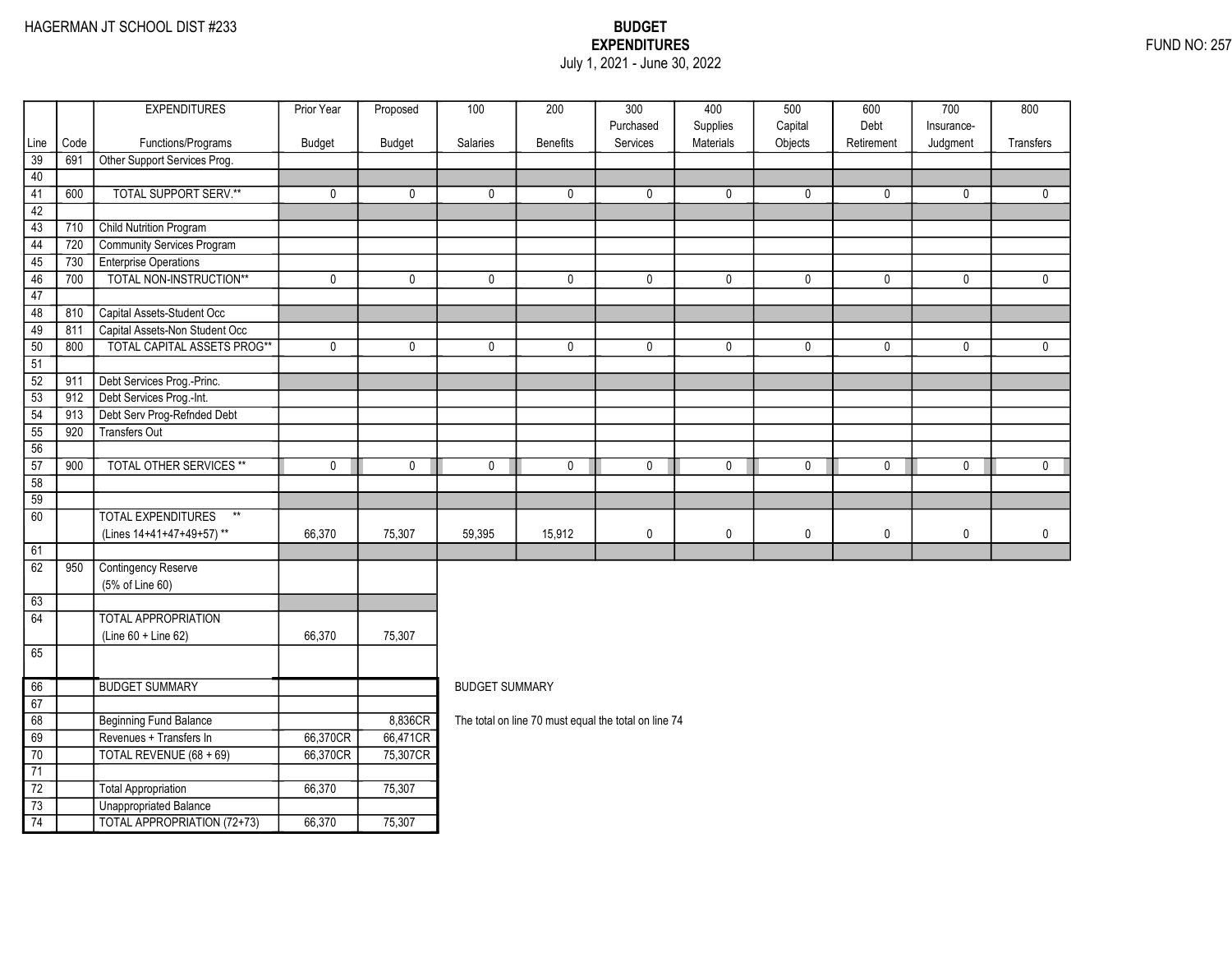|                 |        | <b>REVENUES</b>                       | Prior Year    | Proposed Budget |               |                 |        | <b>REVENUES</b>                        | Prior Year    | <b>Proposed Budget</b> |              |
|-----------------|--------|---------------------------------------|---------------|-----------------|---------------|-----------------|--------|----------------------------------------|---------------|------------------------|--------------|
| Line            | Code   | Item                                  | <b>Budget</b> | Line Amounts    | <b>Totals</b> | Line            | Code   | Item                                   | <b>Budget</b> | Line Amounts           | Totals       |
|                 | 320000 | <b>Estimated Fund Balance</b>         |               | *******         |               | 40              | 429000 | Other County                           |               |                        |              |
| $\overline{2}$  |        | as of July 1                          | 0             | *******         | 0             | 41              | 420000 | <b>TOTAL COUNTY</b><br>$^{\star\star}$ | 0             | *******                | $\mathbf 0$  |
| 3               | 411100 | Taxes-General M & O                   |               |                 |               | 42              |        |                                        |               |                        |              |
| $\overline{4}$  | 411200 | Taxes-Suplemental                     |               |                 |               | 43              | 431100 | <b>Base Support Program</b>            |               |                        |              |
| 5               | 411300 | Taxes-Emergency                       |               |                 |               | 44              | 431200 | <b>Transportation Support</b>          |               |                        |              |
| $6\overline{}$  | 411400 | Taxes-Tort                            |               |                 |               | 45              | 431400 | Except Child/SED Support               |               |                        |              |
| $\overline{7}$  | 411500 | Taxes-Cooperative                     |               |                 |               | 46              | 431500 | <b>Border Tuition Support</b>          |               |                        |              |
| 8               | 411600 | Taxes-Tuition                         |               |                 |               | 47              | 431600 | <b>Tuition Equivalency</b>             |               |                        |              |
| $\overline{9}$  | 411700 | Taxes-Migrant                         |               |                 |               | 48              | 431800 | <b>Benefit Apportionment</b>           |               |                        |              |
| 10              | 411900 | Taxes-Other                           |               |                 |               | 49              | 431900 | Other State Support                    |               |                        |              |
| 11              | 412100 | <b>Taxes-Plant Facility</b>           |               |                 |               | 50              | 432100 | Driver Education Prog.                 |               |                        |              |
| 12              | 412500 | Taxes-Bond & Interest                 |               |                 |               | 51              | 432400 | Professional Technical Prog            |               |                        |              |
| 13              |        | $\ast\ast$<br><b>TOTAL TAXES</b>      | 0             | *******         | 0             | 52              | 437000 | Lottery/Additional State Maint         |               |                        |              |
| $\overline{14}$ | 413000 | Penalty: Delinquent Taxes             |               |                 |               | 53              | 438000 | Rev in Lieu of/Ag Equip Tax            |               |                        |              |
| $\overline{15}$ |        |                                       |               |                 |               | 54              | 439000 | Other State Revenue                    |               |                        |              |
| 16              | 414100 | Tuition - Individuals                 |               |                 |               | 55              |        |                                        |               |                        |              |
| 17              | 414200 | Tuition-Districts in Idaho            |               |                 |               | 56              | 430000 | $^{\star\star}$<br><b>TOTAL STATE</b>  | $\Omega$      | *******                | $\mathbf{0}$ |
| $\overline{18}$ | 414300 | <b>Tuition-Out of State Districts</b> |               |                 |               | $\overline{57}$ |        |                                        |               |                        |              |
| 19              |        |                                       |               |                 |               | 58              | 442000 | Indirect Unrestricted Fed.             |               |                        |              |
| $\overline{20}$ | 415000 | Earnings on Investments               |               |                 |               | 59              | 443000 | Direct Restricted Fed.                 |               |                        |              |
| $\overline{21}$ |        |                                       |               |                 |               | 60              | 445100 | Title I - ESEA                         |               |                        |              |
| $\overline{22}$ | 416100 | School Food Service                   |               |                 |               | 61              | 445200 | Title VI, ESEA-Innovative Pr           |               |                        |              |
| $\overline{23}$ | 416200 | Meal Sales: Non-Reimb.                |               |                 |               | 62              | 445300 | Perkins III-Voc Tech Act               |               |                        |              |
| $\overline{24}$ | 416900 | Other Food Sales                      |               |                 |               | 63              | 445400 | <b>Adult Education</b>                 |               |                        |              |
| $\overline{25}$ |        |                                       |               |                 |               | 64              | 445500 | Child Nutrition Reimb.                 |               |                        |              |
| 26              | 417100 | Admissions/Activities                 |               |                 |               | 65              | 445600 | Title VI-B                             | 3,662CR       | 3,674CR                |              |
| 27              | 417200 | <b>Bookstore Sales</b>                |               |                 |               | 66              | 445900 | Other Indirect Fed. Prog.              |               |                        |              |
| 28              | 417300 | Clubs, Org. Dues, Etc.                |               |                 |               | 67              | 448200 | Impact Aid - P.L. 874                  |               |                        |              |
| 29              | 417400 | School Fees & Charges                 |               |                 |               | 68              | 440000 | $^{\star\star}$<br>TOTAL FEDERAL       | 3,662CR       | *******                | 3,674CR      |
| 30              | 417900 | Other Student Revenues                |               |                 |               | 69              |        |                                        |               |                        |              |
| $\overline{31}$ |        |                                       |               |                 |               | 70              | 451000 | Proceeds: Bonds, Capital Leases        |               |                        |              |
| $\overline{32}$ | 418100 | <b>Community Service</b>              |               |                 |               | 71              | 453000 | Sale of Fixed Assets                   |               |                        |              |
| $\overline{33}$ |        |                                       |               |                 |               | $\overline{72}$ | 450000 | <b>TOTAL OTHER</b>                     | $\Omega$      | *******                | 0            |
| 34              | 419100 | Rentals                               |               |                 |               | 73              |        |                                        |               |                        |              |
| 35              | 419200 | <b>Contributions/Donations</b>        |               |                 |               | 74              |        | <b>TOTAL REVENUES</b>                  | 3,662CR       | *******                | 3,674CR      |
| 36              | 419300 | <b>Transportaion Fees</b>             |               |                 |               | 75              |        |                                        |               |                        |              |
| $\overline{37}$ | 419900 | Other Local                           |               |                 |               | 76              | 460000 | <b>TRANSFERS IN</b>                    |               |                        |              |
| 38              |        | TOTAL OTHER LOCAL **                  | 0             | *******         | 0             | $\overline{77}$ |        |                                        |               |                        |              |
| $\overline{39}$ | 410000 | <b>TOTAL LOCAL</b>                    |               | *******         |               | 78              | 400000 | BAL.+ REVENUE + TRANS.                 |               | *******                |              |
|                 |        | $(Line 13 + 38)$                      | 0             |                 | 0             |                 |        | (Lines $1 + 74 + 76$ )                 | 3,662CR       |                        | 3,674CR      |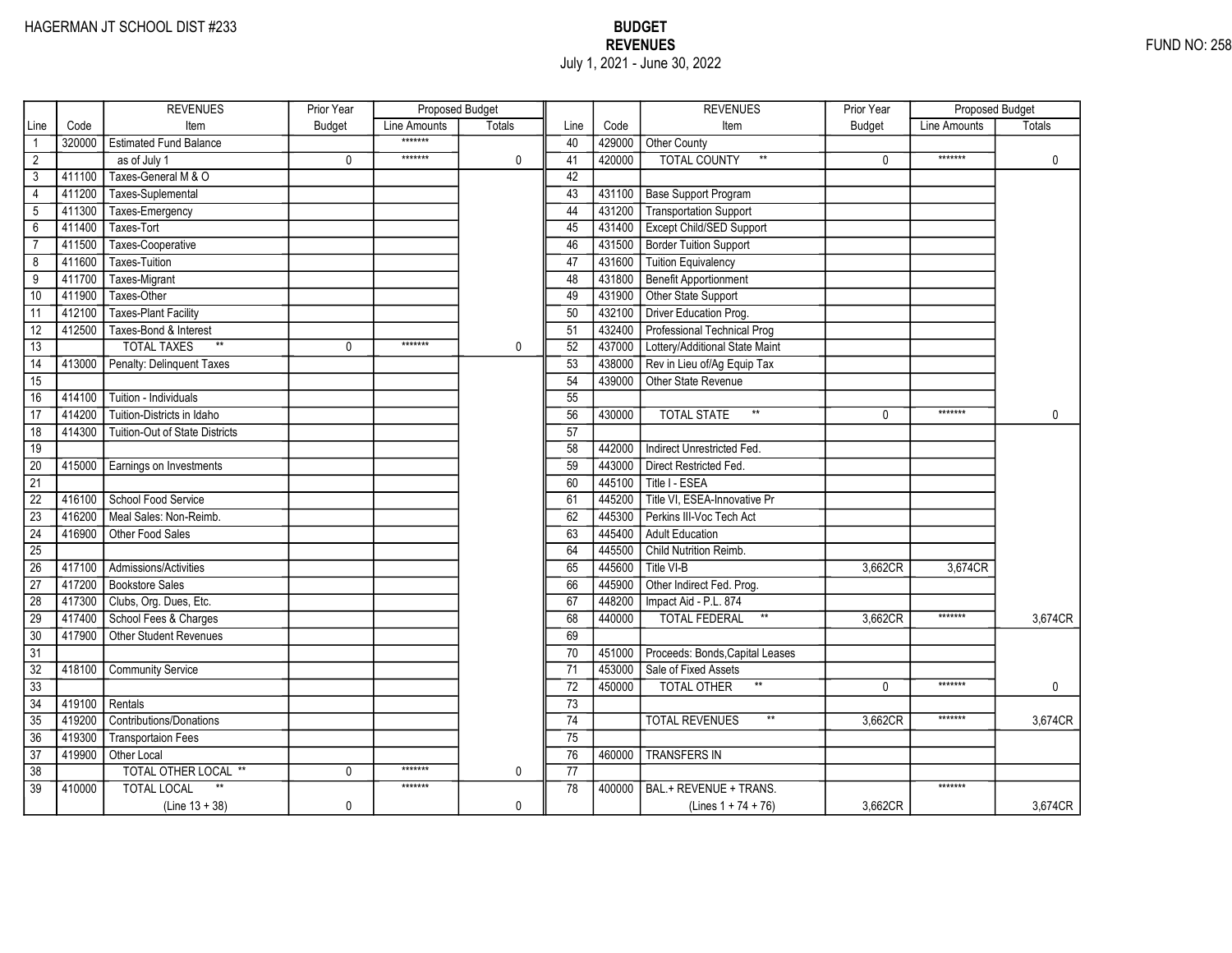## EXPENDITURES FUND NO: 258 July 1, 2021 - June 30, 2022

|                 |      | <b>EXPENDITURES</b>             | Prior Year | Proposed      | 100      | 200             | 300                   | 400                   | 500                | 600                | 700        | 800         |
|-----------------|------|---------------------------------|------------|---------------|----------|-----------------|-----------------------|-----------------------|--------------------|--------------------|------------|-------------|
| Line            | Code | Functions/Programs              | Budget     | <b>Budget</b> | Salaries | <b>Benefits</b> | Purchased<br>Services | Supplies<br>Materials | Capital<br>Objects | Debt<br>Retirement | Insurance- | Transfers   |
| $\mathbf{1}$    | 512  | Elemetary School Prog.          |            |               |          |                 |                       |                       |                    |                    | Judgment   |             |
| $\overline{2}$  | 515  | Secondary School Prog.          |            |               |          |                 |                       |                       |                    |                    |            |             |
| $\overline{3}$  | 517  | Alternative School Prog.        |            |               |          |                 |                       |                       |                    |                    |            |             |
| 4               | 519  | Vocational-Technical Prog.      |            |               |          |                 |                       |                       |                    |                    |            |             |
| $\overline{5}$  | 521  | Exceptional Child Prog.         |            |               |          |                 |                       |                       |                    |                    |            |             |
| $\overline{6}$  | 522  | Preschool Exceptional Prog.     | 10,333     | 3,674         | 3,073    | 601             |                       |                       |                    |                    |            |             |
| $\overline{7}$  | 524  | Gifted & Talented Prog.         |            |               |          |                 |                       |                       |                    |                    |            |             |
| $\overline{8}$  | 531  | Interscholastic Prog.           |            |               |          |                 |                       |                       |                    |                    |            |             |
| $\overline{9}$  | 532  | School Activity Prog.           |            |               |          |                 |                       |                       |                    |                    |            |             |
| 10              | 541  | Summer School Prog.             |            |               |          |                 |                       |                       |                    |                    |            |             |
| 11              | 542  | Adult School Prog.              |            |               |          |                 |                       |                       |                    |                    |            |             |
| 12              | 546  | Detention Center Prog.          |            |               |          |                 |                       |                       |                    |                    |            |             |
| 13              |      |                                 |            |               |          |                 |                       |                       |                    |                    |            |             |
| $\overline{14}$ | 500  | <b>TOTAL INSTRUCTION **</b>     | 10,333     | 3,674         | 3,073    | 601             | 0                     | 0                     | 0                  | 0                  | 0          | $\mathbf 0$ |
| 15              |      |                                 |            |               |          |                 |                       |                       |                    |                    |            |             |
| 16              | 611  | Attend-Guidance-Health Prog     |            |               |          |                 |                       |                       |                    |                    |            |             |
| 17              | 616  | Special Services Prog.          |            |               |          |                 |                       |                       |                    |                    |            |             |
| 18              |      |                                 |            |               |          |                 |                       |                       |                    |                    |            |             |
| 19              | 621  | Instruction Improvement Prog    |            |               |          |                 |                       |                       |                    |                    |            |             |
| 20              | 622  | Educational Media Prog.         |            |               |          |                 |                       |                       |                    |                    |            |             |
| $\overline{21}$ | 623  | Instruction-Related Tech Prog   |            |               |          |                 |                       |                       |                    |                    |            |             |
| $\overline{22}$ | 631  | Board of Education Prog.        |            |               |          |                 |                       |                       |                    |                    |            |             |
| $\overline{23}$ | 632  | District Admin Prog.            |            |               |          |                 |                       |                       |                    |                    |            |             |
| 24              |      |                                 |            |               |          |                 |                       |                       |                    |                    |            |             |
| 25              | 641  | School Administration Prog.     |            |               |          |                 |                       |                       |                    |                    |            |             |
| 26              |      |                                 |            |               |          |                 |                       |                       |                    |                    |            |             |
| 27              | 651  | <b>Business Operation Prog.</b> |            |               |          |                 |                       |                       |                    |                    |            |             |
| $\overline{28}$ | 655  | Central Service Prog.           |            |               |          |                 |                       |                       |                    |                    |            |             |
| 29              | 656  | Admin Tech Services Prog.       |            |               |          |                 |                       |                       |                    |                    |            |             |
| 30              | 661  | Bldg-Care Prog. (Custodial)     |            |               |          |                 |                       |                       |                    |                    |            |             |
| $\overline{31}$ | 663  | Maint-Non Student Occupied      |            |               |          |                 |                       |                       |                    |                    |            |             |
| 32              | 664  | Maint-Student Occupied Bldgs    |            |               |          |                 |                       |                       |                    |                    |            |             |
| 33              | 665  | Maintenance - Grounds           |            |               |          |                 |                       |                       |                    |                    |            |             |
| 34              | 667  | Security Program                |            |               |          |                 |                       |                       |                    |                    |            |             |
| 35              |      |                                 |            |               |          |                 |                       |                       |                    |                    |            |             |
| 36              | 681  | Pupil-To School Trans. Prog.    |            |               |          |                 |                       |                       |                    |                    |            |             |
| $\overline{37}$ | 682  | Pupil-Activity Trans. Prog.     |            |               |          |                 |                       |                       |                    |                    |            |             |
| 38              | 683  | General Transportation Prog.    |            |               |          |                 |                       |                       |                    |                    |            |             |
|                 |      |                                 |            |               |          |                 |                       |                       |                    |                    |            |             |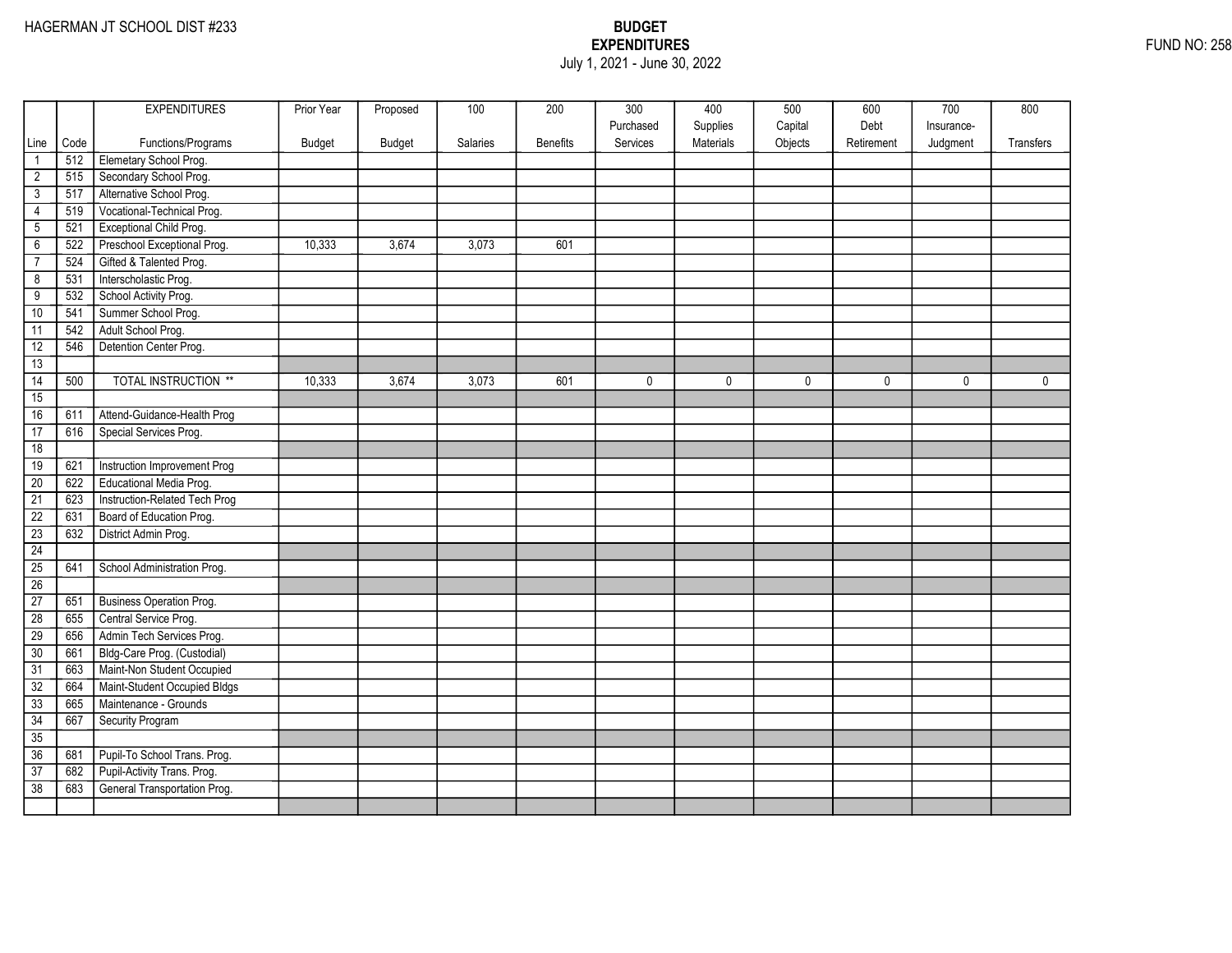### EXPENDITURES FUND NO: 258 July 1, 2021 - June 30, 2022

|                 |      | <b>EXPENDITURES</b>                          | Prior Year  | Proposed     | 100                   | 200                                                  | $\overline{300}$      | 400                   | 500                | 600                | 700                    | 800          |
|-----------------|------|----------------------------------------------|-------------|--------------|-----------------------|------------------------------------------------------|-----------------------|-----------------------|--------------------|--------------------|------------------------|--------------|
|                 | Code | Functions/Programs                           | Budget      | Budget       | Salaries              | <b>Benefits</b>                                      | Purchased<br>Services | Supplies<br>Materials | Capital<br>Objects | Debt<br>Retirement | Insurance-<br>Judgment | Transfers    |
| Line<br>39      | 691  | Other Support Services Prog.                 |             |              |                       |                                                      |                       |                       |                    |                    |                        |              |
| 40              |      |                                              |             |              |                       |                                                      |                       |                       |                    |                    |                        |              |
| 41              | 600  | <b>TOTAL SUPPORT SERV.**</b>                 | $\mathbf 0$ | $\mathbf{0}$ | 0                     | 0                                                    | 0                     | $\mathbf 0$           | 0                  | $\mathbf 0$        | 0                      | $\mathbf{0}$ |
| 42              |      |                                              |             |              |                       |                                                      |                       |                       |                    |                    |                        |              |
| $\overline{43}$ | 710  | Child Nutrition Program                      |             |              |                       |                                                      |                       |                       |                    |                    |                        |              |
| 44              | 720  | <b>Community Services Program</b>            |             |              |                       |                                                      |                       |                       |                    |                    |                        |              |
| 45              | 730  | <b>Enterprise Operations</b>                 |             |              |                       |                                                      |                       |                       |                    |                    |                        |              |
| 46              | 700  | TOTAL NON-INSTRUCTION**                      | $\pmb{0}$   | 0            | 0                     | 0                                                    | $\mathbf 0$           | 0                     | 0                  | $\mathbf 0$        | 0                      | $\mathbf 0$  |
| 47              |      |                                              |             |              |                       |                                                      |                       |                       |                    |                    |                        |              |
| 48              | 810  | Capital Assets-Student Occ                   |             |              |                       |                                                      |                       |                       |                    |                    |                        |              |
| 49              | 811  | Capital Assets-Non Student Occ               |             |              |                       |                                                      |                       |                       |                    |                    |                        |              |
| 50              | 800  | <b>TOTAL CAPITAL ASSETS PROG**</b>           | $\pmb{0}$   | $\pmb{0}$    | 0                     | $\pmb{0}$                                            | $\mathbf 0$           | $\pmb{0}$             | $\pmb{0}$          | 0                  | $\mathbf 0$            | $\mathbf 0$  |
| $\overline{51}$ |      |                                              |             |              |                       |                                                      |                       |                       |                    |                    |                        |              |
| $\overline{52}$ | 911  | Debt Services Prog.-Princ.                   |             |              |                       |                                                      |                       |                       |                    |                    |                        |              |
| 53              | 912  | Debt Services Prog.-Int.                     |             |              |                       |                                                      |                       |                       |                    |                    |                        |              |
| 54              | 913  | Debt Serv Prog-Refnded Debt                  |             |              |                       |                                                      |                       |                       |                    |                    |                        |              |
| 55              | 920  | <b>Transfers Out</b>                         |             |              |                       |                                                      |                       |                       |                    |                    |                        |              |
| 56              |      |                                              |             |              |                       |                                                      |                       |                       |                    |                    |                        |              |
| 57              | 900  | <b>TOTAL OTHER SERVICES **</b>               | $\mathbf 0$ | $\mathbf 0$  | $\mathbf 0$           | $\mathbf 0$                                          | $\mathbf 0$           | $\mathbf 0$           | $\mathbf 0$        | $\mathbf 0$        | $\mathbf 0$            | $\mathbf 0$  |
| 58              |      |                                              |             |              |                       |                                                      |                       |                       |                    |                    |                        |              |
| $\overline{59}$ |      |                                              |             |              |                       |                                                      |                       |                       |                    |                    |                        |              |
| $\overline{60}$ |      | <b>TOTAL EXPENDITURES</b><br>$^{\star\star}$ |             |              |                       |                                                      |                       |                       |                    |                    |                        |              |
|                 |      | (Lines 14+41+47+49+57)**                     | 10,333      | 3,674        | 3,073                 | 601                                                  | $\mathbf 0$           | $\mathbf 0$           | 0                  | $\mathbf 0$        | 0                      | $\mathbf 0$  |
| 61              |      |                                              |             |              |                       |                                                      |                       |                       |                    |                    |                        |              |
| 62              | 950  | <b>Contingency Reserve</b>                   |             |              |                       |                                                      |                       |                       |                    |                    |                        |              |
|                 |      | (5% of Line 60)                              |             |              |                       |                                                      |                       |                       |                    |                    |                        |              |
| 63              |      |                                              |             |              |                       |                                                      |                       |                       |                    |                    |                        |              |
| 64              |      | <b>TOTAL APPROPRIATION</b>                   |             |              |                       |                                                      |                       |                       |                    |                    |                        |              |
|                 |      | (Line 60 + Line 62)                          | 10.333      | 3,674        |                       |                                                      |                       |                       |                    |                    |                        |              |
| 65              |      |                                              |             |              |                       |                                                      |                       |                       |                    |                    |                        |              |
| 66              |      | <b>BUDGET SUMMARY</b>                        |             |              | <b>BUDGET SUMMARY</b> |                                                      |                       |                       |                    |                    |                        |              |
| 67              |      |                                              |             |              |                       |                                                      |                       |                       |                    |                    |                        |              |
| 68              |      | Beginning Fund Balance                       |             |              |                       | The total on line 70 must equal the total on line 74 |                       |                       |                    |                    |                        |              |
| 69              |      | Revenues + Transfers In                      | 3,662CR     | 3,674CR      |                       |                                                      |                       |                       |                    |                    |                        |              |
| 70              |      | TOTAL REVENUE (68 + 69)                      | 3,662CR     | 3,674CR      |                       |                                                      |                       |                       |                    |                    |                        |              |
| 71              |      |                                              |             |              |                       |                                                      |                       |                       |                    |                    |                        |              |
| $\overline{72}$ |      | Total Appropriation                          | 10,333      | 3,674        |                       |                                                      |                       |                       |                    |                    |                        |              |
| $\overline{73}$ |      | <b>Unappropriated Balance</b>                | 6,671CR     |              |                       |                                                      |                       |                       |                    |                    |                        |              |
| 74              |      | TOTAL APPROPRIATION (72+73)                  | 3,662       | 3,674        |                       |                                                      |                       |                       |                    |                    |                        |              |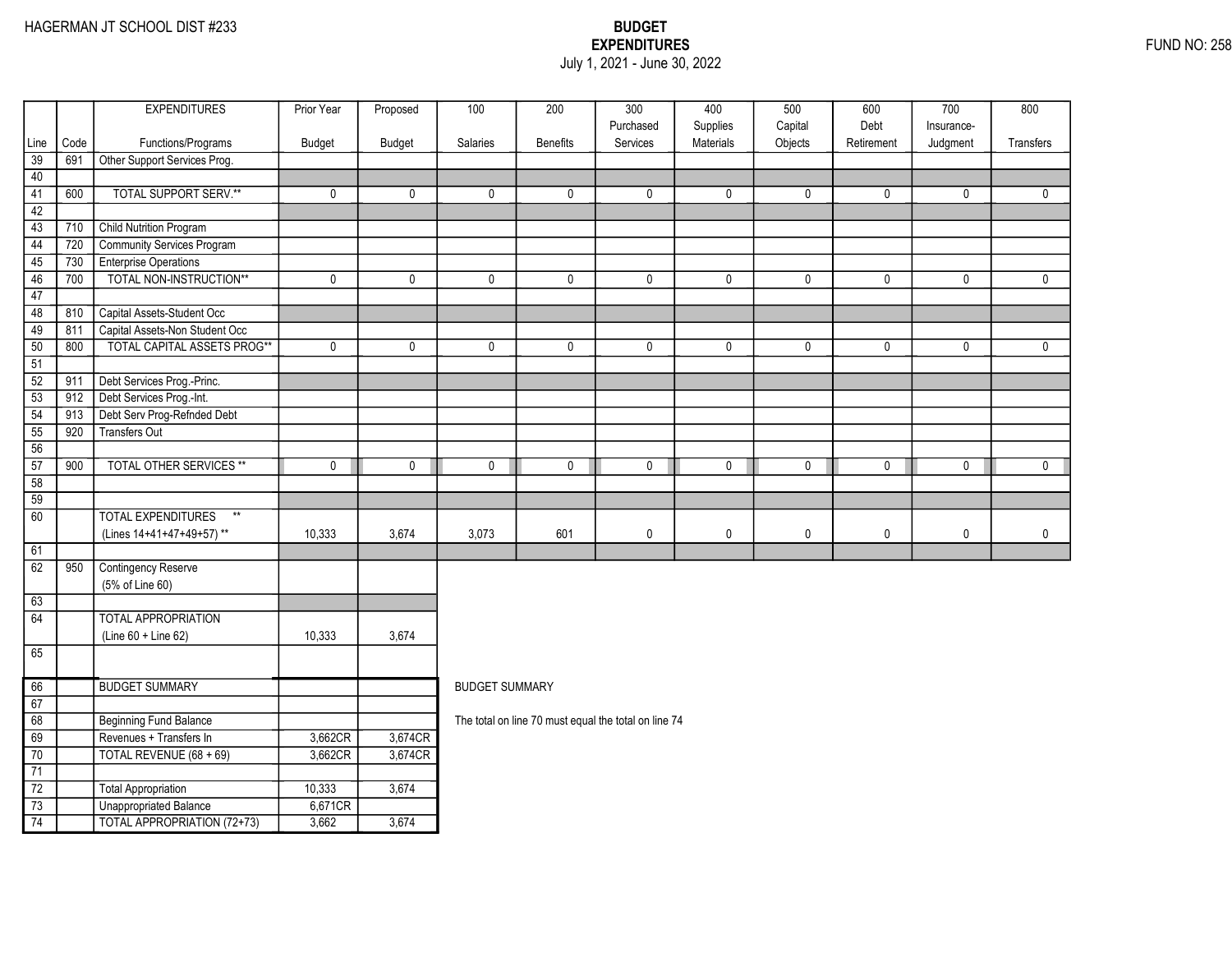|                 |        | <b>REVENUES</b>                       | Prior Year    | Proposed Budget |               |                 |        | <b>REVENUES</b>                       | Prior Year    | <b>Proposed Budget</b> |              |
|-----------------|--------|---------------------------------------|---------------|-----------------|---------------|-----------------|--------|---------------------------------------|---------------|------------------------|--------------|
| Line            | Code   | Item                                  | <b>Budget</b> | Line Amounts    | <b>Totals</b> | Line            | Code   | Item                                  | <b>Budget</b> | Line Amounts           | Totals       |
|                 | 320000 | <b>Estimated Fund Balance</b>         |               | *******         |               | 40              | 429000 | Other County                          |               |                        |              |
| $\overline{2}$  |        | as of July 1                          | 0             | *******         | 0             | 41              | 420000 | <b>TOTAL COUNTY</b><br>$\star\star$   | 0             | *******                | $\mathbf 0$  |
| 3               | 411100 | Taxes-General M & O                   |               |                 |               | 42              |        |                                       |               |                        |              |
| $\overline{4}$  | 411200 | Taxes-Suplemental                     |               |                 |               | 43              | 431100 | <b>Base Support Program</b>           |               |                        |              |
| 5               | 411300 | Taxes-Emergency                       |               |                 |               | 44              | 431200 | <b>Transportation Support</b>         |               |                        |              |
| $6\overline{}$  | 411400 | Taxes-Tort                            |               |                 |               | 45              | 431400 | Except Child/SED Support              |               |                        |              |
| $\overline{7}$  | 411500 | Taxes-Cooperative                     |               |                 |               | 46              | 431500 | <b>Border Tuition Support</b>         |               |                        |              |
| 8               | 411600 | <b>Taxes-Tuition</b>                  |               |                 |               | 47              | 431600 | <b>Tuition Equivalency</b>            |               |                        |              |
| $\overline{9}$  | 411700 | Taxes-Migrant                         |               |                 |               | 48              | 431800 | <b>Benefit Apportionment</b>          |               |                        |              |
| 10              | 411900 | Taxes-Other                           |               |                 |               | 49              | 431900 | Other State Support                   |               |                        |              |
| 11              | 412100 | <b>Taxes-Plant Facility</b>           |               |                 |               | 50              | 432100 | Driver Education Prog.                |               |                        |              |
| 12              | 412500 | Taxes-Bond & Interest                 |               |                 |               | 51              | 432400 | Professional Technical Prog           |               |                        |              |
| 13              |        | $\ast\ast$<br><b>TOTAL TAXES</b>      | 0             | *******         | 0             | 52              | 437000 | Lottery/Additional State Maint        |               |                        |              |
| $\overline{14}$ | 413000 | Penalty: Delinquent Taxes             |               |                 |               | 53              | 438000 | Rev in Lieu of/Ag Equip Tax           |               |                        |              |
| $\overline{15}$ |        |                                       |               |                 |               | 54              | 439000 | Other State Revenue                   |               |                        |              |
| 16              | 414100 | Tuition - Individuals                 |               |                 |               | 55              |        |                                       |               |                        |              |
| 17              | 414200 | Tuition-Districts in Idaho            |               |                 |               | 56              | 430000 | $^{\star\star}$<br><b>TOTAL STATE</b> | $\Omega$      | *******                | $\mathbf{0}$ |
| $\overline{18}$ | 414300 | <b>Tuition-Out of State Districts</b> |               |                 |               | $\overline{57}$ |        |                                       |               |                        |              |
| 19              |        |                                       |               |                 |               | 58              | 442000 | Indirect Unrestricted Fed.            |               |                        |              |
| $\overline{20}$ | 415000 | Earnings on Investments               |               |                 |               | 59              | 443000 | Direct Restricted Fed.                |               |                        |              |
| $\overline{21}$ |        |                                       |               |                 |               | 60              | 445100 | Title I - ESEA                        |               |                        |              |
| $\overline{22}$ | 416100 | School Food Service                   |               |                 |               | 61              | 445200 | Title VI, ESEA-Innovative Pr          |               |                        |              |
| $\overline{23}$ | 416200 | Meal Sales: Non-Reimb.                |               |                 |               | 62              | 445300 | Perkins III-Voc Tech Act              |               |                        |              |
| $\overline{24}$ | 416900 | Other Food Sales                      |               |                 |               | 63              | 445400 | <b>Adult Education</b>                |               |                        |              |
| $\overline{25}$ |        |                                       |               |                 |               | 64              | 445500 | Child Nutrition Reimb.                |               |                        |              |
| 26              | 417100 | Admissions/Activities                 |               |                 |               | 65              | 445600 | Title VI-B                            | 150,000CR     | 144,837CR              |              |
| 27              | 417200 | <b>Bookstore Sales</b>                |               |                 |               | 66              | 445900 | Other Indirect Fed. Prog.             |               |                        |              |
| 28              | 417300 | Clubs, Org. Dues, Etc.                |               |                 |               | 67              | 448200 | Impact Aid - P.L. 874                 |               |                        |              |
| 29              | 417400 | School Fees & Charges                 |               |                 |               | 68              | 440000 | $^{\star\star}$<br>TOTAL FEDERAL      | 150,000CR     | *******                | 144,837CR    |
| 30              | 417900 | Other Student Revenues                |               |                 |               | 69              |        |                                       |               |                        |              |
| $\overline{31}$ |        |                                       |               |                 |               | 70              | 451000 | Proceeds: Bonds, Capital Leases       |               |                        |              |
| $\overline{32}$ | 418100 | <b>Community Service</b>              |               |                 |               | 71              | 453000 | Sale of Fixed Assets                  |               |                        |              |
| $\overline{33}$ |        |                                       |               |                 |               | $\overline{72}$ | 450000 | <b>TOTAL OTHER</b>                    | $\Omega$      | *******                | 0            |
| 34              | 419100 | Rentals                               |               |                 |               | 73              |        |                                       |               |                        |              |
| 35              | 419200 | <b>Contributions/Donations</b>        |               |                 |               | 74              |        | <b>TOTAL REVENUES</b>                 | 150,000CR     | *******                | 144,837CR    |
| 36              | 419300 | <b>Transportaion Fees</b>             |               |                 |               | 75              |        |                                       |               |                        |              |
| $\overline{37}$ | 419900 | Other Local                           |               |                 |               | 76              | 460000 | <b>TRANSFERS IN</b>                   |               |                        |              |
| 38              |        | TOTAL OTHER LOCAL **                  | 0             | *******         | 0             | 77              |        |                                       |               |                        |              |
| $\overline{39}$ | 410000 | <b>TOTAL LOCAL</b>                    |               | *******         |               | 78              | 400000 | BAL.+ REVENUE + TRANS.                |               | *******                |              |
|                 |        | $(Line 13 + 38)$                      | 0             |                 | 0             |                 |        | (Lines $1 + 74 + 76$ )                | 150,000CR     |                        | 144,837CR    |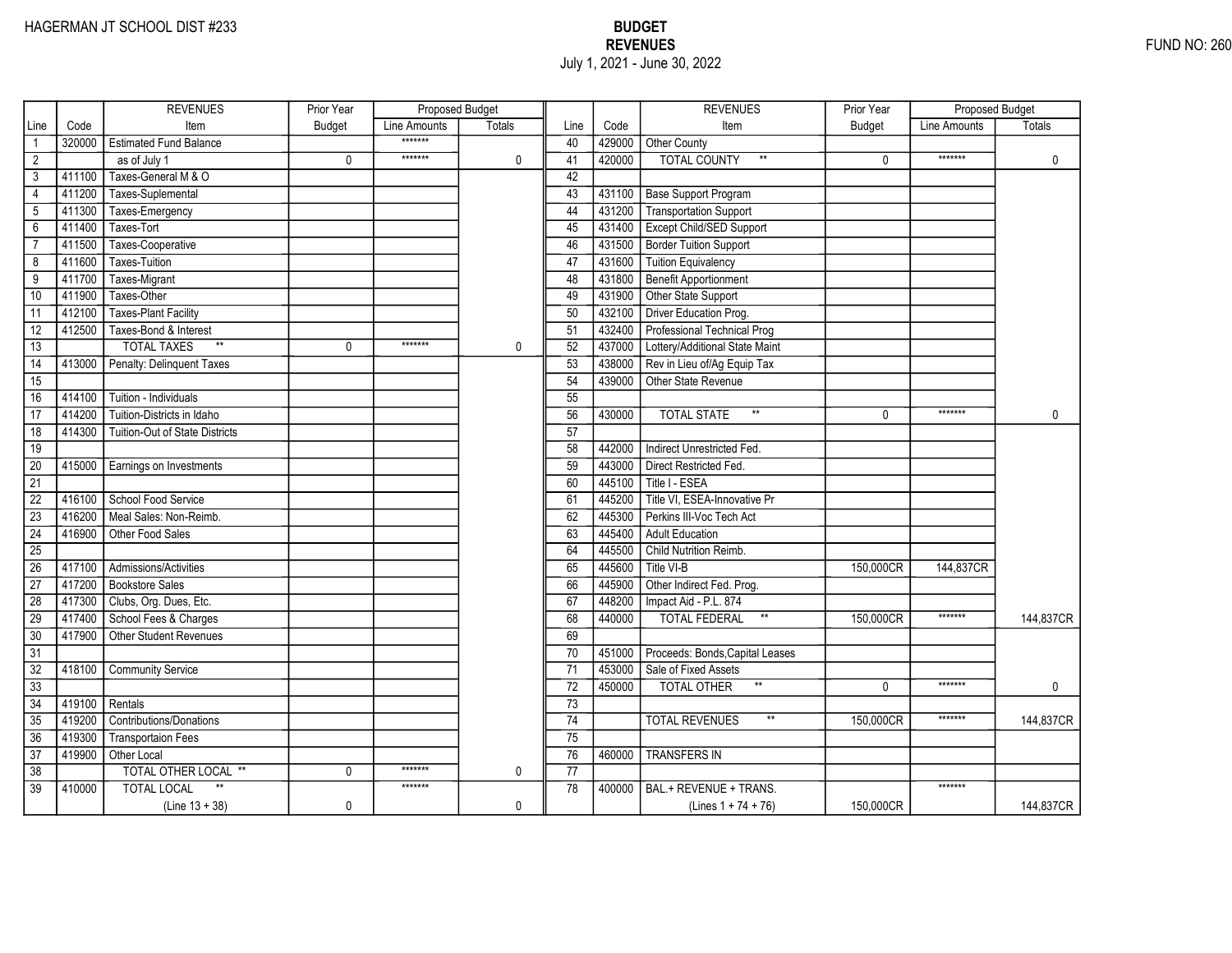### EXPENDITURES FUND NO: 260 July 1, 2021 - June 30, 2022

|                      |      | <b>EXPENDITURES</b>             | Prior Year    | Proposed      | 100      | 200             | 300                   | 400                   | 500                | 600                | 700          | 800          |
|----------------------|------|---------------------------------|---------------|---------------|----------|-----------------|-----------------------|-----------------------|--------------------|--------------------|--------------|--------------|
|                      | Code | Functions/Programs              |               | <b>Budget</b> | Salaries | <b>Benefits</b> | Purchased<br>Services | Supplies<br>Materials | Capital<br>Objects | Debt<br>Retirement | Insurance-   | Transfers    |
| Line<br>$\mathbf{1}$ | 512  | Elemetary School Prog.          | <b>Budget</b> |               |          |                 |                       |                       |                    |                    | Judgment     |              |
| $\overline{2}$       | 515  | Secondary School Prog.          |               |               |          |                 |                       |                       |                    |                    |              |              |
| $\overline{3}$       | 517  | Alternative School Prog.        |               |               |          |                 |                       |                       |                    |                    |              |              |
| 4                    | 519  | Vocational-Technical Prog.      |               |               |          |                 |                       |                       |                    |                    |              |              |
| $\overline{5}$       | 521  | Exceptional Child Prog.         | 150,000       | 144,837       | 41,553   | 8,284           | 95,000                |                       |                    |                    |              |              |
| $\overline{6}$       | 522  | Preschool Exceptional Prog.     |               |               |          |                 |                       |                       |                    |                    |              |              |
| $\overline{7}$       | 524  | Gifted & Talented Prog.         |               |               |          |                 |                       |                       |                    |                    |              |              |
| $\overline{8}$       | 531  | Interscholastic Prog.           |               |               |          |                 |                       |                       |                    |                    |              |              |
| $\overline{9}$       | 532  | School Activity Prog.           |               |               |          |                 |                       |                       |                    |                    |              |              |
| 10                   | 541  | Summer School Prog.             |               |               |          |                 |                       |                       |                    |                    |              |              |
| 11                   | 542  | Adult School Prog.              |               |               |          |                 |                       |                       |                    |                    |              |              |
| 12                   | 546  | Detention Center Prog.          |               |               |          |                 |                       |                       |                    |                    |              |              |
| 13                   |      |                                 |               |               |          |                 |                       |                       |                    |                    |              |              |
| $\overline{14}$      | 500  | <b>TOTAL INSTRUCTION **</b>     | 150,000       | 144,837       | 41,553   | 8,284           | 95,000                | 0                     | 0                  | 0                  | $\mathbf{0}$ | $\mathbf{0}$ |
| 15                   |      |                                 |               |               |          |                 |                       |                       |                    |                    |              |              |
| 16                   | 611  | Attend-Guidance-Health Prog     |               |               |          |                 |                       |                       |                    |                    |              |              |
| 17                   | 616  | Special Services Prog.          |               |               |          |                 |                       |                       |                    |                    |              |              |
| 18                   |      |                                 |               |               |          |                 |                       |                       |                    |                    |              |              |
| 19                   | 621  | Instruction Improvement Prog    |               |               |          |                 |                       |                       |                    |                    |              |              |
| 20                   | 622  | Educational Media Prog.         |               |               |          |                 |                       |                       |                    |                    |              |              |
| $\overline{21}$      | 623  | Instruction-Related Tech Prog   |               |               |          |                 |                       |                       |                    |                    |              |              |
| $\overline{22}$      | 631  | Board of Education Prog.        |               |               |          |                 |                       |                       |                    |                    |              |              |
| $\overline{23}$      | 632  | District Admin Prog.            |               |               |          |                 |                       |                       |                    |                    |              |              |
| 24                   |      |                                 |               |               |          |                 |                       |                       |                    |                    |              |              |
| 25                   | 641  | School Administration Prog.     |               |               |          |                 |                       |                       |                    |                    |              |              |
| 26                   |      |                                 |               |               |          |                 |                       |                       |                    |                    |              |              |
| 27                   | 651  | <b>Business Operation Prog.</b> |               |               |          |                 |                       |                       |                    |                    |              |              |
| $\overline{28}$      | 655  | Central Service Prog.           |               |               |          |                 |                       |                       |                    |                    |              |              |
| 29                   | 656  | Admin Tech Services Prog.       |               |               |          |                 |                       |                       |                    |                    |              |              |
| 30                   | 661  | Bldg-Care Prog. (Custodial)     |               |               |          |                 |                       |                       |                    |                    |              |              |
| $\overline{31}$      | 663  | Maint-Non Student Occupied      |               |               |          |                 |                       |                       |                    |                    |              |              |
| 32                   | 664  | Maint-Student Occupied Bldgs    |               |               |          |                 |                       |                       |                    |                    |              |              |
| 33                   | 665  | Maintenance - Grounds           |               |               |          |                 |                       |                       |                    |                    |              |              |
| 34                   | 667  | Security Program                |               |               |          |                 |                       |                       |                    |                    |              |              |
| 35                   |      |                                 |               |               |          |                 |                       |                       |                    |                    |              |              |
| 36                   | 681  | Pupil-To School Trans. Prog.    |               |               |          |                 |                       |                       |                    |                    |              |              |
| $\overline{37}$      | 682  | Pupil-Activity Trans. Prog.     |               |               |          |                 |                       |                       |                    |                    |              |              |
| 38                   | 683  | General Transportation Prog.    |               |               |          |                 |                       |                       |                    |                    |              |              |
|                      |      |                                 |               |               |          |                 |                       |                       |                    |                    |              |              |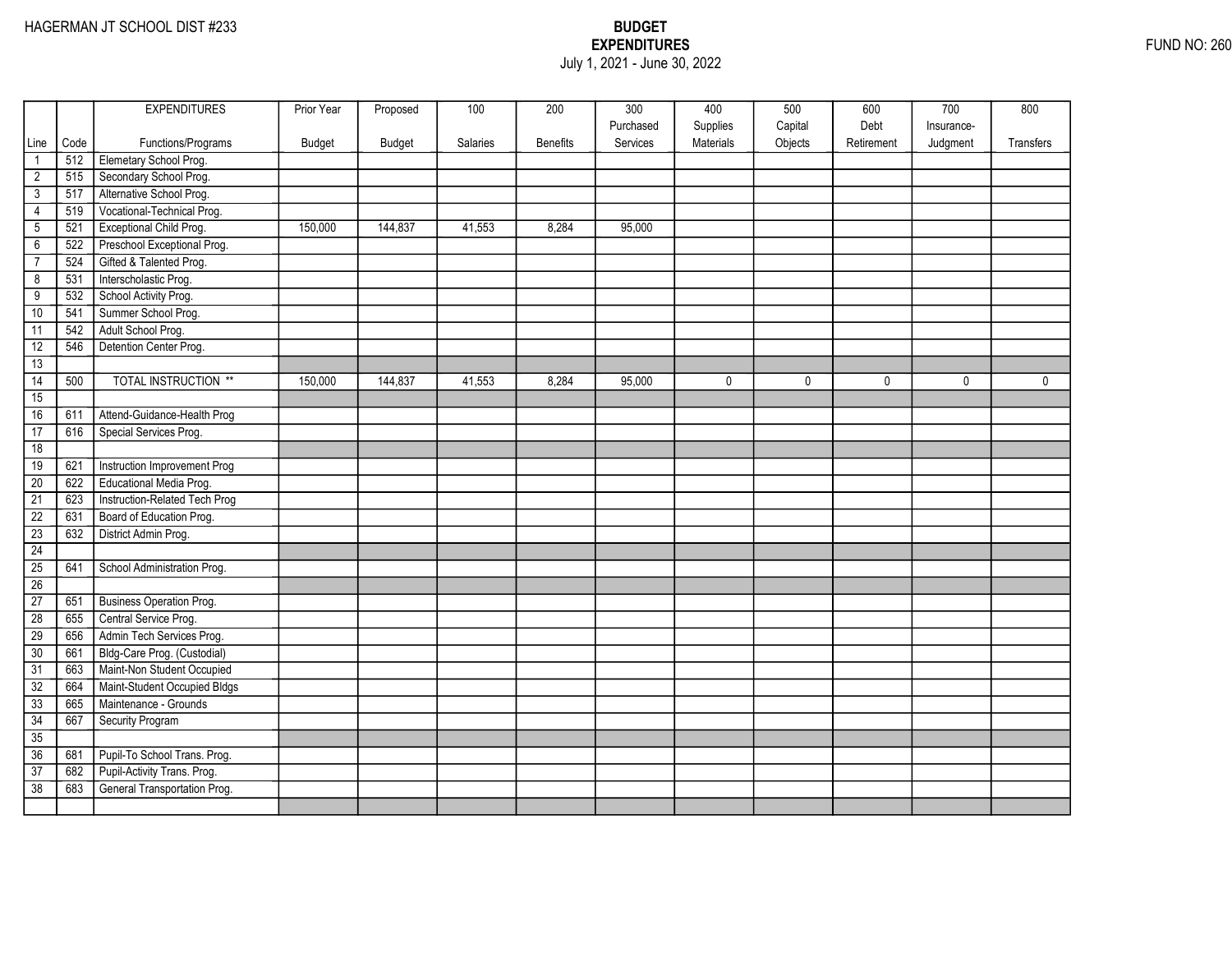### EXPENDITURES FUND NO: 260 July 1, 2021 - June 30, 2022

|                 |      | <b>EXPENDITURES</b>                | Prior Year  | Proposed      | 100                   | 200             | 300                                                  | 400                   | 500                | 600                | 700                    | 800          |
|-----------------|------|------------------------------------|-------------|---------------|-----------------------|-----------------|------------------------------------------------------|-----------------------|--------------------|--------------------|------------------------|--------------|
|                 | Code | Functions/Programs                 | Budget      | <b>Budget</b> | Salaries              | <b>Benefits</b> | Purchased<br>Services                                | Supplies<br>Materials | Capital<br>Objects | Debt<br>Retirement | Insurance-<br>Judgment | Transfers    |
| Line<br>39      | 691  | Other Support Services Prog.       |             |               |                       |                 |                                                      |                       |                    |                    |                        |              |
| 40              |      |                                    |             |               |                       |                 |                                                      |                       |                    |                    |                        |              |
| 41              | 600  | <b>TOTAL SUPPORT SERV.**</b>       | $\mathbf 0$ | 0             | 0                     | $\mathbf 0$     | $\mathbf{0}$                                         | 0                     | 0                  | 0                  | 0                      | 0            |
| 42              |      |                                    |             |               |                       |                 |                                                      |                       |                    |                    |                        |              |
| 43              | 710  | <b>Child Nutrition Program</b>     |             |               |                       |                 |                                                      |                       |                    |                    |                        |              |
| 44              | 720  | <b>Community Services Program</b>  |             |               |                       |                 |                                                      |                       |                    |                    |                        |              |
| 45              | 730  | <b>Enterprise Operations</b>       |             |               |                       |                 |                                                      |                       |                    |                    |                        |              |
| 46              | 700  | TOTAL NON-INSTRUCTION**            | $\pmb{0}$   | 0             | 0                     | $\mathbf 0$     | 0                                                    | 0                     | 0                  | $\mathbf 0$        | 0                      | $\mathbf 0$  |
| 47              |      |                                    |             |               |                       |                 |                                                      |                       |                    |                    |                        |              |
| 48              | 810  | Capital Assets-Student Occ         |             |               |                       |                 |                                                      |                       |                    |                    |                        |              |
| 49              | 811  | Capital Assets-Non Student Occ     |             |               |                       |                 |                                                      |                       |                    |                    |                        |              |
| 50              | 800  | <b>TOTAL CAPITAL ASSETS PROG**</b> | $\mathbf 0$ | 0             | $\mathbf 0$           | $\mathbf 0$     | $\mathbf{0}$                                         | $\mathbf{0}$          | 0                  | $\mathbf{0}$       | $\mathbf{0}$           | $\mathbf{0}$ |
| 51              |      |                                    |             |               |                       |                 |                                                      |                       |                    |                    |                        |              |
| $\overline{52}$ | 911  | Debt Services Prog.-Princ.         |             |               |                       |                 |                                                      |                       |                    |                    |                        |              |
| 53              | 912  | Debt Services Prog.-Int.           |             |               |                       |                 |                                                      |                       |                    |                    |                        |              |
| 54              | 913  | Debt Serv Prog-Refnded Debt        |             |               |                       |                 |                                                      |                       |                    |                    |                        |              |
| 55              | 920  | <b>Transfers Out</b>               |             |               |                       |                 |                                                      |                       |                    |                    |                        |              |
| 56              |      |                                    |             |               |                       |                 |                                                      |                       |                    |                    |                        |              |
| 57              | 900  | <b>TOTAL OTHER SERVICES **</b>     | $\pmb{0}$   | 0             | $\pmb{0}$             | $\overline{0}$  | $\mathbf 0$                                          | $\pmb{0}$             | 0                  | $\mathbf 0$        | $\mathbf 0$            | $\mathbf 0$  |
| 58              |      |                                    |             |               |                       |                 |                                                      |                       |                    |                    |                        |              |
| $\overline{59}$ |      |                                    |             |               |                       |                 |                                                      |                       |                    |                    |                        |              |
| $\overline{60}$ |      | <b>TOTAL EXPENDITURES</b><br>$**$  |             |               |                       |                 |                                                      |                       |                    |                    |                        |              |
|                 |      | (Lines 14+41+47+49+57)**           | 150,000     | 144,837       | 41,553                | 8,284           | 95,000                                               | 0                     | 0                  | $\pmb{0}$          | 0                      | $\pmb{0}$    |
| 61              |      |                                    |             |               |                       |                 |                                                      |                       |                    |                    |                        |              |
| 62              | 950  | Contingency Reserve                |             |               |                       |                 |                                                      |                       |                    |                    |                        |              |
|                 |      | (5% of Line 60)                    |             |               |                       |                 |                                                      |                       |                    |                    |                        |              |
| 63              |      |                                    |             |               |                       |                 |                                                      |                       |                    |                    |                        |              |
| 64              |      | <b>TOTAL APPROPRIATION</b>         |             |               |                       |                 |                                                      |                       |                    |                    |                        |              |
|                 |      | (Line 60 + Line 62)                | 150,000     | 144,837       |                       |                 |                                                      |                       |                    |                    |                        |              |
| 65              |      |                                    |             |               |                       |                 |                                                      |                       |                    |                    |                        |              |
| 66              |      | <b>BUDGET SUMMARY</b>              |             |               | <b>BUDGET SUMMARY</b> |                 |                                                      |                       |                    |                    |                        |              |
| 67              |      |                                    |             |               |                       |                 |                                                      |                       |                    |                    |                        |              |
| 68              |      | <b>Beginning Fund Balance</b>      |             |               |                       |                 | The total on line 70 must equal the total on line 74 |                       |                    |                    |                        |              |
| 69              |      | Revenues + Transfers In            | 150,000CR   | 144,837CR     |                       |                 |                                                      |                       |                    |                    |                        |              |
| 70              |      | TOTAL REVENUE (68 + 69)            | 150,000CR   | 144,837CR     |                       |                 |                                                      |                       |                    |                    |                        |              |
| 71              |      |                                    |             |               |                       |                 |                                                      |                       |                    |                    |                        |              |
| $\overline{72}$ |      | Total Appropriation                | 150,000     | 144,837       |                       |                 |                                                      |                       |                    |                    |                        |              |
| 73              |      | Unappropriated Balance             |             |               |                       |                 |                                                      |                       |                    |                    |                        |              |
| 74              |      | <b>TOTAL APPROPRIATION (72+73)</b> | 150,000     | 144,837       |                       |                 |                                                      |                       |                    |                    |                        |              |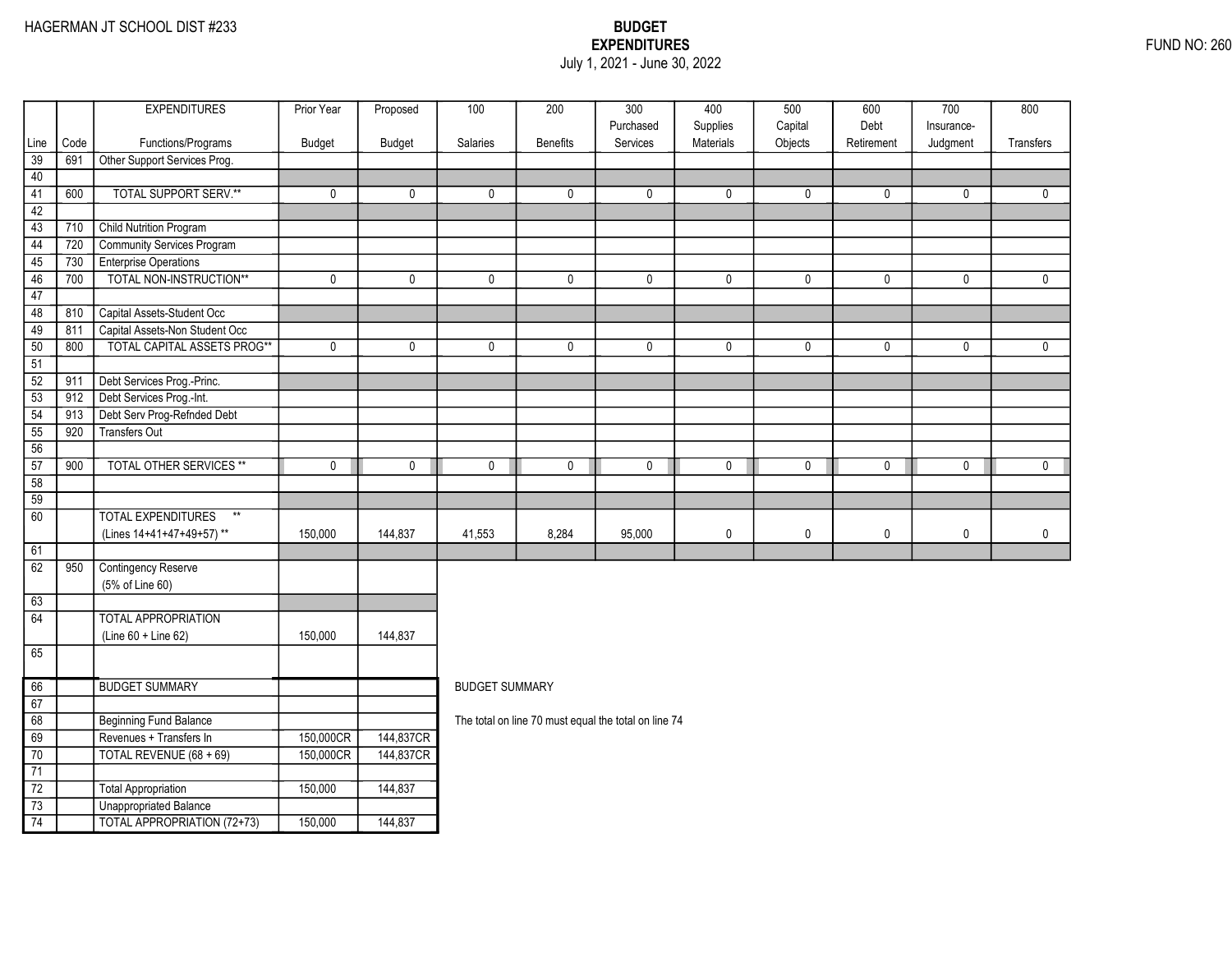|                 |        | <b>REVENUES</b>                       | Prior Year    | Proposed Budget |               |                 |        | <b>REVENUES</b>                       | Prior Year    | <b>Proposed Budget</b> |              |
|-----------------|--------|---------------------------------------|---------------|-----------------|---------------|-----------------|--------|---------------------------------------|---------------|------------------------|--------------|
| Line            | Code   | Item                                  | <b>Budget</b> | Line Amounts    | <b>Totals</b> | Line            | Code   | Item                                  | <b>Budget</b> | Line Amounts           | Totals       |
| $\mathbf{1}$    | 320000 | <b>Estimated Fund Balance</b>         |               | *******         |               | 40              | 429000 | Other County                          |               |                        |              |
| $\overline{2}$  |        | as of July 1                          | 0             | *******         | 0             | 41              | 420000 | <b>TOTAL COUNTY</b><br>$\star\star$   | 0             | *******                | $\mathbf 0$  |
| 3               | 411100 | Taxes-General M & O                   |               |                 |               | 42              |        |                                       |               |                        |              |
| $\overline{4}$  | 411200 | Taxes-Suplemental                     |               |                 |               | 43              | 431100 | <b>Base Support Program</b>           |               |                        |              |
| 5               | 411300 | Taxes-Emergency                       |               |                 |               | 44              | 431200 | <b>Transportation Support</b>         |               |                        |              |
| $6\overline{}$  | 411400 | Taxes-Tort                            |               |                 |               | 45              | 431400 | Except Child/SED Support              |               |                        |              |
| $\overline{7}$  | 411500 | Taxes-Cooperative                     |               |                 |               | 46              | 431500 | <b>Border Tuition Support</b>         |               |                        |              |
| 8               | 411600 | Taxes-Tuition                         |               |                 |               | 47              | 431600 | <b>Tuition Equivalency</b>            |               |                        |              |
| $\overline{9}$  | 411700 | Taxes-Migrant                         |               |                 |               | 48              | 431800 | <b>Benefit Apportionment</b>          |               |                        |              |
| 10              | 411900 | Taxes-Other                           |               |                 |               | 49              | 431900 | Other State Support                   |               |                        |              |
| 11              | 412100 | <b>Taxes-Plant Facility</b>           |               |                 |               | 50              | 432100 | Driver Education Prog.                |               |                        |              |
| 12              | 412500 | Taxes-Bond & Interest                 |               |                 |               | 51              | 432400 | Professional Technical Prog           |               |                        |              |
| 13              |        | $\ast\ast$<br><b>TOTAL TAXES</b>      | 0             | *******         | 0             | 52              | 437000 | Lottery/Additional State Maint        |               |                        |              |
| $\overline{14}$ | 413000 | Penalty: Delinquent Taxes             |               |                 |               | 53              | 438000 | Rev in Lieu of/Ag Equip Tax           |               |                        |              |
| $\overline{15}$ |        |                                       |               |                 |               | 54              | 439000 | Other State Revenue                   |               |                        |              |
| 16              | 414100 | Tuition - Individuals                 |               |                 |               | 55              |        |                                       |               |                        |              |
| 17              | 414200 | Tuition-Districts in Idaho            |               |                 |               | 56              | 430000 | $^{\star\star}$<br><b>TOTAL STATE</b> | $\Omega$      | *******                | $\mathbf{0}$ |
| $\overline{18}$ | 414300 | <b>Tuition-Out of State Districts</b> |               |                 |               | $\overline{57}$ |        |                                       |               |                        |              |
| 19              |        |                                       |               |                 |               | 58              | 442000 | Indirect Unrestricted Fed.            |               |                        |              |
| $\overline{20}$ | 415000 | Earnings on Investments               |               |                 |               | 59              | 443000 | Direct Restricted Fed.                |               |                        |              |
| $\overline{21}$ |        |                                       |               |                 |               | 60              | 445100 | Title I - ESEA                        |               |                        |              |
| $\overline{22}$ | 416100 | School Food Service                   |               |                 |               | 61              | 445200 | Title VI, ESEA-Innovative Pr          |               |                        |              |
| $\overline{23}$ | 416200 | Meal Sales: Non-Reimb.                |               |                 |               | 62              | 445300 | Perkins III-Voc Tech Act              |               |                        |              |
| $\overline{24}$ | 416900 | Other Food Sales                      |               |                 |               | 63              | 445400 | <b>Adult Education</b>                |               |                        |              |
| $\overline{25}$ |        |                                       |               |                 |               | 64              | 445500 | Child Nutrition Reimb.                |               |                        |              |
| 26              | 417100 | Admissions/Activities                 |               |                 |               | 65              | 445600 | Title VI-B                            |               |                        |              |
| 27              | 417200 | <b>Bookstore Sales</b>                |               |                 |               | 66              | 445900 | Other Indirect Fed. Prog.             | 10,000CR      | 10,000CR               |              |
| 28              | 417300 | Clubs, Org. Dues, Etc.                |               |                 |               | 67              | 448200 | Impact Aid - P.L. 874                 |               |                        |              |
| 29              | 417400 | School Fees & Charges                 |               |                 |               | 68              | 440000 | $^{\star\star}$<br>TOTAL FEDERAL      | 10,000CR      | *******                | 10,000CR     |
| 30              | 417900 | Other Student Revenues                |               |                 |               | 69              |        |                                       |               |                        |              |
| $\overline{31}$ |        |                                       |               |                 |               | 70              | 451000 | Proceeds: Bonds, Capital Leases       |               |                        |              |
| $\overline{32}$ | 418100 | <b>Community Service</b>              |               |                 |               | 71              | 453000 | Sale of Fixed Assets                  |               |                        |              |
| $\overline{33}$ |        |                                       |               |                 |               | $\overline{72}$ | 450000 | <b>TOTAL OTHER</b>                    | $\Omega$      | *******                | 0            |
| 34              | 419100 | Rentals                               |               |                 |               | 73              |        |                                       |               |                        |              |
| 35              | 419200 | <b>Contributions/Donations</b>        |               |                 |               | 74              |        | <b>TOTAL REVENUES</b>                 | 10,000CR      | *******                | 10,000CR     |
| 36              | 419300 | <b>Transportaion Fees</b>             |               |                 |               | 75              |        |                                       |               |                        |              |
| $\overline{37}$ | 419900 | Other Local                           |               |                 |               | 76              | 460000 | <b>TRANSFERS IN</b>                   |               |                        |              |
| 38              |        | TOTAL OTHER LOCAL **                  | 0             | *******         | 0             | 77              |        |                                       |               |                        |              |
| $\overline{39}$ | 410000 | <b>TOTAL LOCAL</b>                    |               | *******         |               | 78              | 400000 | BAL.+ REVENUE + TRANS.                |               | *******                |              |
|                 |        | $(Line 13 + 38)$                      | 0             |                 | 0             |                 |        | (Lines $1 + 74 + 76$ )                | 10,000CR      |                        | 10,000CR     |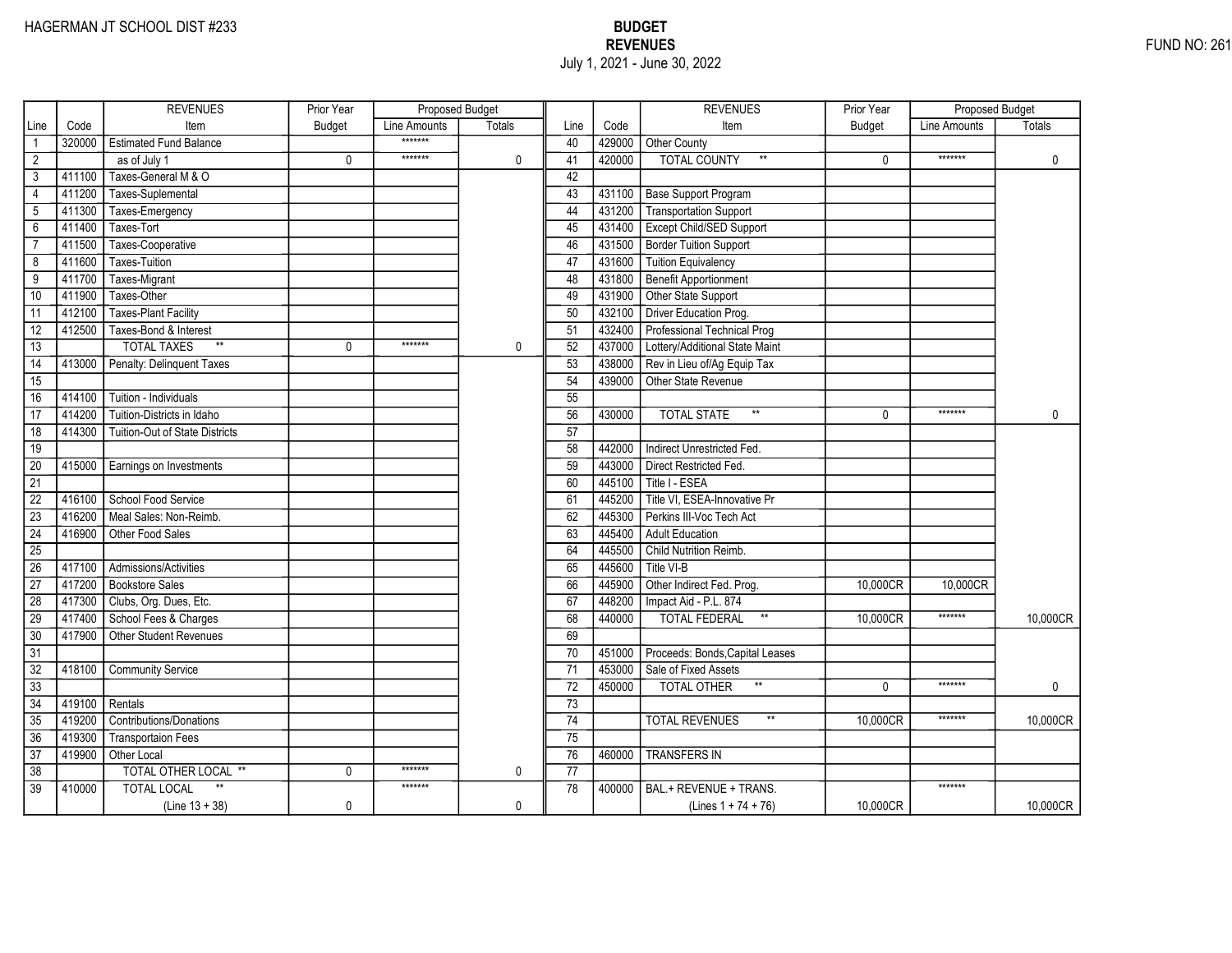### EXPENDITURES FUND NO: 261 July 1, 2021 - June 30, 2022

|                       |             | <b>EXPENDITURES</b>                                        | Prior Year | Proposed     | 100         | 200          | 300         | 400         | 500          | 600          | 700          | 800          |
|-----------------------|-------------|------------------------------------------------------------|------------|--------------|-------------|--------------|-------------|-------------|--------------|--------------|--------------|--------------|
|                       |             |                                                            |            |              |             |              | Purchased   | Supplies    | Capital      | Debt         | Insurance-   |              |
| Line                  | Code<br>512 | Functions/Programs                                         | Budget     | Budget       | Salaries    | Benefits     | Services    | Materials   | Objects      | Retirement   | Judgment     | Transfers    |
| $\mathbf{1}$          | 515         | Elemetary School Prog.<br>Secondary School Prog.           |            |              |             |              |             |             |              |              |              |              |
| $\overline{2}$        | 517         | Alternative School Prog.                                   |            |              |             |              |             |             |              |              |              |              |
| 3                     |             | Vocational-Technical Prog.                                 |            |              |             |              |             |             |              |              |              |              |
| $\overline{4}$        | 519         |                                                            |            |              |             |              |             |             |              |              |              |              |
| $\overline{5}$        | 521         | <b>Exceptional Child Prog.</b>                             |            |              |             |              |             |             |              |              |              |              |
| $6\overline{}$        | 522         | Preschool Exceptional Prog.                                |            |              |             |              |             |             |              |              |              |              |
| $\overline{7}$        | 524         | Gifted & Talented Prog.                                    |            |              |             |              |             |             |              |              |              |              |
| $\overline{8}$        | 531         | Interscholastic Prog.                                      |            |              |             |              |             |             |              |              |              |              |
| $\overline{9}$        | 532         | School Activity Prog.                                      |            |              |             |              |             |             |              |              |              |              |
| 10                    | 541         | Summer School Prog.                                        |            |              |             |              |             |             |              |              |              |              |
| 11                    | 542         | Adult School Prog.                                         |            |              |             |              |             |             |              |              |              |              |
| 12                    | 546         | Detention Center Prog.                                     |            |              |             |              |             |             |              |              |              |              |
| 13                    |             | <b>TOTAL INSTRUCTION **</b>                                |            | $\mathbf{0}$ |             | $\mathbf{0}$ |             |             | $\mathbf{0}$ | $\mathbf{0}$ | $\mathbf{0}$ | $\mathbf{0}$ |
| $\overline{14}$<br>15 | 500         |                                                            | 0          |              | $\mathbf 0$ |              | $\mathbf 0$ | $\mathbf 0$ |              |              |              |              |
| 16                    | 611         | Attend-Guidance-Health Prog                                |            |              |             |              |             |             |              |              |              |              |
| 17                    | 616         | Special Services Prog.                                     |            |              |             |              |             |             |              |              |              |              |
| 18                    |             |                                                            |            |              |             |              |             |             |              |              |              |              |
| 19                    | 621         | Instruction Improvement Prog                               | 10,000     | 10,000       | 4,678       | 917          |             | 4,405       |              |              |              |              |
| $\overline{20}$       | 622         | Educational Media Prog.                                    |            |              |             |              |             |             |              |              |              |              |
| $\overline{21}$       | 623         | Instruction-Related Tech Prog                              |            |              |             |              |             |             |              |              |              |              |
| $\overline{22}$       | 631         | Board of Education Prog.                                   |            |              |             |              |             |             |              |              |              |              |
| $\overline{23}$       |             | District Admin Prog.                                       |            |              |             |              |             |             |              |              |              |              |
| 24                    | 632         |                                                            |            |              |             |              |             |             |              |              |              |              |
| 25                    |             |                                                            |            |              |             |              |             |             |              |              |              |              |
| 26                    | 641         | School Administration Prog.                                |            |              |             |              |             |             |              |              |              |              |
| 27                    | 651         | <b>Business Operation Prog.</b>                            |            |              |             |              |             |             |              |              |              |              |
| 28                    | 655         | Central Service Prog.                                      |            |              |             |              |             |             |              |              |              |              |
| 29                    | 656         | Admin Tech Services Prog.                                  |            |              |             |              |             |             |              |              |              |              |
|                       | 661         | Bldg-Care Prog. (Custodial)                                |            |              |             |              |             |             |              |              |              |              |
| 30                    |             |                                                            |            |              |             |              |             |             |              |              |              |              |
| $\overline{31}$       | 663         | Maint-Non Student Occupied<br>Maint-Student Occupied Bldgs |            |              |             |              |             |             |              |              |              |              |
| 32                    | 664         |                                                            |            |              |             |              |             |             |              |              |              |              |
| 33                    | 665         | Maintenance - Grounds                                      |            |              |             |              |             |             |              |              |              |              |
| 34<br>35              | 667         | Security Program                                           |            |              |             |              |             |             |              |              |              |              |
| 36                    |             | Pupil-To School Trans. Prog.                               |            |              |             |              |             |             |              |              |              |              |
|                       | 681<br>682  |                                                            |            |              |             |              |             |             |              |              |              |              |
| $\overline{37}$       |             | Pupil-Activity Trans. Prog.                                |            |              |             |              |             |             |              |              |              |              |
| $\overline{38}$       | 683         | General Transportation Prog.                               |            |              |             |              |             |             |              |              |              |              |
|                       |             |                                                            |            |              |             |              |             |             |              |              |              |              |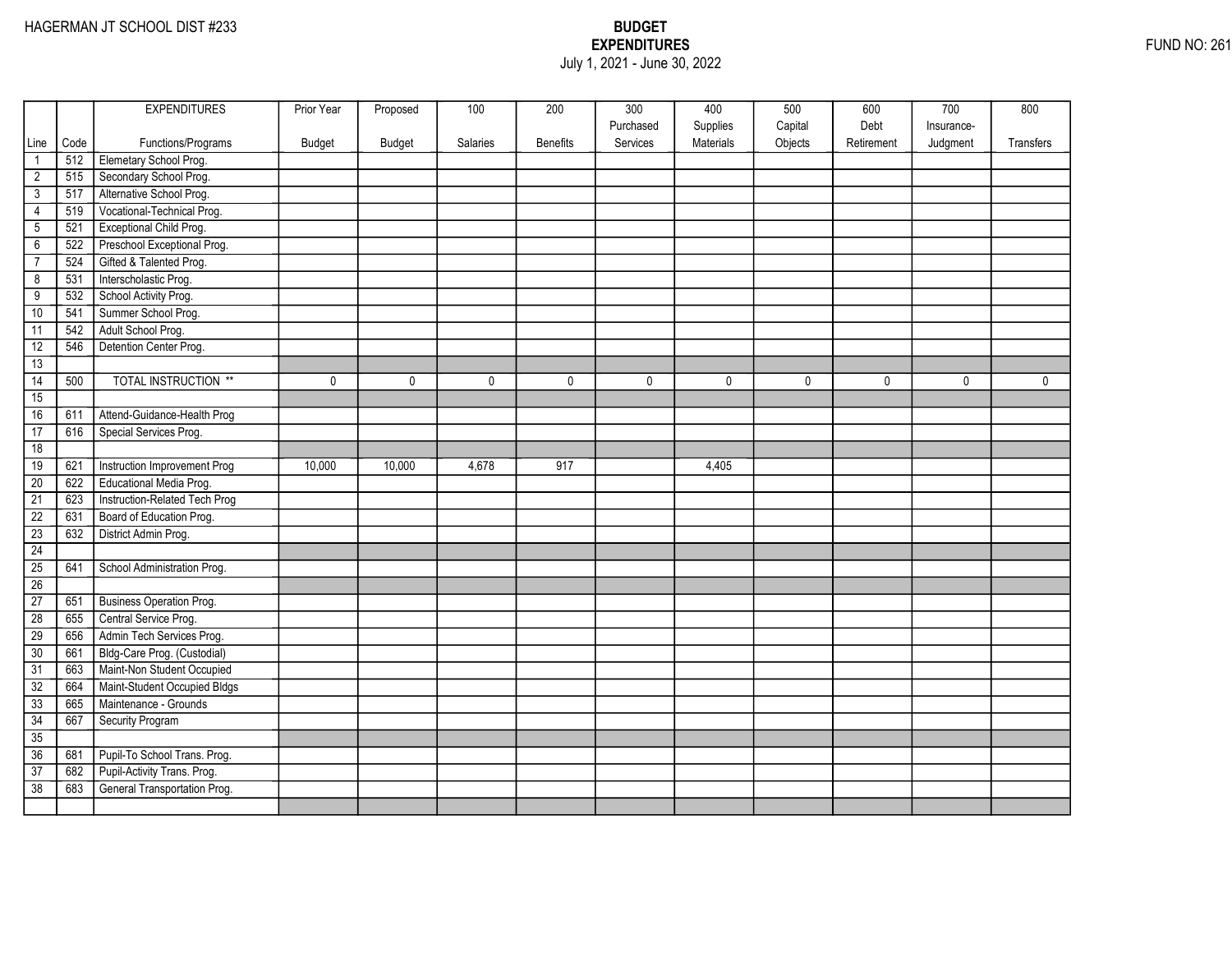### EXPENDITURES FUND NO: 261 July 1, 2021 - June 30, 2022

|                 |             | <b>EXPENDITURES</b>                                | Prior Year  | Proposed | 100                   | 200                                                  | $\overline{300}$      | 400         | 500         | 600         | 700          | 800          |
|-----------------|-------------|----------------------------------------------------|-------------|----------|-----------------------|------------------------------------------------------|-----------------------|-------------|-------------|-------------|--------------|--------------|
|                 |             |                                                    |             |          |                       |                                                      | Purchased<br>Services | Supplies    | Capital     | Debt        | Insurance-   |              |
| Line<br>39      | Code<br>691 | Functions/Programs<br>Other Support Services Prog. | Budget      | Budget   | Salaries              | <b>Benefits</b>                                      |                       | Materials   | Objects     | Retirement  | Judgment     | Transfers    |
| 40              |             |                                                    |             |          |                       |                                                      |                       |             |             |             |              |              |
| 41              | 600         | <b>TOTAL SUPPORT SERV.**</b>                       | 10,000      | 10,000   | 4,678                 | 917                                                  | 0                     | 4,405       | 0           | $\mathbf 0$ | 0            | $\mathbf{0}$ |
| 42              |             |                                                    |             |          |                       |                                                      |                       |             |             |             |              |              |
| $\overline{43}$ | 710         | Child Nutrition Program                            |             |          |                       |                                                      |                       |             |             |             |              |              |
| $\overline{44}$ | 720         | <b>Community Services Program</b>                  |             |          |                       |                                                      |                       |             |             |             |              |              |
| 45              | 730         | <b>Enterprise Operations</b>                       |             |          |                       |                                                      |                       |             |             |             |              |              |
| 46              | 700         | TOTAL NON-INSTRUCTION**                            | $\pmb{0}$   | 0        | 0                     | 0                                                    | 0                     | 0           | 0           | $\mathbf 0$ | 0            | $\mathbf 0$  |
| 47              |             |                                                    |             |          |                       |                                                      |                       |             |             |             |              |              |
| 48              | 810         | Capital Assets-Student Occ                         |             |          |                       |                                                      |                       |             |             |             |              |              |
| 49              | 811         | Capital Assets-Non Student Occ                     |             |          |                       |                                                      |                       |             |             |             |              |              |
| 50              | 800         | <b>TOTAL CAPITAL ASSETS PROG**</b>                 | $\mathbf 0$ | 0        | $\mathbf{0}$          | 0                                                    | $\mathbf{0}$          | $\mathbf 0$ | $\mathbf 0$ | $\mathbf 0$ | $\mathbf{0}$ | $\mathbf{0}$ |
| 51              |             |                                                    |             |          |                       |                                                      |                       |             |             |             |              |              |
| $\overline{52}$ | 911         | Debt Services Prog.-Princ.                         |             |          |                       |                                                      |                       |             |             |             |              |              |
| $\overline{53}$ | 912         | Debt Services Prog.-Int.                           |             |          |                       |                                                      |                       |             |             |             |              |              |
| 54              | 913         | Debt Serv Prog-Refnded Debt                        |             |          |                       |                                                      |                       |             |             |             |              |              |
| 55              | 920         | <b>Transfers Out</b>                               |             |          |                       |                                                      |                       |             |             |             |              |              |
| 56              |             |                                                    |             |          |                       |                                                      |                       |             |             |             |              |              |
| 57              | 900         | <b>TOTAL OTHER SERVICES **</b>                     | $\mathbf 0$ | 0        | 0                     | $\mathbf 0$                                          | 0                     | $\mathbf 0$ | $\mathbf 0$ | 0           | $\mathsf{O}$ | $\mathbf 0$  |
| 58              |             |                                                    |             |          |                       |                                                      |                       |             |             |             |              |              |
| 59              |             |                                                    |             |          |                       |                                                      |                       |             |             |             |              |              |
| $\overline{60}$ |             | <b>TOTAL EXPENDITURES</b><br>$**$                  |             |          |                       |                                                      |                       |             |             |             |              |              |
|                 |             | (Lines 14+41+47+49+57)**                           | 10,000      | 10,000   | 4,678                 | 917                                                  | $\mathbf 0$           | 4,405       | $\mathbf 0$ | $\mathbf 0$ | $\mathbf 0$  | $\mathbf 0$  |
| 61              |             |                                                    |             |          |                       |                                                      |                       |             |             |             |              |              |
| 62              | 950         | <b>Contingency Reserve</b>                         |             |          |                       |                                                      |                       |             |             |             |              |              |
|                 |             | (5% of Line 60)                                    |             |          |                       |                                                      |                       |             |             |             |              |              |
| 63              |             |                                                    |             |          |                       |                                                      |                       |             |             |             |              |              |
| 64              |             | <b>TOTAL APPROPRIATION</b>                         |             |          |                       |                                                      |                       |             |             |             |              |              |
|                 |             | $(Line 60 + Line 62)$                              | 10,000      | 10,000   |                       |                                                      |                       |             |             |             |              |              |
| 65              |             |                                                    |             |          |                       |                                                      |                       |             |             |             |              |              |
| 66              |             | <b>BUDGET SUMMARY</b>                              |             |          | <b>BUDGET SUMMARY</b> |                                                      |                       |             |             |             |              |              |
| 67              |             |                                                    |             |          |                       |                                                      |                       |             |             |             |              |              |
| 68              |             | <b>Beginning Fund Balance</b>                      |             |          |                       | The total on line 70 must equal the total on line 74 |                       |             |             |             |              |              |
| 69              |             | Revenues + Transfers In                            | 10,000CR    | 10,000CR |                       |                                                      |                       |             |             |             |              |              |
| 70              |             | TOTAL REVENUE (68 + 69)                            | 10,000CR    | 10,000CR |                       |                                                      |                       |             |             |             |              |              |
| 71              |             |                                                    |             |          |                       |                                                      |                       |             |             |             |              |              |
| $\overline{72}$ |             | <b>Total Appropriation</b>                         | 10,000      | 10,000   |                       |                                                      |                       |             |             |             |              |              |
| 73              |             | <b>Unappropriated Balance</b>                      |             |          |                       |                                                      |                       |             |             |             |              |              |
| 74              |             | <b>TOTAL APPROPRIATION (72+73)</b>                 | 10,000      | 10,000   |                       |                                                      |                       |             |             |             |              |              |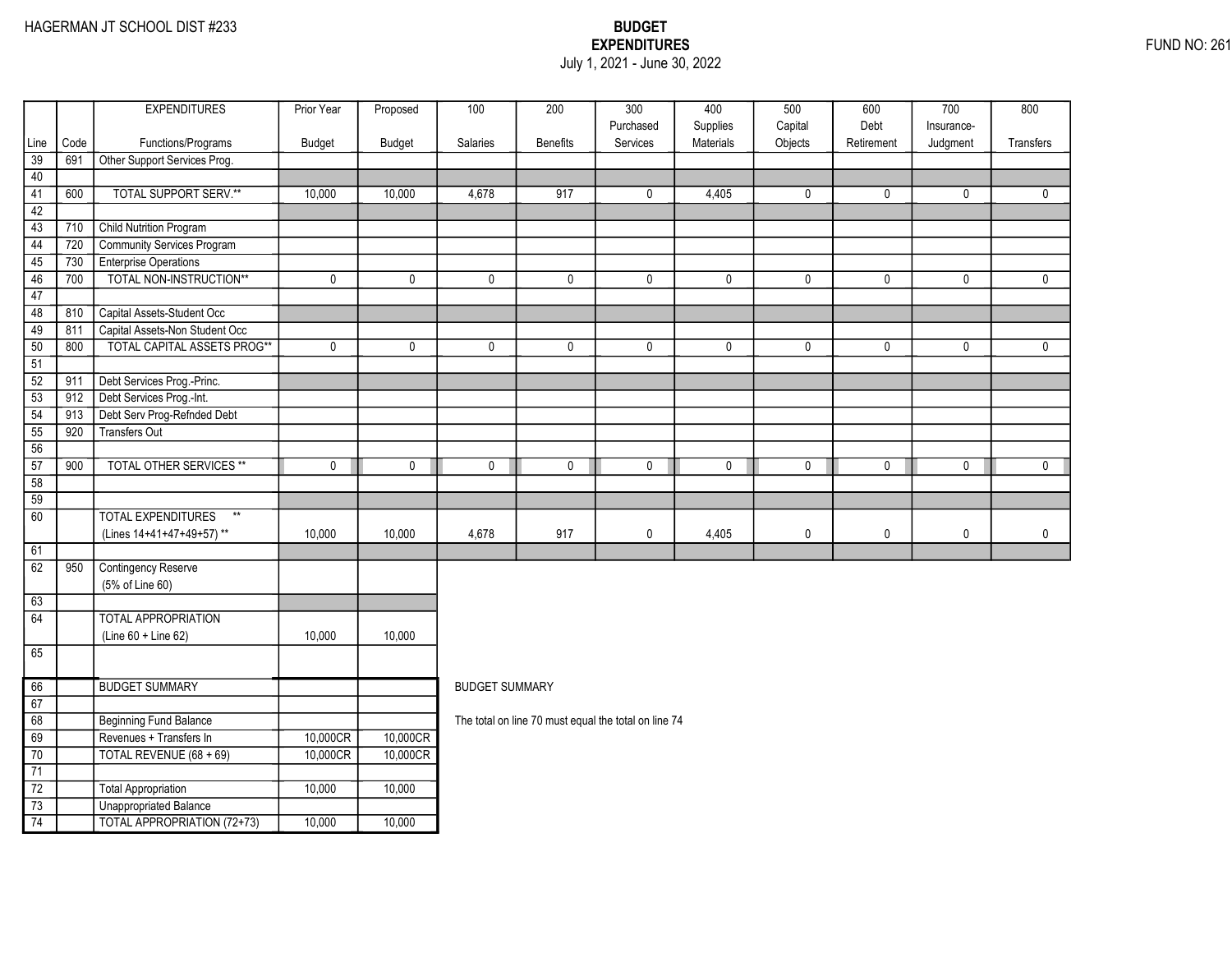|                 |        | <b>REVENUES</b>                       | Prior Year    | Proposed Budget |               |                 |        | <b>REVENUES</b>                         | Prior Year    | Proposed Budget |               |
|-----------------|--------|---------------------------------------|---------------|-----------------|---------------|-----------------|--------|-----------------------------------------|---------------|-----------------|---------------|
| Line            | Code   | Item                                  | <b>Budget</b> | Line Amounts    | <b>Totals</b> | Line            | Code   | Item                                    | <b>Budget</b> | Line Amounts    | <b>Totals</b> |
|                 | 320000 | <b>Estimated Fund Balance</b>         |               | *******         |               | 40              | 429000 | Other County                            |               |                 |               |
| $\overline{2}$  |        | as of July 1                          | 0             | *******         | $\mathbf 0$   | 41              | 420000 | <b>TOTAL COUNTY</b>                     | 0             | *******         | 0             |
| 3               | 411100 | Taxes-General M & O                   |               |                 |               | 42              |        |                                         |               |                 |               |
| 4               | 411200 | Taxes-Suplemental                     |               |                 |               | 43              |        | 431100 Base Support Program             |               |                 |               |
| 5               | 411300 | Taxes-Emergency                       |               |                 |               | 44              | 431200 | Transportation Support                  |               |                 |               |
| $6\overline{}$  | 411400 | Taxes-Tort                            |               |                 |               | 45              | 431400 | <b>Except Child/SED Support</b>         |               |                 |               |
| $\overline{7}$  | 411500 | Taxes-Cooperative                     |               |                 |               | 46              | 431500 | <b>Border Tuition Support</b>           |               |                 |               |
| 8               | 411600 | <b>Taxes-Tuition</b>                  |               |                 |               | 47              | 431600 | <b>Tuition Equivalency</b>              |               |                 |               |
| $\overline{9}$  | 411700 | Taxes-Migrant                         |               |                 |               | 48              | 431800 | Benefit Apportionment                   |               |                 |               |
| 10              | 411900 | Taxes-Other                           |               |                 |               | 49              | 431900 | Other State Support                     |               |                 |               |
| 11              | 412100 | <b>Taxes-Plant Facility</b>           |               |                 |               | 50              | 432100 | Driver Education Prog.                  |               |                 |               |
| $\overline{12}$ | 412500 | Taxes-Bond & Interest                 |               |                 |               | 51              | 432400 | Professional Technical Prog             |               |                 |               |
| 13              |        | $\ast\ast$<br><b>TOTAL TAXES</b>      | 0             | *******         | 0             | 52              | 437000 | Lottery/Additional State Maint          |               |                 |               |
| $\overline{14}$ | 413000 | Penalty: Delinquent Taxes             |               |                 |               | 53              | 438000 | Rev in Lieu of/Ag Equip Tax             |               |                 |               |
| $\overline{15}$ |        |                                       |               |                 |               | $\overline{54}$ | 439000 | Other State Revenue                     |               |                 |               |
| 16              | 414100 | Tuition - Individuals                 |               |                 |               | 55              |        |                                         |               |                 |               |
| 17              | 414200 | Tuition-Districts in Idaho            |               |                 |               | 56              | 430000 | $^{\star\star}$<br><b>TOTAL STATE</b>   | $\Omega$      | *******         | $\mathbf{0}$  |
| $\overline{18}$ | 414300 | <b>Tuition-Out of State Districts</b> |               |                 |               | 57              |        |                                         |               |                 |               |
| 19              |        |                                       |               |                 |               | 58              | 442000 | Indirect Unrestricted Fed.              |               |                 |               |
| 20              | 415000 | Earnings on Investments               |               |                 |               | 59              | 443000 | Direct Restricted Fed.                  |               |                 |               |
| $\overline{21}$ |        |                                       |               |                 |               | 60              | 445100 | Title I - ESEA                          |               |                 |               |
| $\overline{22}$ | 416100 | School Food Service                   |               |                 |               | 61              | 445200 | Title VI, ESEA-Innovative Pr            |               |                 |               |
| $\overline{23}$ | 416200 | Meal Sales: Non-Reimb.                |               |                 |               | 62              | 445300 | Perkins III-Voc Tech Act                |               |                 |               |
| $\overline{24}$ | 416900 | Other Food Sales                      |               |                 |               | 63              | 445400 | <b>Adult Education</b>                  |               |                 |               |
| $\overline{25}$ |        |                                       |               |                 |               | 64              | 445500 | Child Nutrition Reimb.                  |               |                 |               |
| 26              | 417100 | Admissions/Activities                 |               |                 |               | 65              | 445600 | Title VI-B                              |               |                 |               |
| $\overline{27}$ | 417200 | <b>Bookstore Sales</b>                |               |                 |               | 66              | 445900 | Other Indirect Fed. Prog.               | 20,572CR      | 21,724CR        |               |
| 28              | 417300 | Clubs, Org. Dues, Etc.                |               |                 |               | 67              | 448200 | Impact Aid - P.L. 874                   |               |                 |               |
| 29              | 417400 | School Fees & Charges                 |               |                 |               | 68              | 440000 | $^{\star\star}$<br><b>TOTAL FEDERAL</b> | 20,572CR      | *******         | 21,724CR      |
| 30              | 417900 | <b>Other Student Revenues</b>         |               |                 |               | 69              |        |                                         |               |                 |               |
| $\overline{31}$ |        |                                       |               |                 |               | $\overline{70}$ | 451000 | Proceeds: Bonds, Capital Leases         |               |                 |               |
| $\overline{32}$ | 418100 | <b>Community Service</b>              |               |                 |               | $\overline{71}$ | 453000 | Sale of Fixed Assets                    |               |                 |               |
| 33              |        |                                       |               |                 |               | $\overline{72}$ | 450000 | $^{\star\star}$<br>TOTAL OTHER          | $\Omega$      | *******         | 0             |
| $\overline{34}$ | 419100 | Rentals                               |               |                 |               | 73              |        |                                         |               |                 |               |
| 35              | 419200 | <b>Contributions/Donations</b>        |               |                 |               | 74              |        | <b>TOTAL REVENUES</b><br>$\star\star$   | 20,572CR      | *******         | 21,724CR      |
| 36              | 419300 | <b>Transportaion Fees</b>             |               |                 |               | 75              |        |                                         |               |                 |               |
| $\overline{37}$ | 419900 | Other Local                           |               |                 |               | 76              | 460000 | <b>TRANSFERS IN</b>                     |               |                 |               |
| 38              |        | TOTAL OTHER LOCAL **                  | 0             | *******         | 0             | $\overline{77}$ |        |                                         |               |                 |               |
| $\overline{39}$ | 410000 | <b>TOTAL LOCAL</b>                    |               | *******         |               | 78              | 400000 | BAL.+ REVENUE + TRANS.                  |               | *******         |               |
|                 |        | $(Line 13 + 38)$                      | 0             |                 | $\mathbf 0$   |                 |        | (Lines $1 + 74 + 76$ )                  | 20,572CR      |                 | 21,724CR      |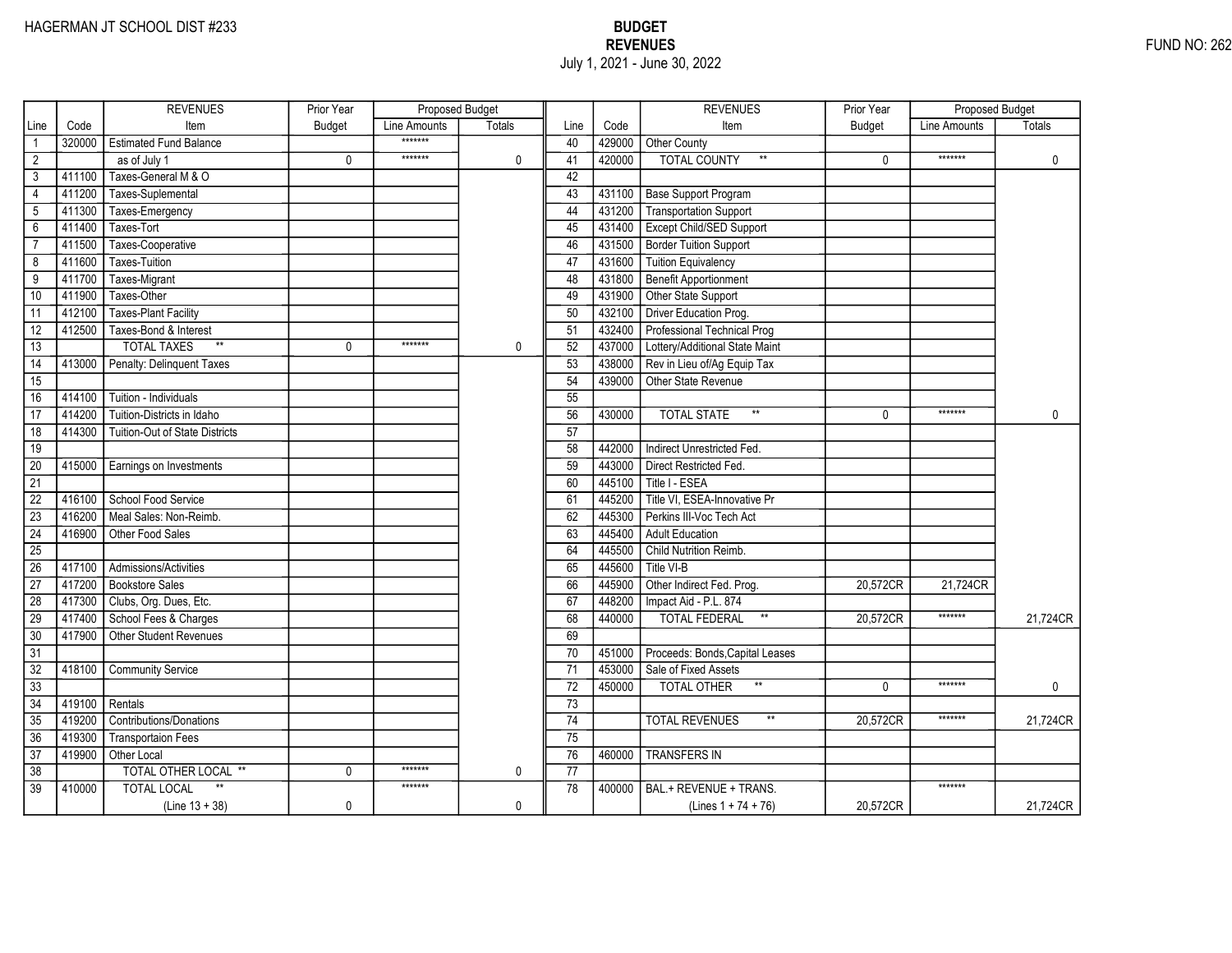### EXPENDITURES FUND NO: 262 July 1, 2021 - June 30, 2022

|                 |      | <b>EXPENDITURES</b>             | Prior Year    | Proposed      | 100      | 200             | 300       | 400       | 500     | 600        | 700        | 800         |
|-----------------|------|---------------------------------|---------------|---------------|----------|-----------------|-----------|-----------|---------|------------|------------|-------------|
|                 |      |                                 |               |               |          |                 | Purchased | Supplies  | Capital | Debt       | Insurance- |             |
| Line            | Code | Functions/Programs              | <b>Budget</b> | <b>Budget</b> | Salaries | <b>Benefits</b> | Services  | Materials | Objects | Retirement | Judgment   | Transfers   |
| $\mathbf{1}$    | 512  | Elemetary School Prog.          | 20,572        |               |          |                 |           |           |         |            |            |             |
| $\overline{2}$  | 515  | Secondary School Prog.          |               |               |          |                 |           |           |         |            |            |             |
| $\overline{3}$  | 517  | Alternative School Prog.        |               |               |          |                 |           |           |         |            |            |             |
| 4               | 519  | Vocational-Technical Prog.      |               |               |          |                 |           |           |         |            |            |             |
| $\overline{5}$  | 521  | Exceptional Child Prog.         |               |               |          |                 |           |           |         |            |            |             |
| $\overline{6}$  | 522  | Preschool Exceptional Prog.     |               |               |          |                 |           |           |         |            |            |             |
| $\overline{7}$  | 524  | Gifted & Talented Prog.         |               |               |          |                 |           |           |         |            |            |             |
| $\overline{8}$  | 531  | Interscholastic Prog.           |               |               |          |                 |           |           |         |            |            |             |
| $\overline{9}$  | 532  | School Activity Prog.           |               |               |          |                 |           |           |         |            |            |             |
| 10              | 541  | Summer School Prog.             |               |               |          |                 |           |           |         |            |            |             |
| 11              | 542  | Adult School Prog.              |               |               |          |                 |           |           |         |            |            |             |
| 12              | 546  | Detention Center Prog.          |               |               |          |                 |           |           |         |            |            |             |
| 13              |      |                                 |               |               |          |                 |           |           |         |            |            |             |
| $\overline{14}$ | 500  | <b>TOTAL INSTRUCTION **</b>     | 20,572        | $\mathbf 0$   | 0        | 0               | 0         | 0         | 0       | 0          | 0          | $\mathbf 0$ |
| 15              |      |                                 |               |               |          |                 |           |           |         |            |            |             |
| 16              | 611  | Attend-Guidance-Health Prog     |               |               |          |                 |           |           |         |            |            |             |
| 17              | 616  | Special Services Prog.          |               |               |          |                 |           |           |         |            |            |             |
| 18              |      |                                 |               |               |          |                 |           |           |         |            |            |             |
| 19              | 621  | Instruction Improvement Prog    |               |               |          |                 |           |           |         |            |            |             |
| 20              | 622  | Educational Media Prog.         |               |               |          |                 |           |           |         |            |            |             |
| $\overline{21}$ | 623  | Instruction-Related Tech Prog   |               |               |          |                 |           |           |         |            |            |             |
| $\overline{22}$ | 631  | Board of Education Prog.        |               |               |          |                 |           |           |         |            |            |             |
| $\overline{23}$ | 632  | District Admin Prog.            |               |               |          |                 |           |           |         |            |            |             |
| 24              |      |                                 |               |               |          |                 |           |           |         |            |            |             |
| 25              | 641  | School Administration Prog.     |               |               |          |                 |           |           |         |            |            |             |
| 26              |      |                                 |               |               |          |                 |           |           |         |            |            |             |
| 27              | 651  | <b>Business Operation Prog.</b> |               |               |          |                 |           |           |         |            |            |             |
| $\overline{28}$ | 655  | Central Service Prog.           |               |               |          |                 |           |           |         |            |            |             |
| 29              | 656  | Admin Tech Services Prog.       |               |               |          |                 |           |           |         |            |            |             |
| 30              | 661  | Bldg-Care Prog. (Custodial)     |               |               |          |                 |           |           |         |            |            |             |
| $\overline{31}$ | 663  | Maint-Non Student Occupied      |               |               |          |                 |           |           |         |            |            |             |
| 32              | 664  | Maint-Student Occupied Bldgs    |               |               |          |                 |           |           |         |            |            |             |
| 33              | 665  | Maintenance - Grounds           |               |               |          |                 |           |           |         |            |            |             |
| 34              | 667  | Security Program                |               |               |          |                 |           |           |         |            |            |             |
| 35              |      |                                 |               |               |          |                 |           |           |         |            |            |             |
| 36              | 681  | Pupil-To School Trans. Prog.    |               |               |          |                 |           |           |         |            |            |             |
| $\overline{37}$ | 682  | Pupil-Activity Trans. Prog.     |               |               |          |                 |           |           |         |            |            |             |
| 38              | 683  | General Transportation Prog.    |               |               |          |                 |           |           |         |            |            |             |
|                 |      |                                 |               |               |          |                 |           |           |         |            |            |             |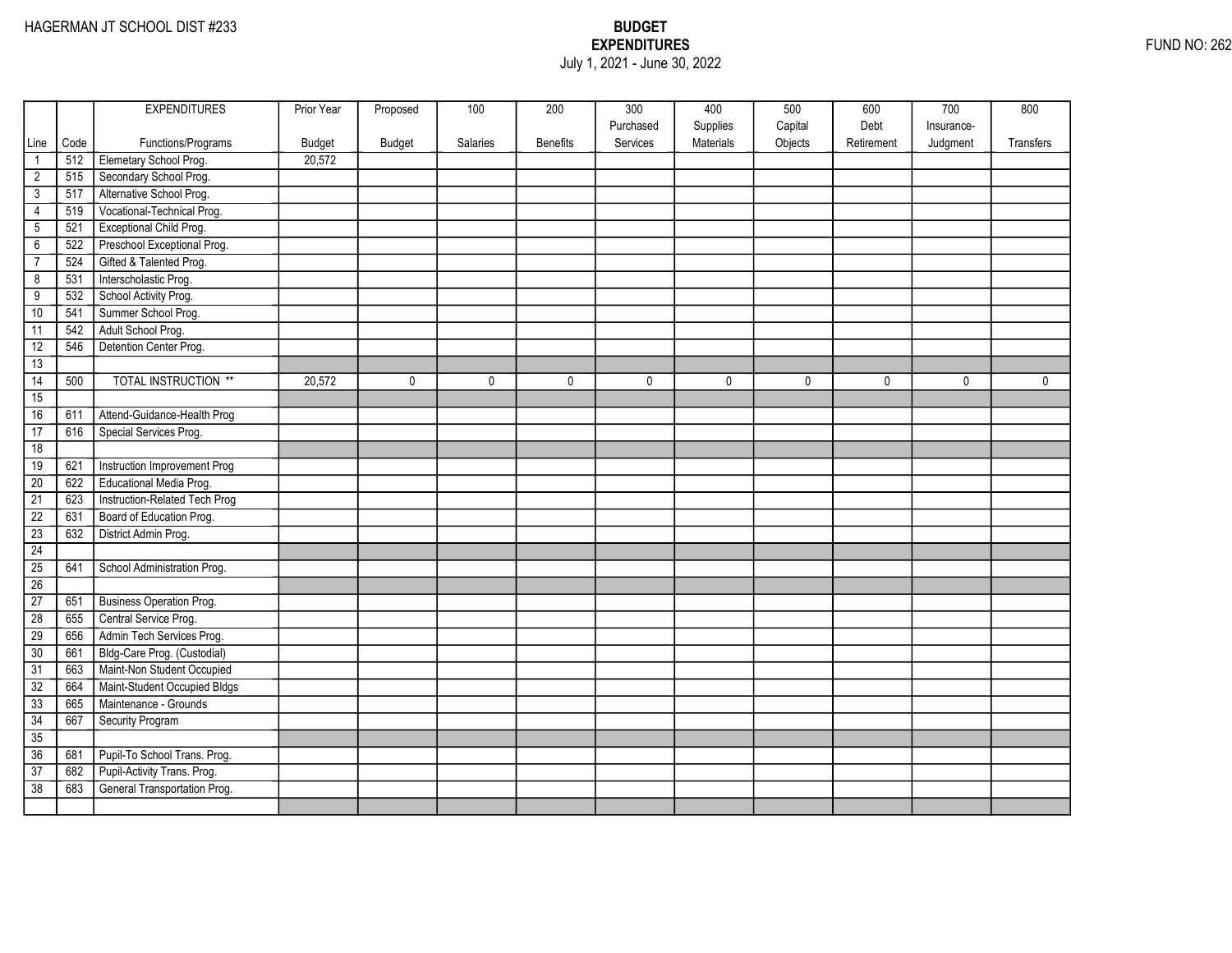### EXPENDITURES FUND NO: 262 July 1, 2021 - June 30, 2022

|                 |      | <b>EXPENDITURES</b>                | Prior Year  | Proposed | 100                   | 200                                                  | $\overline{300}$      | 400                   | 500                | 600                | 700                    | 800          |
|-----------------|------|------------------------------------|-------------|----------|-----------------------|------------------------------------------------------|-----------------------|-----------------------|--------------------|--------------------|------------------------|--------------|
| Line            | Code | Functions/Programs                 | Budget      | Budget   | <b>Salaries</b>       | <b>Benefits</b>                                      | Purchased<br>Services | Supplies<br>Materials | Capital<br>Objects | Debt<br>Retirement | Insurance-<br>Judgment | Transfers    |
| 39              | 691  | Other Support Services Prog.       |             |          |                       |                                                      |                       |                       |                    |                    |                        |              |
| 40              |      |                                    |             |          |                       |                                                      |                       |                       |                    |                    |                        |              |
| 41              | 600  | <b>TOTAL SUPPORT SERV.**</b>       | $\mathbf 0$ | 0        | 0                     | 0                                                    | 0                     | 0                     | 0                  | $\mathbf 0$        | $\mathbf 0$            | $\mathbf 0$  |
| 42              |      |                                    |             |          |                       |                                                      |                       |                       |                    |                    |                        |              |
| $\overline{43}$ | 710  | <b>Child Nutrition Program</b>     |             |          |                       |                                                      |                       |                       |                    |                    |                        |              |
| $\overline{44}$ | 720  | Community Services Program         |             |          |                       |                                                      |                       |                       |                    |                    |                        |              |
| 45              | 730  | <b>Enterprise Operations</b>       |             |          |                       |                                                      |                       |                       |                    |                    |                        |              |
| 46              | 700  | TOTAL NON-INSTRUCTION**            | $\mathbf 0$ | 0        | 0                     | 0                                                    | 0                     | $\mathbf 0$           | $\pmb{0}$          | $\mathbf 0$        | $\mathbf 0$            | $\mathbf{0}$ |
| 47              |      |                                    |             |          |                       |                                                      |                       |                       |                    |                    |                        |              |
| 48              | 810  | Capital Assets-Student Occ         |             |          |                       |                                                      |                       |                       |                    |                    |                        |              |
| 49              | 811  | Capital Assets-Non Student Occ     |             |          |                       |                                                      |                       |                       |                    |                    |                        |              |
| 50              | 800  | <b>TOTAL CAPITAL ASSETS PROG**</b> | $\mathbf 0$ | 0        | $\mathbf{0}$          | $\mathbf 0$                                          | $\mathbf{0}$          | $\mathbf 0$           | $\mathbf 0$        | $\mathbf 0$        | $\mathbf 0$            | $\mathbf 0$  |
| 51              |      |                                    |             |          |                       |                                                      |                       |                       |                    |                    |                        |              |
| $\overline{52}$ | 911  | Debt Services Prog.-Princ.         |             |          |                       |                                                      |                       |                       |                    |                    |                        |              |
| 53              | 912  | Debt Services Prog.-Int.           |             |          |                       |                                                      |                       |                       |                    |                    |                        |              |
| 54              | 913  | Debt Serv Prog-Refnded Debt        |             |          |                       |                                                      |                       |                       |                    |                    |                        |              |
| 55              | 920  | <b>Transfers Out</b>               |             |          |                       |                                                      |                       |                       |                    |                    |                        |              |
| 56              |      |                                    |             |          |                       |                                                      |                       |                       |                    |                    |                        |              |
| 57              | 900  | <b>TOTAL OTHER SERVICES **</b>     | $\mathbf 0$ | 0        | 0                     | 0                                                    | $\mathbf 0$           | $\mathbf 0$           | $\mathbf 0$        | $\mathbf 0$        | $\mathbf 0$            | $\mathbf 0$  |
| 58              |      |                                    |             |          |                       |                                                      |                       |                       |                    |                    |                        |              |
| 59              |      |                                    |             |          |                       |                                                      |                       |                       |                    |                    |                        |              |
| $\overline{60}$ |      | <b>TOTAL EXPENDITURES</b><br>$**$  |             |          |                       |                                                      |                       |                       |                    |                    |                        |              |
|                 |      | (Lines 14+41+47+49+57)**           | 20,572      | 0        | 0                     | 0                                                    | $\mathbf 0$           | 0                     | 0                  | $\mathbf 0$        | 0                      | $\mathbf 0$  |
| 61              |      |                                    |             |          |                       |                                                      |                       |                       |                    |                    |                        |              |
| 62              | 950  | <b>Contingency Reserve</b>         |             |          |                       |                                                      |                       |                       |                    |                    |                        |              |
|                 |      | (5% of Line 60)                    |             |          |                       |                                                      |                       |                       |                    |                    |                        |              |
| 63              |      |                                    |             |          |                       |                                                      |                       |                       |                    |                    |                        |              |
| 64              |      | <b>TOTAL APPROPRIATION</b>         |             |          |                       |                                                      |                       |                       |                    |                    |                        |              |
|                 |      | (Line 60 + Line 62)                | 20,572      | 0        |                       |                                                      |                       |                       |                    |                    |                        |              |
| 65              |      |                                    |             |          |                       |                                                      |                       |                       |                    |                    |                        |              |
|                 |      |                                    |             |          |                       |                                                      |                       |                       |                    |                    |                        |              |
| 66              |      | <b>BUDGET SUMMARY</b>              |             |          | <b>BUDGET SUMMARY</b> |                                                      |                       |                       |                    |                    |                        |              |
| 67              |      |                                    |             |          |                       |                                                      |                       |                       |                    |                    |                        |              |
| 68              |      | <b>Beginning Fund Balance</b>      |             |          |                       | The total on line 70 must equal the total on line 74 |                       |                       |                    |                    |                        |              |
| 69              |      | Revenues + Transfers In            | 20,572CR    | 21,724CR |                       |                                                      |                       |                       |                    |                    |                        |              |
| 70              |      | TOTAL REVENUE (68 + 69)            | 20,572CR    | 21,724CR |                       |                                                      |                       |                       |                    |                    |                        |              |
| $\overline{71}$ |      |                                    |             |          |                       |                                                      |                       |                       |                    |                    |                        |              |
| $\overline{72}$ |      | <b>Total Appropriation</b>         | 20,572      |          |                       |                                                      |                       |                       |                    |                    |                        |              |
| $\overline{73}$ |      | <b>Unappropriated Balance</b>      |             | 21,724   |                       |                                                      |                       |                       |                    |                    |                        |              |
| 74              |      | <b>TOTAL APPROPRIATION (72+73)</b> | 20,572      | 21,724   |                       |                                                      |                       |                       |                    |                    |                        |              |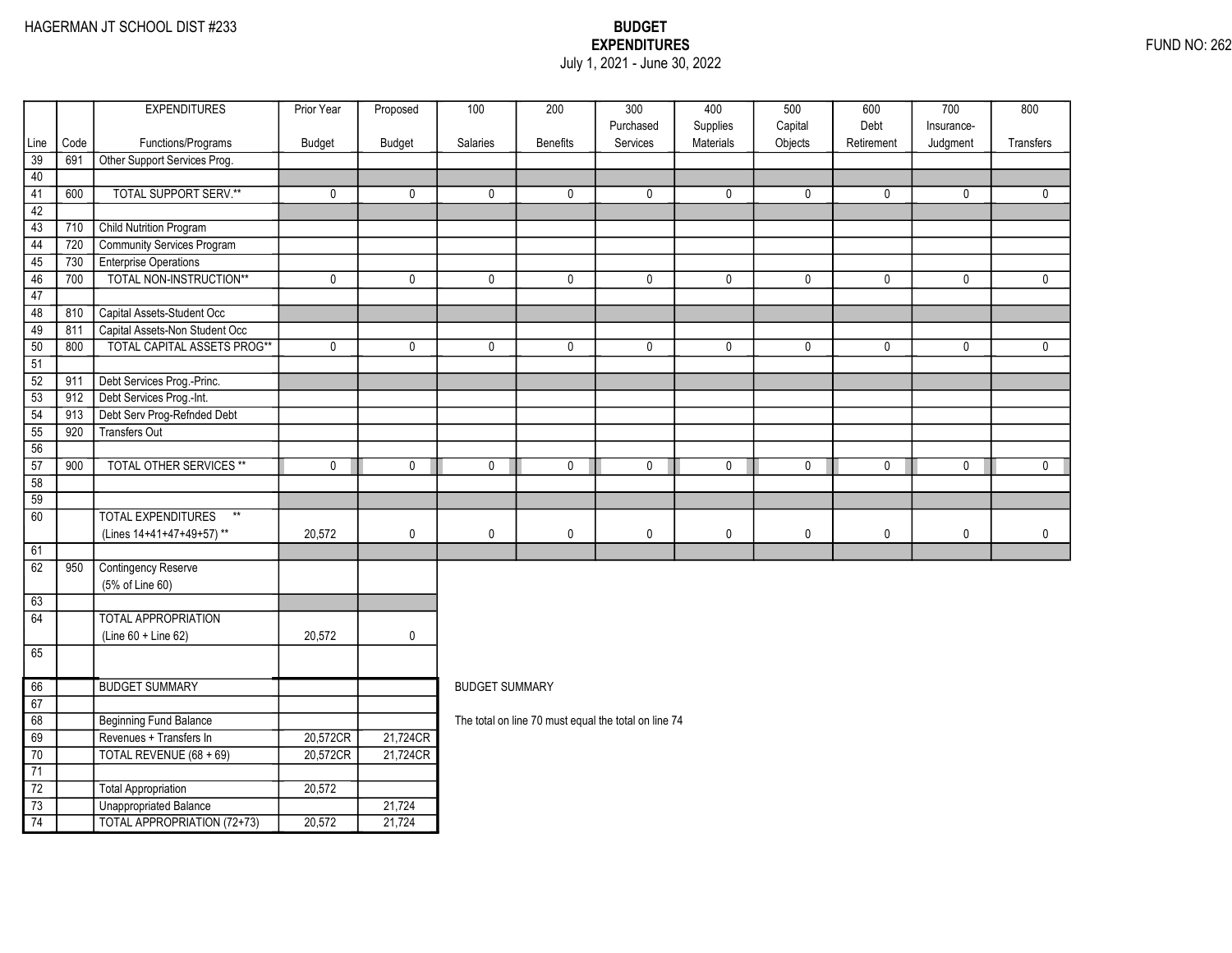|                 |        | <b>REVENUES</b>                       | Prior Year    | Proposed Budget |               |                 |        | <b>REVENUES</b>                       | Prior Year    | <b>Proposed Budget</b> |              |
|-----------------|--------|---------------------------------------|---------------|-----------------|---------------|-----------------|--------|---------------------------------------|---------------|------------------------|--------------|
| Line            | Code   | Item                                  | <b>Budget</b> | Line Amounts    | <b>Totals</b> | Line            | Code   | Item                                  | <b>Budget</b> | Line Amounts           | Totals       |
|                 | 320000 | <b>Estimated Fund Balance</b>         |               | *******         |               | 40              | 429000 | Other County                          |               |                        |              |
| $\overline{2}$  |        | as of July 1                          | 0             | *******         | 0             | 41              | 420000 | <b>TOTAL COUNTY</b><br>$\star\star$   | 0             | *******                | $\mathbf 0$  |
| 3               | 411100 | Taxes-General M & O                   |               |                 |               | 42              |        |                                       |               |                        |              |
| $\overline{4}$  | 411200 | Taxes-Suplemental                     |               |                 |               | 43              | 431100 | <b>Base Support Program</b>           |               |                        |              |
| 5               | 411300 | Taxes-Emergency                       |               |                 |               | 44              | 431200 | <b>Transportation Support</b>         |               |                        |              |
| $6\overline{}$  | 411400 | Taxes-Tort                            |               |                 |               | 45              | 431400 | Except Child/SED Support              |               |                        |              |
| $\overline{7}$  | 411500 | Taxes-Cooperative                     |               |                 |               | 46              | 431500 | <b>Border Tuition Support</b>         |               |                        |              |
| 8               | 411600 | Taxes-Tuition                         |               |                 |               | 47              | 431600 | <b>Tuition Equivalency</b>            |               |                        |              |
| $\overline{9}$  | 411700 | Taxes-Migrant                         |               |                 |               | 48              | 431800 | <b>Benefit Apportionment</b>          |               |                        |              |
| 10              | 411900 | Taxes-Other                           |               |                 |               | 49              | 431900 | Other State Support                   |               |                        |              |
| 11              | 412100 | <b>Taxes-Plant Facility</b>           |               |                 |               | 50              | 432100 | Driver Education Prog.                |               |                        |              |
| 12              | 412500 | Taxes-Bond & Interest                 |               |                 |               | 51              | 432400 | Professional Technical Prog           |               |                        |              |
| 13              |        | $\ast\ast$<br><b>TOTAL TAXES</b>      | 0             | *******         | 0             | 52              | 437000 | Lottery/Additional State Maint        |               |                        |              |
| $\overline{14}$ | 413000 | Penalty: Delinquent Taxes             |               |                 |               | 53              | 438000 | Rev in Lieu of/Ag Equip Tax           |               |                        |              |
| $\overline{15}$ |        |                                       |               |                 |               | 54              | 439000 | Other State Revenue                   |               |                        |              |
| 16              | 414100 | Tuition - Individuals                 |               |                 |               | 55              |        |                                       |               |                        |              |
| 17              | 414200 | Tuition-Districts in Idaho            |               |                 |               | 56              | 430000 | $^{\star\star}$<br><b>TOTAL STATE</b> | $\Omega$      | *******                | $\mathbf{0}$ |
| $\overline{18}$ | 414300 | <b>Tuition-Out of State Districts</b> |               |                 |               | $\overline{57}$ |        |                                       |               |                        |              |
| 19              |        |                                       |               |                 |               | 58              | 442000 | Indirect Unrestricted Fed.            |               |                        |              |
| $\overline{20}$ | 415000 | Earnings on Investments               |               |                 |               | 59              | 443000 | Direct Restricted Fed.                |               |                        |              |
| $\overline{21}$ |        |                                       |               |                 |               | 60              | 445100 | Title I - ESEA                        |               |                        |              |
| $\overline{22}$ | 416100 | School Food Service                   |               |                 |               | 61              | 445200 | Title VI, ESEA-Innovative Pr          |               |                        |              |
| $\overline{23}$ | 416200 | Meal Sales: Non-Reimb.                |               |                 |               | 62              | 445300 | Perkins III-Voc Tech Act              | 80,127CR      | 103.612CR              |              |
| $\overline{24}$ | 416900 | Other Food Sales                      |               |                 |               | 63              | 445400 | <b>Adult Education</b>                |               |                        |              |
| $\overline{25}$ |        |                                       |               |                 |               | 64              | 445500 | Child Nutrition Reimb.                |               |                        |              |
| 26              | 417100 | Admissions/Activities                 |               |                 |               | 65              | 445600 | Title VI-B                            |               |                        |              |
| 27              | 417200 | <b>Bookstore Sales</b>                |               |                 |               | 66              | 445900 | Other Indirect Fed. Prog.             |               |                        |              |
| 28              | 417300 | Clubs, Org. Dues, Etc.                |               |                 |               | 67              | 448200 | Impact Aid - P.L. 874                 |               |                        |              |
| 29              | 417400 | School Fees & Charges                 |               |                 |               | 68              | 440000 | $^{\star\star}$<br>TOTAL FEDERAL      | 80,127CR      | *******                | 103,612CR    |
| 30              | 417900 | Other Student Revenues                |               |                 |               | 69              |        |                                       |               |                        |              |
| $\overline{31}$ |        |                                       |               |                 |               | 70              | 451000 | Proceeds: Bonds, Capital Leases       |               |                        |              |
| $\overline{32}$ | 418100 | <b>Community Service</b>              |               |                 |               | 71              | 453000 | Sale of Fixed Assets                  |               |                        |              |
| $\overline{33}$ |        |                                       |               |                 |               | $\overline{72}$ | 450000 | <b>TOTAL OTHER</b>                    | $\Omega$      | *******                | 0            |
| 34              | 419100 | Rentals                               |               |                 |               | 73              |        |                                       |               |                        |              |
| 35              | 419200 | <b>Contributions/Donations</b>        |               |                 |               | 74              |        | <b>TOTAL REVENUES</b>                 | 80,127CR      | *******                | 103,612CR    |
| 36              | 419300 | <b>Transportaion Fees</b>             |               |                 |               | 75              |        |                                       |               |                        |              |
| $\overline{37}$ | 419900 | Other Local                           |               |                 |               | 76              | 460000 | <b>TRANSFERS IN</b>                   |               |                        |              |
| 38              |        | TOTAL OTHER LOCAL **                  | 0             | *******         | 0             | 77              |        |                                       |               |                        |              |
| $\overline{39}$ | 410000 | <b>TOTAL LOCAL</b>                    |               | *******         |               | 78              | 400000 | BAL.+ REVENUE + TRANS.                |               | *******                |              |
|                 |        | $(Line 13 + 38)$                      | 0             |                 | 0             |                 |        | (Lines $1 + 74 + 76$ )                | 80,127CR      |                        | 103,612CR    |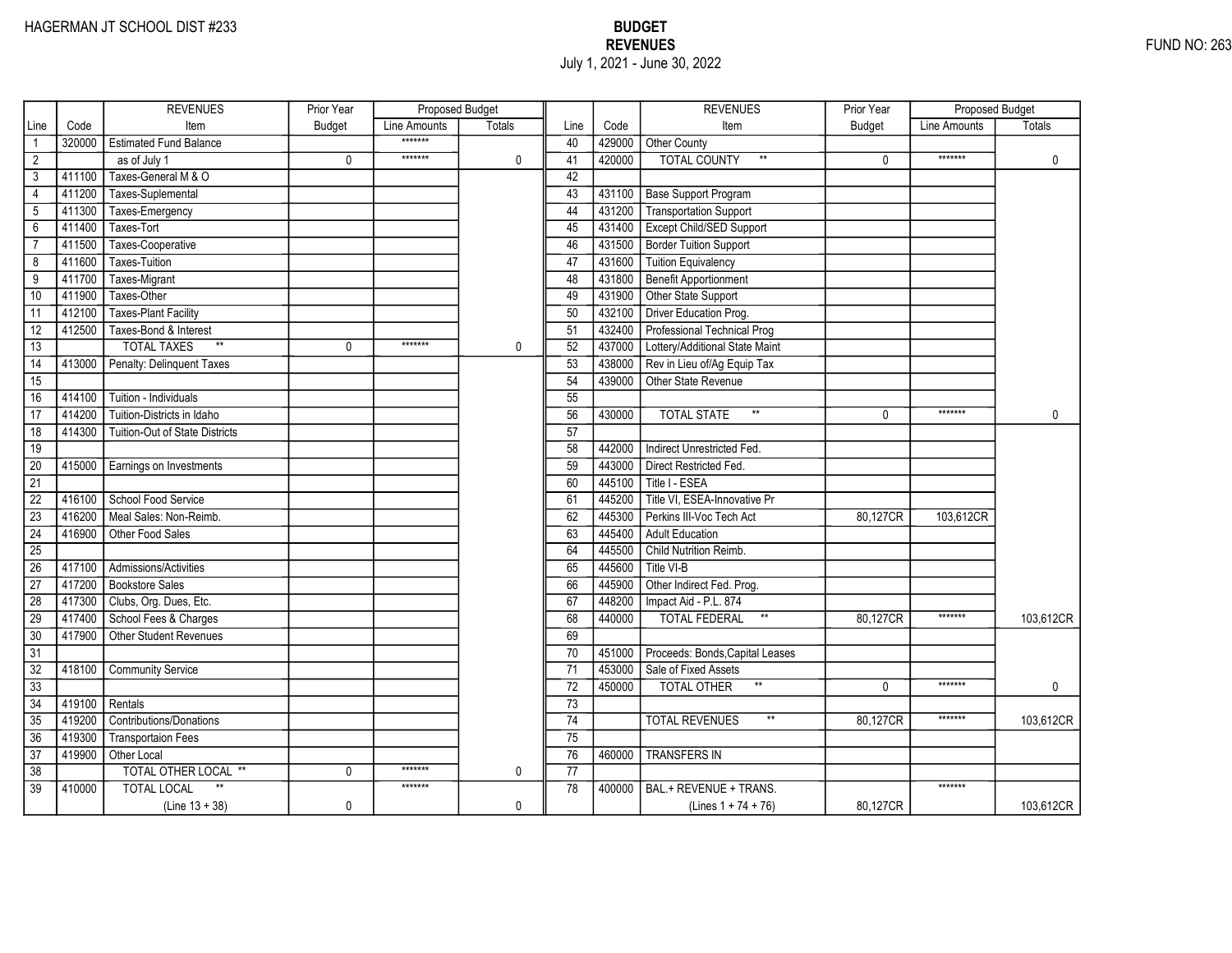## EXPENDITURES FUND NO: 263 July 1, 2021 - June 30, 2022

|                 |      | <b>EXPENDITURES</b>             | Prior Year    | Proposed      | 100      | 200              | 300       | 400       | 500     | 600         | 700        | 800         |
|-----------------|------|---------------------------------|---------------|---------------|----------|------------------|-----------|-----------|---------|-------------|------------|-------------|
|                 |      |                                 |               |               |          |                  | Purchased | Supplies  | Capital | Debt        | Insurance- |             |
| Line            | Code | Functions/Programs              | <b>Budget</b> | <b>Budget</b> | Salaries | <b>Benefits</b>  | Services  | Materials | Objects | Retirement  | Judgment   | Transfers   |
| $\mathbf{1}$    | 512  | Elemetary School Prog.          |               |               |          |                  |           |           |         |             |            |             |
| $\overline{2}$  | 515  | Secondary School Prog.          | 80,127        | 103,612       | 2,000    | 392              | 93,720    | 7,500     |         |             |            |             |
| 3               | 517  | Alternative School Prog.        |               |               |          |                  |           |           |         |             |            |             |
| 4               | 519  | Vocational-Technical Prog.      |               |               |          |                  |           |           |         |             |            |             |
| 5               | 521  | <b>Exceptional Child Prog.</b>  |               |               |          |                  |           |           |         |             |            |             |
| $\overline{6}$  | 522  | Preschool Exceptional Prog.     |               |               |          |                  |           |           |         |             |            |             |
| $\overline{7}$  | 524  | Gifted & Talented Prog.         |               |               |          |                  |           |           |         |             |            |             |
| $\overline{8}$  | 531  | Interscholastic Prog.           |               |               |          |                  |           |           |         |             |            |             |
| $\overline{9}$  | 532  | School Activity Prog.           |               |               |          |                  |           |           |         |             |            |             |
| 10              | 541  | Summer School Prog.             |               |               |          |                  |           |           |         |             |            |             |
| 11              | 542  | Adult School Prog.              |               |               |          |                  |           |           |         |             |            |             |
| 12              | 546  | Detention Center Prog.          |               |               |          |                  |           |           |         |             |            |             |
| 13              |      |                                 |               |               |          |                  |           |           |         |             |            |             |
| $\overline{14}$ | 500  | <b>TOTAL INSTRUCTION **</b>     | 80,127        | 103,612       | 2,000    | $\overline{392}$ | 93,720    | 7,500     | 0       | $\mathbf 0$ | 0          | $\mathbf 0$ |
| $\overline{15}$ |      |                                 |               |               |          |                  |           |           |         |             |            |             |
| 16              | 611  | Attend-Guidance-Health Prog     |               |               |          |                  |           |           |         |             |            |             |
| 17              | 616  | Special Services Prog.          |               |               |          |                  |           |           |         |             |            |             |
| 18              |      |                                 |               |               |          |                  |           |           |         |             |            |             |
| 19              | 621  | Instruction Improvement Prog    |               |               |          |                  |           |           |         |             |            |             |
| $\overline{20}$ | 622  | Educational Media Prog.         |               |               |          |                  |           |           |         |             |            |             |
| $\overline{21}$ | 623  | Instruction-Related Tech Prog   |               |               |          |                  |           |           |         |             |            |             |
| $\overline{22}$ | 631  | Board of Education Prog.        |               |               |          |                  |           |           |         |             |            |             |
| 23              | 632  | District Admin Prog.            |               |               |          |                  |           |           |         |             |            |             |
| $\overline{24}$ |      |                                 |               |               |          |                  |           |           |         |             |            |             |
| 25              | 641  | School Administration Prog.     |               |               |          |                  |           |           |         |             |            |             |
| 26              |      |                                 |               |               |          |                  |           |           |         |             |            |             |
| 27              | 651  | <b>Business Operation Prog.</b> |               |               |          |                  |           |           |         |             |            |             |
| $\overline{28}$ | 655  | Central Service Prog.           |               |               |          |                  |           |           |         |             |            |             |
| 29              | 656  | Admin Tech Services Prog.       |               |               |          |                  |           |           |         |             |            |             |
| 30              | 661  | Bldg-Care Prog. (Custodial)     |               |               |          |                  |           |           |         |             |            |             |
| $\overline{31}$ | 663  | Maint-Non Student Occupied      |               |               |          |                  |           |           |         |             |            |             |
| 32              | 664  | Maint-Student Occupied Bldgs    |               |               |          |                  |           |           |         |             |            |             |
| 33              | 665  | Maintenance - Grounds           |               |               |          |                  |           |           |         |             |            |             |
| 34              | 667  | Security Program                |               |               |          |                  |           |           |         |             |            |             |
| 35              |      |                                 |               |               |          |                  |           |           |         |             |            |             |
| 36              | 681  | Pupil-To School Trans. Prog.    |               |               |          |                  |           |           |         |             |            |             |
| 37              | 682  | Pupil-Activity Trans. Prog.     |               |               |          |                  |           |           |         |             |            |             |
| $\overline{38}$ | 683  | General Transportation Prog.    |               |               |          |                  |           |           |         |             |            |             |
|                 |      |                                 |               |               |          |                  |           |           |         |             |            |             |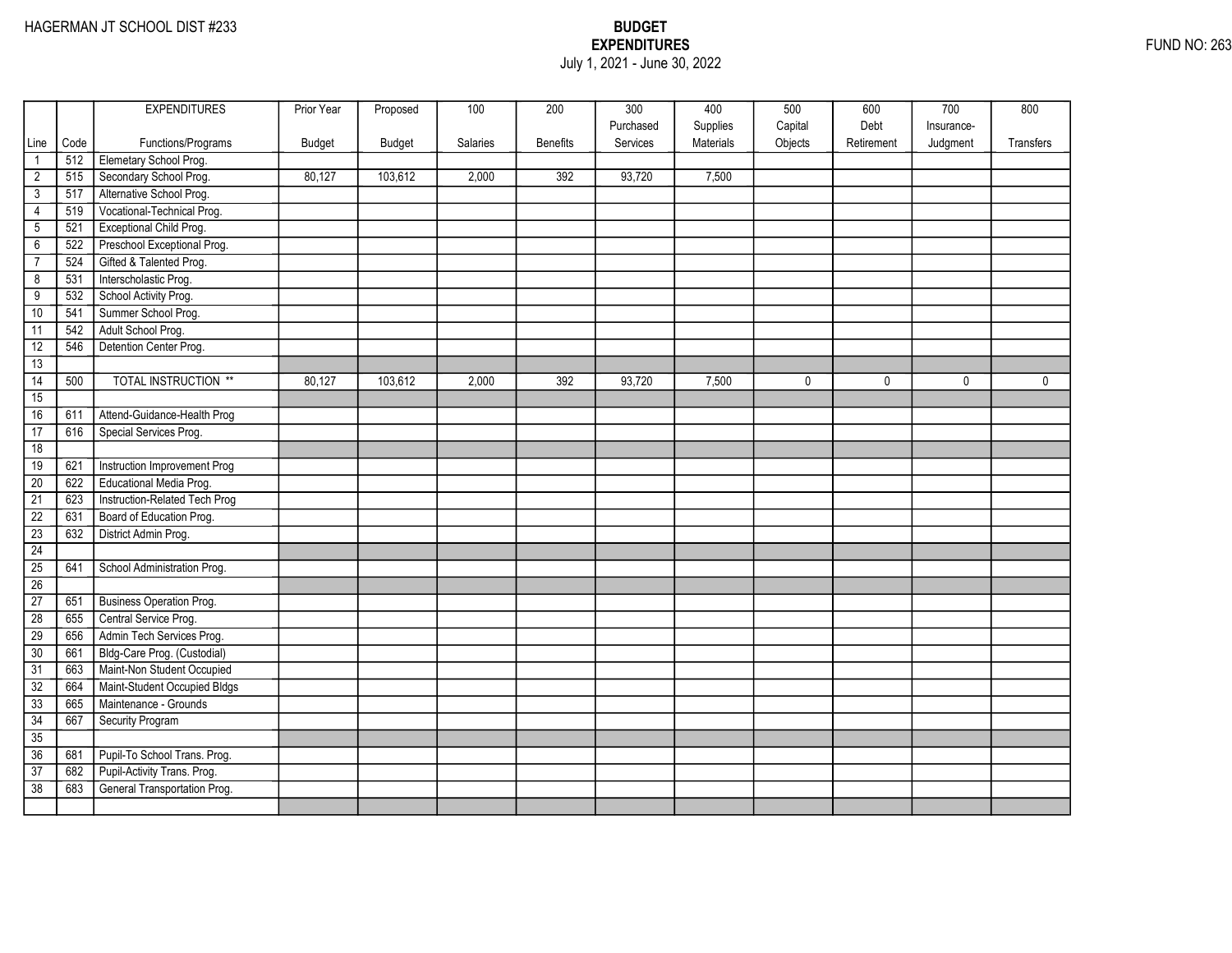### EXPENDITURES FUND NO: 263 July 1, 2021 - June 30, 2022

|                 |             | <b>EXPENDITURES</b>                                | Prior Year  | Proposed  | $\overline{100}$      | $\overline{200}$                                     | $\overline{300}$      | 400                   | 500       | 600          | $\overline{700}$ | 800          |
|-----------------|-------------|----------------------------------------------------|-------------|-----------|-----------------------|------------------------------------------------------|-----------------------|-----------------------|-----------|--------------|------------------|--------------|
|                 |             |                                                    |             |           |                       |                                                      | Purchased<br>Services | Supplies<br>Materials | Capital   | Debt         | Insurance-       |              |
| Line<br>39      | Code<br>691 | Functions/Programs<br>Other Support Services Prog. | Budget      | Budget    | Salaries              | <b>Benefits</b>                                      |                       |                       | Objects   | Retirement   | Judgment         | Transfers    |
| 40              |             |                                                    |             |           |                       |                                                      |                       |                       |           |              |                  |              |
| 41              | 600         | <b>TOTAL SUPPORT SERV.**</b>                       | 0           | 0         | 0                     | $\mathbf{0}$                                         | 0                     | $\mathbf{0}$          | 0         | $\mathbf{0}$ | 0                | $\mathbf{0}$ |
| 42              |             |                                                    |             |           |                       |                                                      |                       |                       |           |              |                  |              |
| $\overline{43}$ | 710         | <b>Child Nutrition Program</b>                     |             |           |                       |                                                      |                       |                       |           |              |                  |              |
| 44              | 720         | Community Services Program                         |             |           |                       |                                                      |                       |                       |           |              |                  |              |
| 45              | 730         | <b>Enterprise Operations</b>                       |             |           |                       |                                                      |                       |                       |           |              |                  |              |
| 46              | 700         | TOTAL NON-INSTRUCTION**                            | $\mathbf 0$ | 0         | 0                     | 0                                                    | $\mathbf 0$           | 0                     | 0         | $\mathbf 0$  | 0                | $\mathbf{0}$ |
| 47              |             |                                                    |             |           |                       |                                                      |                       |                       |           |              |                  |              |
| 48              | 810         | Capital Assets-Student Occ                         |             |           |                       |                                                      |                       |                       |           |              |                  |              |
| 49              | 811         | Capital Assets-Non Student Occ                     |             |           |                       |                                                      |                       |                       |           |              |                  |              |
| 50              | 800         | <b>TOTAL CAPITAL ASSETS PROG**</b>                 | $\mathbf 0$ | 0         | $\mathbf 0$           | $\mathbf 0$                                          | $\mathbf 0$           | 0                     | 0         | $\mathbf 0$  | $\mathbf 0$      | $\mathbf 0$  |
| 51              |             |                                                    |             |           |                       |                                                      |                       |                       |           |              |                  |              |
| $\overline{52}$ | 911         | Debt Services Prog.-Princ.                         |             |           |                       |                                                      |                       |                       |           |              |                  |              |
| 53              | 912         | Debt Services Prog.-Int.                           |             |           |                       |                                                      |                       |                       |           |              |                  |              |
| 54              | 913         | Debt Serv Prog-Refnded Debt                        |             |           |                       |                                                      |                       |                       |           |              |                  |              |
| 55              | 920         | <b>Transfers Out</b>                               |             |           |                       |                                                      |                       |                       |           |              |                  |              |
| 56              |             |                                                    |             |           |                       |                                                      |                       |                       |           |              |                  |              |
| 57              | 900         | <b>TOTAL OTHER SERVICES **</b>                     | $\mathbf 0$ | 0         | $\mathbf 0$           | $\mathbf 0$                                          | $\mathbf 0$           | $\mathbf 0$           | $\pmb{0}$ | $\mathbf 0$  | $\mathbf 0$      | $\mathbf 0$  |
| 58              |             |                                                    |             |           |                       |                                                      |                       |                       |           |              |                  |              |
| $\overline{59}$ |             |                                                    |             |           |                       |                                                      |                       |                       |           |              |                  |              |
| $\overline{60}$ |             | <b>TOTAL EXPENDITURES</b><br>$**$                  |             |           |                       |                                                      |                       |                       |           |              |                  |              |
|                 |             | (Lines 14+41+47+49+57)**                           | 80,127      | 103,612   | 2,000                 | 392                                                  | 93,720                | 7,500                 | $\pmb{0}$ | $\pmb{0}$    | 0                | $\pmb{0}$    |
| 61              |             |                                                    |             |           |                       |                                                      |                       |                       |           |              |                  |              |
| 62              | 950         | <b>Contingency Reserve</b>                         |             |           |                       |                                                      |                       |                       |           |              |                  |              |
|                 |             | (5% of Line 60)                                    |             |           |                       |                                                      |                       |                       |           |              |                  |              |
| 63              |             |                                                    |             |           |                       |                                                      |                       |                       |           |              |                  |              |
| 64              |             | <b>TOTAL APPROPRIATION</b>                         |             |           |                       |                                                      |                       |                       |           |              |                  |              |
|                 |             | (Line 60 + Line 62)                                | 80,127      | 103,612   |                       |                                                      |                       |                       |           |              |                  |              |
| 65              |             |                                                    |             |           |                       |                                                      |                       |                       |           |              |                  |              |
| 66              |             | <b>BUDGET SUMMARY</b>                              |             |           | <b>BUDGET SUMMARY</b> |                                                      |                       |                       |           |              |                  |              |
| 67              |             |                                                    |             |           |                       |                                                      |                       |                       |           |              |                  |              |
| 68              |             | <b>Beginning Fund Balance</b>                      |             |           |                       | The total on line 70 must equal the total on line 74 |                       |                       |           |              |                  |              |
| 69              |             | Revenues + Transfers In                            | 80,127CR    | 103,612CR |                       |                                                      |                       |                       |           |              |                  |              |
| 70              |             | TOTAL REVENUE (68 + 69)                            | 80,127CR    | 103,612CR |                       |                                                      |                       |                       |           |              |                  |              |
| 71              |             |                                                    |             |           |                       |                                                      |                       |                       |           |              |                  |              |
| $\overline{72}$ |             | Total Appropriation                                | 80,127      | 103,612   |                       |                                                      |                       |                       |           |              |                  |              |
| $\overline{73}$ |             | <b>Unappropriated Balance</b>                      |             |           |                       |                                                      |                       |                       |           |              |                  |              |
| 74              |             | <b>TOTAL APPROPRIATION (72+73)</b>                 | 80,127      | 103,612   |                       |                                                      |                       |                       |           |              |                  |              |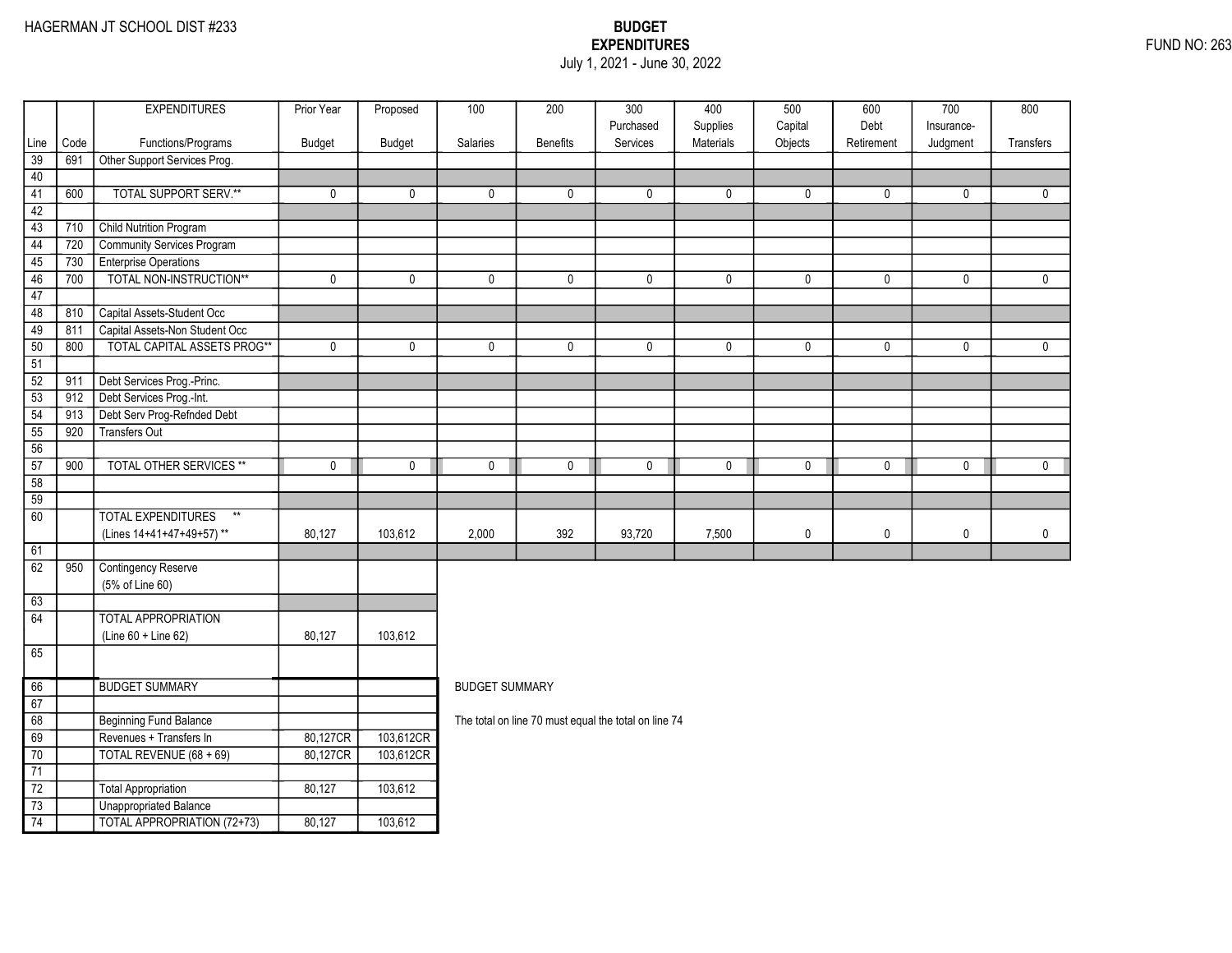|                 |        | <b>REVENUES</b>                       | Prior Year    | Proposed Budget |         |                 |        | <b>REVENUES</b>                        | Prior Year    | <b>Proposed Budget</b> |              |
|-----------------|--------|---------------------------------------|---------------|-----------------|---------|-----------------|--------|----------------------------------------|---------------|------------------------|--------------|
| Line            | Code   | Item                                  | <b>Budget</b> | Line Amounts    | Totals  | Line            | Code   | Item                                   | <b>Budget</b> | Line Amounts           | Totals       |
|                 | 320000 | <b>Estimated Fund Balance</b>         | 6,800CR       | 3,970CR         |         | 40              | 429000 | Other County                           |               |                        |              |
| $\overline{2}$  |        | as of July 1                          | 6,800CR       | *******         | 3,970CR | 41              | 420000 | <b>TOTAL COUNTY</b><br>$^{\star\star}$ | 0             | *******                | $\mathbf 0$  |
| 3               | 411100 | Taxes-General M & O                   |               |                 |         | 42              |        |                                        |               |                        |              |
| $\overline{4}$  | 411200 | Taxes-Suplemental                     |               |                 |         | 43              | 431100 | <b>Base Support Program</b>            |               |                        |              |
| 5               | 411300 | Taxes-Emergency                       |               |                 |         | 44              | 431200 | <b>Transportation Support</b>          |               |                        |              |
| $6\overline{}$  | 411400 | Taxes-Tort                            |               |                 |         | 45              | 431400 | Except Child/SED Support               |               |                        |              |
| $\overline{7}$  | 411500 | Taxes-Cooperative                     |               |                 |         | 46              | 431500 | <b>Border Tuition Support</b>          |               |                        |              |
| 8               | 411600 | Taxes-Tuition                         |               |                 |         | 47              | 431600 | <b>Tuition Equivalency</b>             |               |                        |              |
| $\overline{9}$  | 411700 | Taxes-Migrant                         |               |                 |         | 48              | 431800 | <b>Benefit Apportionment</b>           |               |                        |              |
| 10              | 411900 | Taxes-Other                           |               |                 |         | 49              | 431900 | Other State Support                    |               |                        |              |
| 11              | 412100 | <b>Taxes-Plant Facility</b>           |               |                 |         | 50              | 432100 | Driver Education Prog.                 |               |                        |              |
| 12              | 412500 | Taxes-Bond & Interest                 |               |                 |         | 51              | 432400 | Professional Technical Prog            |               |                        |              |
| 13              |        | $\ast\ast$<br><b>TOTAL TAXES</b>      | 0             | *******         | 0       | 52              | 437000 | Lottery/Additional State Maint         |               |                        |              |
| $\overline{14}$ | 413000 | Penalty: Delinquent Taxes             |               |                 |         | 53              | 438000 | Rev in Lieu of/Ag Equip Tax            |               |                        |              |
| $\overline{15}$ |        |                                       |               |                 |         | 54              | 439000 | Other State Revenue                    |               |                        |              |
| 16              | 414100 | Tuition - Individuals                 |               |                 |         | 55              |        |                                        |               |                        |              |
| 17              | 414200 | Tuition-Districts in Idaho            |               |                 |         | 56              | 430000 | $^{\star\star}$<br><b>TOTAL STATE</b>  | $\Omega$      | *******                | $\mathbf{0}$ |
| $\overline{18}$ | 414300 | <b>Tuition-Out of State Districts</b> |               |                 |         | $\overline{57}$ |        |                                        |               |                        |              |
| 19              |        |                                       |               |                 |         | 58              | 442000 | Indirect Unrestricted Fed.             |               |                        |              |
| $\overline{20}$ | 415000 | Earnings on Investments               |               |                 |         | 59              | 443000 | Direct Restricted Fed.                 |               |                        |              |
| $\overline{21}$ |        |                                       |               |                 |         | 60              | 445100 | Title I - ESEA                         |               |                        |              |
| $\overline{22}$ | 416100 | School Food Service                   |               |                 |         | 61              | 445200 | Title VI, ESEA-Innovative Pr           |               |                        |              |
| $\overline{23}$ | 416200 | Meal Sales: Non-Reimb.                |               |                 |         | 62              | 445300 | Perkins III-Voc Tech Act               |               |                        |              |
| $\overline{24}$ | 416900 | Other Food Sales                      |               |                 |         | 63              | 445400 | <b>Adult Education</b>                 |               |                        |              |
| $\overline{25}$ |        |                                       |               |                 |         | 64              | 445500 | Child Nutrition Reimb.                 |               |                        |              |
| 26              | 417100 | Admissions/Activities                 |               |                 |         | 65              | 445600 | Title VI-B                             |               |                        |              |
| $\overline{27}$ | 417200 | <b>Bookstore Sales</b>                |               |                 |         | 66              | 445900 | Other Indirect Fed. Prog.              | 15,881CR      | 15,881CR               |              |
| 28              | 417300 | Clubs, Org. Dues, Etc.                |               |                 |         | 67              | 448200 | Impact Aid - P.L. 874                  |               |                        |              |
| 29              | 417400 | School Fees & Charges                 |               |                 |         | 68              | 440000 | $^{\star\star}$<br>TOTAL FEDERAL       | 15,881CR      | *******                | 15,881CR     |
| 30              | 417900 | Other Student Revenues                |               |                 |         | 69              |        |                                        |               |                        |              |
| $\overline{31}$ |        |                                       |               |                 |         | 70              | 451000 | Proceeds: Bonds, Capital Leases        |               |                        |              |
| $\overline{32}$ | 418100 | <b>Community Service</b>              |               |                 |         | 71              | 453000 | Sale of Fixed Assets                   |               |                        |              |
| $\overline{33}$ |        |                                       |               |                 |         | $\overline{72}$ | 450000 | <b>TOTAL OTHER</b>                     | $\Omega$      | *******                | 0            |
| 34              | 419100 | Rentals                               |               |                 |         | 73              |        |                                        |               |                        |              |
| 35              | 419200 | <b>Contributions/Donations</b>        |               |                 |         | 74              |        | <b>TOTAL REVENUES</b>                  | 15,881CR      | *******                | 15,881CR     |
| 36              | 419300 | <b>Transportaion Fees</b>             |               |                 |         | 75              |        |                                        |               |                        |              |
| $\overline{37}$ | 419900 | Other Local                           |               |                 |         | 76              | 460000 | <b>TRANSFERS IN</b>                    |               |                        |              |
| 38              |        | TOTAL OTHER LOCAL **                  | 0             | *******         | 0       | 77              |        |                                        |               |                        |              |
| $\overline{39}$ | 410000 | <b>TOTAL LOCAL</b>                    |               | *******         |         | 78              | 400000 | BAL.+ REVENUE + TRANS.                 |               | *******                |              |
|                 |        | $(Line 13 + 38)$                      | 0             |                 | 0       |                 |        | (Lines $1 + 74 + 76$ )                 | 22,681CR      |                        | 19,851CR     |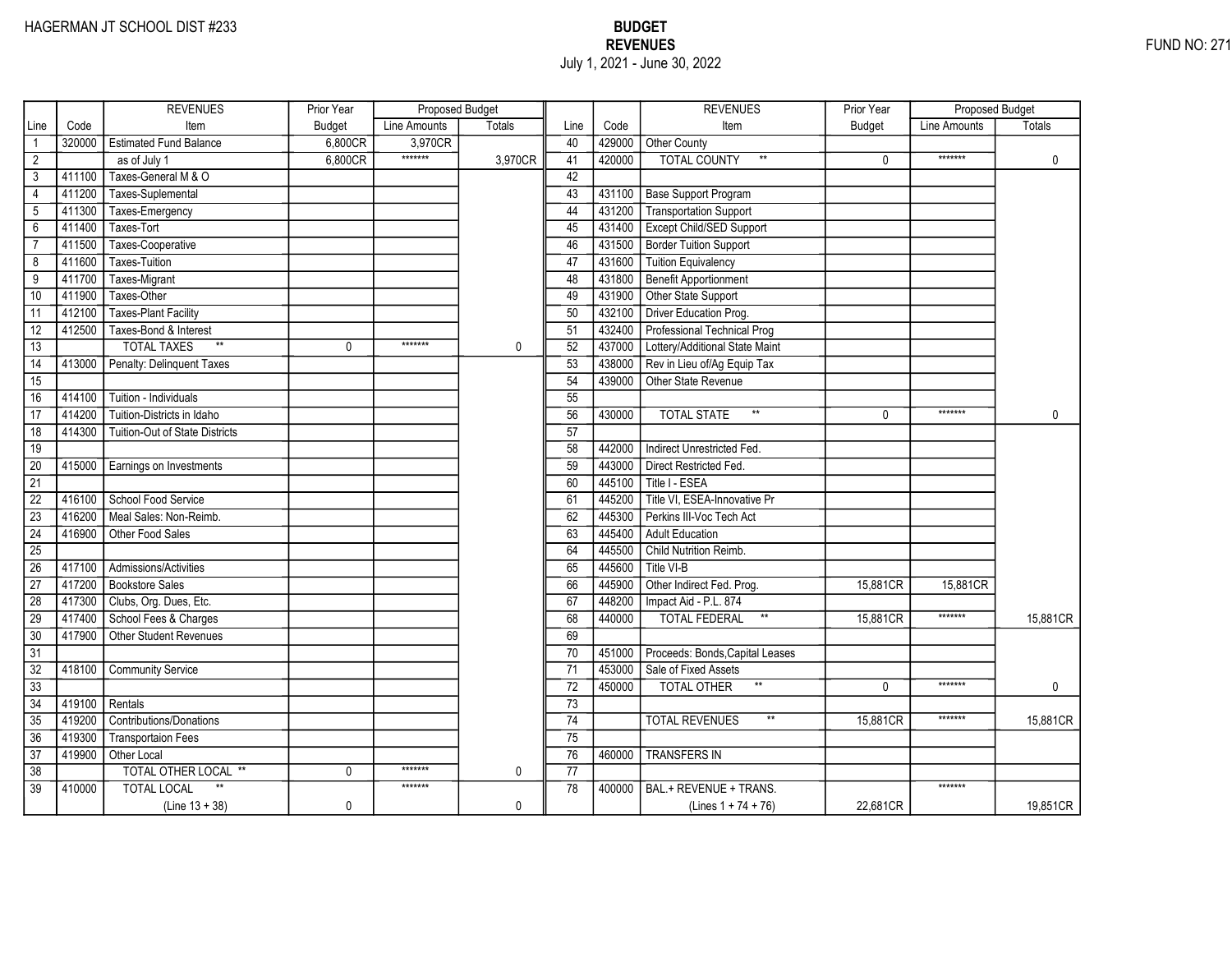### EXPENDITURES FUND NO: 271 July 1, 2021 - June 30, 2022

|                 |      | <b>EXPENDITURES</b>             | Prior Year | Proposed      | 100      | 200             | 300       | 400       | 500     | 600        | 700        | 800          |
|-----------------|------|---------------------------------|------------|---------------|----------|-----------------|-----------|-----------|---------|------------|------------|--------------|
|                 |      |                                 |            |               |          |                 | Purchased | Supplies  | Capital | Debt       | Insurance- |              |
| Line            | Code | Functions/Programs              | Budget     | <b>Budget</b> | Salaries | <b>Benefits</b> | Services  | Materials | Objects | Retirement | Judgment   | Transfers    |
| $\mathbf{1}$    | 512  | Elemetary School Prog.          |            |               |          |                 |           |           |         |            |            |              |
| $\overline{2}$  | 515  | Secondary School Prog.          |            |               |          |                 |           |           |         |            |            |              |
| $\overline{3}$  | 517  | Alternative School Prog.        |            |               |          |                 |           |           |         |            |            |              |
| 4               | 519  | Vocational-Technical Prog.      |            |               |          |                 |           |           |         |            |            |              |
| $\overline{5}$  | 521  | Exceptional Child Prog.         |            |               |          |                 |           |           |         |            |            |              |
| $\overline{6}$  | 522  | Preschool Exceptional Prog.     |            |               |          |                 |           |           |         |            |            |              |
| $\overline{7}$  | 524  | Gifted & Talented Prog.         |            |               |          |                 |           |           |         |            |            |              |
| $\overline{8}$  | 531  | Interscholastic Prog.           |            |               |          |                 |           |           |         |            |            |              |
| $\overline{9}$  | 532  | School Activity Prog.           |            |               |          |                 |           |           |         |            |            |              |
| 10              | 541  | Summer School Prog.             |            |               |          |                 |           |           |         |            |            |              |
| 11              | 542  | Adult School Prog.              |            |               |          |                 |           |           |         |            |            |              |
| 12              | 546  | Detention Center Prog.          |            |               |          |                 |           |           |         |            |            |              |
| 13              |      |                                 |            |               |          |                 |           |           |         |            |            |              |
| $\overline{14}$ | 500  | <b>TOTAL INSTRUCTION **</b>     | 0          | $\mathbf{0}$  | 0        | 0               | 0         | 0         | 0       | 0          | 0          | $\mathbf{0}$ |
| 15              |      |                                 |            |               |          |                 |           |           |         |            |            |              |
| 16              | 611  | Attend-Guidance-Health Prog     |            |               |          |                 |           |           |         |            |            |              |
| 17              | 616  | Special Services Prog.          |            |               |          |                 |           |           |         |            |            |              |
| 18              |      |                                 |            |               |          |                 |           |           |         |            |            |              |
| 19              | 621  | Instruction Improvement Prog    | 22,681     | 19,851        | 15,865   | 3,108           | 878       |           |         |            |            |              |
| 20              | 622  | Educational Media Prog.         |            |               |          |                 |           |           |         |            |            |              |
| $\overline{21}$ | 623  | Instruction-Related Tech Prog   |            |               |          |                 |           |           |         |            |            |              |
| $\overline{22}$ | 631  | Board of Education Prog.        |            |               |          |                 |           |           |         |            |            |              |
| $\overline{23}$ | 632  | District Admin Prog.            |            |               |          |                 |           |           |         |            |            |              |
| 24              |      |                                 |            |               |          |                 |           |           |         |            |            |              |
| 25              | 641  | School Administration Prog.     |            |               |          |                 |           |           |         |            |            |              |
| 26              |      |                                 |            |               |          |                 |           |           |         |            |            |              |
| 27              | 651  | <b>Business Operation Prog.</b> |            |               |          |                 |           |           |         |            |            |              |
| $\overline{28}$ | 655  | Central Service Prog.           |            |               |          |                 |           |           |         |            |            |              |
| 29              | 656  | Admin Tech Services Prog.       |            |               |          |                 |           |           |         |            |            |              |
| 30              | 661  | Bldg-Care Prog. (Custodial)     |            |               |          |                 |           |           |         |            |            |              |
| $\overline{31}$ | 663  | Maint-Non Student Occupied      |            |               |          |                 |           |           |         |            |            |              |
| 32              | 664  | Maint-Student Occupied Bldgs    |            |               |          |                 |           |           |         |            |            |              |
| 33              | 665  | Maintenance - Grounds           |            |               |          |                 |           |           |         |            |            |              |
| 34              | 667  | Security Program                |            |               |          |                 |           |           |         |            |            |              |
| 35              |      |                                 |            |               |          |                 |           |           |         |            |            |              |
| 36              | 681  | Pupil-To School Trans. Prog.    |            |               |          |                 |           |           |         |            |            |              |
| $\overline{37}$ | 682  | Pupil-Activity Trans. Prog.     |            |               |          |                 |           |           |         |            |            |              |
| 38              | 683  | General Transportation Prog.    |            |               |          |                 |           |           |         |            |            |              |
|                 |      |                                 |            |               |          |                 |           |           |         |            |            |              |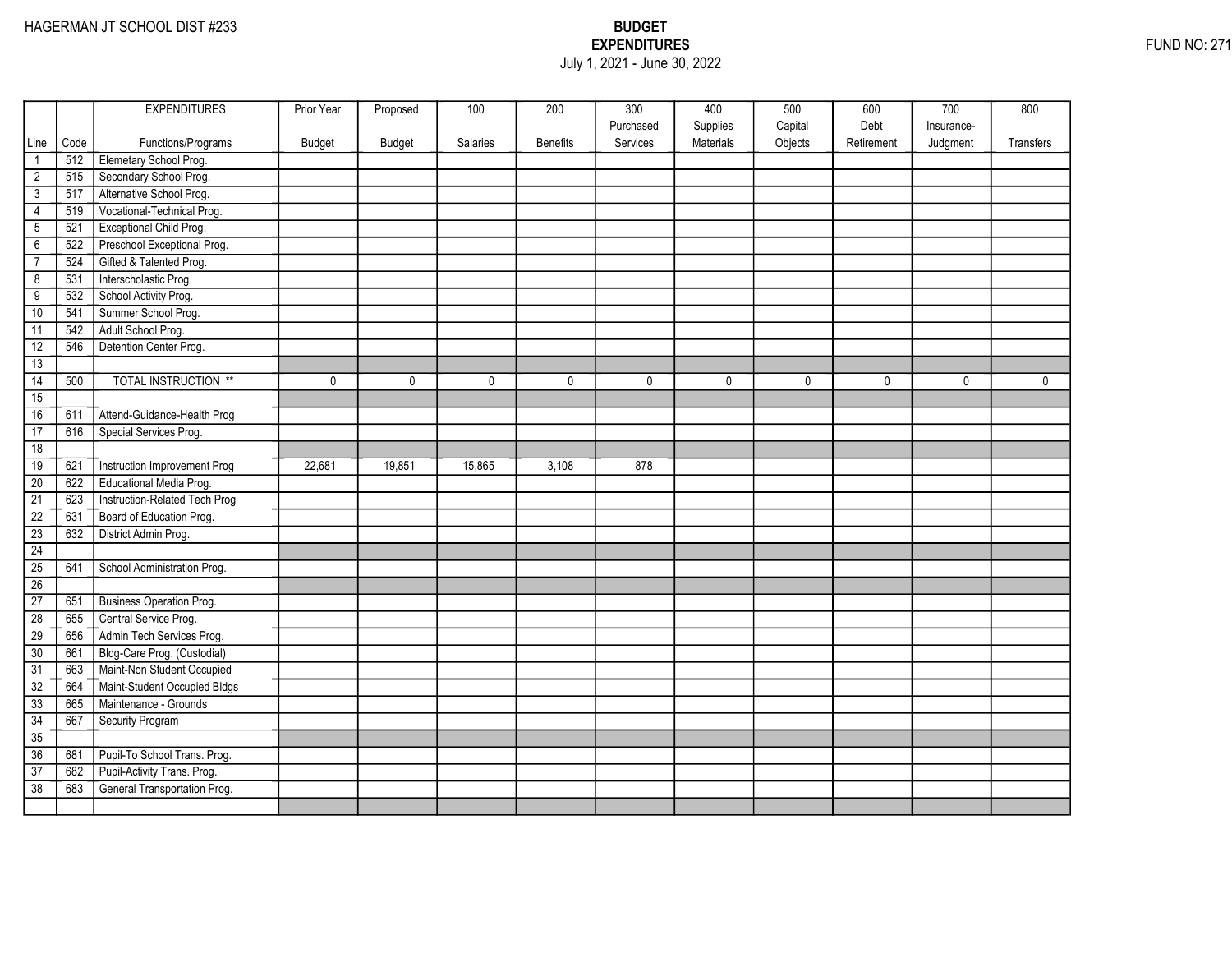### EXPENDITURES FUND NO: 271 July 1, 2021 - June 30, 2022

|                 |             | <b>EXPENDITURES</b>                                | Prior Year  | Proposed    | 100                   | 200             | $\overline{300}$                                     | 400                   | 500                | 600         | 700         | 800          |
|-----------------|-------------|----------------------------------------------------|-------------|-------------|-----------------------|-----------------|------------------------------------------------------|-----------------------|--------------------|-------------|-------------|--------------|
|                 |             |                                                    |             |             |                       |                 | Purchased<br>Services                                | Supplies<br>Materials | Capital<br>Objects | Debt        | Insurance-  |              |
| Line<br>39      | Code<br>691 | Functions/Programs<br>Other Support Services Prog. | Budget      | Budget      | Salaries              | <b>Benefits</b> |                                                      |                       |                    | Retirement  | Judgment    | Transfers    |
| 40              |             |                                                    |             |             |                       |                 |                                                      |                       |                    |             |             |              |
| 41              | 600         | <b>TOTAL SUPPORT SERV.**</b>                       | 22,681      | 19,851      | 15,865                | 3,108           | 878                                                  | 0                     | 0                  | $\mathbf 0$ | 0           | $\mathbf{0}$ |
| 42              |             |                                                    |             |             |                       |                 |                                                      |                       |                    |             |             |              |
| $\overline{43}$ | 710         | <b>Child Nutrition Program</b>                     |             |             |                       |                 |                                                      |                       |                    |             |             |              |
| 44              | 720         | <b>Community Services Program</b>                  |             |             |                       |                 |                                                      |                       |                    |             |             |              |
| 45              | 730         | <b>Enterprise Operations</b>                       |             |             |                       |                 |                                                      |                       |                    |             |             |              |
| 46              | 700         | TOTAL NON-INSTRUCTION**                            | $\pmb{0}$   | 0           | 0                     | 0               | $\mathbf 0$                                          | $\mathbf 0$           | 0                  | $\mathbf 0$ | 0           | $\mathbf{0}$ |
| 47              |             |                                                    |             |             |                       |                 |                                                      |                       |                    |             |             |              |
| 48              | 810         | Capital Assets-Student Occ                         |             |             |                       |                 |                                                      |                       |                    |             |             |              |
| 49              | 811         | Capital Assets-Non Student Occ                     |             |             |                       |                 |                                                      |                       |                    |             |             |              |
| 50              | 800         | <b>TOTAL CAPITAL ASSETS PROG**</b>                 | $\mathbf 0$ | 0           | 0                     | 0               | $\mathbf 0$                                          | $\mathbf 0$           | 0                  | $\mathbf 0$ | $\mathbf 0$ | $\mathbf 0$  |
| 51              |             |                                                    |             |             |                       |                 |                                                      |                       |                    |             |             |              |
| $\overline{52}$ | 911         | Debt Services Prog.-Princ.                         |             |             |                       |                 |                                                      |                       |                    |             |             |              |
| $\overline{53}$ | 912         | Debt Services Prog.-Int.                           |             |             |                       |                 |                                                      |                       |                    |             |             |              |
| 54              | 913         | Debt Serv Prog-Refnded Debt                        |             |             |                       |                 |                                                      |                       |                    |             |             |              |
| 55              | 920         | <b>Transfers Out</b>                               |             |             |                       |                 |                                                      |                       |                    |             |             |              |
| 56              |             |                                                    |             |             |                       |                 |                                                      |                       |                    |             |             |              |
| $\overline{57}$ | 900         | TOTAL OTHER SERVICES **                            | $\mathbf 0$ | $\mathbf 0$ | 0                     | $\mathbf 0$     | $\mathbf 0$                                          | $\pmb{0}$             | $\mathbf 0$        | $\mathbf 0$ | $\mathbf 0$ | $\mathbf 0$  |
| 58              |             |                                                    |             |             |                       |                 |                                                      |                       |                    |             |             |              |
| 59              |             |                                                    |             |             |                       |                 |                                                      |                       |                    |             |             |              |
| $\overline{60}$ |             | <b>TOTAL EXPENDITURES</b><br>$^{\star\star}$       |             |             |                       |                 |                                                      |                       |                    |             |             |              |
|                 |             | (Lines 14+41+47+49+57)**                           | 22,681      | 19,851      | 15,865                | 3,108           | 878                                                  | 0                     | 0                  | $\pmb{0}$   | 0           | $\mathsf{O}$ |
| 61              |             |                                                    |             |             |                       |                 |                                                      |                       |                    |             |             |              |
| 62              | 950         | <b>Contingency Reserve</b>                         |             |             |                       |                 |                                                      |                       |                    |             |             |              |
|                 |             | (5% of Line 60)                                    |             |             |                       |                 |                                                      |                       |                    |             |             |              |
| 63              |             |                                                    |             |             |                       |                 |                                                      |                       |                    |             |             |              |
| 64              |             | <b>TOTAL APPROPRIATION</b>                         |             |             |                       |                 |                                                      |                       |                    |             |             |              |
|                 |             | (Line 60 + Line 62)                                | 22,681      | 19,851      |                       |                 |                                                      |                       |                    |             |             |              |
| 65              |             |                                                    |             |             |                       |                 |                                                      |                       |                    |             |             |              |
| 66              |             | <b>BUDGET SUMMARY</b>                              |             |             | <b>BUDGET SUMMARY</b> |                 |                                                      |                       |                    |             |             |              |
| 67              |             |                                                    |             |             |                       |                 |                                                      |                       |                    |             |             |              |
| 68              |             | <b>Beginning Fund Balance</b>                      | 6,800CR     | 3,970CR     |                       |                 | The total on line 70 must equal the total on line 74 |                       |                    |             |             |              |
| 69              |             | Revenues + Transfers In                            | 15,881CR    | 15,881CR    |                       |                 |                                                      |                       |                    |             |             |              |
| 70              |             | TOTAL REVENUE (68 + 69)                            | 22,681CR    | 19,851CR    |                       |                 |                                                      |                       |                    |             |             |              |
| $\overline{71}$ |             |                                                    |             |             |                       |                 |                                                      |                       |                    |             |             |              |
| $\overline{72}$ |             | Total Appropriation                                | 22,681      | 19,851      |                       |                 |                                                      |                       |                    |             |             |              |
| $\overline{73}$ |             | <b>Unappropriated Balance</b>                      |             |             |                       |                 |                                                      |                       |                    |             |             |              |
| 74              |             | <b>TOTAL APPROPRIATION (72+73)</b>                 | 22,681      | 19,851      |                       |                 |                                                      |                       |                    |             |             |              |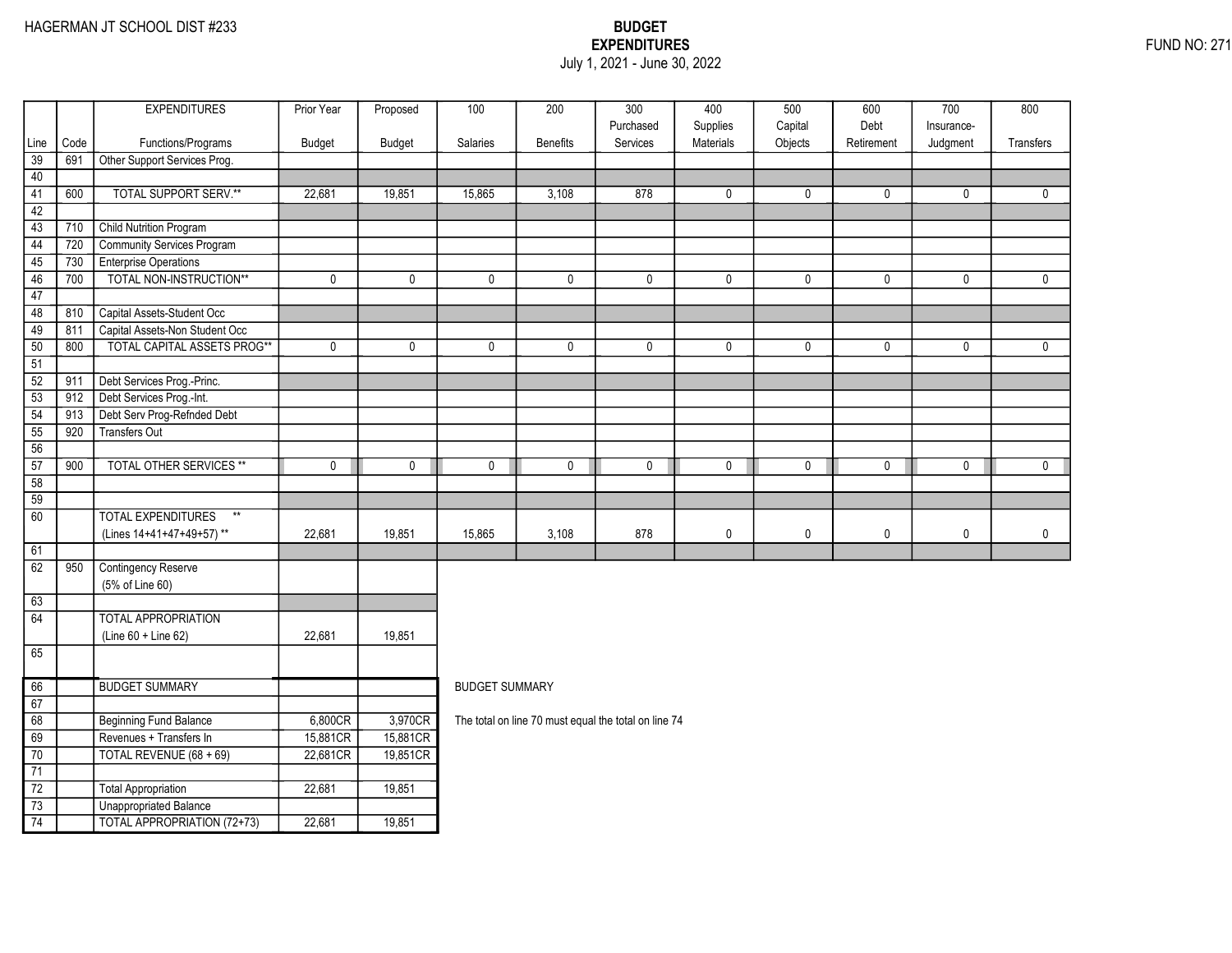|                 |        | <b>REVENUES</b>                | Prior Year    | Proposed Budget |               |                 |        | <b>REVENUES</b>                          | Prior Year   | Proposed Budget |               |
|-----------------|--------|--------------------------------|---------------|-----------------|---------------|-----------------|--------|------------------------------------------|--------------|-----------------|---------------|
| Line            | Code   | Item                           | <b>Budget</b> | Line Amounts    | <b>Totals</b> | Line            | Code   | Item                                     | Budget       | Line Amounts    | <b>Totals</b> |
|                 | 320000 | <b>Estimated Fund Balance</b>  |               | *******         |               | 40              |        | 429000 Other County                      |              |                 |               |
| $\overline{2}$  |        | as of July 1                   | 0             | *******         | 0             | 41              | 420000 | <b>TOTAL COUNTY</b><br>$\star\star$      | $\mathbf{0}$ | *******         | 0             |
| 3               | 411100 | Taxes-General M & O            |               |                 |               | 42              |        |                                          |              |                 |               |
| $\overline{4}$  | 411200 | Taxes-Suplemental              |               |                 |               | 43              |        | 431100 Base Support Program              |              |                 |               |
| $\overline{5}$  | 411300 | Taxes-Emergency                |               |                 |               | 44              |        | 431200 Transportation Support            |              |                 |               |
| $\overline{6}$  | 411400 | Taxes-Tort                     |               |                 |               | $\overline{45}$ |        | 431400 Except Child/SED Support          |              |                 |               |
| $\overline{7}$  | 411500 | Taxes-Cooperative              |               |                 |               | 46              |        | 431500   Border Tuition Support          |              |                 |               |
| $\overline{8}$  | 411600 | Taxes-Tuition                  |               |                 |               | 47              |        | 431600 Tuition Equivalency               |              |                 |               |
| $\overline{9}$  | 411700 | Taxes-Migrant                  |               |                 |               | 48              |        | 431800 Benefit Apportionment             |              |                 |               |
| 10              | 411900 | Taxes-Other                    |               |                 |               | 49              |        | 431900 Other State Support               |              |                 |               |
| 11              | 412100 | <b>Taxes-Plant Facility</b>    |               |                 |               | 50              | 432100 | Driver Education Prog.                   |              |                 |               |
| $\overline{12}$ | 412500 | Taxes-Bond & Interest          |               |                 |               | 51              |        | 432400 Professional Technical Prog       |              |                 |               |
| 13              |        | <b>TOTAL TAXES</b><br>$\ast$   | 0             | *******         | 0             | 52              |        | 437000 Lottery/Additional State Maint    |              |                 |               |
| 14              | 413000 | Penalty: Delinquent Taxes      |               |                 |               | 53              | 438000 | Rev in Lieu of/Ag Equip Tax              |              |                 |               |
| $\overline{15}$ |        |                                |               |                 |               | 54              | 439000 | Other State Revenue                      |              |                 |               |
| $\overline{16}$ | 414100 | Tuition - Individuals          |               |                 |               | 55              |        |                                          |              |                 |               |
| $\overline{17}$ | 414200 | Tuition-Districts in Idaho     |               |                 |               | 56              | 430000 | $^{\star\star}$<br><b>TOTAL STATE</b>    | $\Omega$     | *******         | 0             |
| $\overline{18}$ | 414300 | Tuition-Out of State Districts |               |                 |               | 57              |        |                                          |              |                 |               |
| 19              |        |                                |               |                 |               | 58              | 442000 | Indirect Unrestricted Fed.               |              |                 |               |
| $\overline{20}$ | 415000 | Earnings on Investments        |               |                 |               | 59              | 443000 | Direct Restricted Fed.                   |              |                 |               |
| $\overline{21}$ |        |                                |               |                 |               | 60              | 445100 | Title I - ESEA                           |              |                 |               |
| $\overline{22}$ | 416100 | School Food Service            |               |                 |               | 61              | 445200 | Title VI, ESEA-Innovative Pr             |              |                 |               |
| $\overline{23}$ | 416200 | Meal Sales: Non-Reimb.         |               |                 |               | 62              | 445300 | Perkins III-Voc Tech Act                 |              |                 |               |
| 24              | 416900 | Other Food Sales               |               |                 |               | 63              | 445400 | <b>Adult Education</b>                   |              |                 |               |
| 25              |        |                                |               |                 |               | 64              | 445500 | Child Nutrition Reimb.                   |              |                 |               |
| 26              | 417100 | Admissions/Activities          |               |                 |               | 65              | 445600 | Title VI-B                               |              |                 |               |
| 27              | 417200 | <b>Bookstore Sales</b>         |               |                 |               | 66              | 445900 | Other Indirect Fed. Prog.                |              |                 |               |
| 28              | 417300 | Clubs, Org. Dues, Etc.         |               |                 |               | 67              | 448200 | Impact Aid - P.L. 874                    |              |                 |               |
| 29              | 417400 | School Fees & Charges          |               |                 |               | 68              | 440000 | <b>TOTAL FEDERAL</b><br>$^{\star\star}$  | $\mathbf{0}$ | *******         | 0             |
| $\overline{30}$ | 417900 | Other Student Revenues         |               |                 |               | 69              |        |                                          |              |                 |               |
| $\overline{31}$ |        |                                |               |                 |               | 70              |        | 451000 Proceeds: Bonds, Capital Leases   |              |                 |               |
| $\overline{32}$ | 418100 | <b>Community Service</b>       |               |                 |               | 71              | 453000 | Sale of Fixed Assets                     |              |                 |               |
| $\overline{33}$ |        |                                |               |                 |               | 72              | 450000 | $^{\star\star}$<br><b>TOTAL OTHER</b>    | $\Omega$     | *******         | 0             |
| 34              | 419100 | Rentals                        |               |                 |               | $\overline{73}$ |        |                                          |              |                 |               |
| 35              | 419200 | Contributions/Donations        |               |                 |               | 74              |        | <b>TOTAL REVENUES</b><br>$^{\star\star}$ | $\Omega$     | *******         | 0             |
| 36              | 419300 | <b>Transportaion Fees</b>      |               |                 |               | $\overline{75}$ |        |                                          |              |                 |               |
| 37              | 419900 | Other Local                    |               |                 |               | 76              | 460000 | <b>TRANSFERS IN</b>                      |              |                 |               |
| 38              |        | TOTAL OTHER LOCAL **           | 0             | *******         | 0             | 77              |        |                                          |              |                 |               |
| $\overline{39}$ | 410000 | <b>TOTAL LOCAL</b>             |               | *******         |               | 78              |        | 400000 BAL.+ REVENUE + TRANS.            |              | *******         |               |
|                 |        | $(Line 13 + 38)$               | 0             |                 | 0             |                 |        | (Lines $1 + 74 + 76$ )                   | 0            |                 | $\mathbf 0$   |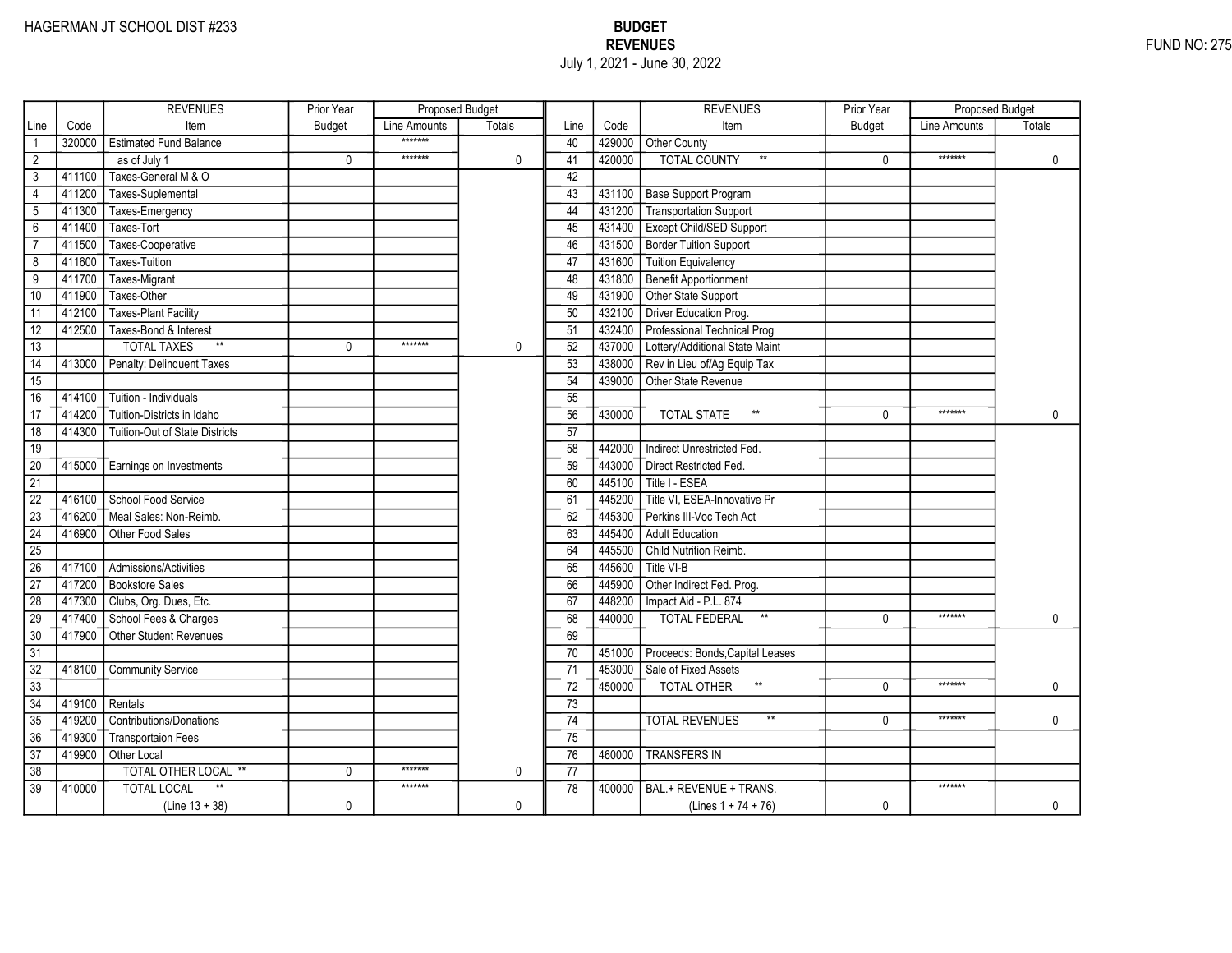## EXPENDITURES FUND NO: 275 July 1, 2021 - June 30, 2022

|                 |      | <b>EXPENDITURES</b>             | Prior Year | Proposed      | 100      | 200             | 300       | 400       | 500     | 600        | 700        | 800         |
|-----------------|------|---------------------------------|------------|---------------|----------|-----------------|-----------|-----------|---------|------------|------------|-------------|
|                 |      |                                 |            |               |          |                 | Purchased | Supplies  | Capital | Debt       | Insurance- |             |
| Line            | Code | Functions/Programs              | Budget     | <b>Budget</b> | Salaries | <b>Benefits</b> | Services  | Materials | Objects | Retirement | Judgment   | Transfers   |
| $\mathbf{1}$    | 512  | Elemetary School Prog.          |            |               |          |                 |           |           |         |            |            |             |
| $\overline{2}$  | 515  | Secondary School Prog.          |            |               |          |                 |           |           |         |            |            |             |
| $\overline{3}$  | 517  | Alternative School Prog.        |            |               |          |                 |           |           |         |            |            |             |
| 4               | 519  | Vocational-Technical Prog.      |            |               |          |                 |           |           |         |            |            |             |
| $\overline{5}$  | 521  | Exceptional Child Prog.         |            |               |          |                 |           |           |         |            |            |             |
| $\overline{6}$  | 522  | Preschool Exceptional Prog.     |            |               |          |                 |           |           |         |            |            |             |
| $\overline{7}$  | 524  | Gifted & Talented Prog.         |            |               |          |                 |           |           |         |            |            |             |
| $\overline{8}$  | 531  | Interscholastic Prog.           |            |               |          |                 |           |           |         |            |            |             |
| $\overline{9}$  | 532  | School Activity Prog.           |            |               |          |                 |           |           |         |            |            |             |
| 10              | 541  | Summer School Prog.             |            |               |          |                 |           |           |         |            |            |             |
| 11              | 542  | Adult School Prog.              |            |               |          |                 |           |           |         |            |            |             |
| 12              | 546  | Detention Center Prog.          |            |               |          |                 |           |           |         |            |            |             |
| 13              |      |                                 |            |               |          |                 |           |           |         |            |            |             |
| $\overline{14}$ | 500  | <b>TOTAL INSTRUCTION **</b>     | 0          | $\mathbf 0$   | 0        | 0               | 0         | 0         | 0       | 0          | 0          | $\mathbf 0$ |
| 15              |      |                                 |            |               |          |                 |           |           |         |            |            |             |
| 16              | 611  | Attend-Guidance-Health Prog     |            |               |          |                 |           |           |         |            |            |             |
| 17              | 616  | Special Services Prog.          |            |               |          |                 |           |           |         |            |            |             |
| 18              |      |                                 |            |               |          |                 |           |           |         |            |            |             |
| 19              | 621  | Instruction Improvement Prog    |            |               |          |                 |           |           |         |            |            |             |
| 20              | 622  | Educational Media Prog.         |            |               |          |                 |           |           |         |            |            |             |
| $\overline{21}$ | 623  | Instruction-Related Tech Prog   |            |               |          |                 |           |           |         |            |            |             |
| $\overline{22}$ | 631  | Board of Education Prog.        |            |               |          |                 |           |           |         |            |            |             |
| $\overline{23}$ | 632  | District Admin Prog.            |            |               |          |                 |           |           |         |            |            |             |
| 24              |      |                                 |            |               |          |                 |           |           |         |            |            |             |
| 25              | 641  | School Administration Prog.     |            |               |          |                 |           |           |         |            |            |             |
| 26              |      |                                 |            |               |          |                 |           |           |         |            |            |             |
| 27              | 651  | <b>Business Operation Prog.</b> |            |               |          |                 |           |           |         |            |            |             |
| $\overline{28}$ | 655  | Central Service Prog.           |            |               |          |                 |           |           |         |            |            |             |
| 29              | 656  | Admin Tech Services Prog.       |            |               |          |                 |           |           |         |            |            |             |
| 30              | 661  | Bldg-Care Prog. (Custodial)     |            |               |          |                 |           |           |         |            |            |             |
| $\overline{31}$ | 663  | Maint-Non Student Occupied      |            |               |          |                 |           |           |         |            |            |             |
| 32              | 664  | Maint-Student Occupied Bldgs    |            |               |          |                 |           |           |         |            |            |             |
| 33              | 665  | Maintenance - Grounds           |            |               |          |                 |           |           |         |            |            |             |
| 34              | 667  | Security Program                |            |               |          |                 |           |           |         |            |            |             |
| 35              |      |                                 |            |               |          |                 |           |           |         |            |            |             |
| 36              | 681  | Pupil-To School Trans. Prog.    |            |               |          |                 |           |           |         |            |            |             |
| $\overline{37}$ | 682  | Pupil-Activity Trans. Prog.     |            |               |          |                 |           |           |         |            |            |             |
| 38              | 683  | General Transportation Prog.    |            |               |          |                 |           |           |         |            |            |             |
|                 |      |                                 |            |               |          |                 |           |           |         |            |            |             |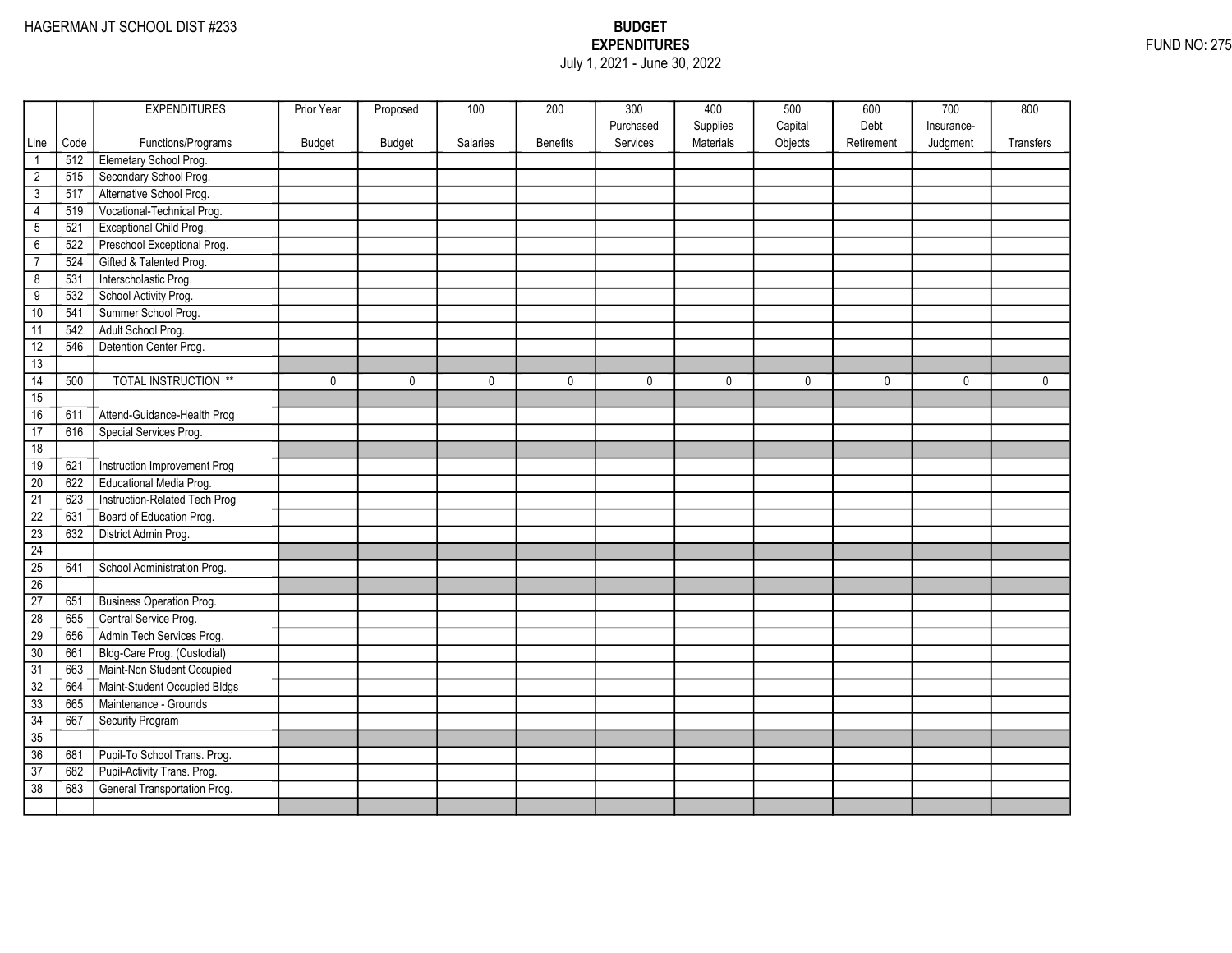### EXPENDITURES FUND NO: 275 July 1, 2021 - June 30, 2022

| Code<br>Line<br>691<br>39<br>40<br>41<br>600<br>42<br>$\overline{43}$<br>710<br>44<br>720<br>730<br>45<br>46<br>700 | Functions/Programs<br>Other Support Services Prog.<br><b>TOTAL SUPPORT SERV.**</b><br><b>Child Nutrition Program</b> | Budget<br>0 | Budget       | Salaries              | <b>Benefits</b> | Purchased<br>Services                                | Supplies<br>Materials | Capital<br>Objects | Debt<br>Retirement | Insurance-<br>Judgment | Transfers    |
|---------------------------------------------------------------------------------------------------------------------|----------------------------------------------------------------------------------------------------------------------|-------------|--------------|-----------------------|-----------------|------------------------------------------------------|-----------------------|--------------------|--------------------|------------------------|--------------|
|                                                                                                                     |                                                                                                                      |             |              |                       |                 |                                                      |                       |                    |                    |                        |              |
|                                                                                                                     |                                                                                                                      |             |              |                       |                 |                                                      |                       |                    |                    |                        |              |
|                                                                                                                     |                                                                                                                      |             |              |                       |                 |                                                      |                       |                    |                    |                        |              |
|                                                                                                                     |                                                                                                                      |             | $\mathbf{0}$ | $\mathbf{0}$          | $\mathbf 0$     | $\mathbf{0}$                                         | $\mathbf{0}$          | 0                  | $\mathbf{0}$       | $\mathbf{0}$           | $\mathbf{0}$ |
|                                                                                                                     |                                                                                                                      |             |              |                       |                 |                                                      |                       |                    |                    |                        |              |
|                                                                                                                     |                                                                                                                      |             |              |                       |                 |                                                      |                       |                    |                    |                        |              |
|                                                                                                                     | Community Services Program                                                                                           |             |              |                       |                 |                                                      |                       |                    |                    |                        |              |
|                                                                                                                     | <b>Enterprise Operations</b>                                                                                         |             |              |                       |                 |                                                      |                       |                    |                    |                        |              |
|                                                                                                                     | TOTAL NON-INSTRUCTION**                                                                                              | 0           | 0            | 0                     | 0               | 0                                                    | $\mathbf 0$           | 0                  | $\mathbf 0$        | $\mathbf 0$            | $\mathbf 0$  |
| 47                                                                                                                  |                                                                                                                      |             |              |                       |                 |                                                      |                       |                    |                    |                        |              |
| 48<br>810                                                                                                           | Capital Assets-Student Occ                                                                                           |             |              |                       |                 |                                                      |                       |                    |                    |                        |              |
| 49<br>811                                                                                                           | Capital Assets-Non Student Occ                                                                                       |             |              |                       |                 |                                                      |                       |                    |                    |                        |              |
| 800<br>50                                                                                                           | <b>TOTAL CAPITAL ASSETS PROG**</b>                                                                                   | $\mathbf 0$ | $\mathbf 0$  | $\mathbf 0$           | $\mathbf 0$     | $\mathbf{0}$                                         | $\mathbf 0$           | 0                  | $\mathbf 0$        | $\mathbf{0}$           | $\mathbf 0$  |
| 51                                                                                                                  |                                                                                                                      |             |              |                       |                 |                                                      |                       |                    |                    |                        |              |
| 52<br>911                                                                                                           | Debt Services Prog.-Princ.                                                                                           |             |              |                       |                 |                                                      |                       |                    |                    |                        |              |
| 53<br>912                                                                                                           | Debt Services Prog.-Int.                                                                                             |             |              |                       |                 |                                                      |                       |                    |                    |                        |              |
| 54<br>913                                                                                                           | Debt Serv Prog-Refnded Debt                                                                                          |             |              |                       |                 |                                                      |                       |                    |                    |                        |              |
| 920<br>55                                                                                                           | <b>Transfers Out</b>                                                                                                 |             |              |                       |                 |                                                      |                       |                    |                    |                        |              |
| 56                                                                                                                  |                                                                                                                      |             |              |                       |                 |                                                      |                       |                    |                    |                        |              |
| 57<br>900                                                                                                           | <b>TOTAL OTHER SERVICES **</b>                                                                                       | $\mathbf 0$ | $\mathbf 0$  | 0                     | $\mathbf 0$     | 0                                                    | $\mathbf 0$           | 0                  | $\mathbf 0$        | 0                      | $\mathbf 0$  |
| 58                                                                                                                  |                                                                                                                      |             |              |                       |                 |                                                      |                       |                    |                    |                        |              |
| $\overline{59}$                                                                                                     |                                                                                                                      |             |              |                       |                 |                                                      |                       |                    |                    |                        |              |
| 60                                                                                                                  | <b>TOTAL EXPENDITURES</b><br>$**$                                                                                    |             |              |                       |                 |                                                      |                       |                    |                    |                        |              |
|                                                                                                                     | (Lines 14+41+47+49+57)**                                                                                             | 0           | $\mathbf 0$  | $\pmb{0}$             | $\pmb{0}$       | 0                                                    | $\pmb{0}$             | 0                  | $\pmb{0}$          | 0                      | $\mathbf 0$  |
| 61                                                                                                                  |                                                                                                                      |             |              |                       |                 |                                                      |                       |                    |                    |                        |              |
| 62<br>950                                                                                                           | <b>Contingency Reserve</b>                                                                                           |             |              |                       |                 |                                                      |                       |                    |                    |                        |              |
|                                                                                                                     | (5% of Line 60)                                                                                                      |             |              |                       |                 |                                                      |                       |                    |                    |                        |              |
| 63                                                                                                                  |                                                                                                                      |             |              |                       |                 |                                                      |                       |                    |                    |                        |              |
| 64                                                                                                                  | <b>TOTAL APPROPRIATION</b>                                                                                           |             |              |                       |                 |                                                      |                       |                    |                    |                        |              |
|                                                                                                                     | (Line 60 + Line 62)                                                                                                  | 0           | 0            |                       |                 |                                                      |                       |                    |                    |                        |              |
| 65                                                                                                                  |                                                                                                                      |             |              |                       |                 |                                                      |                       |                    |                    |                        |              |
| 66                                                                                                                  | <b>BUDGET SUMMARY</b>                                                                                                |             |              | <b>BUDGET SUMMARY</b> |                 |                                                      |                       |                    |                    |                        |              |
| 67                                                                                                                  |                                                                                                                      |             |              |                       |                 |                                                      |                       |                    |                    |                        |              |
| 68                                                                                                                  | <b>Beginning Fund Balance</b>                                                                                        |             |              |                       |                 | The total on line 70 must equal the total on line 74 |                       |                    |                    |                        |              |
| 69                                                                                                                  | Revenues + Transfers In                                                                                              |             |              |                       |                 |                                                      |                       |                    |                    |                        |              |
| 70                                                                                                                  | TOTAL REVENUE (68 + 69)                                                                                              | $\pmb{0}$   | $\pmb{0}$    |                       |                 |                                                      |                       |                    |                    |                        |              |
| $\overline{71}$                                                                                                     |                                                                                                                      |             |              |                       |                 |                                                      |                       |                    |                    |                        |              |
| $\overline{72}$                                                                                                     | Total Appropriation                                                                                                  |             |              |                       |                 |                                                      |                       |                    |                    |                        |              |
| $\overline{73}$                                                                                                     | Unappropriated Balance                                                                                               |             |              |                       |                 |                                                      |                       |                    |                    |                        |              |
| $\overline{74}$                                                                                                     | <b>TOTAL APPROPRIATION (72+73)</b>                                                                                   | $\mathbf 0$ | $\mathbf 0$  |                       |                 |                                                      |                       |                    |                    |                        |              |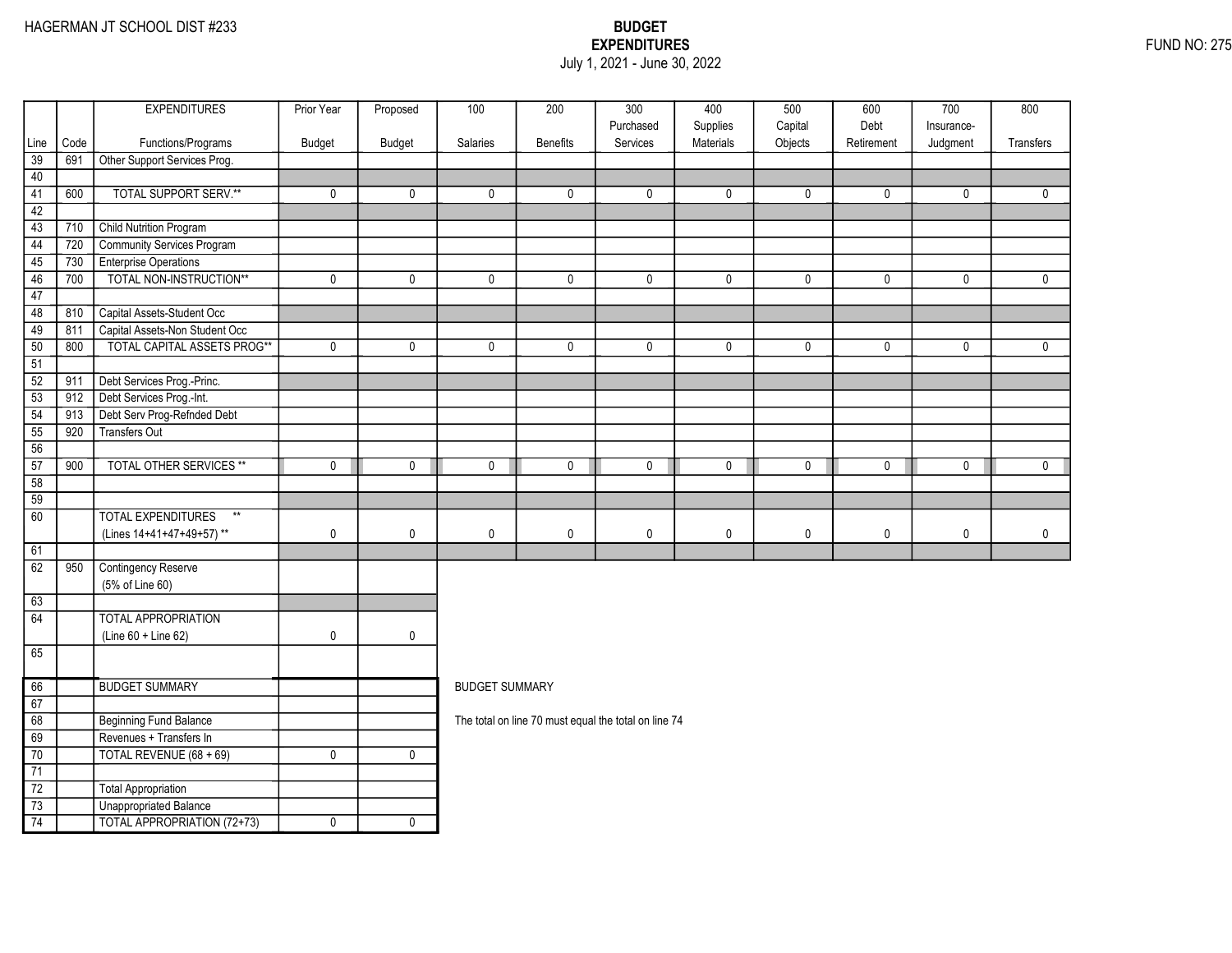# HAGERMAN JT SCHOOL DIST #233 BUDGET EXERCISE A SALE AND THE MANUSCRIPT OF THE MANUSCRIPT OF THE MANUSCRIPT OF THE MANUSCRIPT OF THE MANUSCRIPT OF THE MANUSCRIPT OF THE MANUSCRIPT OF THE MANUSCRIPT OF THE MANUSCRIPT OF THE July 1, 2021 - June 30, 2022

|                 |        | <b>REVENUES</b>                       | Prior Year    | Proposed Budget |               |                 |        | <b>REVENUES</b>                       | Prior Year    | Proposed Budget |               |
|-----------------|--------|---------------------------------------|---------------|-----------------|---------------|-----------------|--------|---------------------------------------|---------------|-----------------|---------------|
| Line            | Code   | Item                                  | <b>Budget</b> | Line Amounts    | <b>Totals</b> | Line            | Code   | Item                                  | <b>Budget</b> | Line Amounts    | <b>Totals</b> |
|                 | 320000 | <b>Estimated Fund Balance</b>         |               | *******         |               | 40              | 429000 | Other County                          |               |                 |               |
| $\overline{2}$  |        | as of July 1                          | $\mathbf 0$   | *******         | 0             | 41              | 420000 | <b>TOTAL COUNTY</b><br>$\star\star$   | $\Omega$      | *******         | 0             |
| 3               | 411100 | Taxes-General M & O                   |               |                 |               | 42              |        |                                       |               |                 |               |
| $\overline{4}$  | 411200 | Taxes-Suplemental                     |               |                 |               | 43              |        | 431100 Base Support Program           |               |                 |               |
| $\overline{5}$  | 411300 | Taxes-Emergency                       |               |                 |               | 44              |        | 431200 Transportation Support         |               |                 |               |
| 6               | 411400 | Taxes-Tort                            |               |                 |               | 45              | 431400 | <b>Except Child/SED Support</b>       |               |                 |               |
| $\overline{7}$  | 411500 | Taxes-Cooperative                     |               |                 |               | 46              | 431500 | <b>Border Tuition Support</b>         |               |                 |               |
| 8               | 411600 | <b>Taxes-Tuition</b>                  |               |                 |               | 47              | 431600 | Tuition Equivalency                   |               |                 |               |
| 9               | 411700 | Taxes-Migrant                         |               |                 |               | 48              | 431800 | Benefit Apportionment                 |               |                 |               |
| 10              | 411900 | Taxes-Other                           |               |                 |               | 49              | 431900 | Other State Support                   |               |                 |               |
| 11              | 412100 | <b>Taxes-Plant Facility</b>           |               |                 |               | 50              | 432100 | Driver Education Prog.                |               |                 |               |
| $\overline{12}$ | 412500 | Taxes-Bond & Interest                 |               |                 |               | 51              | 432400 | Professional Technical Prog           |               |                 |               |
| 13              |        | <b>TOTAL TAXES</b><br>$^{\star\star}$ | 0             | *******         | $\mathbf{0}$  | 52              | 437000 | Lottery/Additional State Maint        |               |                 |               |
| 14              | 413000 | Penalty: Delinquent Taxes             |               |                 |               | 53              | 438000 | Rev in Lieu of/Ag Equip Tax           |               |                 |               |
| $\overline{15}$ |        |                                       |               |                 |               | 54              | 439000 | Other State Revenue                   |               |                 |               |
| 16              | 414100 | Tuition - Individuals                 |               |                 |               | $\overline{55}$ |        |                                       |               |                 |               |
| 17              | 414200 | Tuition-Districts in Idaho            |               |                 |               | 56              | 430000 | $^{\star\star}$<br><b>TOTAL STATE</b> | $\Omega$      | *******         | $\mathbf{0}$  |
| $\overline{18}$ | 414300 | <b>Tuition-Out of State Districts</b> |               |                 |               | $\overline{57}$ |        |                                       |               |                 |               |
| 19              |        |                                       |               |                 |               | 58              | 442000 | Indirect Unrestricted Fed.            |               |                 |               |
| $\overline{20}$ | 415000 | Earnings on Investments               |               |                 |               | 59              | 443000 | Direct Restricted Fed.                |               |                 |               |
| $\overline{21}$ |        |                                       |               |                 |               | 60              | 445100 | Title I - ESEA                        |               |                 |               |
| $\overline{22}$ | 416100 | School Food Service                   | 25,000CR      |                 |               | 61              | 445200 | Title VI, ESEA-Innovative Pr          |               |                 |               |
| $\overline{23}$ | 416200 | Meal Sales: Non-Reimb.                | 4,500CR       | 400CR           |               | 62              | 445300 | Perkins III-Voc Tech Act              |               |                 |               |
| $\overline{24}$ | 416900 | Other Food Sales                      |               |                 |               | 63              | 445400 | <b>Adult Education</b>                |               |                 |               |
| $\overline{25}$ |        |                                       |               |                 |               | 64              | 445500 | Child Nutrition Reimb.                | 121.188CR     | 190,000CR       |               |
| 26              | 417100 | Admissions/Activities                 |               |                 |               | 65              | 445600 | Title VI-B                            |               |                 |               |
| 27              | 417200 | <b>Bookstore Sales</b>                |               |                 |               | 66              | 445900 | Other Indirect Fed. Prog.             | 10,000CR      | 10,000CR        |               |
| 28              | 417300 | Clubs, Org. Dues, Etc.                |               |                 |               | 67              | 448200 | Impact Aid - P.L. 874                 |               |                 |               |
| 29              | 417400 | School Fees & Charges                 |               |                 |               | 68              | 440000 | $\ast\ast$<br><b>TOTAL FEDERAL</b>    | 131,188CR     | *******         | 200,000CR     |
| 30              | 417900 | Other Student Revenues                |               |                 |               | 69              |        |                                       |               |                 |               |
| $\overline{31}$ |        |                                       |               |                 |               | $\overline{70}$ | 451000 | Proceeds: Bonds, Capital Leases       |               |                 |               |
| $\overline{32}$ | 418100 | <b>Community Service</b>              |               |                 |               | $\overline{71}$ | 453000 | Sale of Fixed Assets                  |               |                 |               |
| $\overline{33}$ |        |                                       |               |                 |               | 72              | 450000 | <b>TOTAL OTHER</b><br>$\star\star$    | $\Omega$      | *******         | 0             |
| 34              | 419100 | Rentals                               |               |                 |               | 73              |        |                                       |               |                 |               |
| 35              | 419200 | <b>Contributions/Donations</b>        |               |                 |               | 74              |        | <b>TOTAL REVENUES</b>                 | 160,688CR     | *******         | 200,400CR     |
| 36              | 419300 | <b>Transportaion Fees</b>             |               |                 |               | 75              |        |                                       |               |                 |               |
| 37              | 419900 | Other Local                           |               |                 |               | 76              | 460000 | <b>TRANSFERS IN</b>                   |               |                 |               |
| 38              |        | <b>TOTAL OTHER LOCAL **</b>           | 29,500CR      | *******         | 400CR         | $\overline{77}$ |        |                                       |               |                 |               |
| $\overline{39}$ | 410000 | <b>TOTAL LOCAL</b>                    |               | *******         |               | 78              | 400000 | BAL.+ REVENUE + TRANS.                |               | *******         |               |
|                 |        | $(Line 13 + 38)$                      | 29,500CR      |                 | 400CR         |                 |        | (Lines $1 + 74 + 76$ )                | 160,688CR     |                 | 200,400CR     |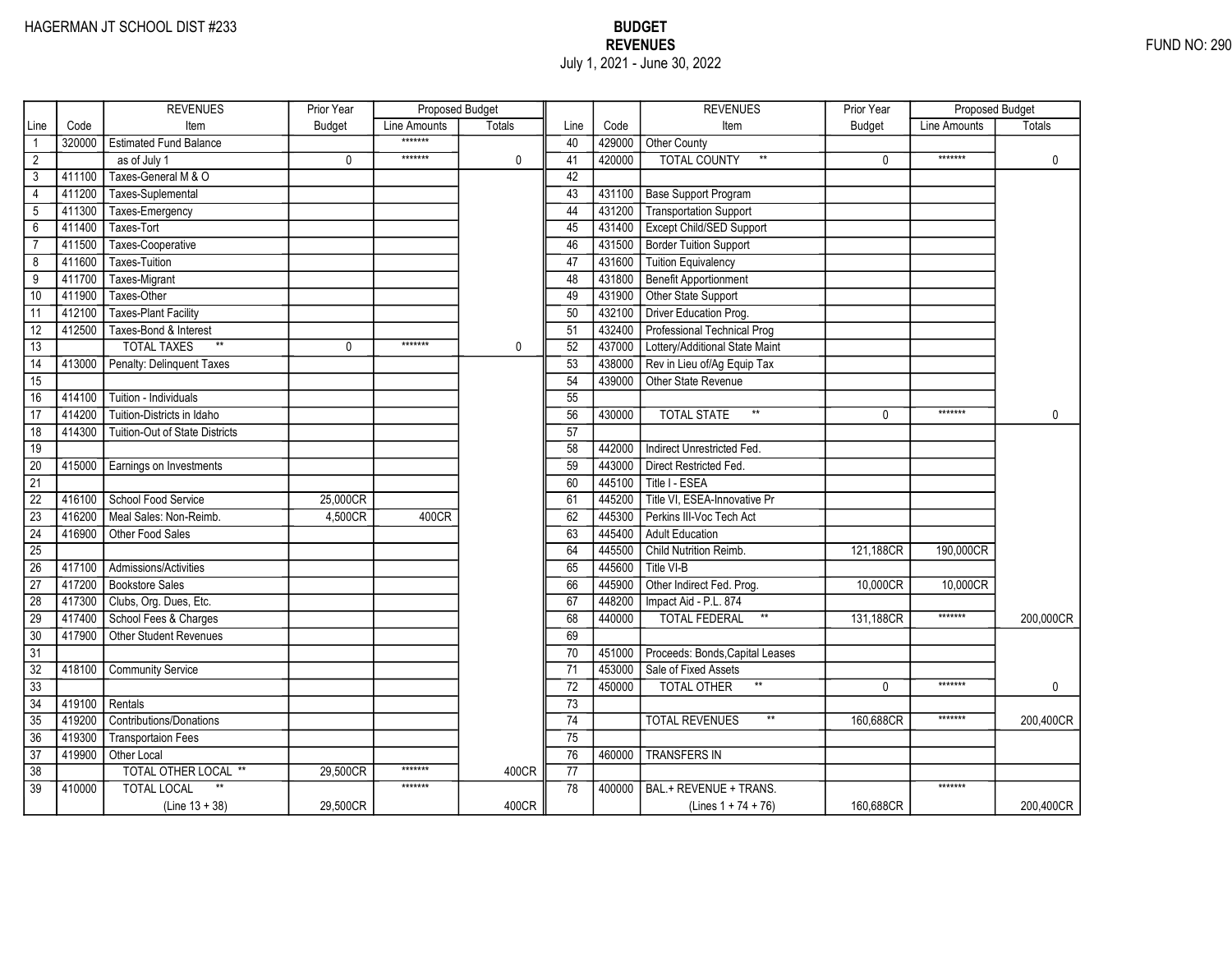## EXPENDITURES FUND NO: 290 July 1, 2021 - June 30, 2022

|                 |      | <b>EXPENDITURES</b>             | Prior Year | Proposed      | 100      | 200             | 300       | 400       | 500     | 600        | 700        | 800         |
|-----------------|------|---------------------------------|------------|---------------|----------|-----------------|-----------|-----------|---------|------------|------------|-------------|
|                 |      |                                 |            |               |          |                 | Purchased | Supplies  | Capital | Debt       | Insurance- |             |
| Line            | Code | Functions/Programs              | Budget     | <b>Budget</b> | Salaries | <b>Benefits</b> | Services  | Materials | Objects | Retirement | Judgment   | Transfers   |
| $\mathbf{1}$    | 512  | Elemetary School Prog.          |            |               |          |                 |           |           |         |            |            |             |
| $\overline{2}$  | 515  | Secondary School Prog.          |            |               |          |                 |           |           |         |            |            |             |
| $\overline{3}$  | 517  | Alternative School Prog.        |            |               |          |                 |           |           |         |            |            |             |
| 4               | 519  | Vocational-Technical Prog.      |            |               |          |                 |           |           |         |            |            |             |
| $\overline{5}$  | 521  | Exceptional Child Prog.         |            |               |          |                 |           |           |         |            |            |             |
| $\overline{6}$  | 522  | Preschool Exceptional Prog.     |            |               |          |                 |           |           |         |            |            |             |
| $\overline{7}$  | 524  | Gifted & Talented Prog.         |            |               |          |                 |           |           |         |            |            |             |
| $\overline{8}$  | 531  | Interscholastic Prog.           |            |               |          |                 |           |           |         |            |            |             |
| $\overline{9}$  | 532  | School Activity Prog.           |            |               |          |                 |           |           |         |            |            |             |
| 10              | 541  | Summer School Prog.             |            |               |          |                 |           |           |         |            |            |             |
| 11              | 542  | Adult School Prog.              |            |               |          |                 |           |           |         |            |            |             |
| 12              | 546  | Detention Center Prog.          |            |               |          |                 |           |           |         |            |            |             |
| 13              |      |                                 |            |               |          |                 |           |           |         |            |            |             |
| $\overline{14}$ | 500  | <b>TOTAL INSTRUCTION **</b>     | 0          | $\mathbf 0$   | 0        | 0               | 0         | 0         | 0       | 0          | 0          | $\mathbf 0$ |
| 15              |      |                                 |            |               |          |                 |           |           |         |            |            |             |
| 16              | 611  | Attend-Guidance-Health Prog     |            |               |          |                 |           |           |         |            |            |             |
| 17              | 616  | Special Services Prog.          |            |               |          |                 |           |           |         |            |            |             |
| 18              |      |                                 |            |               |          |                 |           |           |         |            |            |             |
| 19              | 621  | Instruction Improvement Prog    |            |               |          |                 |           |           |         |            |            |             |
| 20              | 622  | Educational Media Prog.         |            |               |          |                 |           |           |         |            |            |             |
| $\overline{21}$ | 623  | Instruction-Related Tech Prog   |            |               |          |                 |           |           |         |            |            |             |
| $\overline{22}$ | 631  | Board of Education Prog.        |            |               |          |                 |           |           |         |            |            |             |
| $\overline{23}$ | 632  | District Admin Prog.            |            |               |          |                 |           |           |         |            |            |             |
| 24              |      |                                 |            |               |          |                 |           |           |         |            |            |             |
| 25              | 641  | School Administration Prog.     |            |               |          |                 |           |           |         |            |            |             |
| 26              |      |                                 |            |               |          |                 |           |           |         |            |            |             |
| 27              | 651  | <b>Business Operation Prog.</b> |            |               |          |                 |           |           |         |            |            |             |
| $\overline{28}$ | 655  | Central Service Prog.           |            |               |          |                 |           |           |         |            |            |             |
| 29              | 656  | Admin Tech Services Prog.       |            |               |          |                 |           |           |         |            |            |             |
| 30              | 661  | Bldg-Care Prog. (Custodial)     |            |               |          |                 |           |           |         |            |            |             |
| $\overline{31}$ | 663  | Maint-Non Student Occupied      |            |               |          |                 |           |           |         |            |            |             |
| 32              | 664  | Maint-Student Occupied Bldgs    |            |               |          |                 |           |           |         |            |            |             |
| 33              | 665  | Maintenance - Grounds           |            |               |          |                 |           |           |         |            |            |             |
| 34              | 667  | Security Program                |            |               |          |                 |           |           |         |            |            |             |
| 35              |      |                                 |            |               |          |                 |           |           |         |            |            |             |
| 36              | 681  | Pupil-To School Trans. Prog.    |            |               |          |                 |           |           |         |            |            |             |
| $\overline{37}$ | 682  | Pupil-Activity Trans. Prog.     |            |               |          |                 |           |           |         |            |            |             |
| 38              | 683  | General Transportation Prog.    |            |               |          |                 |           |           |         |            |            |             |
|                 |      |                                 |            |               |          |                 |           |           |         |            |            |             |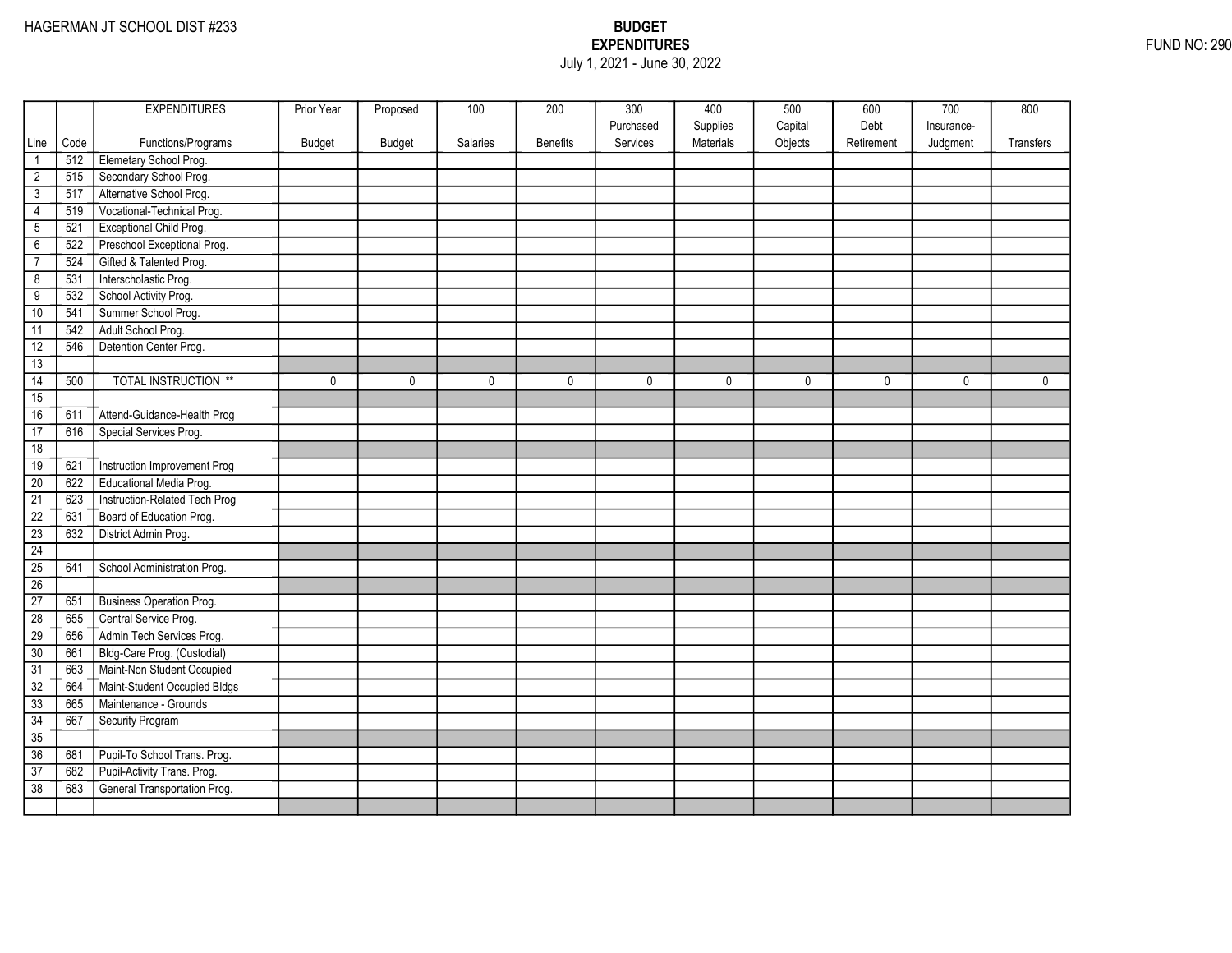### EXPENDITURES FUND NO: 290 July 1, 2021 - June 30, 2022

|                 |      | <b>EXPENDITURES</b>                | Prior Year     | Proposed    | 100                   | 200             | $\overline{300}$                                     | 400          | 500       | 600         | 700         | 800          |
|-----------------|------|------------------------------------|----------------|-------------|-----------------------|-----------------|------------------------------------------------------|--------------|-----------|-------------|-------------|--------------|
|                 |      |                                    |                |             |                       |                 | Purchased                                            | Supplies     | Capital   | Debt        | Insurance-  |              |
| Line            | Code | Functions/Programs                 | Budget         | Budget      | Salaries              | <b>Benefits</b> | Services                                             | Materials    | Objects   | Retirement  | Judgment    | Transfers    |
| 39              | 691  | Other Support Services Prog.       |                |             |                       |                 |                                                      |              |           |             |             |              |
| 40              |      |                                    |                |             |                       |                 |                                                      |              |           |             |             |              |
| 41              | 600  | <b>TOTAL SUPPORT SERV.**</b>       | $\mathbf 0$    | 0           | 0                     | $\mathbf 0$     | 0                                                    | $\mathbf{0}$ | 0         | $\mathbf 0$ | 0           | $\mathbf{0}$ |
| 42              |      |                                    |                |             |                       |                 |                                                      |              |           |             |             |              |
| 43              | 710  | Child Nutrition Program            | 160,688        | 200,400     | 51,336                | 23,282          | $\overline{900}$                                     | 124,882      |           |             |             |              |
| 44              | 720  | <b>Community Services Program</b>  |                |             |                       |                 |                                                      |              |           |             |             |              |
| 45              | 730  | <b>Enterprise Operations</b>       |                |             |                       |                 |                                                      |              |           |             |             |              |
| 46              | 700  | TOTAL NON-INSTRUCTION**            | 160,688        | 200,400     | 51,336                | 23,282          | 900                                                  | 124,882      | $\pmb{0}$ | $\mathbf 0$ | 0           | $\mathbf 0$  |
| 47              |      |                                    |                |             |                       |                 |                                                      |              |           |             |             |              |
| 48              | 810  | Capital Assets-Student Occ         |                |             |                       |                 |                                                      |              |           |             |             |              |
| 49              | 811  | Capital Assets-Non Student Occ     |                |             |                       |                 |                                                      |              |           |             |             |              |
| 50              | 800  | <b>TOTAL CAPITAL ASSETS PROG**</b> | $\pmb{0}$      | $\mathbf 0$ | 0                     | $\pmb{0}$       | 0                                                    | $\pmb{0}$    | $\pmb{0}$ | $\mathbf 0$ | $\mathbf 0$ | $\mathbf 0$  |
| $\overline{51}$ |      |                                    |                |             |                       |                 |                                                      |              |           |             |             |              |
| $\overline{52}$ | 911  | Debt Services Prog.-Princ.         |                |             |                       |                 |                                                      |              |           |             |             |              |
| $\overline{53}$ | 912  | Debt Services Prog.-Int.           |                |             |                       |                 |                                                      |              |           |             |             |              |
| 54              | 913  | Debt Serv Prog-Refnded Debt        |                |             |                       |                 |                                                      |              |           |             |             |              |
| 55              | 920  | <b>Transfers Out</b>               |                |             |                       |                 |                                                      |              |           |             |             |              |
| 56              |      |                                    |                |             |                       |                 |                                                      |              |           |             |             |              |
| 57              | 900  | <b>TOTAL OTHER SERVICES **</b>     | $\overline{0}$ | $\pmb{0}$   | 0                     | $\overline{0}$  | 0                                                    | $\pmb{0}$    | $\pmb{0}$ | $\pmb{0}$   | $\mathbf 0$ | $\pmb{0}$    |
| 58              |      |                                    |                |             |                       |                 |                                                      |              |           |             |             |              |
| $\overline{59}$ |      |                                    |                |             |                       |                 |                                                      |              |           |             |             |              |
| $\overline{60}$ |      | <b>TOTAL EXPENDITURES</b><br>$**$  |                |             |                       |                 |                                                      |              |           |             |             |              |
|                 |      | (Lines 14+41+47+49+57)**           | 160,688        | 200,400     | 51,336                | 23,282          | 900                                                  | 124,882      | 0         | $\pmb{0}$   | 0           | $\mathbf 0$  |
| 61              |      |                                    |                |             |                       |                 |                                                      |              |           |             |             |              |
| 62              | 950  | <b>Contingency Reserve</b>         |                |             |                       |                 |                                                      |              |           |             |             |              |
|                 |      | (5% of Line 60)                    |                |             |                       |                 |                                                      |              |           |             |             |              |
| 63              |      |                                    |                |             |                       |                 |                                                      |              |           |             |             |              |
| 64              |      | <b>TOTAL APPROPRIATION</b>         |                |             |                       |                 |                                                      |              |           |             |             |              |
|                 |      | (Line 60 + Line 62)                | 160,688        | 200,400     |                       |                 |                                                      |              |           |             |             |              |
| 65              |      |                                    |                |             |                       |                 |                                                      |              |           |             |             |              |
| 66              |      | <b>BUDGET SUMMARY</b>              |                |             | <b>BUDGET SUMMARY</b> |                 |                                                      |              |           |             |             |              |
| 67              |      |                                    |                |             |                       |                 |                                                      |              |           |             |             |              |
| 68              |      | <b>Beginning Fund Balance</b>      |                |             |                       |                 | The total on line 70 must equal the total on line 74 |              |           |             |             |              |
| 69              |      | Revenues + Transfers In            | 160,688CR      | 200,400CR   |                       |                 |                                                      |              |           |             |             |              |
| $\overline{70}$ |      | TOTAL REVENUE (68 + 69)            | 160,688CR      | 200,400CR   |                       |                 |                                                      |              |           |             |             |              |
| $\overline{71}$ |      |                                    |                |             |                       |                 |                                                      |              |           |             |             |              |
| $\overline{72}$ |      | Total Appropriation                | 160,688        | 200,400     |                       |                 |                                                      |              |           |             |             |              |
| $\overline{73}$ |      | <b>Unappropriated Balance</b>      |                |             |                       |                 |                                                      |              |           |             |             |              |
| $\overline{74}$ |      | <b>TOTAL APPROPRIATION (72+73)</b> | 160,688        | 200,400     |                       |                 |                                                      |              |           |             |             |              |
|                 |      |                                    |                |             |                       |                 |                                                      |              |           |             |             |              |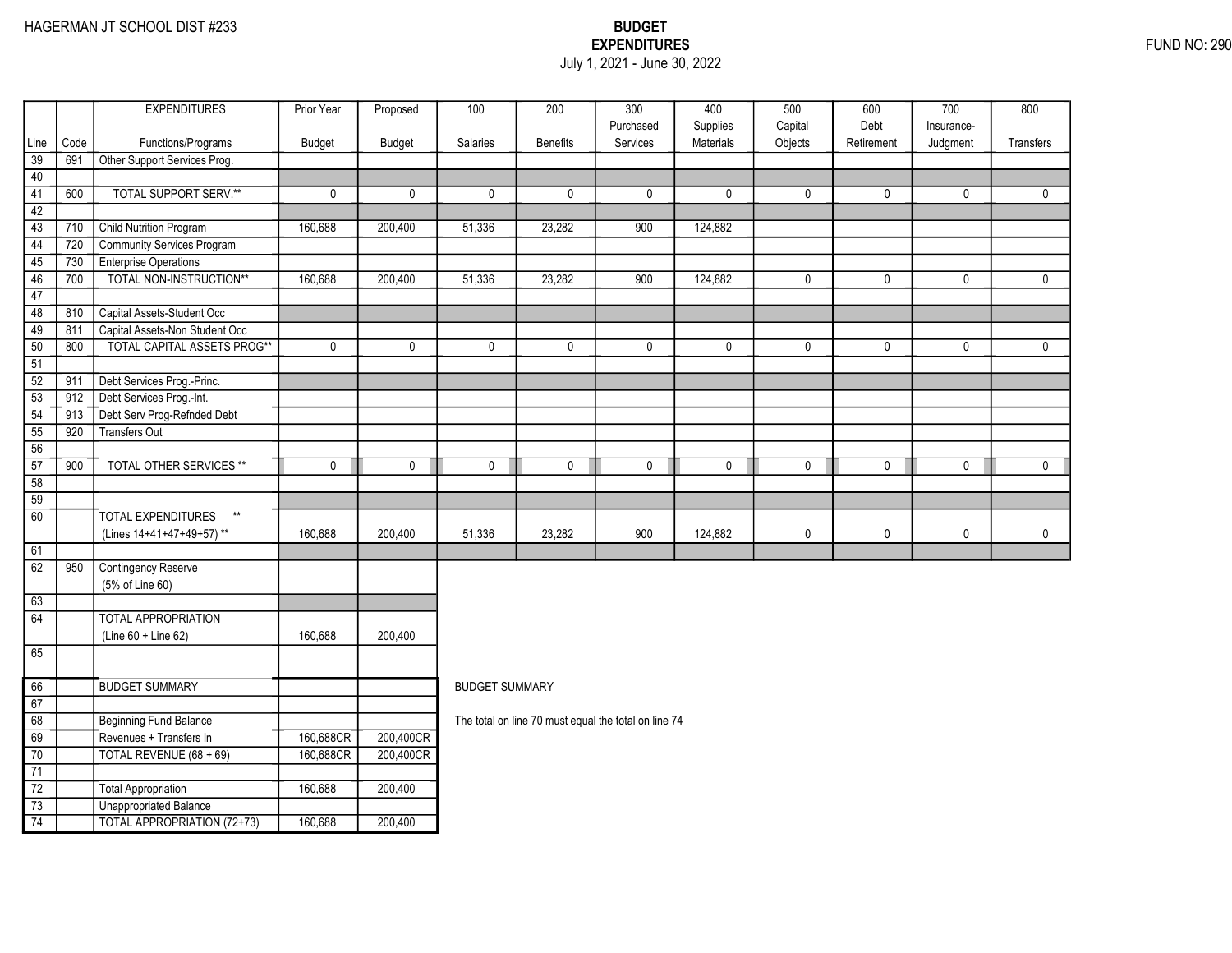# HAGERMAN JT SCHOOL DIST #233 BUDGET EXERCISE A SALE AND THE MANUSCRIPT OF THE MANUSCRIPT OF THE MANUSCRIPT OF THE MANUSCRIPT OF THE MANUSCRIPT OF THE MANUSCRIPT OF THE MANUSCRIPT OF THE MANUSCRIPT OF THE MANUSCRIPT OF THE July 1, 2021 - June 30, 2022

|                 |        | <b>REVENUES</b>                       | Prior Year    | Proposed Budget |               |                 |        | <b>REVENUES</b>                     | Prior Year    | Proposed Budget |               |
|-----------------|--------|---------------------------------------|---------------|-----------------|---------------|-----------------|--------|-------------------------------------|---------------|-----------------|---------------|
| Line            | Code   | Item                                  | <b>Budget</b> | Line Amounts    | <b>Totals</b> | Line            | Code   | Item                                | <b>Budget</b> | Line Amounts    | <b>Totals</b> |
|                 | 320000 | <b>Estimated Fund Balance</b>         |               | 983.247CR       |               | 40              | 429000 | <b>Other County</b>                 |               |                 |               |
| $\overline{2}$  |        | as of July 1                          | 0             | *******         | 983,247CR     | 41              | 420000 | <b>TOTAL COUNTY</b><br>$\star\star$ | $\Omega$      | *******         | $\mathbf{0}$  |
| 3               | 411100 | Taxes-General M & O                   |               |                 |               | 42              |        |                                     |               |                 |               |
| $\overline{4}$  | 411200 | Taxes-Suplemental                     |               |                 |               | 43              |        | 431100 Base Support Program         |               |                 |               |
| $\overline{5}$  | 411300 | Taxes-Emergency                       |               |                 |               | 44              |        | 431200 Transportation Support       |               |                 |               |
| 6               | 411400 | Taxes-Tort                            |               |                 |               | 45              | 431400 | Except Child/SED Support            |               |                 |               |
| $\overline{7}$  | 411500 | Taxes-Cooperative                     |               |                 |               | 46              | 431500 | Border Tuition Support              |               |                 |               |
| $\overline{8}$  | 411600 | <b>Taxes-Tuition</b>                  |               |                 |               | 47              | 431600 | <b>Tuition Equivalency</b>          |               |                 |               |
| 9               | 411700 | Taxes-Migrant                         |               |                 |               | 48              | 431800 | Benefit Apportionment               |               |                 |               |
| 10              | 411900 | Taxes-Other                           |               |                 |               | 49              | 431900 | Other State Support                 |               |                 |               |
| 11              | 412100 | <b>Taxes-Plant Facility</b>           | 250,000CR     | 250,000CR       |               | 50              | 432100 | Driver Education Prog.              |               |                 |               |
| $\overline{12}$ | 412500 | Taxes-Bond & Interest                 |               |                 |               | 51              | 432400 | Professional Technical Prog         |               |                 |               |
| 13              |        | $^{\star\star}$<br><b>TOTAL TAXES</b> | 250,000CR     | *******         | 250,000CR     | 52              | 437000 | Lottery/Additional State Maint      | 19.223CR      | 24.729CR        |               |
| 14              | 413000 | Penalty: Delinguent Taxes             |               |                 |               | 53              | 438000 | Rev in Lieu of/Ag Equip Tax         |               |                 |               |
| $\overline{15}$ |        |                                       |               |                 |               | 54              | 439000 | Other State Revenue                 |               |                 |               |
| 16              | 414100 | Tuition - Individuals                 |               |                 |               | 55              |        |                                     |               |                 |               |
| 17              | 414200 | Tuition-Districts in Idaho            |               |                 |               | 56              | 430000 | $**$<br><b>TOTAL STATE</b>          | 19.223CR      | *******         | 24.729CR      |
| $\overline{18}$ | 414300 | <b>Tuition-Out of State Districts</b> |               |                 |               | 57              |        |                                     |               |                 |               |
| 19              |        |                                       |               |                 |               | 58              | 442000 | Indirect Unrestricted Fed.          |               |                 |               |
| 20              | 415000 | Earnings on Investments               | 3.100CR       | 2.500CR         |               | 59              | 443000 | Direct Restricted Fed.              |               |                 |               |
| $\overline{21}$ |        |                                       |               |                 |               | 60              | 445100 | Title I - ESEA                      |               |                 |               |
| $\overline{22}$ | 416100 | School Food Service                   |               |                 |               | 61              | 445200 | Title VI, ESEA-Innovative Pr        |               |                 |               |
| $\overline{23}$ | 416200 | Meal Sales: Non-Reimb.                |               |                 |               | 62              | 445300 | Perkins III-Voc Tech Act            |               |                 |               |
| $\overline{24}$ | 416900 | Other Food Sales                      |               |                 |               | 63              | 445400 | <b>Adult Education</b>              |               |                 |               |
| $\overline{25}$ |        |                                       |               |                 |               | 64              | 445500 | Child Nutrition Reimb.              |               |                 |               |
| 26              | 417100 | Admissions/Activities                 |               |                 |               | 65              | 445600 | Title VI-B                          |               |                 |               |
| 27              | 417200 | <b>Bookstore Sales</b>                |               |                 |               | 66              | 445900 | Other Indirect Fed. Prog.           |               |                 |               |
| 28              | 417300 | Clubs, Org. Dues, Etc.                |               |                 |               | 67              | 448200 | Impact Aid - P.L. 874               |               |                 |               |
| 29              | 417400 | School Fees & Charges                 |               |                 |               | 68              | 440000 | $\ast\ast$<br><b>TOTAL FEDERAL</b>  | $\mathbf{0}$  | *******         | $\mathbf{0}$  |
| 30              | 417900 | <b>Other Student Revenues</b>         |               |                 |               | 69              |        |                                     |               |                 |               |
| $\overline{31}$ |        |                                       |               |                 |               | $\overline{70}$ | 451000 | Proceeds: Bonds, Capital Leases     |               |                 |               |
| $\overline{32}$ | 418100 | <b>Community Service</b>              |               |                 |               | $\overline{71}$ | 453000 | Sale of Fixed Assets                |               |                 |               |
| $\overline{33}$ |        |                                       |               |                 |               | 72              | 450000 | <b>TOTAL OTHER</b>                  | $\Omega$      | *******         | $\mathbf{0}$  |
| 34              | 419100 | Rentals                               |               |                 |               | 73              |        |                                     |               |                 |               |
| 35              | 419200 | <b>Contributions/Donations</b>        |               |                 |               | 74              |        | <b>TOTAL REVENUES</b>               | 272,323CR     | *******         | 277,229CR     |
| 36              | 419300 | <b>Transportaion Fees</b>             |               |                 |               | 75              |        |                                     |               |                 |               |
| 37              | 419900 | Other Local                           |               |                 |               | 76              | 460000 | <b>TRANSFERS IN</b>                 |               |                 |               |
| 38              |        | <b>TOTAL OTHER LOCAL **</b>           | 3,100CR       | *******         | 2,500CR       | 77              |        |                                     |               |                 |               |
| $\overline{39}$ | 410000 | <b>TOTAL LOCAL</b>                    |               | *******         |               | 78              | 400000 | BAL.+ REVENUE + TRANS.              |               | *******         |               |
|                 |        | $(Line 13 + 38)$                      | 253,100CR     |                 | 252,500CR     |                 |        | $(Lines 1 + 74 + 76)$               | 272,323CR     |                 | 1,260,476CR   |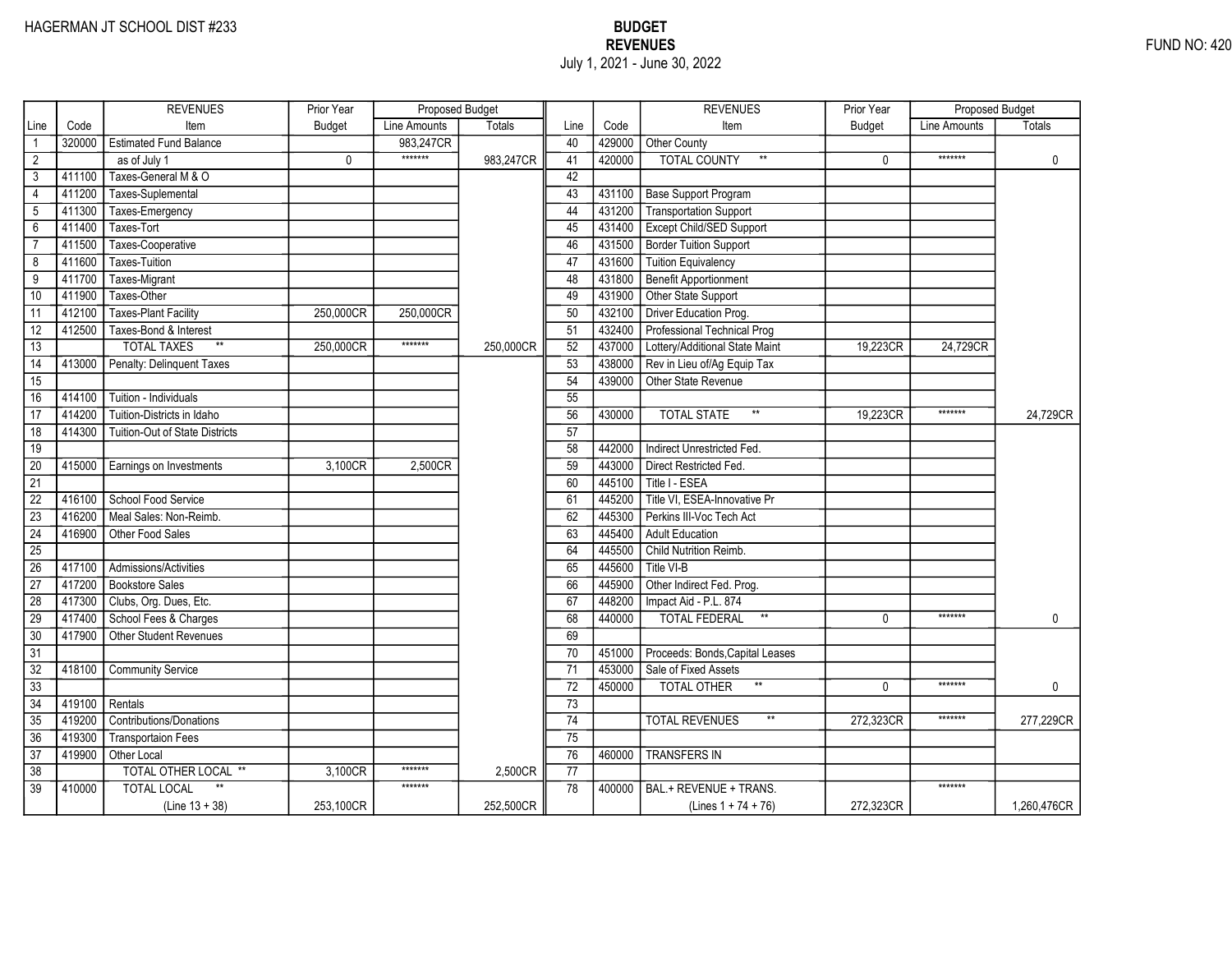## EXPENDITURES FUND NO: 420 July 1, 2021 - June 30, 2022

|                 |      | <b>EXPENDITURES</b>             | Prior Year | Proposed      | 100      | 200             | 300       | 400       | 500     | 600        | 700        | 800         |
|-----------------|------|---------------------------------|------------|---------------|----------|-----------------|-----------|-----------|---------|------------|------------|-------------|
|                 |      |                                 |            |               |          |                 | Purchased | Supplies  | Capital | Debt       | Insurance- |             |
| Line            | Code | Functions/Programs              | Budget     | <b>Budget</b> | Salaries | <b>Benefits</b> | Services  | Materials | Objects | Retirement | Judgment   | Transfers   |
| $\mathbf{1}$    | 512  | Elemetary School Prog.          |            |               |          |                 |           |           |         |            |            |             |
| $\overline{2}$  | 515  | Secondary School Prog.          |            |               |          |                 |           |           |         |            |            |             |
| $\overline{3}$  | 517  | Alternative School Prog.        |            |               |          |                 |           |           |         |            |            |             |
| 4               | 519  | Vocational-Technical Prog.      |            |               |          |                 |           |           |         |            |            |             |
| $\overline{5}$  | 521  | Exceptional Child Prog.         |            |               |          |                 |           |           |         |            |            |             |
| $\overline{6}$  | 522  | Preschool Exceptional Prog.     |            |               |          |                 |           |           |         |            |            |             |
| $\overline{7}$  | 524  | Gifted & Talented Prog.         |            |               |          |                 |           |           |         |            |            |             |
| $\overline{8}$  | 531  | Interscholastic Prog.           |            |               |          |                 |           |           |         |            |            |             |
| $\overline{9}$  | 532  | School Activity Prog.           |            |               |          |                 |           |           |         |            |            |             |
| 10              | 541  | Summer School Prog.             |            |               |          |                 |           |           |         |            |            |             |
| 11              | 542  | Adult School Prog.              |            |               |          |                 |           |           |         |            |            |             |
| 12              | 546  | Detention Center Prog.          |            |               |          |                 |           |           |         |            |            |             |
| 13              |      |                                 |            |               |          |                 |           |           |         |            |            |             |
| $\overline{14}$ | 500  | <b>TOTAL INSTRUCTION **</b>     | 0          | $\mathbf 0$   | 0        | 0               | 0         | 0         | 0       | 0          | 0          | $\mathbf 0$ |
| 15              |      |                                 |            |               |          |                 |           |           |         |            |            |             |
| 16              | 611  | Attend-Guidance-Health Prog     |            |               |          |                 |           |           |         |            |            |             |
| 17              | 616  | Special Services Prog.          |            |               |          |                 |           |           |         |            |            |             |
| 18              |      |                                 |            |               |          |                 |           |           |         |            |            |             |
| 19              | 621  | Instruction Improvement Prog    |            |               |          |                 |           |           |         |            |            |             |
| 20              | 622  | Educational Media Prog.         |            |               |          |                 |           |           |         |            |            |             |
| $\overline{21}$ | 623  | Instruction-Related Tech Prog   |            |               |          |                 |           |           |         |            |            |             |
| $\overline{22}$ | 631  | Board of Education Prog.        |            |               |          |                 |           |           |         |            |            |             |
| $\overline{23}$ | 632  | District Admin Prog.            |            |               |          |                 |           |           |         |            |            |             |
| 24              |      |                                 |            |               |          |                 |           |           |         |            |            |             |
| 25              | 641  | School Administration Prog.     |            |               |          |                 |           |           |         |            |            |             |
| 26              |      |                                 |            |               |          |                 |           |           |         |            |            |             |
| 27              | 651  | <b>Business Operation Prog.</b> |            |               |          |                 |           |           |         |            |            |             |
| $\overline{28}$ | 655  | Central Service Prog.           |            |               |          |                 |           |           |         |            |            |             |
| 29              | 656  | Admin Tech Services Prog.       |            |               |          |                 |           |           |         |            |            |             |
| 30              | 661  | Bldg-Care Prog. (Custodial)     |            |               |          |                 |           |           |         |            |            |             |
| $\overline{31}$ | 663  | Maint-Non Student Occupied      |            |               |          |                 |           |           |         |            |            |             |
| 32              | 664  | Maint-Student Occupied Bldgs    |            |               |          |                 |           |           |         |            |            |             |
| 33              | 665  | Maintenance - Grounds           |            |               |          |                 |           |           |         |            |            |             |
| 34              | 667  | Security Program                |            |               |          |                 |           |           |         |            |            |             |
| 35              |      |                                 |            |               |          |                 |           |           |         |            |            |             |
| 36              | 681  | Pupil-To School Trans. Prog.    |            |               |          |                 |           |           |         |            |            |             |
| $\overline{37}$ | 682  | Pupil-Activity Trans. Prog.     |            |               |          |                 |           |           |         |            |            |             |
| 38              | 683  | General Transportation Prog.    |            |               |          |                 |           |           |         |            |            |             |
|                 |      |                                 |            |               |          |                 |           |           |         |            |            |             |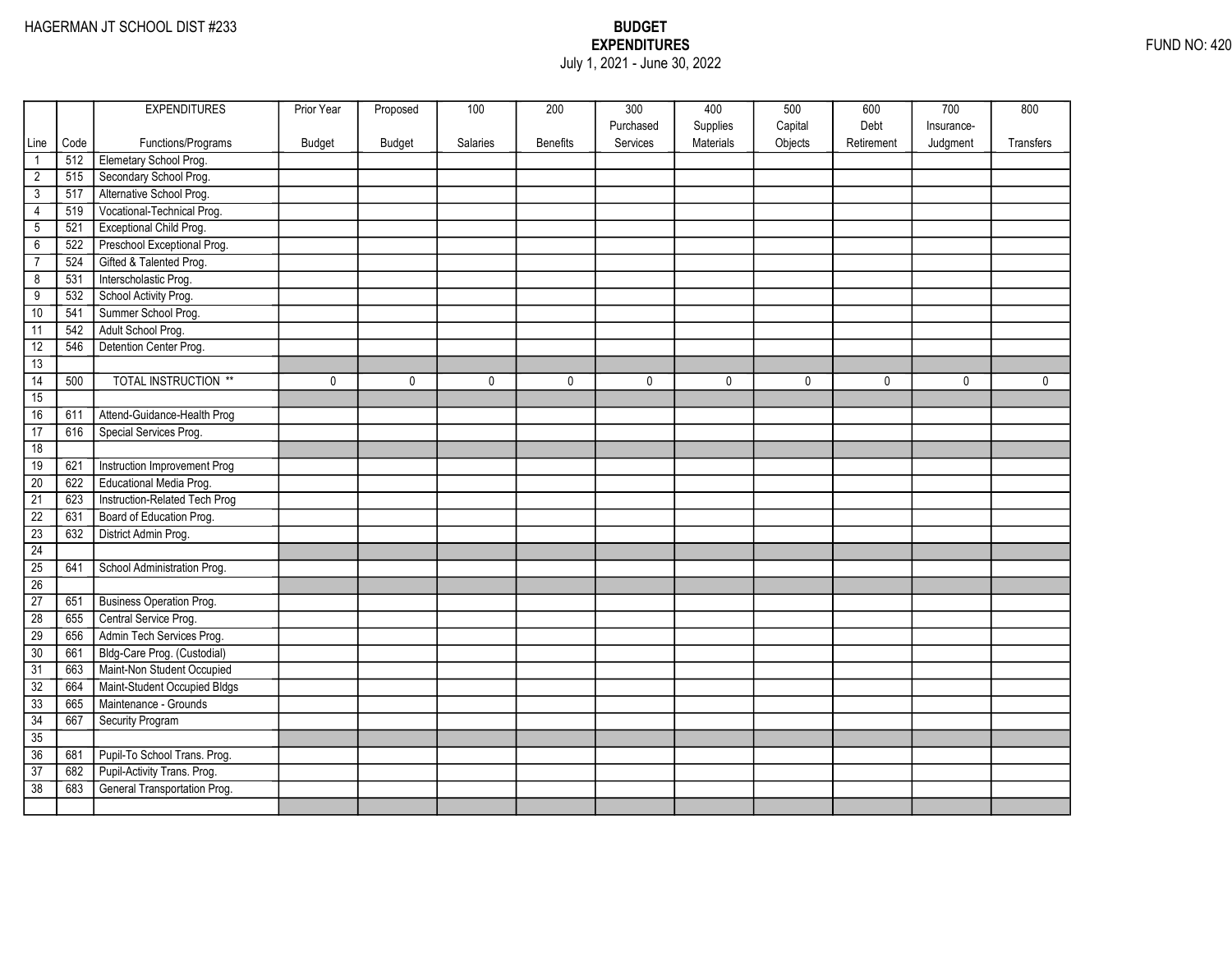### EXPENDITURES FUND NO: 420 July 1, 2021 - June 30, 2022

|                 |      | <b>EXPENDITURES</b>                                      | Prior Year              | Proposed               | 100                   | 200             | $\overline{300}$                                     | 400                   | 500                | 600                | $\overline{700}$       | 800              |  |  |
|-----------------|------|----------------------------------------------------------|-------------------------|------------------------|-----------------------|-----------------|------------------------------------------------------|-----------------------|--------------------|--------------------|------------------------|------------------|--|--|
| Line            | Code | Functions/Programs                                       | Budget                  | <b>Budget</b>          | Salaries              | <b>Benefits</b> | Purchased<br>Services                                | Supplies<br>Materials | Capital<br>Objects | Debt<br>Retirement | Insurance-<br>Judgment | <b>Transfers</b> |  |  |
| 39              | 691  | Other Support Services Prog.                             |                         |                        |                       |                 |                                                      |                       |                    |                    |                        |                  |  |  |
| 40              |      |                                                          |                         |                        |                       |                 |                                                      |                       |                    |                    |                        |                  |  |  |
| 41              | 600  | <b>TOTAL SUPPORT SERV.**</b>                             | 0                       | 0                      | 0                     | 0               | 0                                                    | 0                     | 0                  | 0                  | 0                      | 0                |  |  |
| 42              |      |                                                          |                         |                        |                       |                 |                                                      |                       |                    |                    |                        |                  |  |  |
| 43              | 710  | Child Nutrition Program                                  |                         |                        |                       |                 |                                                      |                       |                    |                    |                        |                  |  |  |
| 44              | 720  | <b>Community Services Program</b>                        |                         |                        |                       |                 |                                                      |                       |                    |                    |                        |                  |  |  |
| 45              | 730  | <b>Enterprise Operations</b>                             |                         |                        |                       |                 |                                                      |                       |                    |                    |                        |                  |  |  |
| 46              | 700  | TOTAL NON-INSTRUCTION**                                  | $\overline{\mathbf{0}}$ | 0                      | $\mathbf 0$           | 0               | $\mathbf 0$                                          | $\pmb{0}$             | $\pmb{0}$          | 0                  | $\mathbf 0$            | $\mathbf 0$      |  |  |
| 47              |      |                                                          |                         |                        |                       |                 |                                                      |                       |                    |                    |                        |                  |  |  |
| 48              | 810  | Capital Assets-Student Occ                               | 105,000                 | 62,500                 |                       |                 | 7,500                                                | 7,500                 | 47,500             |                    |                        |                  |  |  |
| 49              | 811  | Capital Assets-Non Student Occ                           |                         |                        |                       |                 |                                                      |                       |                    |                    |                        |                  |  |  |
| 50              | 800  | TOTAL CAPITAL ASSETS PROG**                              | 105,000                 | 62,500                 | $\pmb{0}$             | $\mathbf 0$     | 7,500                                                | 7,500                 | 47,500             | 0                  | 0                      | 0                |  |  |
| 51              |      |                                                          |                         |                        |                       |                 |                                                      |                       |                    |                    |                        |                  |  |  |
| $\overline{52}$ | 911  | Debt Services Prog.-Princ.                               |                         |                        |                       |                 |                                                      |                       |                    |                    |                        |                  |  |  |
| $\overline{53}$ | 912  | Debt Services Prog.-Int.                                 |                         |                        |                       |                 |                                                      |                       |                    |                    |                        |                  |  |  |
| 54              | 913  | Debt Serv Prog-Refnded Debt                              |                         |                        |                       |                 |                                                      |                       |                    |                    |                        |                  |  |  |
| 55              | 920  | Transfers Out                                            |                         |                        |                       |                 |                                                      |                       |                    |                    |                        |                  |  |  |
| 56              |      |                                                          |                         |                        |                       |                 |                                                      |                       |                    |                    |                        |                  |  |  |
| 57              | 900  | <b>TOTAL OTHER SERVICES **</b>                           | $\pmb{0}$               | 0                      | $\mathbf 0$           | $\mathbf 0$     | $\mathbf 0$                                          | 0                     | $\mathbf 0$        | 0                  | $\mathbf 0$            | $\mathbf 0$      |  |  |
| 58              |      |                                                          |                         |                        |                       |                 |                                                      |                       |                    |                    |                        |                  |  |  |
| 59              |      |                                                          |                         |                        |                       |                 |                                                      |                       |                    |                    |                        |                  |  |  |
| 60              |      | <b>TOTAL EXPENDITURES</b><br>$^{\star\star}$             |                         |                        |                       |                 |                                                      |                       |                    |                    |                        |                  |  |  |
|                 |      | (Lines 14+41+47+49+57)**                                 | 105,000                 | 62,500                 | $\pmb{0}$             | $\pmb{0}$       | 7,500                                                | 7,500                 | 47,500             | 0                  | $\pmb{0}$              | 0                |  |  |
| 61              |      |                                                          |                         |                        |                       |                 |                                                      |                       |                    |                    |                        |                  |  |  |
| 62              | 950  | <b>Contingency Reserve</b>                               |                         |                        |                       |                 |                                                      |                       |                    |                    |                        |                  |  |  |
|                 |      | (5% of Line 60)                                          |                         |                        |                       |                 |                                                      |                       |                    |                    |                        |                  |  |  |
| 63              |      |                                                          |                         |                        |                       |                 |                                                      |                       |                    |                    |                        |                  |  |  |
| 64              |      | <b>TOTAL APPROPRIATION</b>                               |                         |                        |                       |                 |                                                      |                       |                    |                    |                        |                  |  |  |
|                 |      | (Line 60 + Line 62)                                      | 105,000                 | 62,500                 |                       |                 |                                                      |                       |                    |                    |                        |                  |  |  |
| 65              |      |                                                          |                         |                        |                       |                 |                                                      |                       |                    |                    |                        |                  |  |  |
|                 |      |                                                          |                         |                        |                       |                 |                                                      |                       |                    |                    |                        |                  |  |  |
| 66              |      | <b>BUDGET SUMMARY</b>                                    |                         |                        | <b>BUDGET SUMMARY</b> |                 |                                                      |                       |                    |                    |                        |                  |  |  |
| 67<br>68        |      |                                                          |                         |                        |                       |                 |                                                      |                       |                    |                    |                        |                  |  |  |
| 69              |      | <b>Beginning Fund Balance</b><br>Revenues + Transfers In | 272,323CR               | 983,247CR<br>277,229CR |                       |                 | The total on line 70 must equal the total on line 74 |                       |                    |                    |                        |                  |  |  |
| 70              |      | TOTAL REVENUE (68 + 69)                                  | 272,323CR               | 1,260,476CR            |                       |                 |                                                      |                       |                    |                    |                        |                  |  |  |
| 71              |      |                                                          |                         |                        |                       |                 |                                                      |                       |                    |                    |                        |                  |  |  |
| $\overline{72}$ |      | Total Appropriation                                      | 105,000                 | 62,500                 |                       |                 |                                                      |                       |                    |                    |                        |                  |  |  |
| $\overline{73}$ |      | <b>Unappropriated Balance</b>                            | 167,323                 | 1,197,976              |                       |                 |                                                      |                       |                    |                    |                        |                  |  |  |
| 74              |      | <b>TOTAL APPROPRIATION (72+73)</b>                       | 272,323                 | 1,260,476              |                       |                 |                                                      |                       |                    |                    |                        |                  |  |  |
|                 |      |                                                          |                         |                        |                       |                 |                                                      |                       |                    |                    |                        |                  |  |  |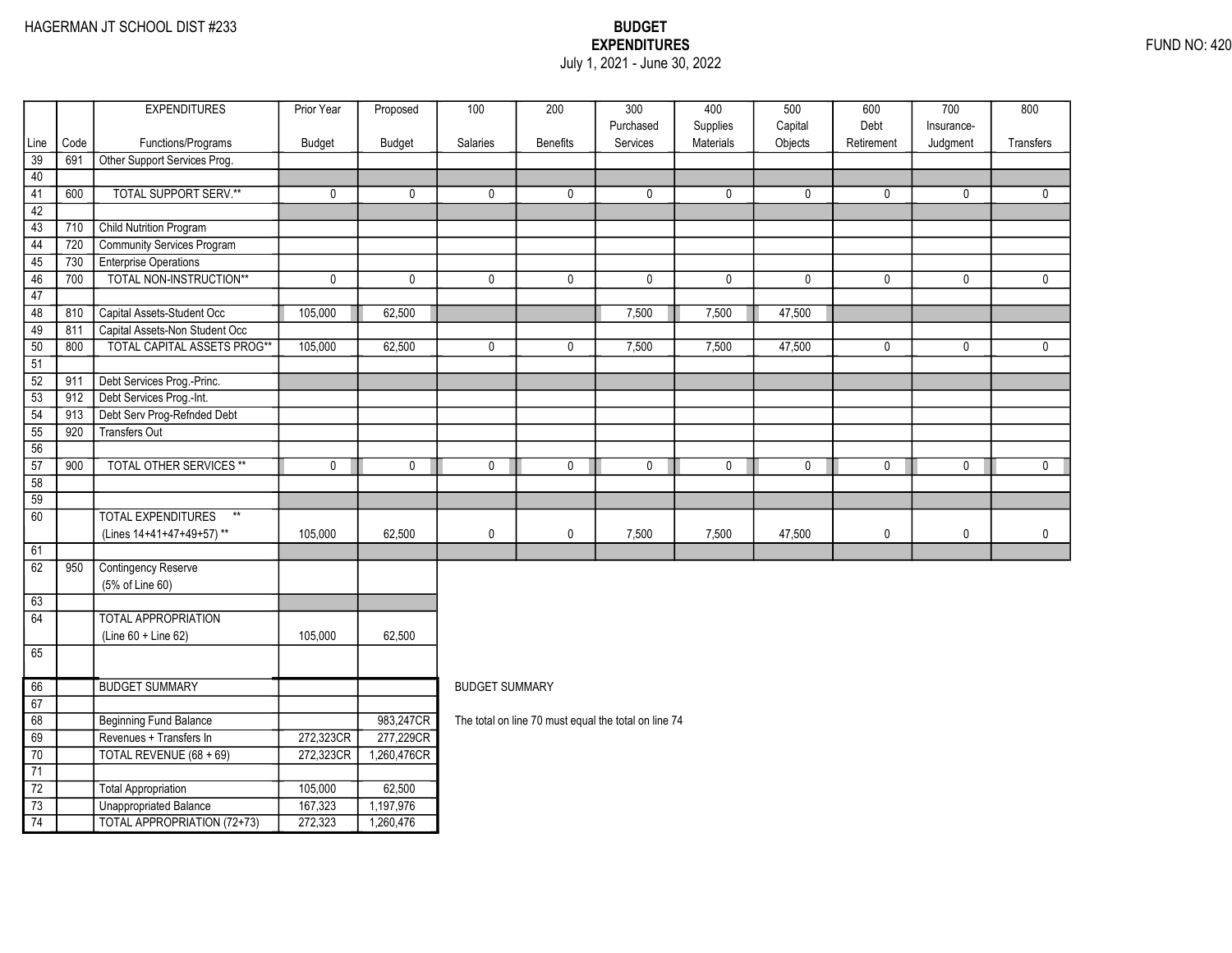# HAGERMAN JT SCHOOL DIST #233 BUDGET EXERCISE A SALE AND THE MANUSCRIPT OF THE MANUSCRIPT OF THE MANUSCRIPT OF THE MANUSCRIPT OF THE MANUSCRIPT OF THE MANUSCRIPT OF THE MANUSCRIPT OF THE MANUSCRIPT OF THE MANUSCRIPT OF THE July 1, 2021 - June 30, 2022

|                 |        | <b>REVENUES</b>                       | Prior Year    | Proposed Budget |          |                 |        | <b>REVENUES</b>                       | Prior Year    | Proposed Budget |              |
|-----------------|--------|---------------------------------------|---------------|-----------------|----------|-----------------|--------|---------------------------------------|---------------|-----------------|--------------|
| Line            | Code   | Item                                  | <b>Budget</b> | Line Amounts    | Totals   | Line            | Code   | Item                                  | <b>Budget</b> | Line Amounts    | Totals       |
| $\mathbf{1}$    | 320000 | <b>Estimated Fund Balance</b>         |               | 29,978CR        |          | 40              | 429000 | Other County                          |               |                 |              |
| $\overline{2}$  |        | as of July 1                          | 0             | *******         | 29,978CR | 41              | 420000 | <b>TOTAL COUNTY</b><br>$\star\star$   | 0             | *******         | $\mathbf 0$  |
| 3               | 411100 | Taxes-General M & O                   |               |                 |          | 42              |        |                                       |               |                 |              |
| $\overline{4}$  | 411200 | Taxes-Suplemental                     |               |                 |          | 43              | 431100 | <b>Base Support Program</b>           |               |                 |              |
| 5               | 411300 | Taxes-Emergency                       |               |                 |          | 44              | 431200 | <b>Transportation Support</b>         |               |                 |              |
| $6\overline{}$  | 411400 | Taxes-Tort                            |               |                 |          | 45              | 431400 | Except Child/SED Support              |               |                 |              |
| $\overline{7}$  | 411500 | Taxes-Cooperative                     |               |                 |          | 46              | 431500 | <b>Border Tuition Support</b>         |               |                 |              |
| 8               | 411600 | <b>Taxes-Tuition</b>                  |               |                 |          | 47              | 431600 | <b>Tuition Equivalency</b>            |               |                 |              |
| $\overline{9}$  | 411700 | Taxes-Migrant                         |               |                 |          | 48              | 431800 | <b>Benefit Apportionment</b>          |               |                 |              |
| 10              | 411900 | Taxes-Other                           |               |                 |          | 49              | 431900 | Other State Support                   |               |                 |              |
| 11              | 412100 | <b>Taxes-Plant Facility</b>           |               |                 |          | 50              | 432100 | Driver Education Prog.                |               |                 |              |
| 12              | 412500 | Taxes-Bond & Interest                 |               |                 |          | 51              | 432400 | Professional Technical Prog           |               |                 |              |
| 13              |        | $\ast\ast$<br><b>TOTAL TAXES</b>      | 0             | *******         | 0        | 52              | 437000 | Lottery/Additional State Maint        |               |                 |              |
| $\overline{14}$ | 413000 | Penalty: Delinquent Taxes             |               |                 |          | 53              | 438000 | Rev in Lieu of/Ag Equip Tax           |               |                 |              |
| $\overline{15}$ |        |                                       |               |                 |          | 54              | 439000 | Other State Revenue                   |               |                 |              |
| 16              | 414100 | Tuition - Individuals                 |               |                 |          | 55              |        |                                       |               |                 |              |
| 17              | 414200 | Tuition-Districts in Idaho            |               |                 |          | 56              | 430000 | $^{\star\star}$<br><b>TOTAL STATE</b> | $\Omega$      | *******         | $\mathbf{0}$ |
| $\overline{18}$ | 414300 | <b>Tuition-Out of State Districts</b> |               |                 |          | $\overline{57}$ |        |                                       |               |                 |              |
| 19              |        |                                       |               |                 |          | 58              | 442000 | Indirect Unrestricted Fed.            |               |                 |              |
| $\overline{20}$ | 415000 | Earnings on Investments               | 450CR         | <b>100CR</b>    |          | 59              | 443000 | Direct Restricted Fed.                |               |                 |              |
| $\overline{21}$ |        |                                       |               |                 |          | 60              | 445100 | Title I - ESEA                        |               |                 |              |
| $\overline{22}$ | 416100 | School Food Service                   |               |                 |          | 61              | 445200 | Title VI, ESEA-Innovative Pr          |               |                 |              |
| $\overline{23}$ | 416200 | Meal Sales: Non-Reimb.                |               |                 |          | 62              | 445300 | Perkins III-Voc Tech Act              |               |                 |              |
| $\overline{24}$ | 416900 | Other Food Sales                      |               |                 |          | 63              | 445400 | <b>Adult Education</b>                |               |                 |              |
| $\overline{25}$ |        |                                       |               |                 |          | 64              | 445500 | Child Nutrition Reimb.                |               |                 |              |
| 26              | 417100 | Admissions/Activities                 |               |                 |          | 65              | 445600 | Title VI-B                            |               |                 |              |
| 27              | 417200 | <b>Bookstore Sales</b>                |               |                 |          | 66              | 445900 | Other Indirect Fed. Prog.             |               |                 |              |
| 28              | 417300 | Clubs, Org. Dues, Etc.                |               |                 |          | 67              | 448200 | Impact Aid - P.L. 874                 |               |                 |              |
| 29              | 417400 | School Fees & Charges                 |               |                 |          | 68              | 440000 | $^{\star\star}$<br>TOTAL FEDERAL      | 0             | *******         | 0            |
| 30              | 417900 | Other Student Revenues                |               |                 |          | 69              |        |                                       |               |                 |              |
| $\overline{31}$ |        |                                       |               |                 |          | 70              | 451000 | Proceeds: Bonds, Capital Leases       |               |                 |              |
| $\overline{32}$ | 418100 | <b>Community Service</b>              |               |                 |          | 71              | 453000 | Sale of Fixed Assets                  |               |                 |              |
| $\overline{33}$ |        |                                       |               |                 |          | $\overline{72}$ | 450000 | <b>TOTAL OTHER</b>                    | $\Omega$      | *******         | 0            |
| 34              | 419100 | Rentals                               |               |                 |          | 73              |        |                                       |               |                 |              |
| 35              | 419200 | <b>Contributions/Donations</b>        |               |                 |          | 74              |        | <b>TOTAL REVENUES</b>                 | 450CR         | *******         | 100CR        |
| 36              | 419300 | <b>Transportaion Fees</b>             |               |                 |          | 75              |        |                                       |               |                 |              |
| $\overline{37}$ | 419900 | Other Local                           |               |                 |          | 76              | 460000 | <b>TRANSFERS IN</b>                   |               |                 |              |
| 38              |        | TOTAL OTHER LOCAL **                  | 450CR         | *******         | 100CR    | 77              |        |                                       |               |                 |              |
| $\overline{39}$ | 410000 | <b>TOTAL LOCAL</b>                    |               | *******         |          | 78              | 400000 | BAL.+ REVENUE + TRANS.                |               | *******         |              |
|                 |        | $(Line 13 + 38)$                      | 450CR         |                 | 100CR    |                 |        | (Lines $1 + 74 + 76$ )                | 450CR         |                 | 30,078CR     |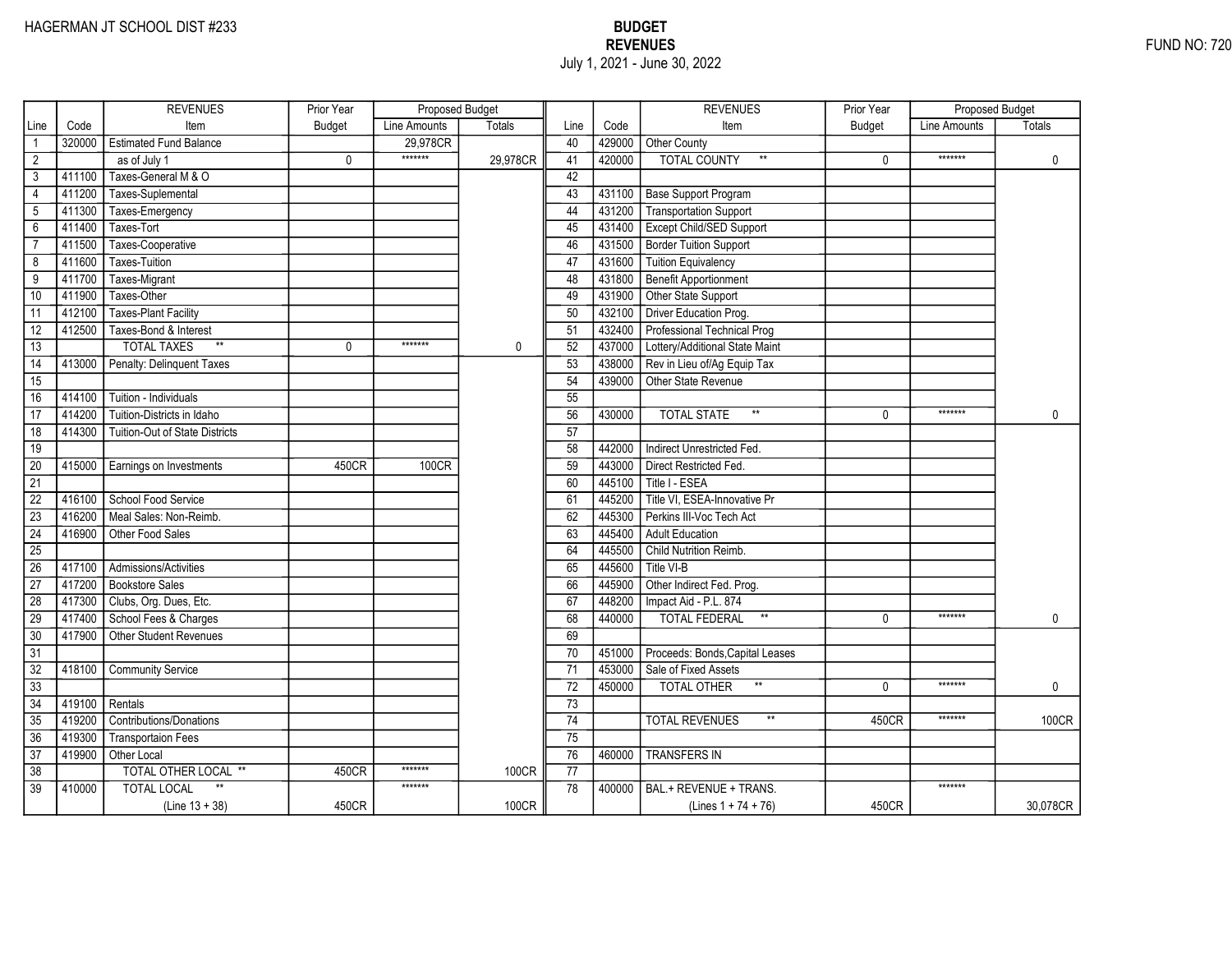### EXPENDITURES FUND NO: 720 July 1, 2021 - June 30, 2022

|                 |      | <b>EXPENDITURES</b>             | Prior Year | Proposed      | 100      | 200             | 300       | 400       | 500     | 600        | 700        | 800         |
|-----------------|------|---------------------------------|------------|---------------|----------|-----------------|-----------|-----------|---------|------------|------------|-------------|
|                 |      |                                 |            |               |          |                 | Purchased | Supplies  | Capital | Debt       | Insurance- |             |
| Line            | Code | Functions/Programs              | Budget     | <b>Budget</b> | Salaries | <b>Benefits</b> | Services  | Materials | Objects | Retirement | Judgment   | Transfers   |
| $\mathbf{1}$    | 512  | Elemetary School Prog.          |            |               |          |                 |           |           |         |            |            |             |
| $\overline{2}$  | 515  | Secondary School Prog.          |            |               |          |                 |           |           |         |            |            |             |
| $\overline{3}$  | 517  | Alternative School Prog.        |            |               |          |                 |           |           |         |            |            |             |
| 4               | 519  | Vocational-Technical Prog.      |            |               |          |                 |           |           |         |            |            |             |
| $\overline{5}$  | 521  | Exceptional Child Prog.         |            |               |          |                 |           |           |         |            |            |             |
| $\overline{6}$  | 522  | Preschool Exceptional Prog.     |            |               |          |                 |           |           |         |            |            |             |
| $\overline{7}$  | 524  | Gifted & Talented Prog.         |            |               |          |                 |           |           |         |            |            |             |
| $\overline{8}$  | 531  | Interscholastic Prog.           |            |               |          |                 |           |           |         |            |            |             |
| $\overline{9}$  | 532  | School Activity Prog.           |            |               |          |                 |           |           |         |            |            |             |
| 10              | 541  | Summer School Prog.             |            |               |          |                 |           |           |         |            |            |             |
| 11              | 542  | Adult School Prog.              |            |               |          |                 |           |           |         |            |            |             |
| 12              | 546  | Detention Center Prog.          |            |               |          |                 |           |           |         |            |            |             |
| 13              |      |                                 |            |               |          |                 |           |           |         |            |            |             |
| $\overline{14}$ | 500  | <b>TOTAL INSTRUCTION **</b>     | 0          | $\mathbf 0$   | 0        | 0               | 0         | 0         | 0       | 0          | 0          | $\mathbf 0$ |
| 15              |      |                                 |            |               |          |                 |           |           |         |            |            |             |
| 16              | 611  | Attend-Guidance-Health Prog     |            |               |          |                 |           |           |         |            |            |             |
| 17              | 616  | Special Services Prog.          |            |               |          |                 |           |           |         |            |            |             |
| 18              |      |                                 |            |               |          |                 |           |           |         |            |            |             |
| 19              | 621  | Instruction Improvement Prog    |            |               |          |                 |           |           |         |            |            |             |
| 20              | 622  | Educational Media Prog.         |            |               |          |                 |           |           |         |            |            |             |
| $\overline{21}$ | 623  | Instruction-Related Tech Prog   |            |               |          |                 |           |           |         |            |            |             |
| $\overline{22}$ | 631  | Board of Education Prog.        |            |               |          |                 |           |           |         |            |            |             |
| $\overline{23}$ | 632  | District Admin Prog.            |            |               |          |                 |           |           |         |            |            |             |
| 24              |      |                                 |            |               |          |                 |           |           |         |            |            |             |
| 25              | 641  | School Administration Prog.     |            |               |          |                 |           |           |         |            |            |             |
| 26              |      |                                 |            |               |          |                 |           |           |         |            |            |             |
| 27              | 651  | <b>Business Operation Prog.</b> |            |               |          |                 |           |           |         |            |            |             |
| $\overline{28}$ | 655  | Central Service Prog.           |            |               |          |                 |           |           |         |            |            |             |
| 29              | 656  | Admin Tech Services Prog.       |            |               |          |                 |           |           |         |            |            |             |
| 30              | 661  | Bldg-Care Prog. (Custodial)     |            |               |          |                 |           |           |         |            |            |             |
| $\overline{31}$ | 663  | Maint-Non Student Occupied      |            |               |          |                 |           |           |         |            |            |             |
| 32              | 664  | Maint-Student Occupied Bldgs    |            |               |          |                 |           |           |         |            |            |             |
| 33              | 665  | Maintenance - Grounds           |            |               |          |                 |           |           |         |            |            |             |
| 34              | 667  | Security Program                |            |               |          |                 |           |           |         |            |            |             |
| 35              |      |                                 |            |               |          |                 |           |           |         |            |            |             |
| 36              | 681  | Pupil-To School Trans. Prog.    |            |               |          |                 |           |           |         |            |            |             |
| $\overline{37}$ | 682  | Pupil-Activity Trans. Prog.     |            |               |          |                 |           |           |         |            |            |             |
| 38              | 683  | General Transportation Prog.    |            |               |          |                 |           |           |         |            |            |             |
|                 |      |                                 |            |               |          |                 |           |           |         |            |            |             |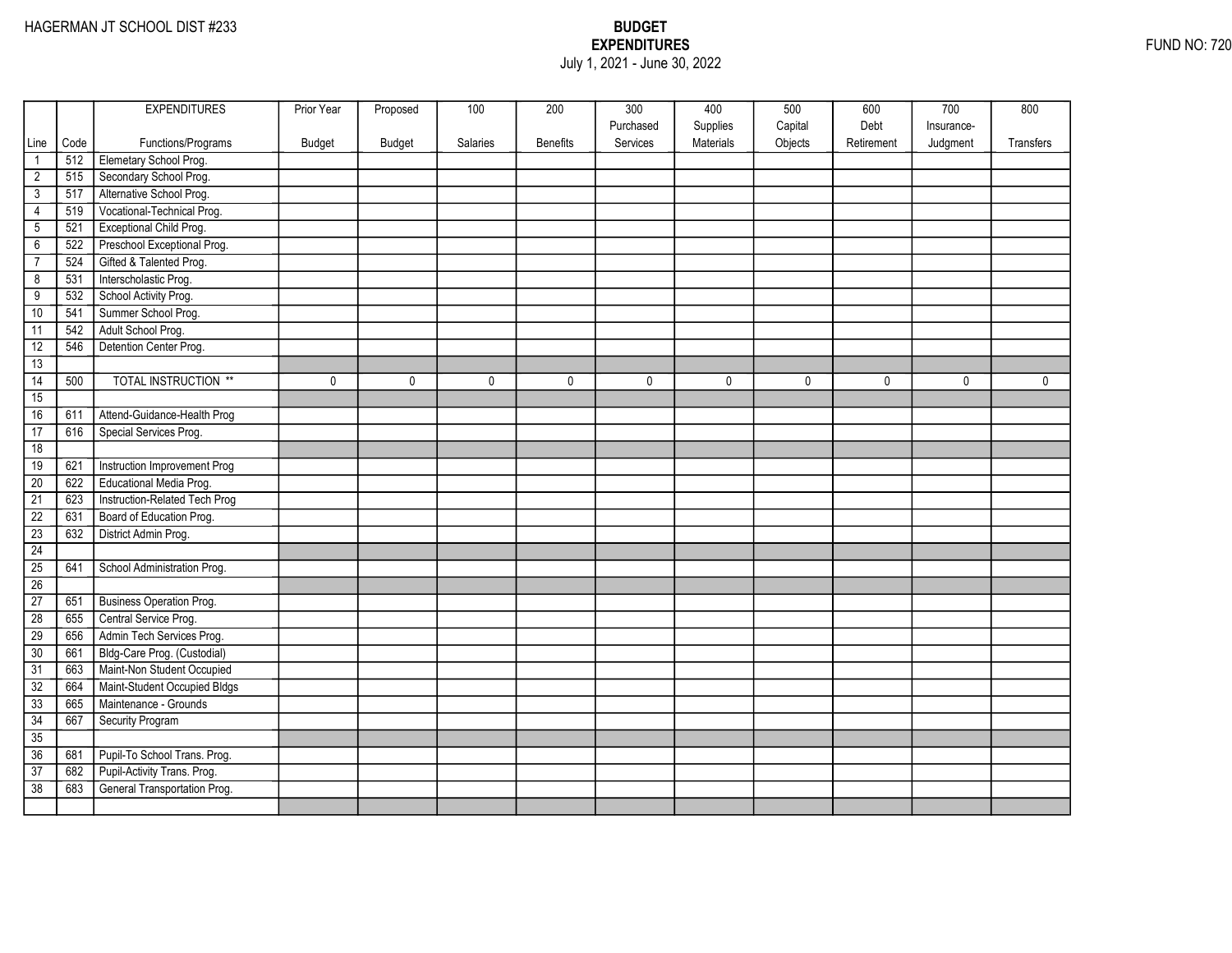### EXPENDITURES FUND NO: 720 July 1, 2021 - June 30, 2022

| Code<br>Services<br>Materials<br>Objects<br>Line<br>Functions/Programs<br>Budget<br><b>Budget</b><br>Salaries<br><b>Benefits</b><br>Retirement<br>Judgment<br>Transfers<br>39<br>691<br>Other Support Services Prog.<br>40<br><b>TOTAL SUPPORT SERV.**</b><br>$\overline{41}$<br>600<br>0<br>$\mathbf 0$<br>0<br>0<br>$\mathbf{0}$<br>0<br>0<br>$\mathbf{0}$<br>0<br>$\mathbf{0}$<br>42<br>43<br><b>Child Nutrition Program</b><br>710<br>720<br>Community Services Program<br>44<br>16,000<br>16,000<br>16,000<br>$\overline{45}$<br>730<br><b>Enterprise Operations</b><br>46<br>TOTAL NON-INSTRUCTION**<br>16,000<br>700<br>16,000<br>16,000<br>0<br>0<br>0<br>0<br>$\pmb{0}$<br>0<br>$\mathbf{0}$<br>47<br>Capital Assets-Student Occ<br>48<br>810<br>49<br>Capital Assets-Non Student Occ<br>811<br><b>TOTAL CAPITAL ASSETS PROG**</b><br>50<br>800<br>0<br>$\mathbf 0$<br>0<br>0<br>$\mathbf{0}$<br>$\mathbf 0$<br>0<br>$\mathbf 0$<br>0<br>$\mathbf 0$<br>51<br>$\overline{52}$<br>Debt Services Prog.-Princ.<br>911<br>53<br>Debt Services Prog.-Int.<br>912<br>$\overline{54}$<br>913<br>Debt Serv Prog-Refnded Debt<br>$\overline{55}$<br>920<br><b>Transfers Out</b><br>56<br><b>TOTAL OTHER SERVICES **</b><br>57<br>900<br>$\mathbf 0$<br>0<br>$\mathbf 0$<br>$\mathbf 0$<br>$\mathbf 0$<br>0<br>$\mathbf 0$<br>$\mathbf 0$<br>$\mathbf 0$<br>$\mathbf 0$<br>$\overline{58}$<br>$\overline{59}$<br><b>TOTAL EXPENDITURES</b><br>60<br>$^{\star\star}$<br>(Lines 14+41+47+49+57)**<br>16,000<br>16,000<br>0<br>0<br>16,000<br>0<br>0<br>$\mathbf 0$<br>0<br>$\mathbf 0$<br>61<br><b>Contingency Reserve</b><br>62<br>950<br>(5% of Line 60)<br>63<br>64<br><b>TOTAL APPROPRIATION</b><br>(Line 60 + Line 62)<br>16,000<br>16,000<br>65<br><b>BUDGET SUMMARY</b><br>66<br><b>BUDGET SUMMARY</b><br>67<br>68<br><b>Beginning Fund Balance</b><br>29,978CR<br>The total on line 70 must equal the total on line 74<br>69<br>Revenues + Transfers In<br>100CR<br>450CR<br>70<br>450CR<br>30,078CR<br>TOTAL REVENUE (68 + 69)<br>$\overline{71}$<br>$\overline{72}$<br><b>Total Appropriation</b><br>16,000<br>16,000<br><b>Unappropriated Balance</b><br>14,078<br>$\overline{73}$<br>15,550CR<br>74<br>TOTAL APPROPRIATION (72+73)<br>450<br>30,078 |  | <b>EXPENDITURES</b> | Prior Year | Proposed | 100 | 200 | 300       | 400      | 500     | 600  | $\overline{700}$ | 800 |
|--------------------------------------------------------------------------------------------------------------------------------------------------------------------------------------------------------------------------------------------------------------------------------------------------------------------------------------------------------------------------------------------------------------------------------------------------------------------------------------------------------------------------------------------------------------------------------------------------------------------------------------------------------------------------------------------------------------------------------------------------------------------------------------------------------------------------------------------------------------------------------------------------------------------------------------------------------------------------------------------------------------------------------------------------------------------------------------------------------------------------------------------------------------------------------------------------------------------------------------------------------------------------------------------------------------------------------------------------------------------------------------------------------------------------------------------------------------------------------------------------------------------------------------------------------------------------------------------------------------------------------------------------------------------------------------------------------------------------------------------------------------------------------------------------------------------------------------------------------------------------------------------------------------------------------------------------------------------------------------------------------------------------------------------------------------------------------------------------------------------------------------------------------------------------------------------------------------------------------------------------------------|--|---------------------|------------|----------|-----|-----|-----------|----------|---------|------|------------------|-----|
|                                                                                                                                                                                                                                                                                                                                                                                                                                                                                                                                                                                                                                                                                                                                                                                                                                                                                                                                                                                                                                                                                                                                                                                                                                                                                                                                                                                                                                                                                                                                                                                                                                                                                                                                                                                                                                                                                                                                                                                                                                                                                                                                                                                                                                                              |  |                     |            |          |     |     | Purchased | Supplies | Capital | Debt | Insurance-       |     |
|                                                                                                                                                                                                                                                                                                                                                                                                                                                                                                                                                                                                                                                                                                                                                                                                                                                                                                                                                                                                                                                                                                                                                                                                                                                                                                                                                                                                                                                                                                                                                                                                                                                                                                                                                                                                                                                                                                                                                                                                                                                                                                                                                                                                                                                              |  |                     |            |          |     |     |           |          |         |      |                  |     |
|                                                                                                                                                                                                                                                                                                                                                                                                                                                                                                                                                                                                                                                                                                                                                                                                                                                                                                                                                                                                                                                                                                                                                                                                                                                                                                                                                                                                                                                                                                                                                                                                                                                                                                                                                                                                                                                                                                                                                                                                                                                                                                                                                                                                                                                              |  |                     |            |          |     |     |           |          |         |      |                  |     |
|                                                                                                                                                                                                                                                                                                                                                                                                                                                                                                                                                                                                                                                                                                                                                                                                                                                                                                                                                                                                                                                                                                                                                                                                                                                                                                                                                                                                                                                                                                                                                                                                                                                                                                                                                                                                                                                                                                                                                                                                                                                                                                                                                                                                                                                              |  |                     |            |          |     |     |           |          |         |      |                  |     |
|                                                                                                                                                                                                                                                                                                                                                                                                                                                                                                                                                                                                                                                                                                                                                                                                                                                                                                                                                                                                                                                                                                                                                                                                                                                                                                                                                                                                                                                                                                                                                                                                                                                                                                                                                                                                                                                                                                                                                                                                                                                                                                                                                                                                                                                              |  |                     |            |          |     |     |           |          |         |      |                  |     |
|                                                                                                                                                                                                                                                                                                                                                                                                                                                                                                                                                                                                                                                                                                                                                                                                                                                                                                                                                                                                                                                                                                                                                                                                                                                                                                                                                                                                                                                                                                                                                                                                                                                                                                                                                                                                                                                                                                                                                                                                                                                                                                                                                                                                                                                              |  |                     |            |          |     |     |           |          |         |      |                  |     |
|                                                                                                                                                                                                                                                                                                                                                                                                                                                                                                                                                                                                                                                                                                                                                                                                                                                                                                                                                                                                                                                                                                                                                                                                                                                                                                                                                                                                                                                                                                                                                                                                                                                                                                                                                                                                                                                                                                                                                                                                                                                                                                                                                                                                                                                              |  |                     |            |          |     |     |           |          |         |      |                  |     |
|                                                                                                                                                                                                                                                                                                                                                                                                                                                                                                                                                                                                                                                                                                                                                                                                                                                                                                                                                                                                                                                                                                                                                                                                                                                                                                                                                                                                                                                                                                                                                                                                                                                                                                                                                                                                                                                                                                                                                                                                                                                                                                                                                                                                                                                              |  |                     |            |          |     |     |           |          |         |      |                  |     |
|                                                                                                                                                                                                                                                                                                                                                                                                                                                                                                                                                                                                                                                                                                                                                                                                                                                                                                                                                                                                                                                                                                                                                                                                                                                                                                                                                                                                                                                                                                                                                                                                                                                                                                                                                                                                                                                                                                                                                                                                                                                                                                                                                                                                                                                              |  |                     |            |          |     |     |           |          |         |      |                  |     |
|                                                                                                                                                                                                                                                                                                                                                                                                                                                                                                                                                                                                                                                                                                                                                                                                                                                                                                                                                                                                                                                                                                                                                                                                                                                                                                                                                                                                                                                                                                                                                                                                                                                                                                                                                                                                                                                                                                                                                                                                                                                                                                                                                                                                                                                              |  |                     |            |          |     |     |           |          |         |      |                  |     |
|                                                                                                                                                                                                                                                                                                                                                                                                                                                                                                                                                                                                                                                                                                                                                                                                                                                                                                                                                                                                                                                                                                                                                                                                                                                                                                                                                                                                                                                                                                                                                                                                                                                                                                                                                                                                                                                                                                                                                                                                                                                                                                                                                                                                                                                              |  |                     |            |          |     |     |           |          |         |      |                  |     |
|                                                                                                                                                                                                                                                                                                                                                                                                                                                                                                                                                                                                                                                                                                                                                                                                                                                                                                                                                                                                                                                                                                                                                                                                                                                                                                                                                                                                                                                                                                                                                                                                                                                                                                                                                                                                                                                                                                                                                                                                                                                                                                                                                                                                                                                              |  |                     |            |          |     |     |           |          |         |      |                  |     |
|                                                                                                                                                                                                                                                                                                                                                                                                                                                                                                                                                                                                                                                                                                                                                                                                                                                                                                                                                                                                                                                                                                                                                                                                                                                                                                                                                                                                                                                                                                                                                                                                                                                                                                                                                                                                                                                                                                                                                                                                                                                                                                                                                                                                                                                              |  |                     |            |          |     |     |           |          |         |      |                  |     |
|                                                                                                                                                                                                                                                                                                                                                                                                                                                                                                                                                                                                                                                                                                                                                                                                                                                                                                                                                                                                                                                                                                                                                                                                                                                                                                                                                                                                                                                                                                                                                                                                                                                                                                                                                                                                                                                                                                                                                                                                                                                                                                                                                                                                                                                              |  |                     |            |          |     |     |           |          |         |      |                  |     |
|                                                                                                                                                                                                                                                                                                                                                                                                                                                                                                                                                                                                                                                                                                                                                                                                                                                                                                                                                                                                                                                                                                                                                                                                                                                                                                                                                                                                                                                                                                                                                                                                                                                                                                                                                                                                                                                                                                                                                                                                                                                                                                                                                                                                                                                              |  |                     |            |          |     |     |           |          |         |      |                  |     |
|                                                                                                                                                                                                                                                                                                                                                                                                                                                                                                                                                                                                                                                                                                                                                                                                                                                                                                                                                                                                                                                                                                                                                                                                                                                                                                                                                                                                                                                                                                                                                                                                                                                                                                                                                                                                                                                                                                                                                                                                                                                                                                                                                                                                                                                              |  |                     |            |          |     |     |           |          |         |      |                  |     |
|                                                                                                                                                                                                                                                                                                                                                                                                                                                                                                                                                                                                                                                                                                                                                                                                                                                                                                                                                                                                                                                                                                                                                                                                                                                                                                                                                                                                                                                                                                                                                                                                                                                                                                                                                                                                                                                                                                                                                                                                                                                                                                                                                                                                                                                              |  |                     |            |          |     |     |           |          |         |      |                  |     |
|                                                                                                                                                                                                                                                                                                                                                                                                                                                                                                                                                                                                                                                                                                                                                                                                                                                                                                                                                                                                                                                                                                                                                                                                                                                                                                                                                                                                                                                                                                                                                                                                                                                                                                                                                                                                                                                                                                                                                                                                                                                                                                                                                                                                                                                              |  |                     |            |          |     |     |           |          |         |      |                  |     |
|                                                                                                                                                                                                                                                                                                                                                                                                                                                                                                                                                                                                                                                                                                                                                                                                                                                                                                                                                                                                                                                                                                                                                                                                                                                                                                                                                                                                                                                                                                                                                                                                                                                                                                                                                                                                                                                                                                                                                                                                                                                                                                                                                                                                                                                              |  |                     |            |          |     |     |           |          |         |      |                  |     |
|                                                                                                                                                                                                                                                                                                                                                                                                                                                                                                                                                                                                                                                                                                                                                                                                                                                                                                                                                                                                                                                                                                                                                                                                                                                                                                                                                                                                                                                                                                                                                                                                                                                                                                                                                                                                                                                                                                                                                                                                                                                                                                                                                                                                                                                              |  |                     |            |          |     |     |           |          |         |      |                  |     |
|                                                                                                                                                                                                                                                                                                                                                                                                                                                                                                                                                                                                                                                                                                                                                                                                                                                                                                                                                                                                                                                                                                                                                                                                                                                                                                                                                                                                                                                                                                                                                                                                                                                                                                                                                                                                                                                                                                                                                                                                                                                                                                                                                                                                                                                              |  |                     |            |          |     |     |           |          |         |      |                  |     |
|                                                                                                                                                                                                                                                                                                                                                                                                                                                                                                                                                                                                                                                                                                                                                                                                                                                                                                                                                                                                                                                                                                                                                                                                                                                                                                                                                                                                                                                                                                                                                                                                                                                                                                                                                                                                                                                                                                                                                                                                                                                                                                                                                                                                                                                              |  |                     |            |          |     |     |           |          |         |      |                  |     |
|                                                                                                                                                                                                                                                                                                                                                                                                                                                                                                                                                                                                                                                                                                                                                                                                                                                                                                                                                                                                                                                                                                                                                                                                                                                                                                                                                                                                                                                                                                                                                                                                                                                                                                                                                                                                                                                                                                                                                                                                                                                                                                                                                                                                                                                              |  |                     |            |          |     |     |           |          |         |      |                  |     |
|                                                                                                                                                                                                                                                                                                                                                                                                                                                                                                                                                                                                                                                                                                                                                                                                                                                                                                                                                                                                                                                                                                                                                                                                                                                                                                                                                                                                                                                                                                                                                                                                                                                                                                                                                                                                                                                                                                                                                                                                                                                                                                                                                                                                                                                              |  |                     |            |          |     |     |           |          |         |      |                  |     |
|                                                                                                                                                                                                                                                                                                                                                                                                                                                                                                                                                                                                                                                                                                                                                                                                                                                                                                                                                                                                                                                                                                                                                                                                                                                                                                                                                                                                                                                                                                                                                                                                                                                                                                                                                                                                                                                                                                                                                                                                                                                                                                                                                                                                                                                              |  |                     |            |          |     |     |           |          |         |      |                  |     |
|                                                                                                                                                                                                                                                                                                                                                                                                                                                                                                                                                                                                                                                                                                                                                                                                                                                                                                                                                                                                                                                                                                                                                                                                                                                                                                                                                                                                                                                                                                                                                                                                                                                                                                                                                                                                                                                                                                                                                                                                                                                                                                                                                                                                                                                              |  |                     |            |          |     |     |           |          |         |      |                  |     |
|                                                                                                                                                                                                                                                                                                                                                                                                                                                                                                                                                                                                                                                                                                                                                                                                                                                                                                                                                                                                                                                                                                                                                                                                                                                                                                                                                                                                                                                                                                                                                                                                                                                                                                                                                                                                                                                                                                                                                                                                                                                                                                                                                                                                                                                              |  |                     |            |          |     |     |           |          |         |      |                  |     |
|                                                                                                                                                                                                                                                                                                                                                                                                                                                                                                                                                                                                                                                                                                                                                                                                                                                                                                                                                                                                                                                                                                                                                                                                                                                                                                                                                                                                                                                                                                                                                                                                                                                                                                                                                                                                                                                                                                                                                                                                                                                                                                                                                                                                                                                              |  |                     |            |          |     |     |           |          |         |      |                  |     |
|                                                                                                                                                                                                                                                                                                                                                                                                                                                                                                                                                                                                                                                                                                                                                                                                                                                                                                                                                                                                                                                                                                                                                                                                                                                                                                                                                                                                                                                                                                                                                                                                                                                                                                                                                                                                                                                                                                                                                                                                                                                                                                                                                                                                                                                              |  |                     |            |          |     |     |           |          |         |      |                  |     |
|                                                                                                                                                                                                                                                                                                                                                                                                                                                                                                                                                                                                                                                                                                                                                                                                                                                                                                                                                                                                                                                                                                                                                                                                                                                                                                                                                                                                                                                                                                                                                                                                                                                                                                                                                                                                                                                                                                                                                                                                                                                                                                                                                                                                                                                              |  |                     |            |          |     |     |           |          |         |      |                  |     |
|                                                                                                                                                                                                                                                                                                                                                                                                                                                                                                                                                                                                                                                                                                                                                                                                                                                                                                                                                                                                                                                                                                                                                                                                                                                                                                                                                                                                                                                                                                                                                                                                                                                                                                                                                                                                                                                                                                                                                                                                                                                                                                                                                                                                                                                              |  |                     |            |          |     |     |           |          |         |      |                  |     |
|                                                                                                                                                                                                                                                                                                                                                                                                                                                                                                                                                                                                                                                                                                                                                                                                                                                                                                                                                                                                                                                                                                                                                                                                                                                                                                                                                                                                                                                                                                                                                                                                                                                                                                                                                                                                                                                                                                                                                                                                                                                                                                                                                                                                                                                              |  |                     |            |          |     |     |           |          |         |      |                  |     |
|                                                                                                                                                                                                                                                                                                                                                                                                                                                                                                                                                                                                                                                                                                                                                                                                                                                                                                                                                                                                                                                                                                                                                                                                                                                                                                                                                                                                                                                                                                                                                                                                                                                                                                                                                                                                                                                                                                                                                                                                                                                                                                                                                                                                                                                              |  |                     |            |          |     |     |           |          |         |      |                  |     |
|                                                                                                                                                                                                                                                                                                                                                                                                                                                                                                                                                                                                                                                                                                                                                                                                                                                                                                                                                                                                                                                                                                                                                                                                                                                                                                                                                                                                                                                                                                                                                                                                                                                                                                                                                                                                                                                                                                                                                                                                                                                                                                                                                                                                                                                              |  |                     |            |          |     |     |           |          |         |      |                  |     |
|                                                                                                                                                                                                                                                                                                                                                                                                                                                                                                                                                                                                                                                                                                                                                                                                                                                                                                                                                                                                                                                                                                                                                                                                                                                                                                                                                                                                                                                                                                                                                                                                                                                                                                                                                                                                                                                                                                                                                                                                                                                                                                                                                                                                                                                              |  |                     |            |          |     |     |           |          |         |      |                  |     |
|                                                                                                                                                                                                                                                                                                                                                                                                                                                                                                                                                                                                                                                                                                                                                                                                                                                                                                                                                                                                                                                                                                                                                                                                                                                                                                                                                                                                                                                                                                                                                                                                                                                                                                                                                                                                                                                                                                                                                                                                                                                                                                                                                                                                                                                              |  |                     |            |          |     |     |           |          |         |      |                  |     |
|                                                                                                                                                                                                                                                                                                                                                                                                                                                                                                                                                                                                                                                                                                                                                                                                                                                                                                                                                                                                                                                                                                                                                                                                                                                                                                                                                                                                                                                                                                                                                                                                                                                                                                                                                                                                                                                                                                                                                                                                                                                                                                                                                                                                                                                              |  |                     |            |          |     |     |           |          |         |      |                  |     |
|                                                                                                                                                                                                                                                                                                                                                                                                                                                                                                                                                                                                                                                                                                                                                                                                                                                                                                                                                                                                                                                                                                                                                                                                                                                                                                                                                                                                                                                                                                                                                                                                                                                                                                                                                                                                                                                                                                                                                                                                                                                                                                                                                                                                                                                              |  |                     |            |          |     |     |           |          |         |      |                  |     |
|                                                                                                                                                                                                                                                                                                                                                                                                                                                                                                                                                                                                                                                                                                                                                                                                                                                                                                                                                                                                                                                                                                                                                                                                                                                                                                                                                                                                                                                                                                                                                                                                                                                                                                                                                                                                                                                                                                                                                                                                                                                                                                                                                                                                                                                              |  |                     |            |          |     |     |           |          |         |      |                  |     |
|                                                                                                                                                                                                                                                                                                                                                                                                                                                                                                                                                                                                                                                                                                                                                                                                                                                                                                                                                                                                                                                                                                                                                                                                                                                                                                                                                                                                                                                                                                                                                                                                                                                                                                                                                                                                                                                                                                                                                                                                                                                                                                                                                                                                                                                              |  |                     |            |          |     |     |           |          |         |      |                  |     |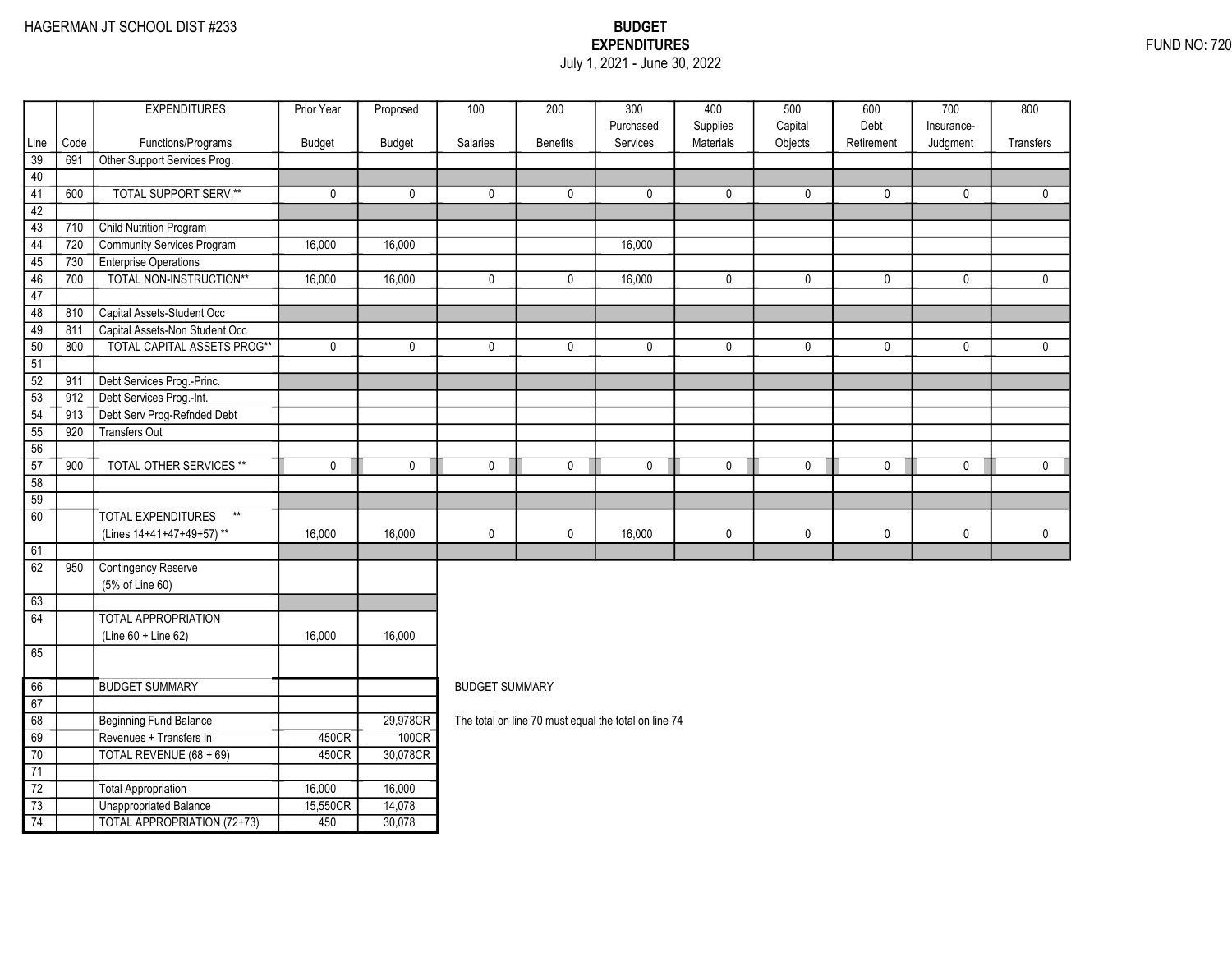# HAGERMAN JT SCHOOL DIST #233 BUDGET EXERCISE A SALE AND THE MANUSCRIPT OF THE MANUSCRIPT OF THE MANUSCRIPT OF THE MANUSCRIPT OF THE MANUSCRIPT OF THE MANUSCRIPT OF THE MANUSCRIPT OF THE MANUSCRIPT OF THE MANUSCRIPT OF THE July 1, 2021 - June 30, 2022

|                 |        | <b>REVENUES</b>                       | Prior Year    | Proposed Budget |               |                 |        | <b>REVENUES</b>                          | Prior Year    | <b>Proposed Budget</b> |               |
|-----------------|--------|---------------------------------------|---------------|-----------------|---------------|-----------------|--------|------------------------------------------|---------------|------------------------|---------------|
| Line            | Code   | Item                                  | <b>Budget</b> | Line Amounts    | <b>Totals</b> | Line            | Code   | Item                                     | <b>Budget</b> | Line Amounts           | <b>Totals</b> |
| $\mathbf{1}$    | 320000 | <b>Estimated Fund Balance</b>         |               | 4,303CR         |               | 40              | 429000 | Other County                             |               |                        |               |
| $\overline{2}$  |        | as of July 1                          | 0             | *******         | 4,303CR       | 41              | 420000 | <b>TOTAL COUNTY</b><br>$^{\star\star}$   | $\mathbf{0}$  | *******                | $\mathbf 0$   |
| 3               | 411100 | Taxes-General M & O                   |               |                 |               | 42              |        |                                          |               |                        |               |
| $\overline{4}$  | 411200 | Taxes-Suplemental                     |               |                 |               | 43              | 431100 | <b>Base Support Program</b>              |               |                        |               |
| $5\phantom{.0}$ | 411300 | Taxes-Emergency                       |               |                 |               | 44              | 431200 | Transportation Support                   |               |                        |               |
| $6\overline{}$  | 411400 | Taxes-Tort                            |               |                 |               | 45              | 431400 | Except Child/SED Support                 |               |                        |               |
| $\overline{7}$  | 411500 | Taxes-Cooperative                     |               |                 |               | 46              | 431500 | <b>Border Tuition Support</b>            |               |                        |               |
| 8               | 411600 | Taxes-Tuition                         |               |                 |               | 47              | 431600 | <b>Tuition Equivalency</b>               |               |                        |               |
| 9               | 411700 | Taxes-Migrant                         |               |                 |               | 48              | 431800 | <b>Benefit Apportionment</b>             |               |                        |               |
| 10              | 411900 | Taxes-Other                           |               |                 |               | 49              | 431900 | Other State Support                      |               |                        |               |
| 11              | 412100 | <b>Taxes-Plant Facility</b>           |               |                 |               | 50              | 432100 | Driver Education Prog.                   |               |                        |               |
| $\overline{12}$ | 412500 | Taxes-Bond & Interest                 |               |                 |               | 51              | 432400 | Professional Technical Prog              |               |                        |               |
| 13              |        | $**$<br><b>TOTAL TAXES</b>            | 0             | *******         | 0             | 52              | 437000 | Lottery/Additional State Maint           |               |                        |               |
| 14              | 413000 | Penalty: Delinquent Taxes             |               |                 |               | 53              | 438000 | Rev in Lieu of/Ag Equip Tax              |               |                        |               |
| $\overline{15}$ |        |                                       |               |                 |               | 54              | 439000 | Other State Revenue                      |               |                        |               |
| 16              | 414100 | Tuition - Individuals                 |               |                 |               | 55              |        |                                          |               |                        |               |
| 17              | 414200 | Tuition-Districts in Idaho            |               |                 |               | 56              | 430000 | $^{\star\star}$<br><b>TOTAL STATE</b>    | $\Omega$      | *******                | 0             |
| 18              | 414300 | <b>Tuition-Out of State Districts</b> |               |                 |               | 57              |        |                                          |               |                        |               |
| 19              |        |                                       |               |                 |               | 58              | 442000 | Indirect Unrestricted Fed.               |               |                        |               |
| $\overline{20}$ | 415000 | Earnings on Investments               |               |                 |               | 59              | 443000 | Direct Restricted Fed.                   |               |                        |               |
| 21              |        |                                       |               |                 |               | 60              | 445100 | Title I - ESEA                           |               |                        |               |
| 22              | 416100 | School Food Service                   |               |                 |               | 61              | 445200 | Title VI, ESEA-Innovative Pr             |               |                        |               |
| $\overline{23}$ | 416200 | Meal Sales: Non-Reimb.                |               |                 |               | 62              | 445300 | Perkins III-Voc Tech Act                 |               |                        |               |
| $\overline{24}$ | 416900 | Other Food Sales                      |               |                 |               | 63              | 445400 | <b>Adult Education</b>                   |               |                        |               |
| $\overline{25}$ |        |                                       |               |                 |               | 64              | 445500 | Child Nutrition Reimb.                   |               |                        |               |
| 26              | 417100 | Admissions/Activities                 |               |                 |               | 65              | 445600 | Title VI-B                               |               |                        |               |
| $\overline{27}$ | 417200 | <b>Bookstore Sales</b>                |               |                 |               | 66              | 445900 | Other Indirect Fed. Prog.                |               |                        |               |
| $\overline{28}$ | 417300 | Clubs, Org. Dues, Etc.                |               |                 |               | 67              | 448200 | Impact Aid - P.L. 874                    |               |                        |               |
| 29              | 417400 | School Fees & Charges                 |               |                 |               | 68              | 440000 | $^{\star\star}$<br><b>TOTAL FEDERAL</b>  | $\mathbf{0}$  | *******                | 0             |
| $\overline{30}$ | 417900 | <b>Other Student Revenues</b>         |               |                 |               | 69              |        |                                          |               |                        |               |
| 31              |        |                                       |               |                 |               | 70              | 451000 | Proceeds: Bonds, Capital Leases          | <b>50CR</b>   |                        |               |
| $\overline{32}$ | 418100 | <b>Community Service</b>              |               |                 |               | 71              | 453000 | Sale of Fixed Assets                     |               |                        |               |
| 33              |        |                                       |               |                 |               | $\overline{72}$ | 450000 | <b>TOTAL OTHER</b>                       | <b>50CR</b>   | *******                | 0             |
| $\overline{34}$ | 419100 | Rentals                               |               |                 |               | 73              |        |                                          |               |                        |               |
| 35              | 419200 | Contributions/Donations               | 500CR         |                 |               | 74              |        | <b>TOTAL REVENUES</b><br>$^{\star\star}$ | 550CR         | *******                | 0             |
| 36              | 419300 | <b>Transportaion Fees</b>             |               |                 |               | 75              |        |                                          |               |                        |               |
| 37              | 419900 | Other Local                           |               |                 |               | 76              | 460000 | <b>TRANSFERS IN</b>                      |               |                        |               |
| 38              |        | TOTAL OTHER LOCAL **                  | 500CR         | *******         | 0             | 77              |        |                                          |               |                        |               |
| 39              | 410000 | <b>TOTAL LOCAL</b>                    |               | *******         |               | 78              | 400000 | BAL.+ REVENUE + TRANS.                   |               | *******                |               |
|                 |        | $(Line 13 + 38)$                      | 500CR         |                 | 0             |                 |        | (Lines $1 + 74 + 76$ )                   | 550CR         |                        | 4,303CR       |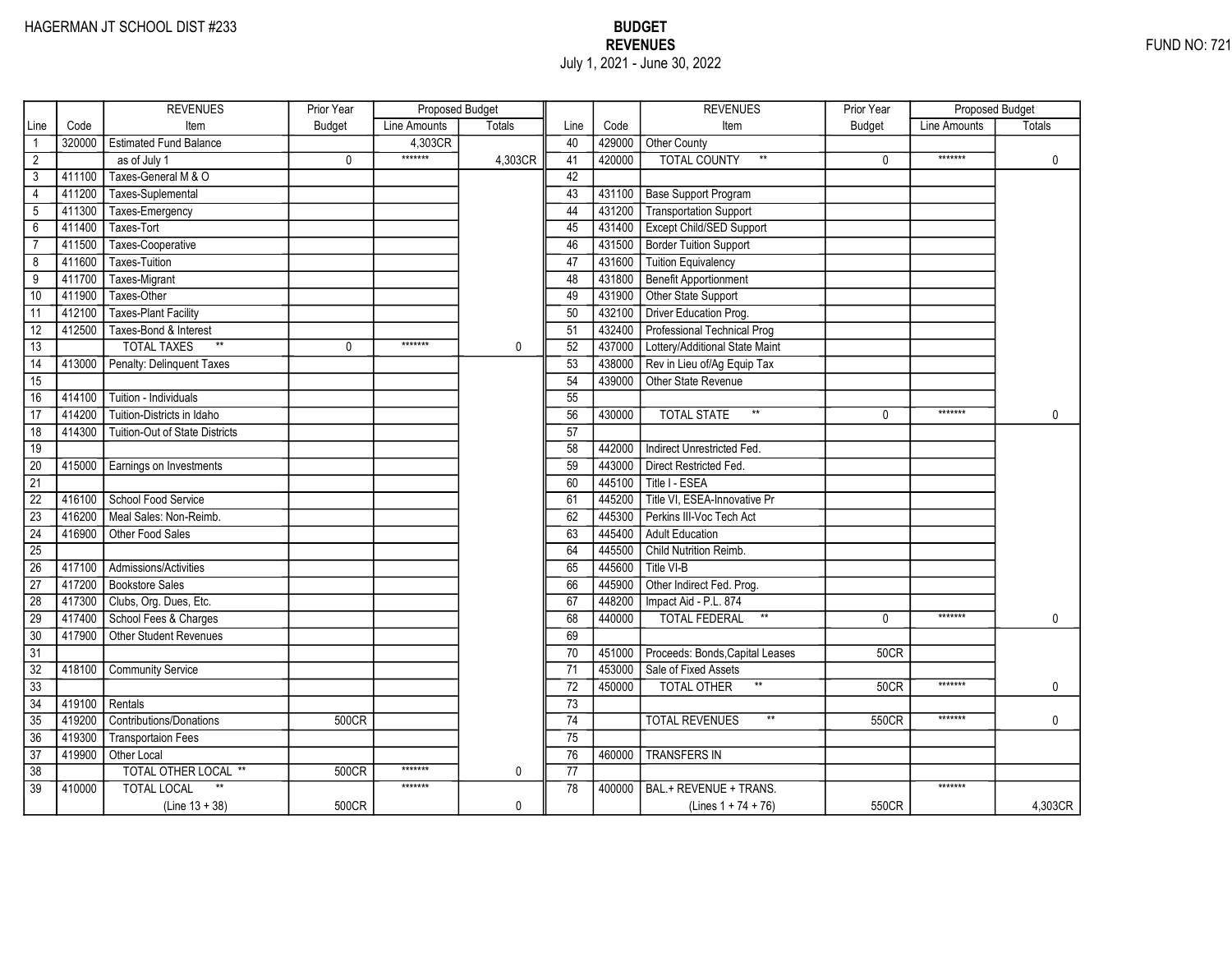## EXPENDITURES FUND NO: 721 July 1, 2021 - June 30, 2022

|                 |      | <b>EXPENDITURES</b>             | Prior Year | Proposed      | 100      | 200             | 300       | 400       | 500     | 600        | 700        | 800         |
|-----------------|------|---------------------------------|------------|---------------|----------|-----------------|-----------|-----------|---------|------------|------------|-------------|
|                 |      |                                 |            |               |          |                 | Purchased | Supplies  | Capital | Debt       | Insurance- |             |
| Line            | Code | Functions/Programs              | Budget     | <b>Budget</b> | Salaries | <b>Benefits</b> | Services  | Materials | Objects | Retirement | Judgment   | Transfers   |
| $\mathbf{1}$    | 512  | Elemetary School Prog.          |            |               |          |                 |           |           |         |            |            |             |
| $\overline{2}$  | 515  | Secondary School Prog.          |            |               |          |                 |           |           |         |            |            |             |
| $\overline{3}$  | 517  | Alternative School Prog.        |            |               |          |                 |           |           |         |            |            |             |
| 4               | 519  | Vocational-Technical Prog.      |            |               |          |                 |           |           |         |            |            |             |
| $\overline{5}$  | 521  | Exceptional Child Prog.         |            |               |          |                 |           |           |         |            |            |             |
| $\overline{6}$  | 522  | Preschool Exceptional Prog.     |            |               |          |                 |           |           |         |            |            |             |
| $\overline{7}$  | 524  | Gifted & Talented Prog.         |            |               |          |                 |           |           |         |            |            |             |
| $\overline{8}$  | 531  | Interscholastic Prog.           |            |               |          |                 |           |           |         |            |            |             |
| $\overline{9}$  | 532  | School Activity Prog.           |            |               |          |                 |           |           |         |            |            |             |
| 10              | 541  | Summer School Prog.             |            |               |          |                 |           |           |         |            |            |             |
| 11              | 542  | Adult School Prog.              |            |               |          |                 |           |           |         |            |            |             |
| 12              | 546  | Detention Center Prog.          |            |               |          |                 |           |           |         |            |            |             |
| 13              |      |                                 |            |               |          |                 |           |           |         |            |            |             |
| $\overline{14}$ | 500  | <b>TOTAL INSTRUCTION **</b>     | 0          | $\mathbf 0$   | 0        | 0               | 0         | 0         | 0       | 0          | 0          | $\mathbf 0$ |
| 15              |      |                                 |            |               |          |                 |           |           |         |            |            |             |
| 16              | 611  | Attend-Guidance-Health Prog     |            |               |          |                 |           |           |         |            |            |             |
| 17              | 616  | Special Services Prog.          |            |               |          |                 |           |           |         |            |            |             |
| 18              |      |                                 |            |               |          |                 |           |           |         |            |            |             |
| 19              | 621  | Instruction Improvement Prog    |            |               |          |                 |           |           |         |            |            |             |
| 20              | 622  | Educational Media Prog.         |            |               |          |                 |           |           |         |            |            |             |
| $\overline{21}$ | 623  | Instruction-Related Tech Prog   |            |               |          |                 |           |           |         |            |            |             |
| $\overline{22}$ | 631  | Board of Education Prog.        |            |               |          |                 |           |           |         |            |            |             |
| $\overline{23}$ | 632  | District Admin Prog.            |            |               |          |                 |           |           |         |            |            |             |
| 24              |      |                                 |            |               |          |                 |           |           |         |            |            |             |
| 25              | 641  | School Administration Prog.     |            |               |          |                 |           |           |         |            |            |             |
| 26              |      |                                 |            |               |          |                 |           |           |         |            |            |             |
| 27              | 651  | <b>Business Operation Prog.</b> |            |               |          |                 |           |           |         |            |            |             |
| $\overline{28}$ | 655  | Central Service Prog.           |            |               |          |                 |           |           |         |            |            |             |
| 29              | 656  | Admin Tech Services Prog.       |            |               |          |                 |           |           |         |            |            |             |
| 30              | 661  | Bldg-Care Prog. (Custodial)     |            |               |          |                 |           |           |         |            |            |             |
| $\overline{31}$ | 663  | Maint-Non Student Occupied      |            |               |          |                 |           |           |         |            |            |             |
| 32              | 664  | Maint-Student Occupied Bldgs    |            |               |          |                 |           |           |         |            |            |             |
| 33              | 665  | Maintenance - Grounds           |            |               |          |                 |           |           |         |            |            |             |
| 34              | 667  | Security Program                |            |               |          |                 |           |           |         |            |            |             |
| 35              |      |                                 |            |               |          |                 |           |           |         |            |            |             |
| 36              | 681  | Pupil-To School Trans. Prog.    |            |               |          |                 |           |           |         |            |            |             |
| $\overline{37}$ | 682  | Pupil-Activity Trans. Prog.     |            |               |          |                 |           |           |         |            |            |             |
| 38              | 683  | General Transportation Prog.    |            |               |          |                 |           |           |         |            |            |             |
|                 |      |                                 |            |               |          |                 |           |           |         |            |            |             |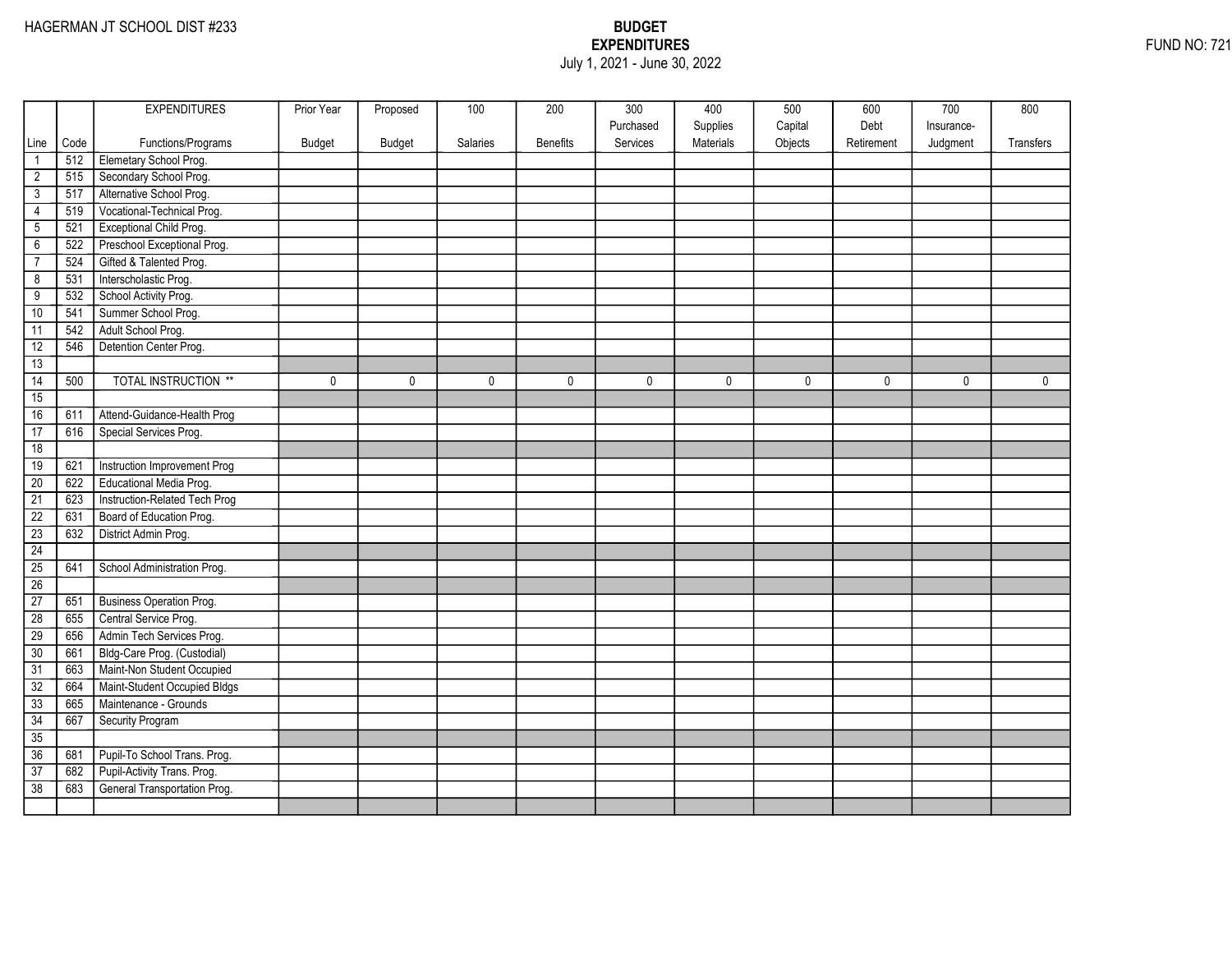### EXPENDITURES FUND NO: 721 July 1, 2021 - June 30, 2022

|                 |      | <b>EXPENDITURES</b>                | Prior Year      | Proposed    | 100                   | 200             | 300                                                  | 400                   | 500                | 600                | 700        | 800          |
|-----------------|------|------------------------------------|-----------------|-------------|-----------------------|-----------------|------------------------------------------------------|-----------------------|--------------------|--------------------|------------|--------------|
| Line            | Code | Functions/Programs                 |                 |             | Salaries              | <b>Benefits</b> | Purchased<br>Services                                | Supplies<br>Materials | Capital<br>Objects | Debt<br>Retirement | Insurance- | Transfers    |
| 39              | 691  | Other Support Services Prog.       | Budget          | Budget      |                       |                 |                                                      |                       |                    |                    | Judgment   |              |
| 40              |      |                                    |                 |             |                       |                 |                                                      |                       |                    |                    |            |              |
| $\overline{41}$ | 600  | <b>TOTAL SUPPORT SERV.**</b>       | $\mathbf 0$     | $\mathbf 0$ | 0                     | $\mathbf 0$     | $\mathbf{0}$                                         | $\mathbf 0$           | 0                  | $\mathbf 0$        | 0          | $\mathbf{0}$ |
| 42              |      |                                    |                 |             |                       |                 |                                                      |                       |                    |                    |            |              |
| 43              | 710  | <b>Child Nutrition Program</b>     |                 |             |                       |                 |                                                      |                       |                    |                    |            |              |
| $\overline{44}$ | 720  | Community Services Program         | 500             | 4,303       |                       |                 | 4,303                                                |                       |                    |                    |            |              |
| 45              | 730  | <b>Enterprise Operations</b>       |                 |             |                       |                 |                                                      |                       |                    |                    |            |              |
| 46              | 700  | TOTAL NON-INSTRUCTION**            | 500             | 4,303       | 0                     | $\mathbf 0$     | 4,303                                                | $\mathbf 0$           | 0                  | $\mathbf 0$        | 0          | $\mathbf 0$  |
| 47              |      |                                    |                 |             |                       |                 |                                                      |                       |                    |                    |            |              |
| 48              | 810  | Capital Assets-Student Occ         |                 |             |                       |                 |                                                      |                       |                    |                    |            |              |
| 49              | 811  | Capital Assets-Non Student Occ     |                 |             |                       |                 |                                                      |                       |                    |                    |            |              |
| 50              | 800  | <b>TOTAL CAPITAL ASSETS PROG**</b> | $\pmb{0}$       | $\mathbf 0$ | 0                     | $\mathbf 0$     | $\mathbf 0$                                          | $\pmb{0}$             | $\pmb{0}$          | $\mathbf 0$        | 0          | $\mathbf 0$  |
| 51              |      |                                    |                 |             |                       |                 |                                                      |                       |                    |                    |            |              |
| $\overline{52}$ | 911  | Debt Services Prog.-Princ.         |                 |             |                       |                 |                                                      |                       |                    |                    |            |              |
| $\overline{53}$ | 912  | Debt Services Prog.-Int.           |                 |             |                       |                 |                                                      |                       |                    |                    |            |              |
| $\overline{54}$ | 913  | Debt Serv Prog-Refnded Debt        |                 |             |                       |                 |                                                      |                       |                    |                    |            |              |
| $\overline{55}$ | 920  | Transfers Out                      |                 |             |                       |                 |                                                      |                       |                    |                    |            |              |
| 56              |      |                                    |                 |             |                       |                 |                                                      |                       |                    |                    |            |              |
| 57              | 900  | <b>TOTAL OTHER SERVICES **</b>     | $\mathbf 0$     | $\mathbf 0$ | 0                     | $\mathbf 0$     | $\mathbf 0$                                          | 0                     | 0                  | 0                  | 0          | $\mathbf 0$  |
| 58              |      |                                    |                 |             |                       |                 |                                                      |                       |                    |                    |            |              |
| $\overline{59}$ |      |                                    |                 |             |                       |                 |                                                      |                       |                    |                    |            |              |
| 60              |      | <b>TOTAL EXPENDITURES</b><br>$**$  |                 |             |                       |                 |                                                      |                       |                    |                    |            |              |
|                 |      | (Lines 14+41+47+49+57)**           | 500             | 4,303       | 0                     | $\mathbf 0$     | 4,303                                                | $\mathbf 0$           | 0                  | $\pmb{0}$          | 0          | $\mathbf 0$  |
| 61              |      |                                    |                 |             |                       |                 |                                                      |                       |                    |                    |            |              |
| 62              | 950  | <b>Contingency Reserve</b>         |                 |             |                       |                 |                                                      |                       |                    |                    |            |              |
|                 |      | (5% of Line 60)                    |                 |             |                       |                 |                                                      |                       |                    |                    |            |              |
| 63              |      |                                    |                 |             |                       |                 |                                                      |                       |                    |                    |            |              |
| 64              |      | <b>TOTAL APPROPRIATION</b>         |                 |             |                       |                 |                                                      |                       |                    |                    |            |              |
|                 |      | (Line 60 + Line 62)                | 500             | 4,303       |                       |                 |                                                      |                       |                    |                    |            |              |
| 65              |      |                                    |                 |             |                       |                 |                                                      |                       |                    |                    |            |              |
| 66              |      | <b>BUDGET SUMMARY</b>              |                 |             | <b>BUDGET SUMMARY</b> |                 |                                                      |                       |                    |                    |            |              |
| 67              |      |                                    |                 |             |                       |                 |                                                      |                       |                    |                    |            |              |
| 68              |      | <b>Beginning Fund Balance</b>      |                 | 4,303CR     |                       |                 |                                                      |                       |                    |                    |            |              |
| 69              |      | Revenues + Transfers In            | 550CR           |             |                       |                 | The total on line 70 must equal the total on line 74 |                       |                    |                    |            |              |
| 70              |      | TOTAL REVENUE (68 + 69)            | 550CR           | 4,303CR     |                       |                 |                                                      |                       |                    |                    |            |              |
| $\overline{71}$ |      |                                    |                 |             |                       |                 |                                                      |                       |                    |                    |            |              |
| $\overline{72}$ |      | <b>Total Appropriation</b>         | 500             | 4,303       |                       |                 |                                                      |                       |                    |                    |            |              |
| $\overline{73}$ |      | <b>Unappropriated Balance</b>      | $\overline{50}$ |             |                       |                 |                                                      |                       |                    |                    |            |              |
| 74              |      | <b>TOTAL APPROPRIATION (72+73)</b> | 550             | 4,303       |                       |                 |                                                      |                       |                    |                    |            |              |
|                 |      |                                    |                 |             |                       |                 |                                                      |                       |                    |                    |            |              |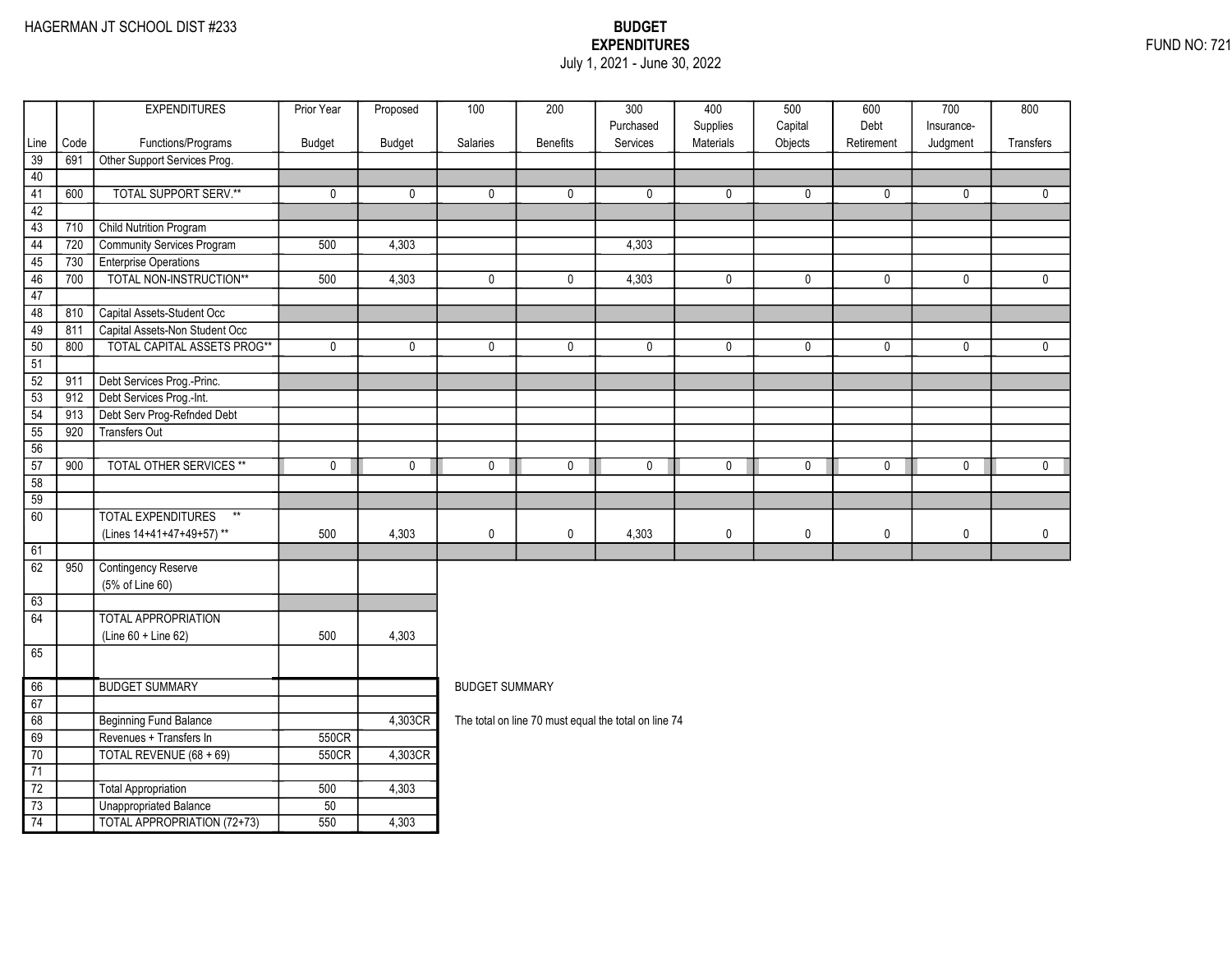#### SUMMARY STATEMENT 2021 - 2022 SCHOOL BUDGET ALL FUNDS HAGERMAN JT SCHOOL DIST #233

GENERAL M & O FUND ALL OTHER FUNDS GENERAL M & O FUND ALL OTHER FUNDS Prior Year | Prior Year | Current | Proposed || Prior Year | Prior Year | Current | Proposed Prior Year | Prior Year | Current | Proposed || Prior Year | Prior Year | Current | Proposed Budget REVENUES Actual Actual Budget Budget Actual Actual Budget Budget Budget | EXPENDITURES | Actual | Actual | Budget | Budget || Actual | Actual | Budget | Budget | Budget Line 2018-2019 2019-2020 2020-2021 2021-2022 2018-2019 2019-2020 2020-2021 2021-2022 Line | OBJ # | | 2018-2019 | 2019-2020 | 2020-2021 | 2021-2022 || 2018-2019 | 2019-2020 | 2020-2021 | 2021-2022 #01 #39 #41 #55 #68 #72 #76 #60 #60 #60 #60 #60 #60 #60 #60 #62 #73 100 200 300 400 500 600 700 800 \* All transfers-in and transfers-out should net to zero. Beginning Balances 613,607 782,264 865,000CR 912,891CR 851,926 783,591 102,330CR 1,276,211CR Local Revenue 236,851 358,965 224,176CR 165,676CR 376,445 410,553 371,750CR 264,100CR County Revenue | 0 | 0 | 0 | 0 | 0 | 0 | 0 State Revenue | 2,534,046 | 2,448,190 | 2,379,597CR | 2,994,617CR || 158,169 | 135,992 | 114,827CR | 125,825CR Federal Revenue | 19 | 54 | 0 | 0 || 607,267 | 694,422 | 624,382CR | 649,587CR Other Sources 0 0 0 0 0 0 50CR 0 Transfers 0 0 0 0 119,577 49,490 0 80,000CR TOTALS \*\*\* | 3,384,523 | 3,589,473 | 3,468,773CR | 4,073,184CR || 2,113,384 | 2,074,048 | 1,213,339CR | 2,395,723CR Salaries 1,582,282 | 1,588,561 | 1,587,762 | 1,793,371 || 259,747 | 267,978 | 263,531 | 318,056 | 318,056 Benefits 566,007 550,360 574,929 659,788 85,515 83,058 83,047 88,547 Purchased Services | 316,942 | 250,991 | 358,982 | 691,522 || 305,626 | 319,500 | 288,959 | 242,641 Supplies & Materials | 83,186 | 103,764 | 100,718 | 79,574 || 207,952 | 264,286 | 150,435 | 190,461 Capital Outlay 0 0 0 0 92,412 99,154 120,000 47,500 Debt Retirement | 0 | 0 | 0 | 254,062 | 0 | 0 | 0 Insurance & Judgments | 22,555 | 22,905 | 48,000 | 34,904 || 257 | 114 | 250 | 250 Transfers 31,283 0 0 80,000 88,294 49,490 0 0 Contingency Reserve 0 0 134,724 165,000 0 0 0 0 Unappropriated Balances 782,268 1,072,892 663,658 569,025 819,519 990,468 307,117 1,508,268 TOTALS \*\*\* | 3,384,523 | 3,589,473 | 3,468,773 | 4,073,184 || 2,113,384 | 2,074,048 | 1,213,339 | 2,395,723

\*\*\* RETURN THIS PAGE TO THE STATE DEPARTMENT OF EDUCATION \*\*\*